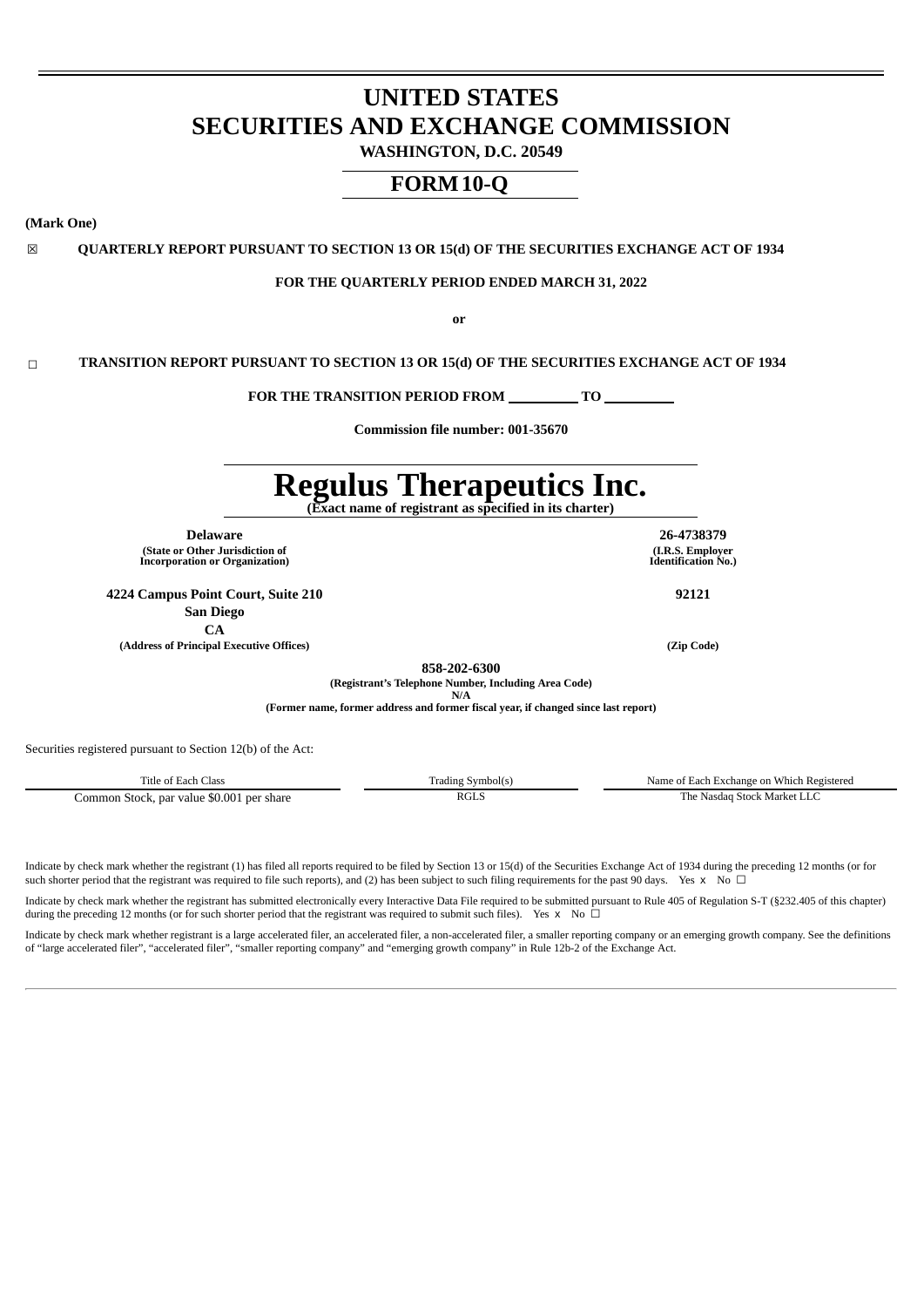| Large accelerated filer |   |             | Accelerated filer         |   |
|-------------------------|---|-------------|---------------------------|---|
| Non-accelerated filer   | 図 |             | Smaller reporting company | × |
|                         |   |             | Emerging growth company   |   |
| __                      | . | _____<br>__ | ______                    |   |

If an emerging growth company, indicate by check mark if the registrant has elected not to use the extended transition period for complying with any new or revised financial accounting standards provided pursuant to Section 13(a) of the Exchange Act.  $\Box$ 

Indicate by check mark whether registrant is a shell company (as defined in Rule 12b-2 of the Exchange Act). Yes  $\Box$  No  $\boxtimes$ 

As of May 6, 2022, the registrant had 145,981,180 shares of Common Stock (\$0.001 par value) outstanding.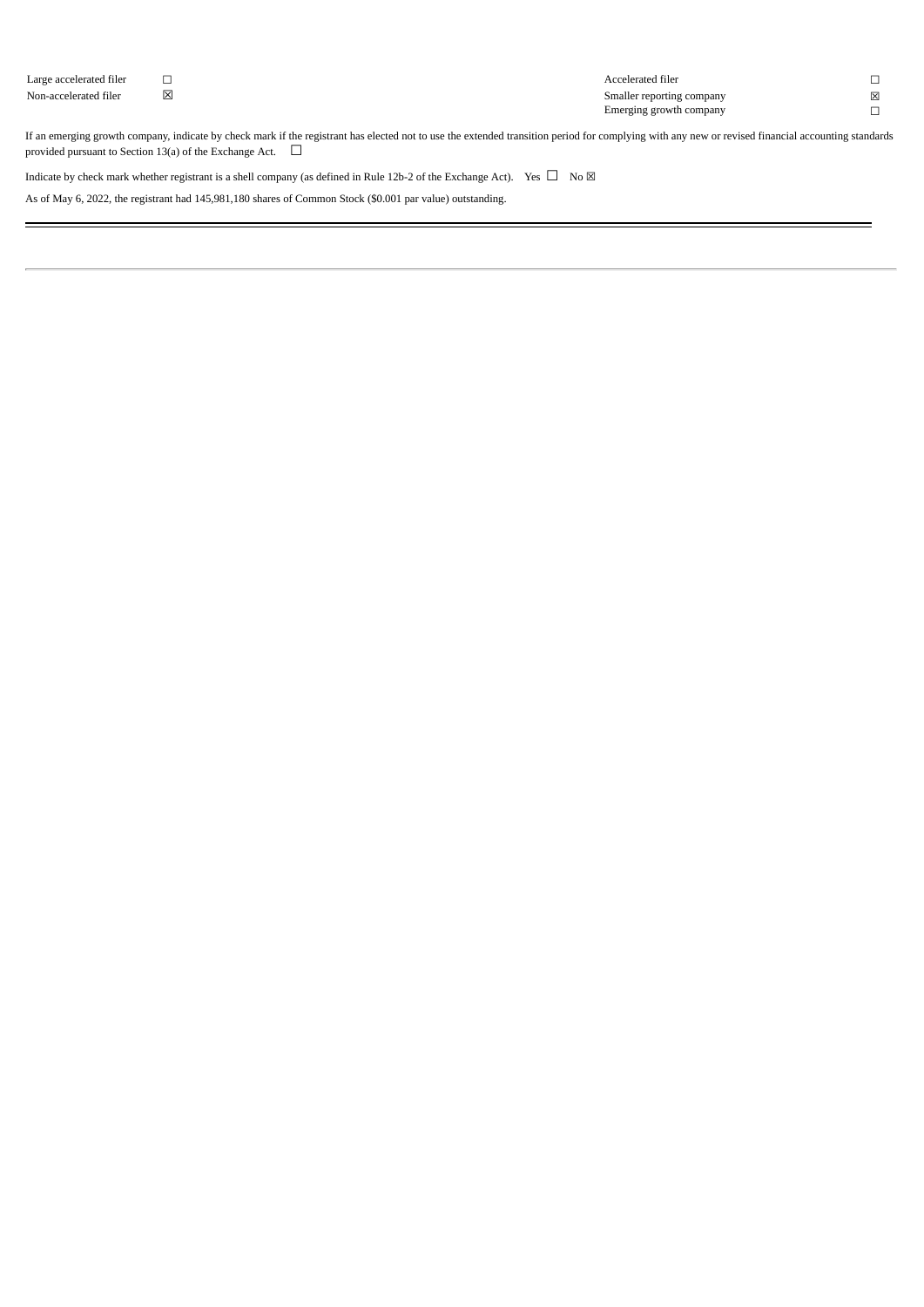## **REGULUS THERAPEUTICS INC. TABLE OF CONTENTS**

## **PART I. FINANCIAL INFORMATION**

| Item 1. Financial Statements                                                                                                        | $\overline{3}$  |
|-------------------------------------------------------------------------------------------------------------------------------------|-----------------|
| Condensed Balance Sheets as of March 31, 2022 (Unaudited) and December 31, 2021                                                     | $\overline{3}$  |
| Condensed Statements of Operations and Comprehensive Loss for the three months ended March 31, 2022 and 2021<br>(Unaudited)         | 5               |
| Condensed Statements of Changes in Stockholders' Equity (Deficit) for the three months ended March 31, 2022 and<br>2021 (Unaudited) | $6\overline{6}$ |
| Condensed Statements of Cash Flows for the three months ended March 31, 2022 and 2021 (Unaudited)                                   |                 |
| <b>Notes to Condensed Financial Statements (Unaudited)</b>                                                                          | $\underline{8}$ |
| Item 2. Management's Discussion and Analysis of Financial Condition and Results of Operations                                       | <u>18</u>       |
| Item 3. Quantitative and Qualitative Disclosures about Market Risk                                                                  | 25              |
| <b>Item 4. Controls and Procedures</b>                                                                                              | 25              |
| PART II. OTHER INFORMATION                                                                                                          |                 |
| Item 1. Legal Proceedings                                                                                                           | 26              |
| Item 1A. Risk Factors                                                                                                               | 26              |
| Item 2. Unregistered Sales of Equity Securities and Use of Proceeds                                                                 | 56              |
| <b>Item 3. Defaults Upon Senior Securities</b>                                                                                      | 56              |
| <b>Item 4. Mine Safety Disclosures</b>                                                                                              | 56              |
| Item 5. Other Information                                                                                                           | 56              |
| Item 6. Exhibits                                                                                                                    | 57              |
|                                                                                                                                     |                 |
|                                                                                                                                     |                 |

## **RISK FACTOR SUMMARY**

Below is a summary of the material factors that make an investment in our common stock speculative or risky. This summary does not address all of the risks that we face. Additional discussion of the risks summarized in this risk factor summary, and other risks that we face, can be found below under the heading "Risk Factors" under Part II, Item 1A of this Quarterly Report and should be carefully considered, together with other information in this *Quarterly Report before making investment decisions regarding our common stock.*

- The approach we are taking to discover and develop drugs is novel and may never lead to marketable products.
- We may not be successful in our efforts to identify or discover potential product candidates.
- Preclinical and clinical studies of our product candidates may not be successful. If we are unable to generate successful results from our preclinical and clinical studies of our product candidates, or experience significant delays in doing so, our business may be materially harmed.
- If clinical trials of our product candidates fail to demonstrate safety and efficacy to the satisfaction of regulatory authorities or do not otherwise produce positive results, we may incur additional costs or experience delays in completing, or ultimately be unable to complete, the development and commercialization of our product candidates.
- Any of our product candidates may cause adverse effects or have other properties that could delay or prevent their regulatory approval or limit the scope of any approved label or market acceptance.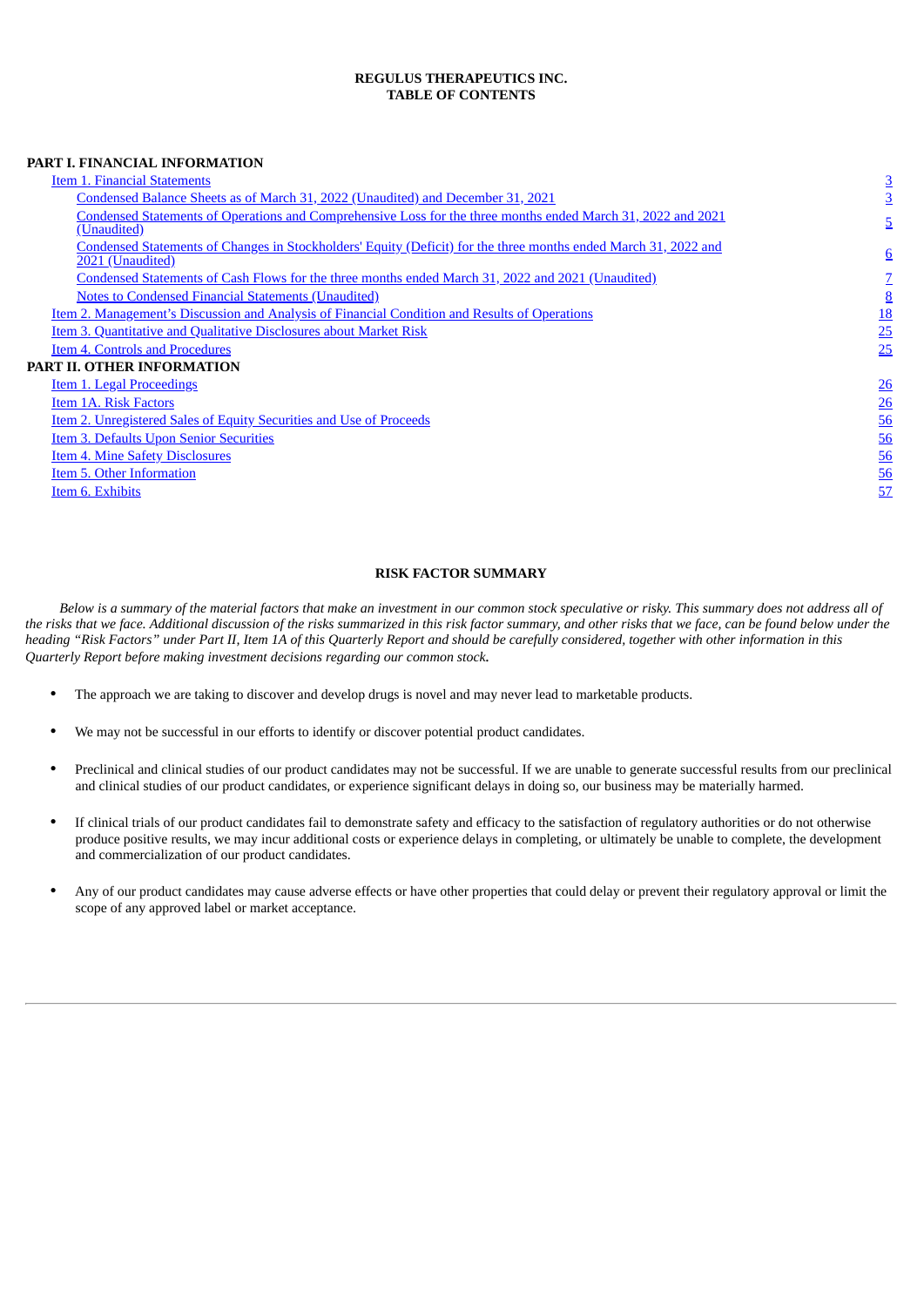- Even if we complete the necessary preclinical studies and clinical trials, we cannot predict whether or when we will obtain regulatory approval to commercialize a product candidate and we cannot, therefore, predict the timing of any revenue from a future product.
- We will need to raise additional capital to develop our product candidates and implement our operating plans, and if we are unable to do so when needed, we will not be able to complete the development and commercialization of our product candidates.
- Payments under the instruments governing our indebtedness may reduce our working capital. In addition, a default under our loan and security agreement could cause a material adverse effect on our financial position.
- We have incurred significant losses since our inception and anticipate that we will continue to incur significant losses for the foreseeable future.
- We have never generated any revenue from product sales and may never be profitable.
- We will depend upon collaborations for the development and eventual commercialization of certain *micro*RNA product candidates. If these collaborations are unsuccessful or are terminated, we may be unable to commercialize certain product candidates and we may be unable to generate revenues from our development programs.
- We rely on limited sources of supply for the drug substance of product candidates and any disruption in the chain of supply may cause a delay in developing and commercializing these product candidates.
- Manufacturing issues may arise that could increase product and regulatory approval costs or delay commercialization.
- We rely on third parties to conduct, supervise and monitor our clinical trials, and if those third parties perform in an unsatisfactory manner, it may harm our business.
- If we are unable to obtain or protect intellectual property rights related to our future products and product candidates, we may not be able to compete effectively in our markets.
- We face significant competition from other biotechnology and pharmaceutical companies and our operating results will suffer if we fail to compete effectively.
- Our business could be adversely affected by the effects of health pandemics or epidemics, including the ongoing COVID-19 pandemic, in regions where we or third parties on which we rely have significant manufacturing facilities, concentrations of clinical trial sites or other business operations, or materially affect our operations globally, including at our headquarters in San Diego, and at our clinical trial sites, as well as the business or operations of our collaborators, manufacturers, contract research organizations ("CROs") or other third parties with whom we conduct business.
- The market price of our common stock may be highly volatile.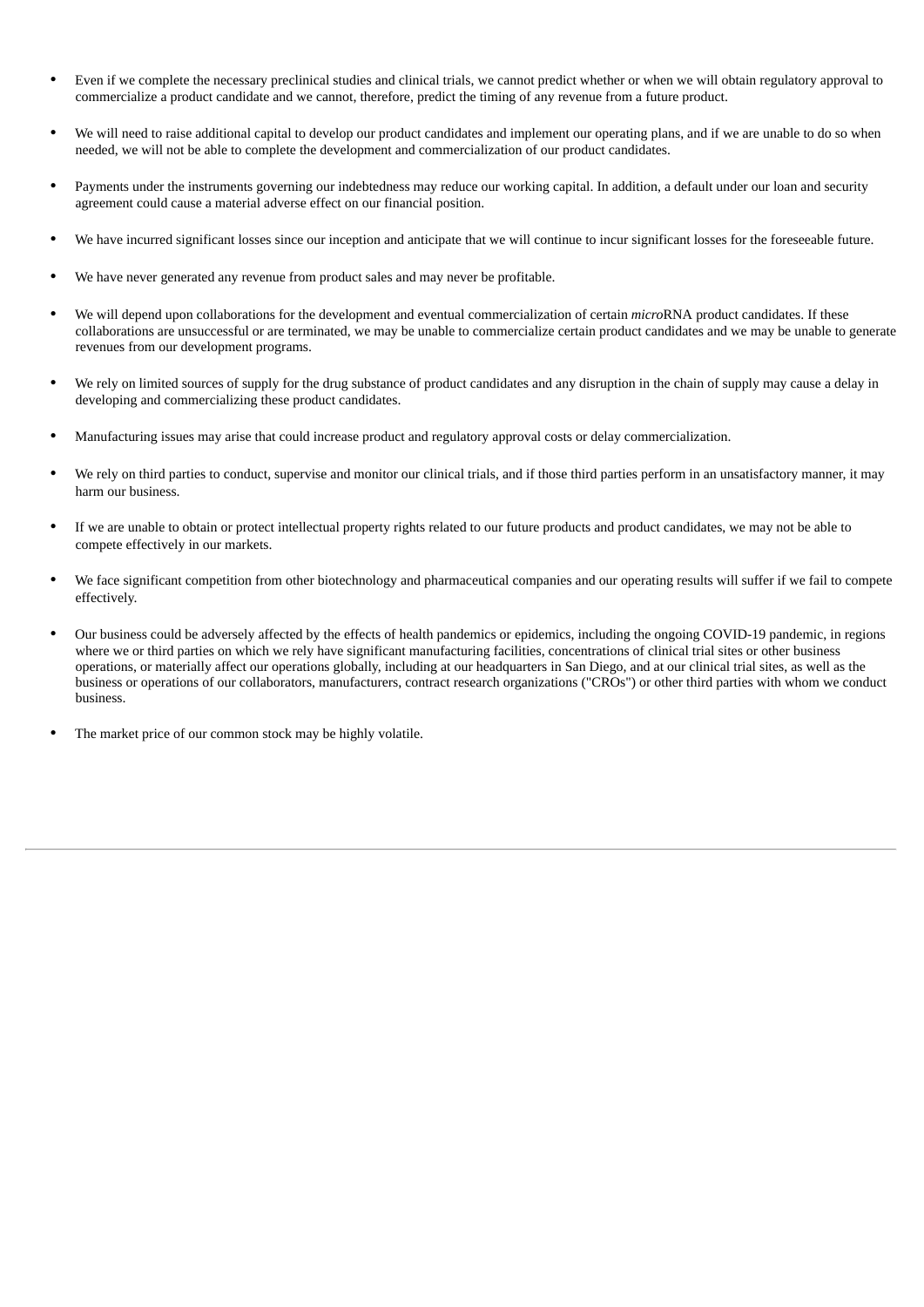## **PART I. FINANCIAL INFORMATION**

## <span id="page-4-1"></span><span id="page-4-0"></span>**ITEM 1. FINANCIAL STATEMENTS**

## **Regulus Therapeutics Inc. CONDENSED BALANCE SHEETS (in thousands, except share and per share data)**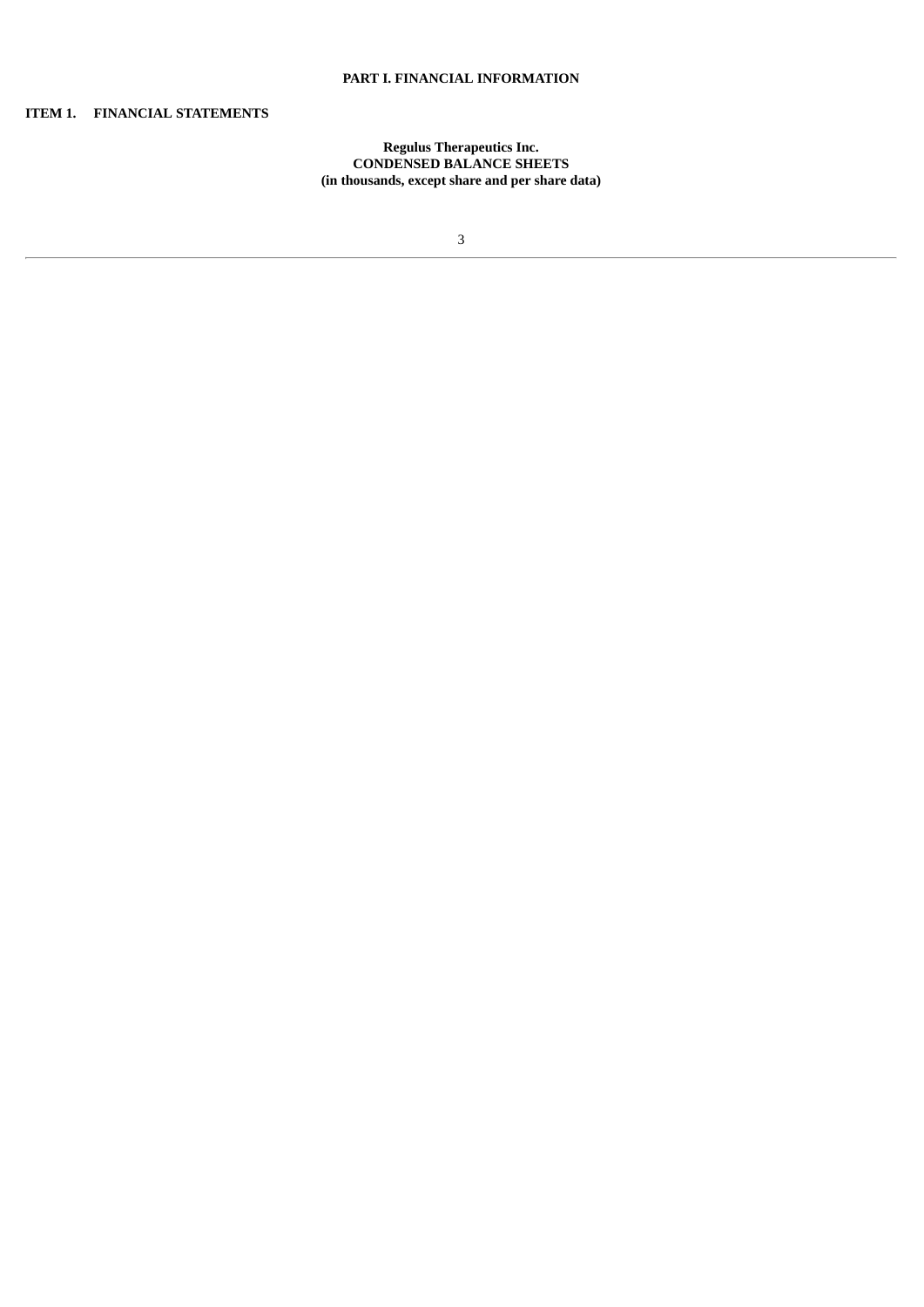|                                                                                                                                                                                                                                           | March 31,<br>2022 |               | December 31,<br>2021 |
|-------------------------------------------------------------------------------------------------------------------------------------------------------------------------------------------------------------------------------------------|-------------------|---------------|----------------------|
|                                                                                                                                                                                                                                           | (Unaudited)       |               |                      |
| <b>Assets</b>                                                                                                                                                                                                                             |                   |               |                      |
| Current assets:                                                                                                                                                                                                                           |                   |               |                      |
| Cash and cash equivalents                                                                                                                                                                                                                 | \$<br>53,902      | <sup>\$</sup> | 60,383               |
| Restricted cash                                                                                                                                                                                                                           | 62                |               | 62                   |
| Contract and other receivables                                                                                                                                                                                                            | 8                 |               |                      |
| Prepaid materials, net                                                                                                                                                                                                                    | 3,010             |               | 3,010                |
| Prepaid expenses and other current assets                                                                                                                                                                                                 | 951               |               | 1,780                |
| Total current assets                                                                                                                                                                                                                      | 57,933            |               | 65,235               |
| Property and equipment, net                                                                                                                                                                                                               | 394               |               | 281                  |
| Intangibles, net                                                                                                                                                                                                                          | 74                |               | 83                   |
| Right of use asset                                                                                                                                                                                                                        | 2,436             |               | 2,564                |
| Other assets                                                                                                                                                                                                                              | 148               |               | 291                  |
| <b>Total assets</b>                                                                                                                                                                                                                       | \$<br>60,985      | \$            | 68,454               |
| Liabilities and stockholders' equity (deficit)                                                                                                                                                                                            |                   |               |                      |
| Current liabilities:                                                                                                                                                                                                                      |                   |               |                      |
| Accounts payable                                                                                                                                                                                                                          | \$<br>625         | \$            | 285                  |
| <b>Accrued liabilities</b>                                                                                                                                                                                                                | 827               |               | 821                  |
| Accrued research and development expenses                                                                                                                                                                                                 | 608               |               | 810                  |
| Accrued compensation                                                                                                                                                                                                                      | 858               |               | 2,016                |
| Current portion of term loan, less debt issuance costs                                                                                                                                                                                    | 826               |               |                      |
| Other current liabilities                                                                                                                                                                                                                 | 957               |               | 1.295                |
| Total current liabilities                                                                                                                                                                                                                 | 4,701             |               | 5.227                |
| Term loan, less debt issuance costs                                                                                                                                                                                                       | 3,588             |               | 4,673                |
| Lease liability, less current portion                                                                                                                                                                                                     | 2,262             |               | 2,417                |
| Other long-term liabilities                                                                                                                                                                                                               | 1,193             |               | 1,179                |
| Total liabilities                                                                                                                                                                                                                         | 11,744            |               | 13,496               |
| Commitments and Contingencies                                                                                                                                                                                                             |                   |               |                      |
| Stockholders' equity:                                                                                                                                                                                                                     |                   |               |                      |
| Class A-1 convertible preferred stock, \$0.001 par value; 256,700 shares authorized, issued, and outstanding at<br>March 31, 2022 (unaudited) and December 31, 2021                                                                       |                   |               |                      |
| Class A-2 convertible preferred stock, \$0.001 par value; 1,330,832 shares authorized, issued, and outstanding at<br>March 31, 2022 (unaudited) and December 31, 2021                                                                     | $\mathbf{1}$      |               | $\mathbf{1}$         |
| Class A-3 convertible preferred stock, \$0.001 par value; 258,707 shares authorized, issued, and outstanding at<br>March 31, 2022 (unaudited) and December 31, 2021                                                                       |                   |               |                      |
| Class A-4 convertible preferred stock, \$0.001 par value; 3,725,720 shares authorized, issued, and outstanding at<br>March 31, 2022 (unaudited) and December 31, 2021                                                                     | $\overline{4}$    |               | $\overline{4}$       |
| Common stock, \$0.001 par value; 400,000,000 shares authorized at March 31, 2022 and December 31, 2021;<br>145,981,180 and 145,971,184 shares issued and outstanding at March 31, 2022 (unaudited) and December 31,<br>2021, respectively | 146               |               | 146                  |
| Additional paid-in capital                                                                                                                                                                                                                | 510,662           |               | 509,660              |
| Accumulated deficit                                                                                                                                                                                                                       | (461, 572)        |               | (454, 853)           |
| Total stockholders' equity                                                                                                                                                                                                                | 49,241            |               | 54,958               |
| Total liabilities and stockholders' equity                                                                                                                                                                                                | \$<br>60,985      | \$            | 68,454               |
|                                                                                                                                                                                                                                           |                   |               |                      |

<span id="page-5-0"></span>See accompanying notes to these condensed financial statements.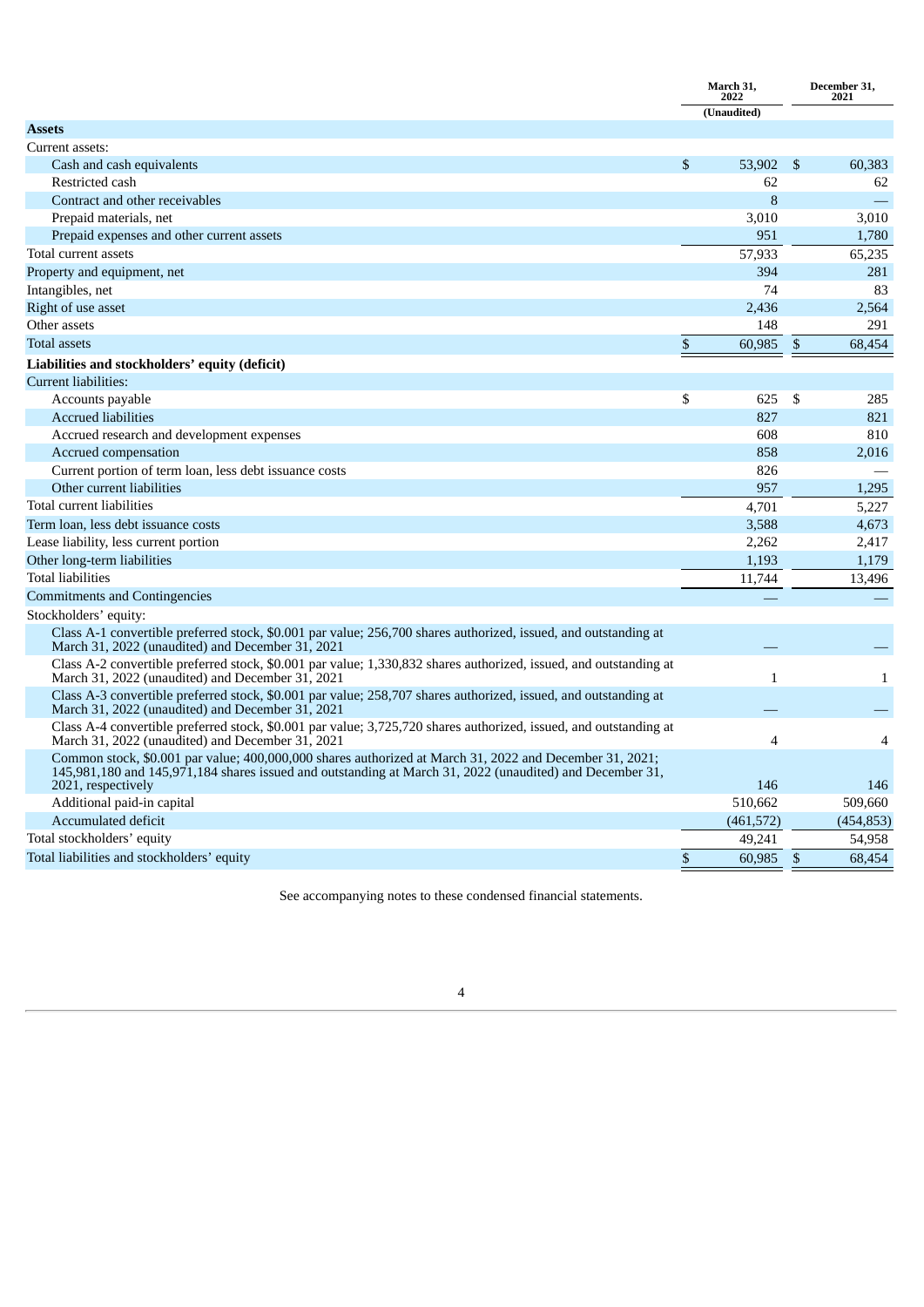## **Regulus Therapeutics Inc. CONDENSED STATEMENTS OF OPERATIONS AND COMPREHENSIVE LOSS (In thousands, except share and per share data)**

|                                                                              | Three months ended<br>March 31, |    |            |
|------------------------------------------------------------------------------|---------------------------------|----|------------|
|                                                                              | 2022                            |    | 2021       |
|                                                                              | (Unaudited)                     |    |            |
| <b>Operating expenses:</b>                                                   |                                 |    |            |
| Research and development                                                     | 3,679                           |    | 3,320      |
| General and administrative                                                   | 2,890                           |    | 2,478      |
| Total operating expenses                                                     | 6,569                           |    | 5,798      |
| Loss from operations                                                         | (6,569)                         |    | (5,798)    |
| Other income (expense):                                                      |                                 |    |            |
| Interest and other income                                                    | 6                               |    |            |
| Interest and other expense                                                   | (155)                           |    | (216)      |
| Loss before income taxes                                                     | (6,718)                         |    | (6,013)    |
| Income tax expense                                                           | $\left( 1\right)$               |    |            |
| Net loss and comprehensive loss                                              | (6,719)                         | Ъ, | (6,013)    |
| Net loss per share, basic and diluted                                        | (0.05)                          |    | (0.08)     |
| Weighted average shares used to compute basic and diluted net loss per share | 145,973,989                     |    | 71,290,918 |

<span id="page-6-0"></span>See accompanying notes to these condensed financial statements.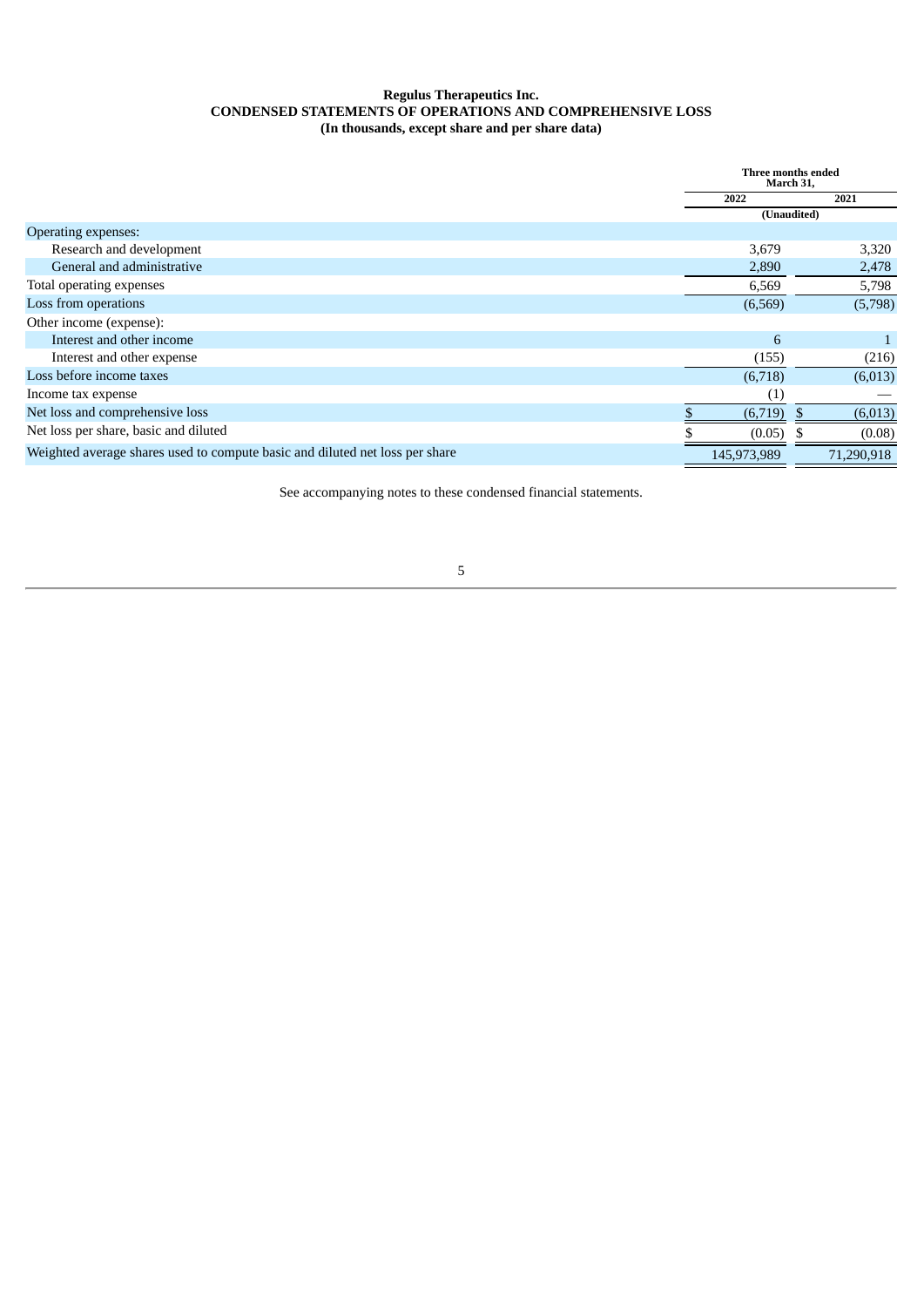## **Regulus Therapeutics Inc. CONDENSED STATEMENTS OF CHANGES IN STOCKHOLDERS' EQUITY (DEFICIT) (In thousands, except share data)**

|                                                                 | Convertible<br>preferred stock |                | <b>Common stock</b> |                    | <b>Additional</b>            |                                 | Total                             |  |
|-----------------------------------------------------------------|--------------------------------|----------------|---------------------|--------------------|------------------------------|---------------------------------|-----------------------------------|--|
|                                                                 | <b>Shares</b>                  | <b>Amount</b>  | <b>Shares</b>       | Amount             | paid-in<br>capital           | Accumulated<br>deficit          | stockholders'<br>equity (deficit) |  |
| <b>Balance at December 31, 2021</b>                             | 5,571,959                      | 5<br>\$.       | 145,971,184         | 146<br>-\$         | 509,660 \$<br>$\mathcal{S}$  | $(454, 853)$ \$                 | 54,958                            |  |
| Issuance of common stock under Employee Stock Purchase Plan     |                                |                | 9,996               |                    |                              |                                 |                                   |  |
| Stock-based compensation expense                                |                                |                |                     |                    | 1,000                        |                                 | 1,000                             |  |
| Net loss                                                        |                                |                |                     |                    |                              | (6,719)                         | (6,719)                           |  |
| Balance at March 31, 2022                                       | 5,571,959                      | 5<br>-S        | 145,981,180         | 146<br>-S          | $\mathfrak{S}$<br>510,662 \$ | $(461,572)$ \$                  | 49,241                            |  |
|                                                                 |                                |                |                     |                    |                              |                                 |                                   |  |
| <b>Balance at December 31, 2020</b>                             | 1,931,860                      | $\mathfrak{S}$ | 67, 432, 712        | 67<br>$\mathbf{s}$ | 453,002<br>$\mathcal{S}$     | $\mathcal{S}$<br>$(427,045)$ \$ | 26,026                            |  |
| Issuance of common stock upon vesting of restricted stock units |                                |                | 16,902              |                    |                              |                                 |                                   |  |
| Issuance of common stock upon exercise of options               |                                |                | 26,770              |                    | 26                           |                                 | 26                                |  |
| Issuance of common stock upon exercise of warrants              |                                |                | 2,418,681           | 3                  | 663                          |                                 | 666                               |  |
| Issuance of common stock through ATM                            |                                |                | 4,009,585           | $\overline{4}$     | 5,709                        |                                 | 5,713                             |  |
| Issuance of common stock under Employee Stock Purchase Plan     |                                |                | 4,122               |                    |                              |                                 | 2                                 |  |
| Conversions of convertible preferred stock                      | (78,036)                       |                | 780,360             |                    | (1)                          |                                 |                                   |  |
| Stock-based compensation expense                                |                                |                |                     |                    | 691                          |                                 | 691                               |  |
| Net loss                                                        |                                |                |                     |                    |                              | (6,013)                         | (6,013)                           |  |
| Balance at March 31, 2021                                       | 1,853,824                      | 2              | 74,689,132          | 75                 | 460,092                      | (433,058)                       | 27,111                            |  |

<span id="page-7-0"></span>See accompanying notes to these condensed financial statements.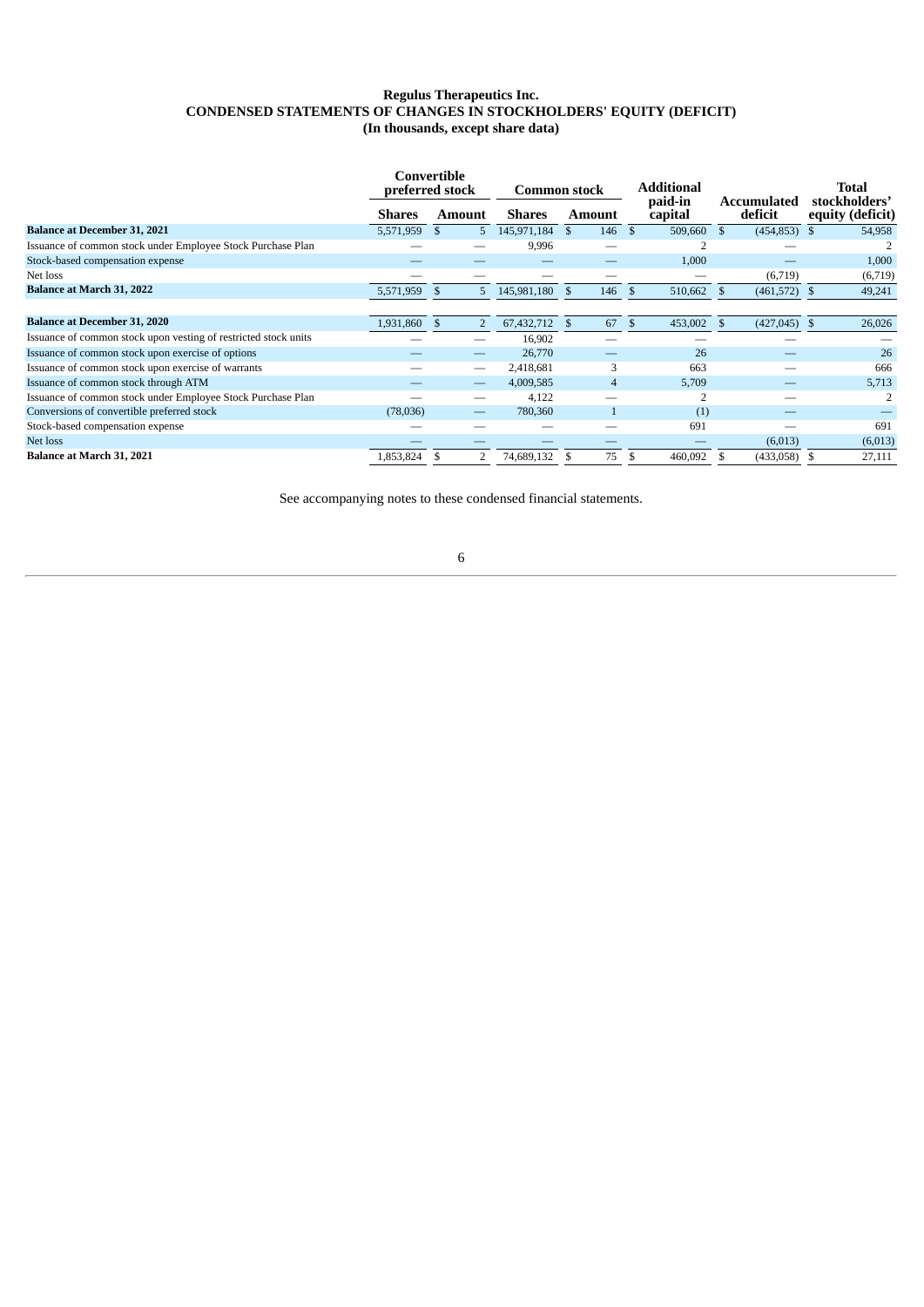## **Regulus Therapeutics Inc. CONDENSED STATEMENTS OF CASH FLOWS (In thousands)**

|                                                                            | Three months ended<br>March 31,         |         |  |  |
|----------------------------------------------------------------------------|-----------------------------------------|---------|--|--|
|                                                                            | 2022                                    | 2021    |  |  |
|                                                                            | (Unaudited)                             |         |  |  |
| <b>Operating activities</b>                                                |                                         |         |  |  |
| Net loss                                                                   | \$<br>$(6,719)$ \$                      | (6,013) |  |  |
| Adjustments to reconcile net loss to net cash used in operating activities |                                         |         |  |  |
| Depreciation and amortization expense                                      | 26                                      | 335     |  |  |
| Stock-based compensation                                                   | 1,000                                   | 691     |  |  |
| Other                                                                      | 38                                      | 10      |  |  |
| Change in operating assets and liabilities:                                |                                         |         |  |  |
| Contracts and other receivables                                            | (8)                                     | 432     |  |  |
| Prepaid expenses and other assets                                          | 681                                     | 356     |  |  |
| Accounts payable                                                           | 340                                     | 275     |  |  |
| <b>Accrued liabilities</b>                                                 | (26)                                    | 14      |  |  |
| Accrued research and development expenses                                  | (202)                                   | (371)   |  |  |
| Accrued compensation                                                       | (1, 159)                                | (941)   |  |  |
| Operating lease right-of-use assets and liabilities, net                   | (12)                                    | 90      |  |  |
| Other liabilities                                                          | (340)                                   | (589)   |  |  |
| Net cash used in operating activities                                      | (6, 381)                                | (5,711) |  |  |
| <b>Investing activities</b>                                                |                                         |         |  |  |
| Purchases of property and equipment                                        | (102)                                   | (53)    |  |  |
| Net cash used in investing activities                                      | (102)                                   | (53)    |  |  |
| <b>Financing activities</b>                                                |                                         |         |  |  |
| Proceeds from issuance of common stock, net                                | $\overline{2}$                          | 6,382   |  |  |
| Proceeds from exercise of common stock options                             |                                         | 26      |  |  |
| Payments on financing leases                                               |                                         | (72)    |  |  |
| Net cash provided by financing activities                                  | $\overline{2}$                          | 6,336   |  |  |
| Net (decrease) increase in cash and cash equivalents                       | (6,481)                                 | 572     |  |  |
| Cash and cash equivalents at beginning of period                           | 60,445                                  | 31,087  |  |  |
| Cash and cash equivalents at end of period                                 | \$<br>53,964<br>\$                      | 31,659  |  |  |
| Reconciliation of cash, cash equivalents and restricted cash               |                                         |         |  |  |
| Cash and cash equivalents                                                  | \$<br>$\mathbf{\mathfrak{S}}$<br>53,902 | 31,597  |  |  |
| Restricted cash                                                            | 62                                      | 62      |  |  |
| Total cash, cash equivalents and restricted cash                           | \$<br>53,964<br>\$                      | 31,659  |  |  |
| Supplemental disclosure of cash flow information                           |                                         |         |  |  |
|                                                                            |                                         |         |  |  |
| Interest paid                                                              | \$<br>(110)<br>\$                       | (109)   |  |  |
| Income taxes paid                                                          | \$<br>\$<br>(1)                         |         |  |  |
| Supplemental disclosure of non-cash investing and financing activities     |                                         |         |  |  |
| Non-cash acquisition of property and equipment                             | \$<br>33<br>\$                          | 24      |  |  |

<span id="page-8-0"></span>See accompanying notes to these condensed financial statements.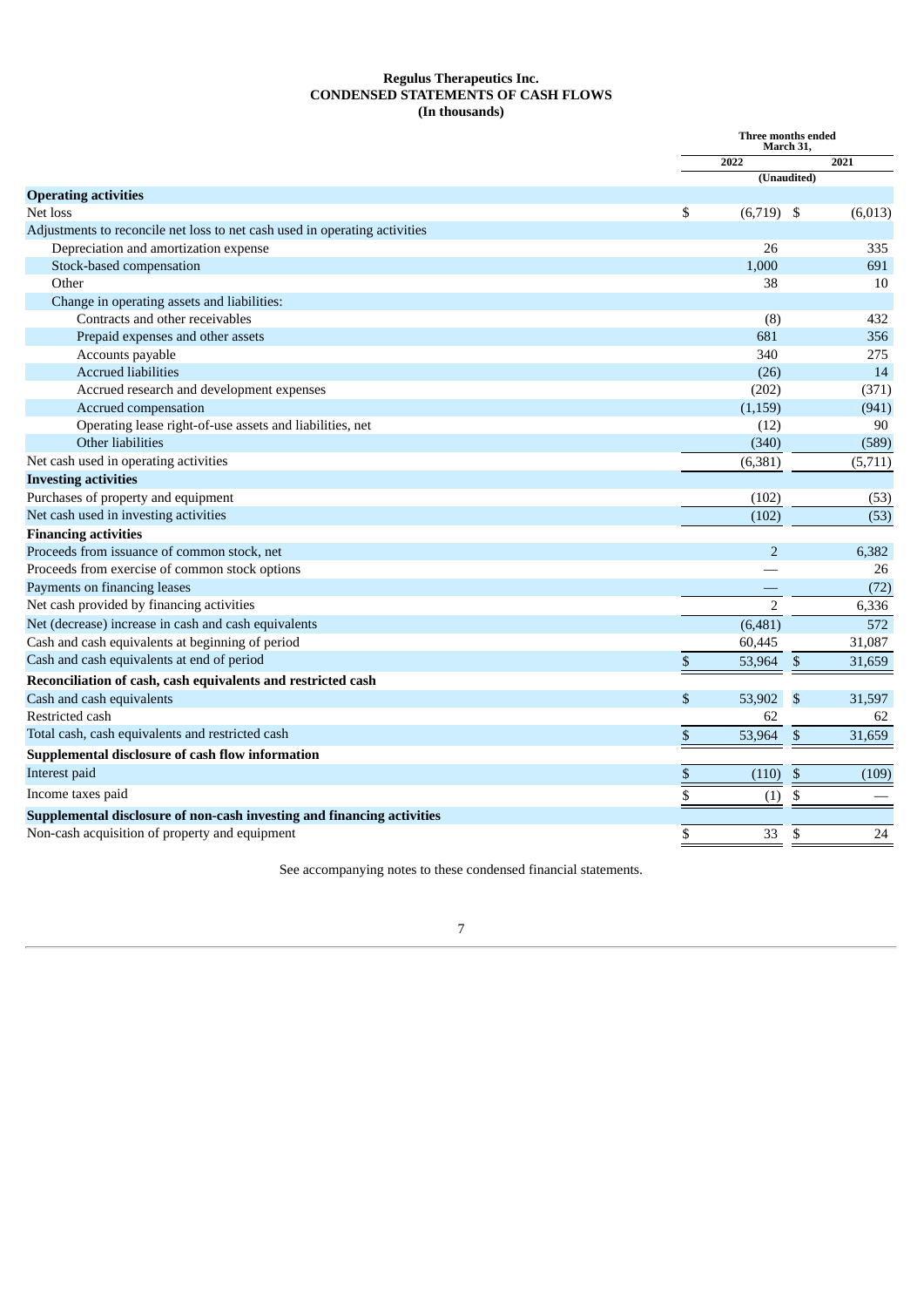## **Regulus Therapeutics Inc. NOTES TO CONDENSED FINANCIAL STATEMENTS (Unaudited)**

#### **1. Basis of Presentation and Summary of Significant Accounting Policies**

#### **Basis of Presentation**

The accompanying unaudited condensed financial statements have been prepared in accordance with U.S. generally accepted accounting principles ("GAAP") for interim financial information and the instructions to Form 10-Q and Article 10 of Regulation S-X. Accordingly, they do not include all of the information and footnotes required by GAAP for complete financial statements. In management's opinion, the accompanying financial statements reflect all adjustments, consisting of normal recurring adjustments, considered necessary for a fair presentation of the results for the interim periods presented.

Interim financial results are not necessarily indicative of results anticipated for the full year. These unaudited condensed financial statements should be read in conjunction with the audited financial statements and footnotes included in our Annual Report on Form 10-K for the year ended December 31, 2021, from which the balance sheet information herein was derived.

#### **Liquidity**

Through the date of the issuance of these financial statements, we have principally been financed through proceeds received from the sale of our common stock and other equity securities, debt financings, up-front payments and milestones received from collaboration agreements, totaling \$538.0 million. As of March 31, 2022, we had approximately \$53.9 million of cash and cash equivalents. We are in compliance with all Loan Agreement covenants.

We intend to seek additional capital through equity and/or debt financings, collaborative or other funding arrangements with partners or through other sources of financing. Should we seek additional financing from outside sources, we may not be able to raise such financing on terms acceptable to us or at all. If we are unable to raise additional capital when required or on acceptable terms, we may be required to scale back or discontinue the advancement of product candidates, reduce headcount, file for bankruptcy, reorganize, merge with another entity, or cease operations.

#### **Use of Estimates**

Our condensed financial statements are prepared in accordance with GAAP, which requires us to make estimates and assumptions that affect the reported amounts of assets, liabilities, revenues and expenses and the disclosure of contingent assets and liabilities in our financial statements and accompanying notes. An estimated loss contingency is accrued in our financial statements if it is probable that a liability has been incurred and the amount of the loss can be reasonably estimated. Although these estimates are based on our knowledge of current events and actions we may undertake in the future, actual results may ultimately differ from these estimates and assumptions. Additionally, the impact of the COVID-19 pandemic to our business and operating results presents additional uncertainty.

#### **Stock-Based Compensation**

We account for stock-based compensation expense related to stock options granted to employees and members of our board of directors by estimating the fair value of each stock option on the date of grant using the Black-Scholes option pricing model. We recognize stock-based compensation expense using the accelerated multiple-option approach. Under the accelerated multiple-option approach (also known as the graded-vesting method), we recognize compensation expense over the requisite service period for each separately vesting tranche of the award as though the award was in substance multiple awards, resulting in accelerated expense recognition over the vesting period. For performance-based awards granted to employees (i) the fair value of the award is determined on the grant date, (ii) we assess the probability of the individual milestones under the award being achieved and (iii) the fair value of the shares subject to the milestone is expensed over the implicit service period commencing once management believes the performance criteria is probable of being met.

We account for restricted stock units by determining the fair value of each restricted stock unit based on the closing market price of our common stock on the date of grant. We recognize stock-based compensation expense using the accelerated multiple-option approach over the requisite service periods of the awards, and forfeitures are recognized as they occur.

## **Clinical Trial and Preclinical Study Accruals**

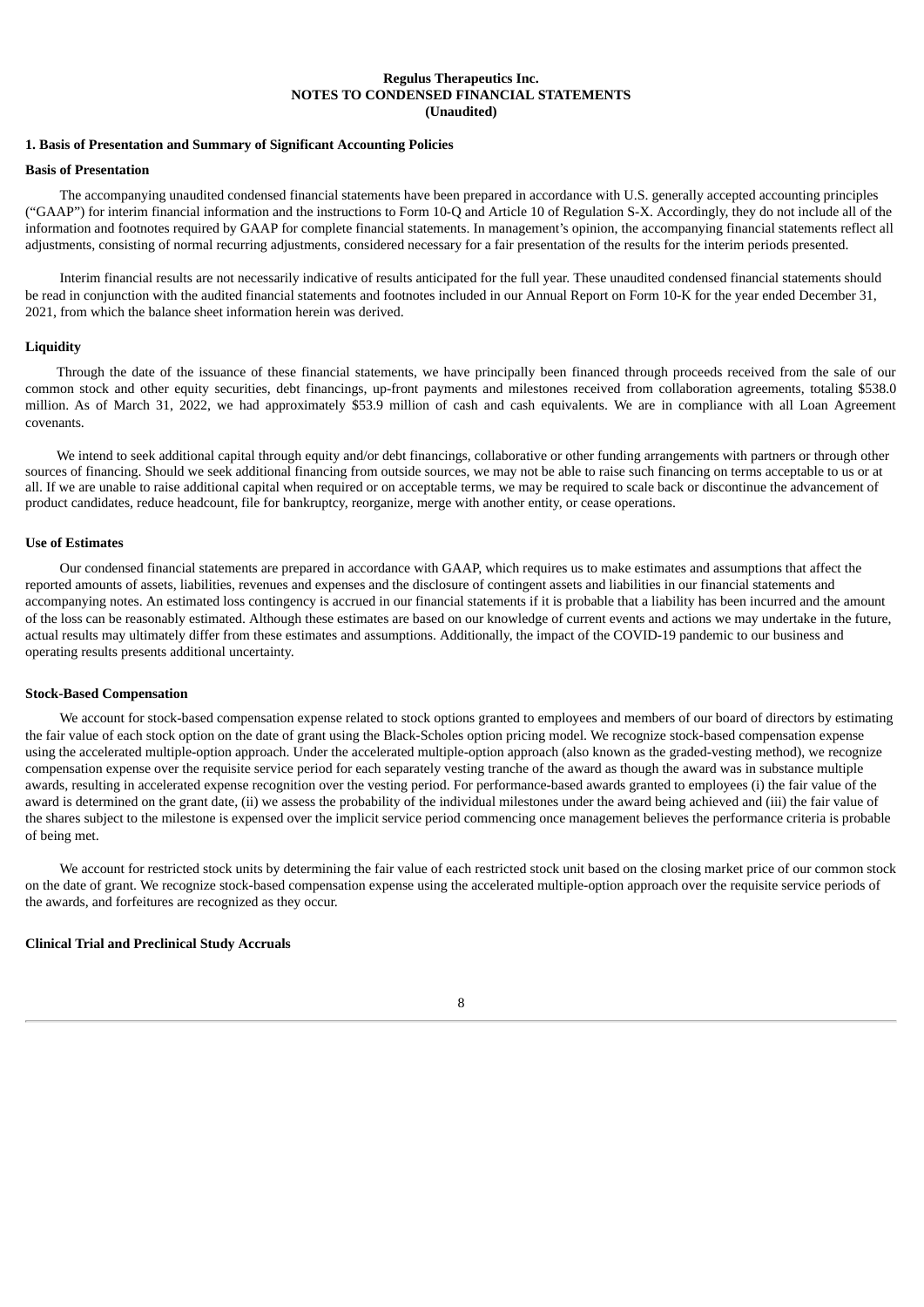We make estimates of our accrued expenses for clinical trial and preclinical study activities as of each balance sheet date in our financial statements based on the facts and circumstances known to us at that time. These accruals are based upon estimates of costs incurred and fees that may be associated with services provided by clinical trial investigational sites and CROs and for other clinical trial-related activities. Payments under certain contracts with such parties depend on factors such as successful enrollment of patients, site initiation and the completion of clinical trial milestones. In accruing for these services, we estimate the time period over which services will be performed and the level of effort to be expended in each period. If possible, we obtain information regarding unbilled services directly from these service providers. However, we may be required to estimate these services based on other information available to us. If we underestimate or overestimate the activities or fees associated with a study or service at a given point in time, adjustments to research and development expenses may be necessary in future periods. Historically, our estimated accrued liabilities have approximated actual expense incurred. Subsequent changes in estimates may result in a material change in our accruals.

#### **Prepaid Materials**

We capitalize the purchase of certain raw materials and related supplies for use in the manufacturing of drug product in our preclinical and clinical development programs, as we have determined that these materials have alternative future use. We can use these raw materials and related supplies in multiple clinical drug products, and therefore these raw materials have future use independent of the development status of any particular drug program until it is utilized in the manufacturing process. We expense the cost of materials when used. We periodically review these capitalized materials for continued alternative future use and write down the asset to its net realizable value in the period in which an impairment is identified.

#### **Recent Accounting Pronouncements**

In June 2016, the FASB issued ASU No. 2016-13, Financial Instruments - Credit Losses (Topic 326): Measurement of Credit Losses on Financial *Instruments*. Subsequently, in November 2018, the FASB issued ASU 2018-19, *Codification Improvements to Topic 326, Financial Instruments-Credit Losses*. ASU 2016-13 requires entities to measure all expected credit losses for most financial assets held at the reporting date based on an expected loss model which includes historical experience, current conditions, and reasonable and supportable forecasts. ASU 2016-13 also requires enhanced disclosures to help financial statement users better understand significant estimates and judgments used in estimating credit losses. This ASU is effective for smaller reporting companies for fiscal years beginning after December 15, 2022, with early adoption permitted. We are assessing the impact this standard will have on our financial statements and disclosures.

In March 2020, the FASB issued ASU No. 2020-04, *Reference Rate Reform (Topic 848),* which provides guidance around reference rate reform initiatives to identify alternative reference rates that are more observable or transaction-based and less susceptible to manipulation in response to concerns about structural risks of interbank offered rates and the risk of cessation of the London Interbank Offered Rate ("LIBOR"). The amendments in the ASU provide option expedients and exceptions for applying GAAP to contracts, hedging relationships and other transactions affected by reference rate reform and apply only if such contracts, hedging relationships and other transactions that reference LIBOR or another reference rate are expected to be discontinued because of reference rate reform. The guidance does not apply to contract modifications made, and hedging relationships entered into or evaluated, after December 31, 2022. We are assessing the impact this standard will have on our financial statements and disclosures.

#### **2. Net Loss Per Share**

Basic net loss per share is calculated by dividing net loss by the weighted average number of common shares outstanding for the period, without consideration for common stock equivalents. Diluted net loss per share is calculated by dividing net loss by the weighted-average number of common share equivalents outstanding for the period determined using the treasury-stock method or if-converted method. Dilutive common stock equivalents are comprised of stock options, restricted stock units and convertible preferred stock outstanding. For all periods presented, there is no difference in the number of shares used to calculate basic and diluted net loss per share.

Potentially dilutive securities not included in the calculation of diluted net loss per common share, because to do so would be anti-dilutive, were (in common stock equivalent shares) 131,659,415 for the three months ended March 31, 2022 and 89,859,197 for the three months ended March 31, 2021, and consisted of convertible preferred stock, warrants, stock options and restricted stock units.

#### **3. Investments**

Historically, we have invested our excess cash primarily in debt instruments of financial institutions, corporations, U.S. government-sponsored agencies and the U.S. Treasury. We generally hold our investments to maturity and do not sell our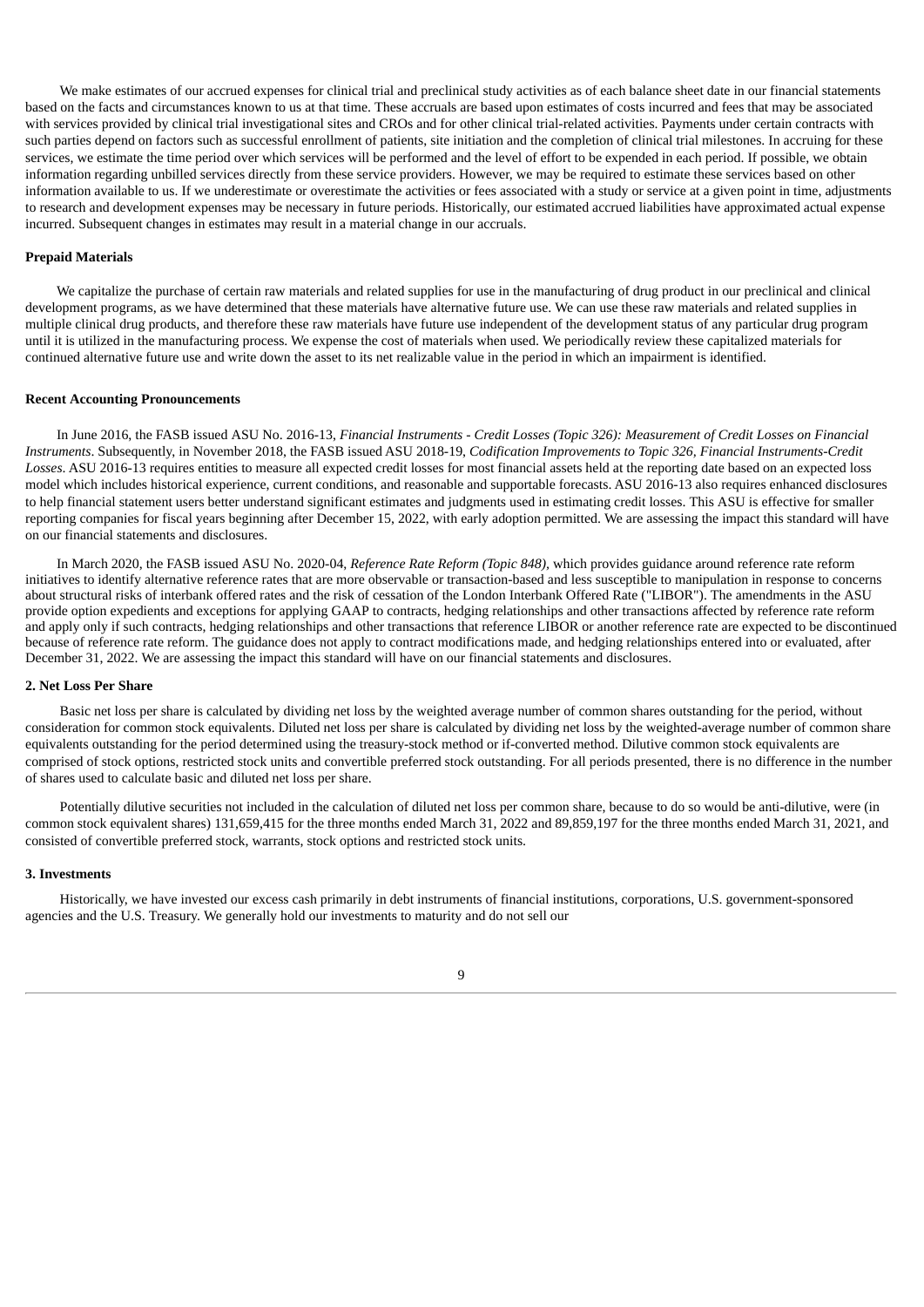investments before we have recovered our amortized cost basis. As of March 31, 2022 and December 31, 2021, our cash balance was comprised entirely of cash and cash equivalents (money market funds) and there was no unrealized gain or loss in either period.

#### **4. Fair Value Measurements**

We have certain financial assets recorded at fair value which have been classified as Level 1, 2, or 3 within the fair value hierarchy as described in the accounting standards for fair value measurements.

Accounting standards define fair value as the exchange price that would be received for an asset or paid to transfer a liability (an exit price) in the principal or most advantageous market for the asset or liability in an orderly transaction between market participants as of the measurement date. Market participants are buyers and sellers in the principal market that are (i) independent, (ii) knowledgeable, (iii) able to transact, and (iv) willing to transact. The accounting standards provide an established hierarchy for inputs used in measuring fair value that maximizes the use of observable inputs and minimizes the use of unobservable inputs by requiring that the most observable inputs be used when available. Observable inputs are inputs that market participants would use in valuing the asset or liability and are developed based on market data obtained from independent sources. Unobservable inputs are inputs that reflect our assumptions about the factors that market participants would use in valuing the asset or liability. The accounting standards prioritize the inputs used in measuring the fair value into the following hierarchy:

- Level 1 includes financial instruments for which quoted market prices for identical instruments are available in active markets.
- Level 2 includes financial instruments for which there are inputs other than quoted prices included within Level 1 that are observable for the instrument such as quoted prices for similar instruments in active markets, quoted prices for identical or similar instruments in markets with insufficient volume or infrequent transactions (less active markets) or model-driven valuations in which significant inputs are observable or can be derived principally from, or corroborated by, observable market data.
- Level 3 includes financial instruments for which fair value is derived from valuation techniques in which one or more significant inputs are unobservable, including management's own assumptions.

#### *Financial Assets Measured at Fair Value*

The following table presents our fair value hierarchy for assets measured at fair value on a recurring basis as of March 31, 2022 and December 31, 2021 (in thousands):

|                                       | Fair value as of March 31, 2022 |  |                |  |                                           |  |         |  |
|---------------------------------------|---------------------------------|--|----------------|--|-------------------------------------------|--|---------|--|
|                                       | <b>Total</b>                    |  | <b>Level 1</b> |  | <b>Level 2</b>                            |  | Level 3 |  |
| Assets:                               |                                 |  |                |  |                                           |  |         |  |
| Cash equivalents (money market funds) | 49.911                          |  | 49.911         |  | $\hspace{0.05cm}$                         |  |         |  |
|                                       | 49.911                          |  | 49.911         |  | $\qquad \qquad \overline{\qquad \qquad }$ |  |         |  |

|                                       | Fair value as of December 31, 2021 |  |         |  |                                           |  |                |  |
|---------------------------------------|------------------------------------|--|---------|--|-------------------------------------------|--|----------------|--|
|                                       | <b>Total</b>                       |  | Level 1 |  | <b>Level 2</b>                            |  | <b>Level 3</b> |  |
| Assets:                               |                                    |  |         |  |                                           |  |                |  |
| Cash equivalents (money market funds) | 57,905                             |  | 57,905  |  | $\overbrace{\hspace{25mm}}^{}$            |  |                |  |
|                                       | 57,905                             |  | 57,905  |  | $\qquad \qquad \overline{\qquad \qquad }$ |  |                |  |

We obtain pricing information from quoted market prices or quotes from brokers/dealers. We have historically determined the fair value of our investment securities using standard observable inputs, including reported trades, broker/dealer quotes, bids and/or offers.

#### **5. Debt**

*Term Loan*

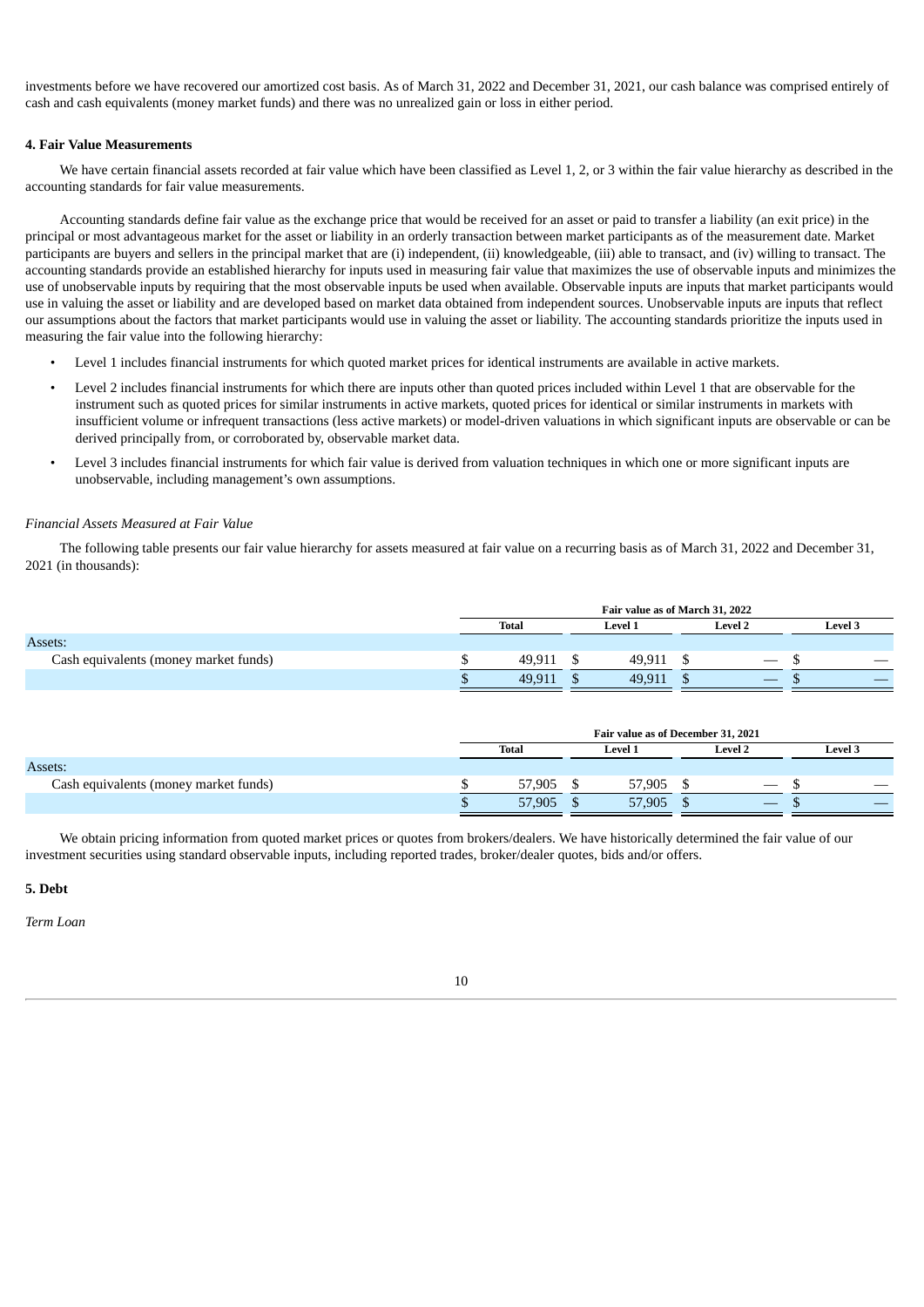On June 17, 2016, we entered into a loan and security agreement ("Loan Agreement") with Oxford Finance, LLC, (the "Lender"), pursuant to which we received \$20.0 million in proceeds, net of debt issuance costs, on June 22, 2016 (the "Term Loan").

The outstanding Term Loan will mature on May 1, 2024 (the "Maturity Date") and bears interest at a floating per annum rate equal to (i) 8.51% plus (ii) the greater of (a) the 30 day U.S. Dollar LIBOR rate reported in *The Wall Street Journal* on the last business day of the month that immediately precedes the month in which the interest will accrue and (b) 0.44%. Under the original Loan Agreement, we were required to make interest-only payments through June 1, 2018, followed by 24 equal monthly payments of principal and unpaid accrued interest.

The Loan Agreement was amended nine times between October 2017 through May 2020. On August 25, 2020 we entered into a tenth amendment to the Loan Agreement with the Lender (the "Tenth Amendment"). Pursuant to the terms of the Tenth Amendment, we were eligible for up to an additional seven months of interest only payments in the event we paid down \$10.0 million in loan principal before April 30, 2021 (the "Principal Paydown Event"). We prepaid \$1.0 million, \$4.0 million and \$5.0 million of outstanding principal to the Lender on September 30, 2020, October 8, 2020 and November 30, 2020, respectively, for a total of \$10.0 million. We also paid the applicable 5.5% final payment fees related to the three prepayments to the Lender. As the Principal Paydown Event occurred by April 30, 2021, we received an additional seven months of interest only payment extension and were not obligated to make principal payments on the Term Loan until January 1, 2022.

On December 31, 2021, we entered into an eleventh amendment to the Loan Agreement (the "Eleventh Amendment"). Under the terms of the Eleventh Amendment, our required monthly payments to the Lender are to be comprised of interest only through and including (i) December 1, 2022, if the 2022 Equity Event (as defined below) does not occur or (ii) December 1, 2023 if the 2022 Equity Event occurs. The "2022 Equity Event" means the receipt by us, during the calendar year 2022, of unrestricted net cash proceeds of at least \$20.0 million from the sale and issuance of our equity securities. In addition, the maturity date for the Term Loan was extended to May 1, 2024.

If the 2022 Equity Event does not occur, then commencing on January 1, 2023 and continuing on each successive payment date thereafter through and including the maturity date of May 1, 2024, we will be required to make consecutive equal monthly payments of principal, together with applicable interest, in arrears, to the Lender.

If the 2022 Equity Event does occur, then commencing on January 1, 2024 and continuing on each successive payment date thereafter through and including the maturity date of May 1, 2024, we will be required to make consecutive equal monthly payments of principal, together with applicable interest, in arrears, to the Lender.

The Eleventh Amendment also provides that we are required to maintain a minimum cash balance of \$5.0 million. As consideration for the Lender's entry into the Eleventh Amendment, we made a payment of \$0.3 million to the Lender.

We used the proceeds from the Term Loan solely for working capital and to fund our general business requirements. Our obligations under the Loan Agreement are secured by a first priority security interest in substantially all of our current and future assets, other than our intellectual property, for which the Lender currently has a positive lien. We have also agreed not to encumber our intellectual property assets, except as permitted by the Loan Agreement. The Loan Agreement includes customary events of default, including instances of a material adverse change in our operations, that may require prepayment of the outstanding Term Loan. We are in compliance with all Loan Agreement covenants as of the date of the filing of this Form 10-Q.

As of March 31, 2022, \$4.7 million of principal was outstanding under the Term Loan. An additional \$1.3 million is also payable at the conclusion of the Term Loan (the related \$1.2 million accrued liability balance is presented in other long-term liabilities on our balance sheet at March 31, 2022). We had less than \$0.1 million of debt issuance costs outstanding as of March 31, 2022, which are being accreted to interest expense over the life of the Term Loan using an effective interest rate of 8.98%. The exit fees are being accrued over the life of the Term Loan through interest expense.

As of March 31, 2022, future principal payments for the Term Loan due under the Loan Agreement are as follows (in thousands):

| 2022 |     |             |
|------|-----|-------------|
| 2023 |     | 3,304       |
| 2024 |     | 277<br>- 10 |
|      | -14 | ,681        |

*Paycheck Protection Program Loan*

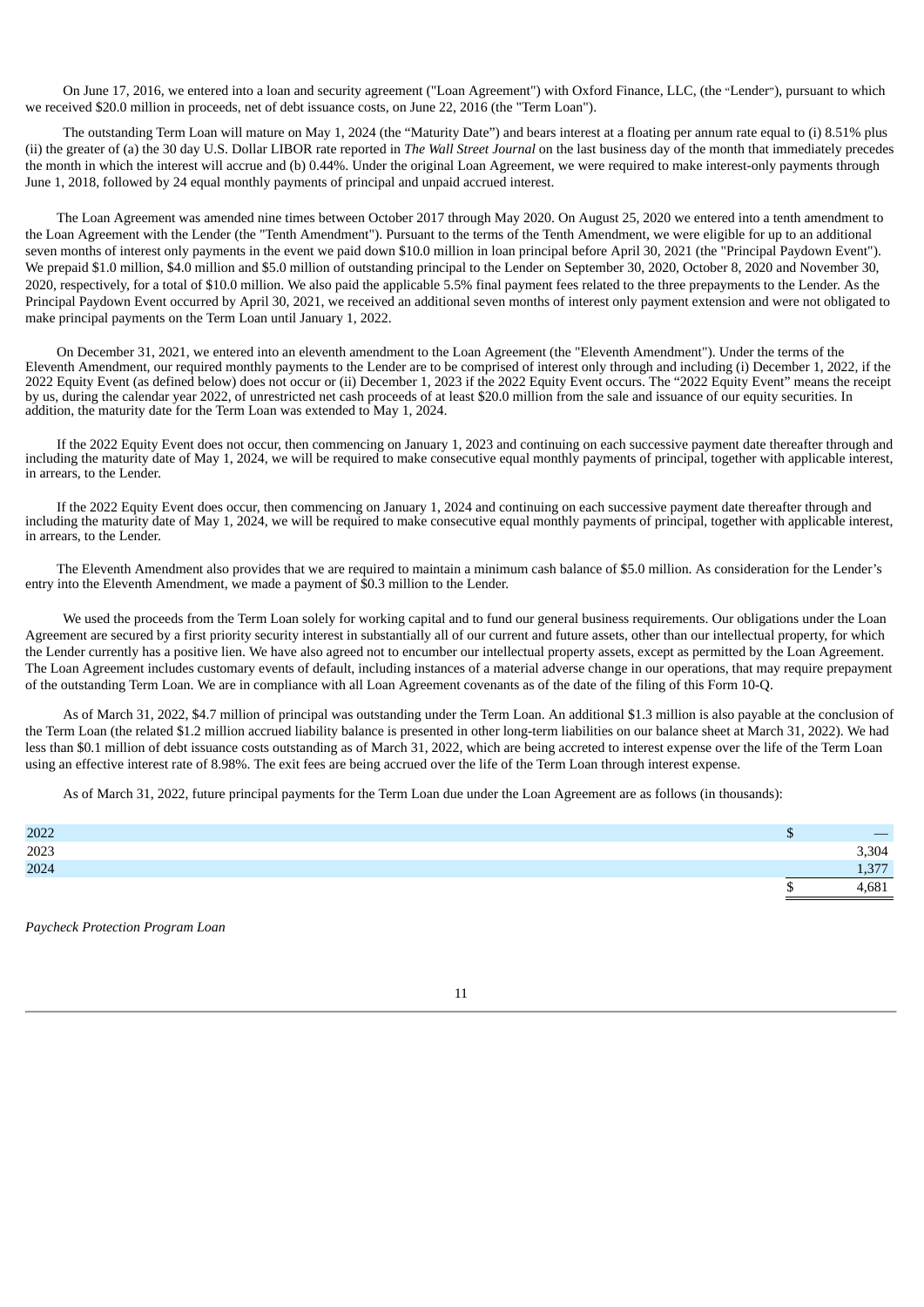On April 23, 2020, we received proceeds in the amount of approximately \$0.7 million (the "PPP Loan") from Silicon Valley Bank, as lender, pursuant to the Paycheck Protection Program of the Coronavirus Aid, Relief, and Economic Security Act. The PPP Loan was set to mature on April 23, 2022 and bore interest at a rate of 1.0% per annum. The PPP Loan was evidenced by a promissory note dated April 23, 2020, which contained customary events of default relating to, among other things, payment defaults and breaches of representations and warranties. The PPP Loan was prepayable by us at any time prior to maturity with no prepayment penalties.

We used all proceeds from the PPP Loan to retain employees, maintain payroll and make lease and utility payments, and we sought forgiveness in accordance with the program. We received full forgiveness of our PPP Loan in the second quarter of 2021. We accounted for the full forgiveness of our PPP Loan by recording a gain in interest and other income for the nine months ended September 30, 2021.

#### **6. Stockholders' Equity**

#### **Common Stock**

As of March 31, 2022, there were 145,981,180 shares of common stock outstanding. Each share of common stock is entitled to one vote. The holders of the common stock are also entitled to receive dividends whenever funds are legally available and when declared by our Board of Directors.

#### **2019 Equity Incentive Plan**

On June 15, 2019, the Company's board of directors approved, and on August 1, 2019 the Company's stockholders approved, the Company's 2019 Equity Incentive Plan (the "2019 Plan"). The 2019 Plan is the successor to and continuation of the Company's 2012 Equity Incentive Plan. The number of shares authorized for issuance under the 2019 Plan may be increased by (a) the shares subject to outstanding stock awards granted under the Company's 2009 Equity Incentive Plan (the "2009 Plan") and the Company's 2012 Equity Incentive Plan (together the with 2009 Plan, the "Prior Plans") that on or after the effective date of the 2019 Plan (i) expire or terminate for any reason prior to exercise or settlement; (ii) are forfeited because of the failure to meet a contingency or condition required to vest such shares or otherwise return to the Company, or (iii) are reacquired, withheld (or not issued) to satisfy a tax withholding obligation in connection with an award or to satisfy the purchase price or exercise price of a stock award. No further grants will be made under the Prior Plans. In addition, on January 22, 2020, an additional 4,166,860 shares of common stock became available for issuance under the 2019 Plan pursuant to the Milestone Closing (defined below) of the May 2019 SPA (defined below). Further, on January 1<sup>st</sup> of each year, for a period of not more than ten years, beginning on January 1, 2021 and continuing through January 1, 2029, the number of shares authorized for issuance under the 2019 Plan will increase by 5.0% of the total number of shares of our capital stock outstanding on December 31 of the preceding calendar year, or a lesser number of shares as may be determined by our Board of Directors. As of March 31, 2022, 4,452,863 shares of common stock were available for new equity award grants under the 2019 Plan and 13,871,693 shares of common stock were reserved for issuance pursuant to equity awards outstanding under the 2019 Plan as of March 31, 2022.

#### **2021 Inducement Plan**

On November 23, 2021, our Board of Directors adopted the 2021 Inducement Plan (the "Inducement Plan"), which became effective immediately. Stockholder approval of the Inducement Plan was not required pursuant to Rule 5635(c)(4) of the Nasdaq Listing Rules. The Inducement Plan initially reserved 2,000,000 shares of common stock and provides for the grant of NSOs that was used exclusively for grants to individuals that were not previously employees or directors of the Company, as an inducement material to the individual's entry into employment with the Company.

Under the Inducement Plan, options were granted with varying vesting terms, but typically vested over four years, with 25% of the total grant vesting on the first anniversary of the effective date of the option grant and the remaining grant vesting monthly thereafter over the following 36 months.

As of March 31, 2022, 1,800,000 shares of common stock were reserved for future issuance under the Inducement Plan and 200,000 shares of common stock were reserved for future issuance pursuant to equity awards outstanding under the Inducement Plan.

#### **Private Placements of Common Stock, Non-Voting Preferred Stock and Warrants**

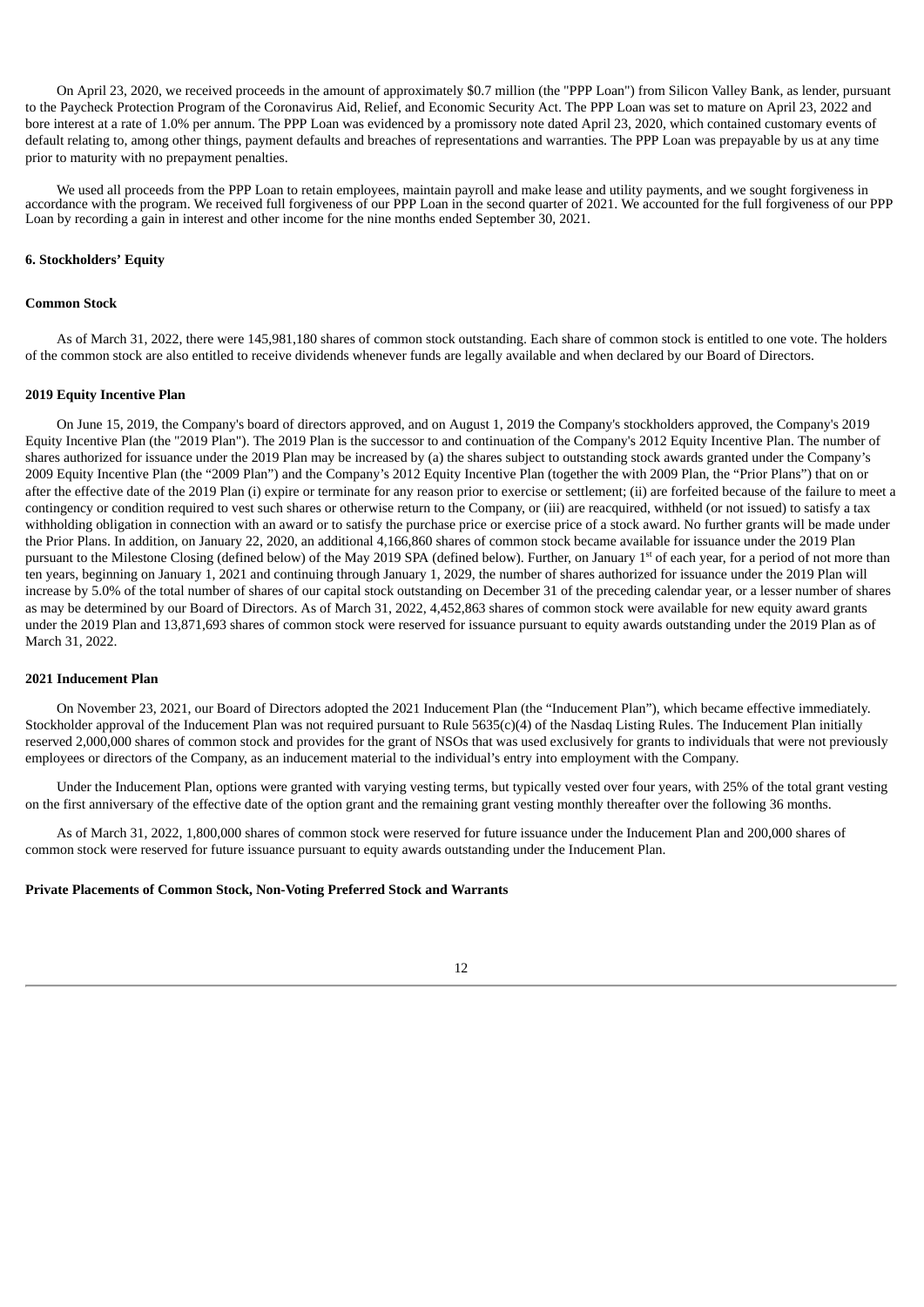On May 3, 2019, we entered into a securities purchase agreement (the "May 2019 SPA") with certain institutional and other accredited investors, including certain directors, executive officers and employees of the Company (the "Purchasers"), pursuant to which we agreed to sell and issue shares of our common stock, shares of our newly designated non-voting convertible preferred stock, and warrants to purchase common stock, in up to two closings, in a private placement transaction (the "Private Placement").

At an initial closing under the May 2019 SPA that occurred on May 7, 2019 (the "Initial Closing"), we sold and issued to the Purchasers (i) 9,730,534 shares of common stock and accompanying warrants to purchase up to an aggregate of 9,730,534 shares of common stock at a combined purchase price of \$1.205 per share, and (ii) 415,898 shares of non-voting Class A-1 convertible preferred stock, in lieu of shares of common stock, at a price of \$10.80 per share, and accompanying warrants to purchase an aggregate of 4,158,980 shares of common stock at a price of \$0.125 for each share of common stock underlying such warrants. Total gross proceeds from the Initial Closing were approximately \$16.7 million, which does not include any proceeds that may be received upon exercise of the warrants. Each share of non-voting Class A-1 convertible preferred stock is convertible into 10 shares of Common Stock, subject to certain beneficial ownership conversion limitations. The warrants are exercisable for a period of five years following the date of issuance and have an exercise price of \$1.08 per share, subject to proportional adjustments in the event of stock splits or combinations or similar events. The warrants are exercisable on a net exercise "cashless" basis. An aggregate of 526,083 shares of common stock and warrants to purchase up to 526,083 shares of common stock were purchased for \$0.6 million by certain directors and executive officers of the Company under the Initial Closing.

At a second closing under the May 2019 SPA that occurred on December 24, 2019 (the "Milestone Closing"), we sold and issued to the Purchasers 3,288,390 shares of non-voting Class A-2 convertible preferred stock and accompanying warrants to purchase an aggregate of 32,883,900 shares of common stock for an aggregate purchase price of approximately \$26.0 million. Net proceeds to the Company from the Milestone Closing were approximately \$24.6 million. Each share of non-voting Class A-2 convertible preferred stock is convertible into 10 shares of Common Stock, subject to certain beneficial ownership conversion limitations. The warrants will be exercisable for a period of five years following the date of issuance and have an exercise price of \$0.666 per share, subject to proportional adjustments in the event of stock splits or combinations or similar events. The warrants may be exercised on a net exercise "cashless" basis. An aggregate of 121,581 shares of Class A-2 convertible preferred stock and warrants to purchase up to 1,215,810 shares of common stock were purchased for approximately \$1.0 million by certain directors and executive officers of the Company under the Milestone Closing.

We evaluated the non-voting Class A-1 convertible preferred stock and common stock warrants sold in the Initial Closing and the Class A-2 convertible preferred stock and common stock warrants sold in the Milestone Closing under ASC 480, Distinguishing Liabilities from Equity, and ASC 815, Derivatives and Hedging, and determined permanent equity treatment was appropriate for these freestanding financial instruments. The Initial Closing and Milestone Closing did not include any embedded features that required bifurcation. The non-voting Class A-2 convertible preferred stock and warrants issuable under the Milestone Closing were not subject to accounting recognition until the Milestone Closing occurred, as the terms of the Milestone Closing did not provide a right or an obligation on either the Company nor the Purchasers.

On December 1, 2020, we entered into a Securities Purchase Agreement (the "December 2020 SPA") with certain institutional and other accredited investors, including certain directors, executive officers and employees of the Company (the "2020 Purchasers"), pursuant to which we agreed to sell and issue shares of our common stock, shares of newly designated non-voting convertible preferred stock and warrants to purchase common stock (the "2020 PIPE").

At the closing under the December 2020 SPA that occurred on December 4, 2020 (the "2020 Closing"), we sold and issued to the 2020 Purchasers (i) 24,341,607 shares of common stock and accompanying warrants to purchase up to an aggregate of 18,256,204 shares of common stock at a combined purchase price of \$0.7464 per share, and (ii) 272,970 shares of non-voting Class A-3 convertible preferred stock, in lieu of shares of common stock, at a price of \$6.22 per share, and accompanying warrants to purchase an aggregate of 2,047,276 shares of common stock at a price of \$0.125 for each share of common stock underlying such warrants. Total gross proceeds from the 2020 Closing were approximately \$19.4 million, which does not include any proceeds that may be received upon exercise of the warrants. Each share of non-voting Class A-3 convertible preferred stock is convertible into 10 shares of common stock, subject to certain beneficial ownership conversion limitations. The warrants are exercisable for a period of five years following the date of issuance and have an exercise price of \$0.7464 per share, subject to proportional adjustments in the event of stock splits or combinations or similar events. The warrants are exercisable on a net exercise "cashless" basis. An aggregate of 833,208 shares of common stock and warrants to purchase up to 624,906 shares of common stock were purchased for \$0.6 million by certain directors and executive officers of the Company at the 2020 Closing.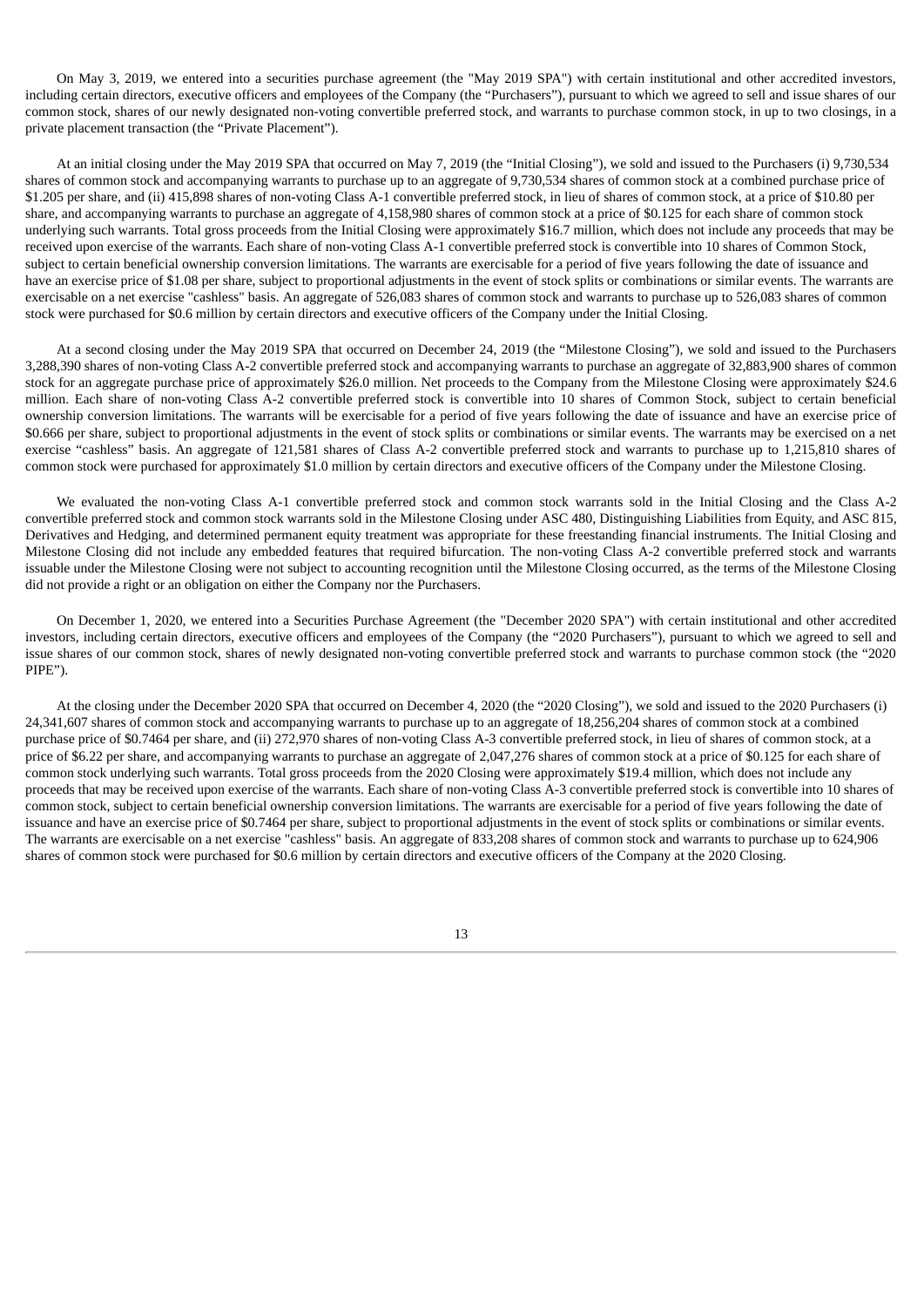We evaluated the non-voting Class A-3 convertible preferred stock and common stock warrants sold in the 2020 PIPE under ASC 480, Distinguishing Liabilities from Equity, and ASC 815, Derivatives and Hedging, and determined permanent equity treatment was appropriate for these freestanding financial instruments and there were no embedded features that required bifurcation.

On November 24, 2021, we entered into a Securities Purchase Agreement (the "November 2021 SPA") with certain institutional and other accredited investors, including one of the Company's directors (the "2021 Purchasers"), pursuant to which we agreed to sell and issue shares of our common stock and shares of newly designated non-voting convertible preferred stock (the "2021 PIPE").

At the closing under the November 2021 SPA that occurred on November 30, 2021 (the "2021 Closing"), we sold and issued to the 2021 Purchasers (i) 58,923,352 shares of common stock at a purchase price of \$0.36 per share, and (ii) 3,725,720 shares of non-voting Class A-4 convertible preferred stock, in lieu of shares of common stock, at a price of \$3.60 per share. Total gross proceeds from the 2021 Closing were approximately \$34.6 million. Each share of non-voting Class A-4 convertible preferred stock is convertible into 10 shares of common stock, subject to certain beneficial ownership conversion limitations. An aggregate of 2,222,222 shares of common stock were purchased for \$0.8 million by a director of the Company at the 2021 Closing.

We evaluated the non-voting Class A-4 convertible preferred stock sold in the 2021 PIPE under ASC 480, Distinguishing Liabilities from Equity, and ASC 815, Derivatives and Hedging, and determined permanent equity treatment was appropriate for these freestanding financial instruments and there were no embedded features that required bifurcation.

The following table summarizes preferred stock conversions and warrant exercises (and the related impact on common stock) under the May 2019 SPA, the December 2020 SPA and the November 2021 SPA for the three months ended March 31, 2022 and 2021 (in thousands):

|                                     | Class A-1<br>Convertible<br><b>Preferred Stock</b> | Class A-2<br>Convertible<br><b>Preferred Stock</b> | Class A-3<br>Convertible<br><b>Preferred Stock</b> | Class A-4<br>Convertible<br><b>Preferred Stock</b> | <b>Warrants</b> | Common<br><b>Stock</b> |
|-------------------------------------|----------------------------------------------------|----------------------------------------------------|----------------------------------------------------|----------------------------------------------------|-----------------|------------------------|
| <b>Balance at December 31, 2021</b> | 257                                                | 1,331                                              | 259                                                | 3.726                                              | 61.868          |                        |
| Conversions/Exercises               |                                                    |                                                    |                                                    |                                                    |                 |                        |
| <b>Balance at March 31, 2022</b>    | 257                                                | 1.331                                              | 259                                                | 3.726                                              | 61,868          |                        |
|                                     |                                                    |                                                    |                                                    |                                                    |                 |                        |
| <b>Balance at December 31, 2020</b> | 257                                                | 1.416                                              | 259                                                |                                                    | 66,038          |                        |
| Conversions/Exercises               |                                                    | (78)                                               |                                                    |                                                    | (3,920)         | 3,199                  |
| <b>Balance at March 31, 2021</b>    | 257                                                | 1.338                                              | 259                                                |                                                    | 62,118          |                        |
|                                     |                                                    |                                                    |                                                    |                                                    |                 |                        |

## **ATM Offering**

On December 12, 2018, we entered into a Common Stock Sales Agreement (the "Stock Sales Agreement") with H.C. Wainwright & Co., LLC ("HCW"), pursuant to which we may sell and issue shares of our common stock from time to time through HCW, as our sales agent (the "ATM Offering"). We have no obligation to sell any shares of common stock in the ATM Offering, and may at any time suspend offers under the Stock Sales Agreement or terminate the Stock Sales Agreement. Subject to the terms and conditions of the Stock Sales Agreement, HCW will use its commercially reasonable efforts to sell shares of our common stock from time to time based upon our instructions (including any price, time or size limits or other parameters or conditions that we may impose, subject to certain restrictions). We pay HCW a commission of 3.0% of the gross sales price of any shares sold under the Stock Sales Agreement. No shares were sold under the ATM Offering during the three months ended March 31, 2022. A total of 4,009,585 shares were sold and settled for proceeds of \$5.8 million (net of \$0.2 million in offering costs) under the Stock Sales Agreement during the three months ended March 31, 2021. On August 10, 2021, we increased the amount of common stock available for sale in the ATM Offering under the Stock Sales Agreement to \$50.0 million. At March 31, 2022, approximately \$50.0 million remained eligible to be sold in the ATM Offering, subject to compliance with the rules applicable to sales on Form S-3.

## **Shares Reserved for Future Issuance**

The following shares of common stock were reserved for future issuance as of March 31, 2022 (in thousands):

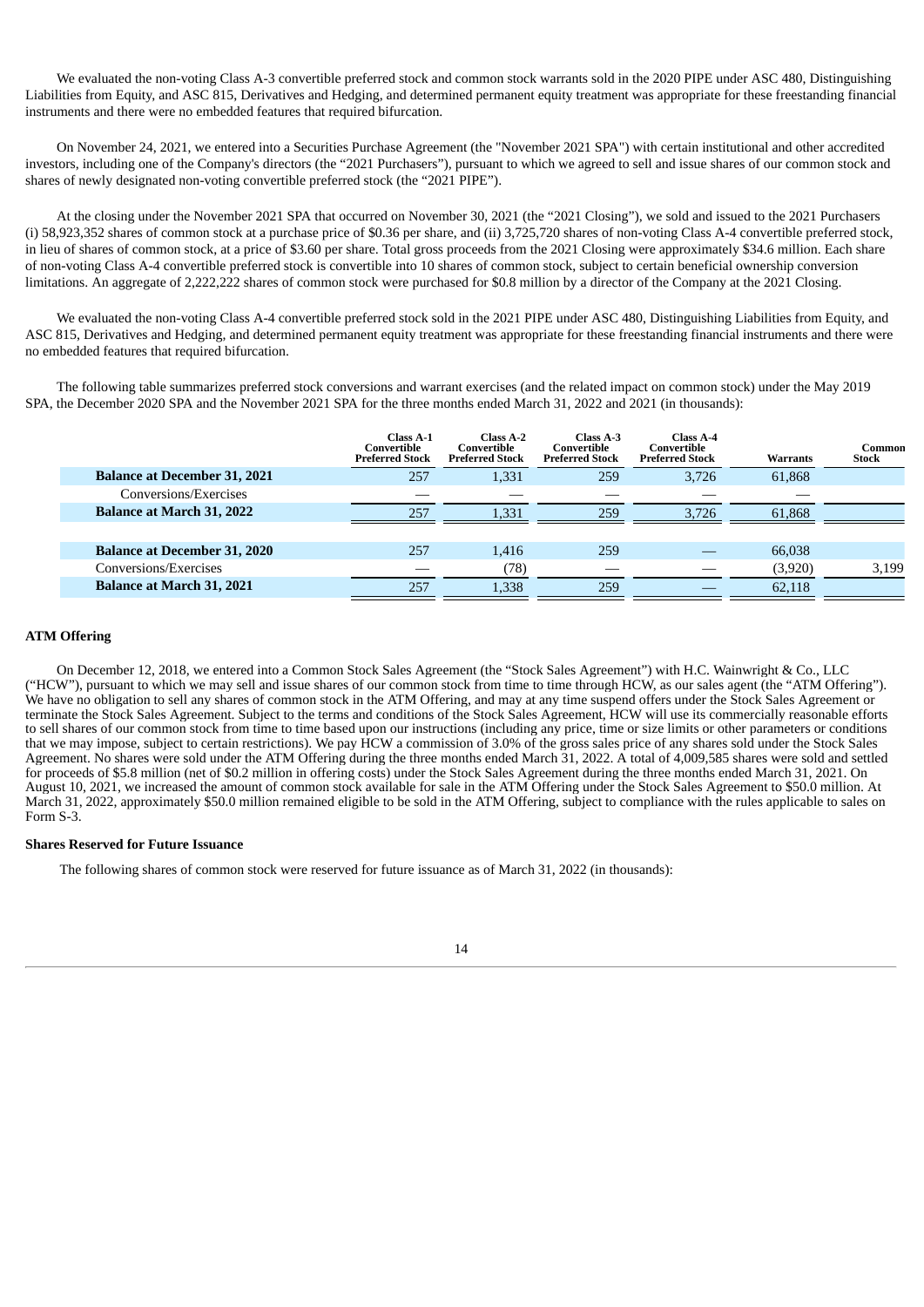| Total common shares reserved for future issuance                             | 138,203 |
|------------------------------------------------------------------------------|---------|
| Employee Stock Purchase Plan                                                 | 291     |
| Common stock available for future grant under the 2021 Inducement Plan       | 1,800   |
| Common stock available for future grant under the 2019 Equity Incentive Plan | 4,453   |
| RSU <sub>s</sub> outstanding                                                 | 1,226   |
| Common stock options outstanding                                             | 12.846  |
| 2020 PIPE warrants                                                           | 18,495  |
| 2019 PIPE Milestone Closing warrants                                         | 30,595  |
| 2019 PIPE Initial Closing warrants                                           | 12,778  |
| Class A-4 convertible preferred stock outstanding (as-converted)             | 37,257  |
| Class A-3 convertible preferred stock outstanding (as-converted)             | 2,587   |
| Class A-2 convertible preferred stock outstanding (as-converted)             | 13,308  |
| Class A-1 convertible preferred stock outstanding (as-converted)             | 2,567   |
|                                                                              |         |

The following table summarizes our stock option and RSU (together Stock Awards) activity under all equity incentive plans for the three months ended March 31, 2022 (shares in thousands):

|                                               | Weighted<br>average<br><b>Number of</b><br>exercise<br>options<br>price |  | <b>Number of</b><br><b>RSUs</b> | Weighted average<br>grant date fair value |  |      |
|-----------------------------------------------|-------------------------------------------------------------------------|--|---------------------------------|-------------------------------------------|--|------|
| Stock Awards outstanding at December 31, 2021 | 8.661                                                                   |  | 1.17                            | 401                                       |  | 0.95 |
| Granted                                       | 4.357                                                                   |  | 0.26                            | 848                                       |  | 0.26 |
| Canceled/forfeited/expired                    | (172)                                                                   |  | 0.90                            | (23)                                      |  | 0.95 |
| Stock Awards outstanding at March 31, 2022    | 12,846                                                                  |  | 0.87                            | 1,226                                     |  | 0.47 |

## **Stock-Based Compensation**

The following table summarizes the weighted average assumptions used to estimate the fair value of stock options and performance stock awards granted to employees under our 2012 Equity Incentive Plan, 2015 Inducement Plan, 2019 Equity Incentive Plan, 2021 Inducement Plan and the shares purchasable under our Employee Stock Purchase Plan during the periods presented:

|                                     | Three months ended<br>March 31, |         |
|-------------------------------------|---------------------------------|---------|
|                                     | 2022                            | 2021    |
| <b>Stock options</b>                |                                 |         |
| Risk-free interest rate             | $1.7\%$                         | $0.9\%$ |
| Volatility                          | 95.7 %                          | 95.7%   |
| Dividend yield                      |                                 |         |
| Expected term (years)               | 6.1                             | 6.1     |
| <b>Performance stock options</b>    |                                 |         |
| Risk-free interest rate             |                                 | 1.0 %   |
| Volatility                          |                                 | 95.7%   |
| Dividend yield                      |                                 |         |
| Expected term (years)               | 0.0                             | 6.1     |
| Employee stock purchase plan shares |                                 |         |
| Risk-free interest rate             | $0.3\%$                         | $0.1\%$ |
| Volatility                          | 97.8 %                          | 101.3%  |
| Dividend yield                      |                                 |         |
| Expected term (years)               | 0.5                             | 0.5     |

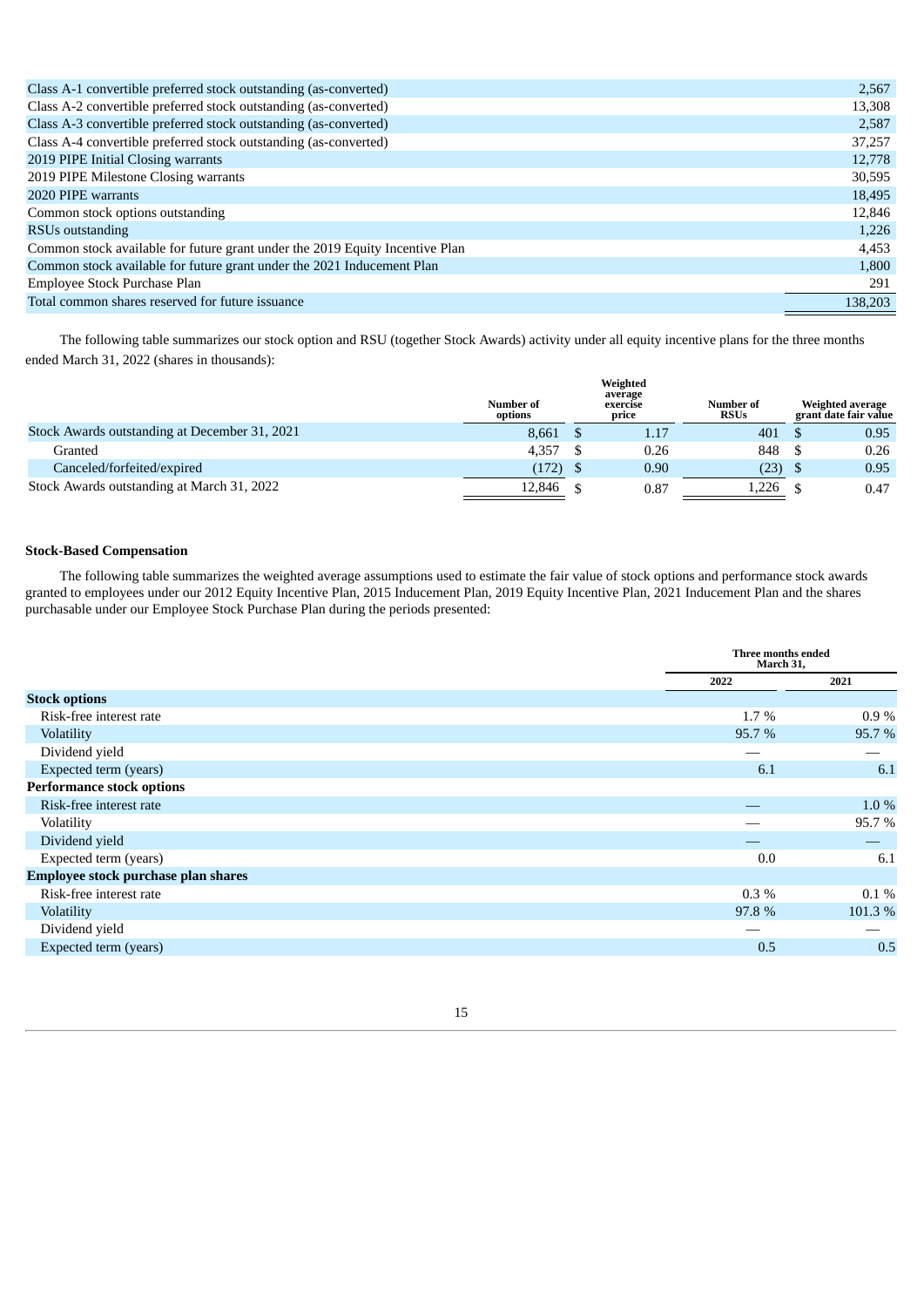The following table summarizes the allocation of our stock-based compensation expense for all stock awards during the periods presented (in thousands):

| Three months ended<br>March 31, |  |      |
|---------------------------------|--|------|
| 2022                            |  | 2021 |
| 270                             |  | 181  |
| 730                             |  | 510  |
| 1.000                           |  | 691  |
|                                 |  |      |

#### **7. Collaborations**

Revenue recognized from our strategic collaborations was zero for the three months ended March 31, 2022 and 2021.

#### **Sanofi**

In July 2012, we amended and restated our collaboration and license agreement with Sanofi to expand the potential therapeutic applications of the *micro*RNA alliance targets to be developed under such agreement. The following elements were delivered as part of the strategic collaboration with Sanofi: (1) a license for up to four *micro*RNA targets; and (2) a research license under our technology collaboration.

In June 2013, the original research term expired, upon which we and Sanofi entered into an option agreement pursuant to which Sanofi was granted an exclusive right to negotiate the co-development and commercialization of certain of our unencumbered *micro*RNA programs and we were granted the exclusive right to negotiate with Sanofi for co-development and commercialization of certain miR-21 anti-miRs in oncology and Alport syndrome.

In February 2014, we and Sanofi entered into a second amended and restated collaboration and license agreement (the "2014 Sanofi Amendment") to discover, develop and commercialize *micro*RNA therapeutics to focus on specific orphan disease and oncology targets. Under the terms of the 2014 Sanofi Amendment, Sanofi had opt-in rights to our clinical fibrosis program targeting miR-21 for the treatment of Alport syndrome, our preclinical program targeting miR-21 for oncology indications, and our preclinical program targeting miR-221/222 for hepatocellular carcinoma ("HCC"). We were responsible for developing each of these programs to proof-of-concept, at which time Sanofi had an exclusive option on each program. If Sanofi chooses to exercise its option on any of these programs, Sanofi would reimburse us for a significant portion of our preclinical and clinical development costs and would also pay us an option exercise fee for any such program, provided that \$1.25 million of the \$2.5 million upfront option fee paid to us by Sanofi in connection with the June 2013 option agreement will be creditable against such option exercise fee. We are eligible to receive royalties on *micro*RNA therapeutic products commercialized by Sanofi and will have the right to co-promote these products relating to our preclinical program targeting miR-221/222. As indicated below, we entered into an additional amendment with Sanofi in November 2018, under which Sanofi's opt-in rights to our miR-21 programs under the 2014 Sanofi Amendment were relinquished. Sanofi's opt-in rights with regard to our miR-221/222 preclinical program under the 2014 Sanofi Amendment remained unchanged.

We are eligible to receive milestone payments related to the development and commercialization of miR-221/222 for HCC of up to \$38.8 million for proof-of-concept option exercise fees (net of \$1.25 million creditable, as noted above), \$25.0 million for clinical milestones and up to \$130.0 million for regulatory and commercial milestones. In addition, we are entitled to receive royalties based on a percentage of net sales of any products from the miR-221/222 program which, in the case of sales in the United States, will be in the middle of the 10% to 20% range, and, in the case of sales outside of the United States, will range from the low end to the middle of the 10% to 20% range, depending upon the volume of sales. If we exercise our option to copromote a miR-221/222 product, we will continue to be eligible to receive royalties on net sales of each product in the United States at the same rate, unless we elect to share a portion of Sanofi's profits from sales of such product in the United States in lieu of royalties.

In November 2018, we entered into an amendment to the 2014 Sanofi Amendment with Sanofi to modify the parties' rights and obligations with respect to our miR-21 programs, including our RG-012 program (the "2018 Sanofi Amendment"). Under the terms of the 2018 Sanofi Amendment, we have granted Sanofi a worldwide, royalty-free, fee-bearing, exclusive license, with the right to grant sublicenses, under our know-how and patents to develop and commercialize miR-21 compounds and products for all indications, including Alport Syndrome. Sanofi will control and will assume all responsibilities and obligations for developing and commercializing each of our miR-21 programs, including our obligations regarding the administration and expense of clinical trials and all other costs, including in-license royalties and other in-license payments,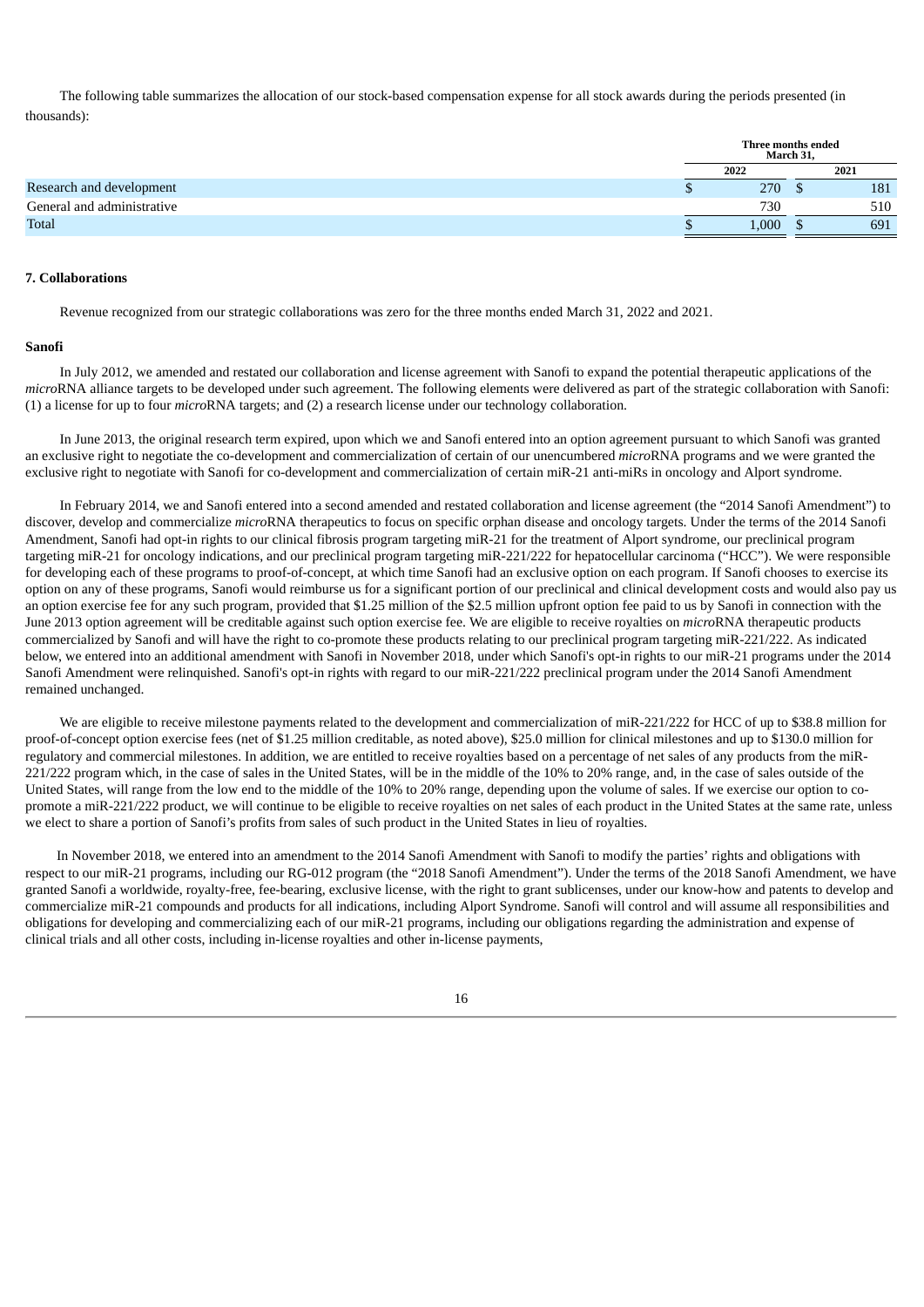related to our miR-21 programs. Under the terms of the 2018 Sanofi Amendment, we have assigned to Sanofi certain agreements, product-specific patents and all materials directed to miR-21 or to any miR-21 compound or product and are required to provide reasonable technical assistance to Sanofi for a period of 24 months after the date of the 2018 Sanofi Amendment. Under the terms of the 2018 Sanofi Amendment, we were eligible to receive approximately \$6.8 million in upfront payments for the license and for miR-21 program-related materials (collectively, the "Upfront Amendment Payments"). We were also eligible to receive up to \$40.0 million in development milestone payments, including a \$10.0 million payment for an interim enrollment milestone (the "Enrollment Milestone"). In addition, Sanofi has agreed to reimburse us for certain out-of-pocket transition activities and assume our upstream license royalty obligations. In 2019, we completed the performance obligations under the 2018 Sanofi Amendment and recognized revenue for the \$6.8 million in Upfront Amendment Payments.

In August 2020, we entered into an amendment to the 2018 Sanofi Amendment (the "2020 Sanofi Amendment"). Under the terms of the 2020 Sanofi Amendment, we agreed to transfer to Sanofi additional RG-012 development program materials (the "Materials") in exchange for a payment from Sanofi of \$1.0 million (the "Transfer Payment"). In addition, in lieu of the \$10.0 million Enrollment Milestone under the 2018 Sanofi Amendment, Sanofi agreed to pay us a \$4.0 million milestone upon the completion of the transfer and verification of the Materials, and \$5.0 million upon achievement of the Enrollment Milestone. Additionally, we are eligible to receive \$25.0 million upon achievement of an additional development milestone related to Sanofi's development of the miR-21 compounds. In September 2020, we received \$1.0 million in exchange for the transfer of the Materials to Sanofi, and received an additional \$4.0 million in October 2020 as a result of Sanofi's completion and verification of the Materials in September 2020. As the performance obligations associated with both of these payments had been satisfied under Topic 606 as of September 30, 2020, both amounts were recognized as revenue in the third quarter of 2020. In November 2020, we received \$5.0 million upon achievement of the Enrollment Milestone. As the performance obligations associated with this payment had been satisfied under Topic 606 as of December 31, 2020, this amount was recognized as revenue in the fourth quarter of 2020.

As of March 31, 2022, the \$25.0 million in development milestone payments (variable consideration) is fully constrained and therefore, does not meet the criteria for revenue recognition.

#### **8. Leases**

At the inception of a contractual arrangement, we determine whether the contract contains a lease by assessing whether there is an identified asset and whether the contract conveys the right to control the use of the identified asset in exchange for consideration over a period of time. For operating leases with an initial term greater than 12 months, we recognize operating lease right of use assets ("ROU assets") and operating lease liabilities based on the present value of lease payments over the lease term at the commencement date. Operating lease ROU assets are comprised of the lease liability plus any lease payments made and excludes lease incentives. Lease terms include options to renew or terminate the lease when we are reasonably certain that the renewal option will be exercised or when it is reasonably certain that the termination option will not be exercised. For our operating leases, we generally cannot determine the interest rate implicit in the lease, in which case we use our incremental borrowing rate as the discount rate for the lease. We estimate our incremental borrowing rate for our operating leases based on what we would normally pay to borrow on a collateralized basis over a similar term for an amount equal to the lease payments. Operating lease expense is recognized on a straight-line basis over the lease term. Leases with a lease term of 12 months or less at inception are not recorded on the unaudited condensed balance sheet. Instead, we recognize lease expense for these leases on a straightline basis over the lease term. Our lease agreements do not contain any material variable lease payments, residual value guarantees or restrictive covenants. Certain leases require us to pay taxes, insurance, utilities, and maintenance costs for the building, which do not represent lease components. We elected to not separate lease and non-lease components.

On June 19, 2019, we entered into a lease agreement (the "Prior Lease") with ARE SD Region No.44 LLC ("Landlord") for the lease of approximately 8,727 square feet of rentable area of the building located at 10628 Science Center Drive, Suite 225, San Diego, California 92121 (the "Prior Premises"). The commencement date of the Prior Lease was July 1, 2019 (the "Prior Commencement Date"). We used the Prior Premises as our principal executive offices and as a laboratory for research and development and other related uses. The term of the Prior Lease (the "Prior Initial Term") was two years, six months, ending December 31, 2021. The base rent payments due for the Prior Premises were \$0.4 million in 2020 and \$0.4 million in 2021, net of certain rent abatement terms. We were also responsible for the payment of additional rent to cover our share of the annual operating expenses of the building, the annual tax expenses of the building and the annual utilities cost of the building.

On July 1, 2019, we recorded a \$0.8 million lease liability for the Prior Lease, which was calculated as the present value of future lease payments to be made under the Prior Lease. A \$0.6 million ROU asset was also recorded on July 1, 2019, which represents the difference between the lease liability and the remaining \$0.2 million deferred credit for the reduction of the lease liability under the operating lease agreement with Landlord dated February 25, 2019.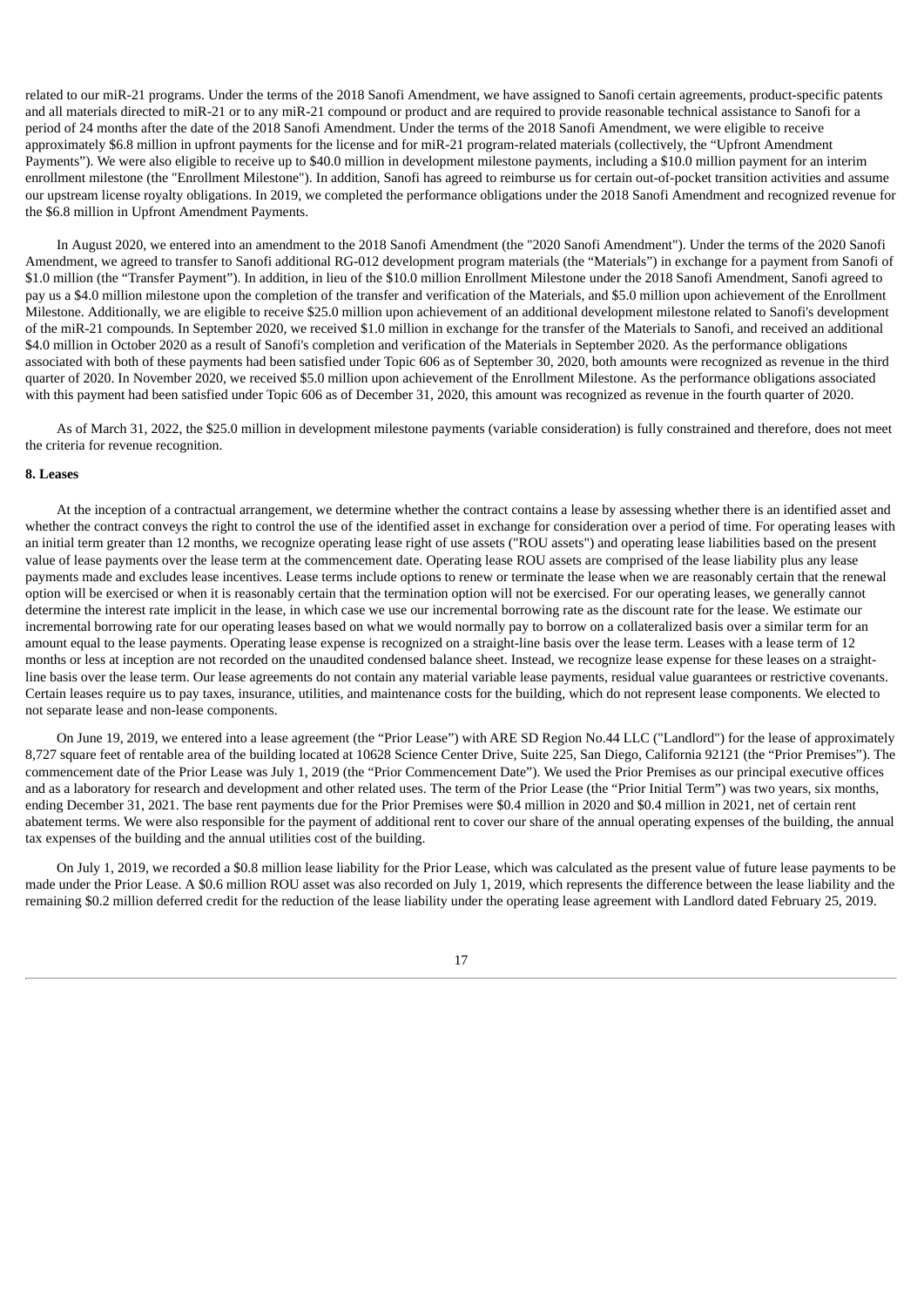On February 11, 2021, we entered into a lease agreement (the "Campus Point Lease") with ARE-SD Region No. 61, LLC (as successor in interest to ARE-SD Region No. 58, LLC) ("Campus Point Landlord"), for the lease of approximately 13,438 square feet of rentable area located at 4224 Campus Point Court, Suite 210, San Diego, California, 92121 (the "Campus Point Premises"). The commencement date of the Campus Point Lease was April 15, 2021. However, for accounting purposes the lease commencement date was February 11, 2021. We are using the Campus Point Premises as our new principal executive offices and as a laboratory for research and development. The term of the Campus Point Lease ("Campus Point Initial Term") is 60 months, ending April 30, 2026. The aggregate base rent due over the initial term of the Campus Point Lease is approximately \$3.8 million. We are also responsible for the payment of additional amounts to cover our share of the annual operating expenses of the building, the annual tax expenses of the building and the utilities costs for the building.

On February 11, 2021, concurrently with entry into the Campus Point Lease, we entered into an Assignment and Assumption of Lease (the "Assignment Agreement") with Turning Point Therapeutics, Inc. ("Assignee") and a Consent to Assignment (the "Consent") with Landlord. Pursuant to the Assignment Agreement, we assigned all rights, title, and interest under the Prior Lease to Assignee and delivered the Prior Premises to Assignee on April 22, 2021. Pursuant to the Assignment Agreement, Assignee paid us \$60,000 in non-refundable assignment consideration. Additionally, the Consent stipulates that we were not required to pay a fee pursuant to the Prior Lease in connection with the assignment.

The execution of the Campus Point Lease, Consent, and Assignment Agreement resulted in a modification which was not accounted for as a separate contract. Rather, we accounted for the three contracts with Campus Point Landlord in combination, as they were entered into at the same time and negotiated as a package to achieve the same commercial objective. We accounted for a \$0.2 million reduction in the lease liability for the Prior Lease as a deferred credit that is amortized as a reduction to rent expense over the term of the Campus Point Lease. A lease liability of less than \$0.1 million and ROU asset of less than \$0.1 million remained with respect to the Prior Lease and was fully amortized as of April 30, 2021. On February 11, 2021, we recorded a \$3.2 million lease liability for the Campus Point Lease, which was calculated as the present value of future lease payments to be made under the Campus Point Lease. A \$3.0 million ROU asset was also recorded on February 11, 2021, which represents the difference between the lease liability and the \$0.2 million deferred credit for the reduction of the lease liability under the Prior Lease.

Our future lease payments under operating leases at March 31, 2022 are as follows (in thousands):

|                                                     | <b>Operating Leases</b> |
|-----------------------------------------------------|-------------------------|
| Remaining 2022                                      | 569                     |
| 2023                                                | 776                     |
| 2024                                                | 800                     |
| 2025                                                | 824                     |
| 2026                                                | 277                     |
| Total operating lease payments                      | 3,246                   |
| Less: amount representing interest                  | (380)                   |
| Present value of obligations under operating leases | 2,866                   |
| Less: current portion                               | (604)                   |
| Long-term operating lease obligations               | 2,262                   |

#### <span id="page-19-0"></span>**ITEM 2. MANAGEMENT'S DISCUSSION AND ANALYSIS OF FINANCIAL CONDITION AND RESULTS OF OPERATIONS**

The interim unaudited condensed financial statements and this Management's Discussion and Analysis of Financial Condition and Results of Operations should be read in conjunction with the financial statements and notes thereto for the year ended December 31, 2021 and the related Management's Discussion and Analysis of Financial Condition and Results of Operations, both of which are contained in our Annual Report on Form 10-K for the year ended December 31, 2021, or Annual Report, filed with the Securities and Exchange Commission on March 10, 2022. Past operating results are *not necessarily indicative of results that may occur in future periods.*

## **FORWARD-LOOKING STATEMENTS**

This quarterly report on Form 10-Q contains "forward-looking statements" within the meaning of the federal securities laws made pursuant to the safe harbor provisions of the Private Securities Litigation Reform Act of 1995. Our actual results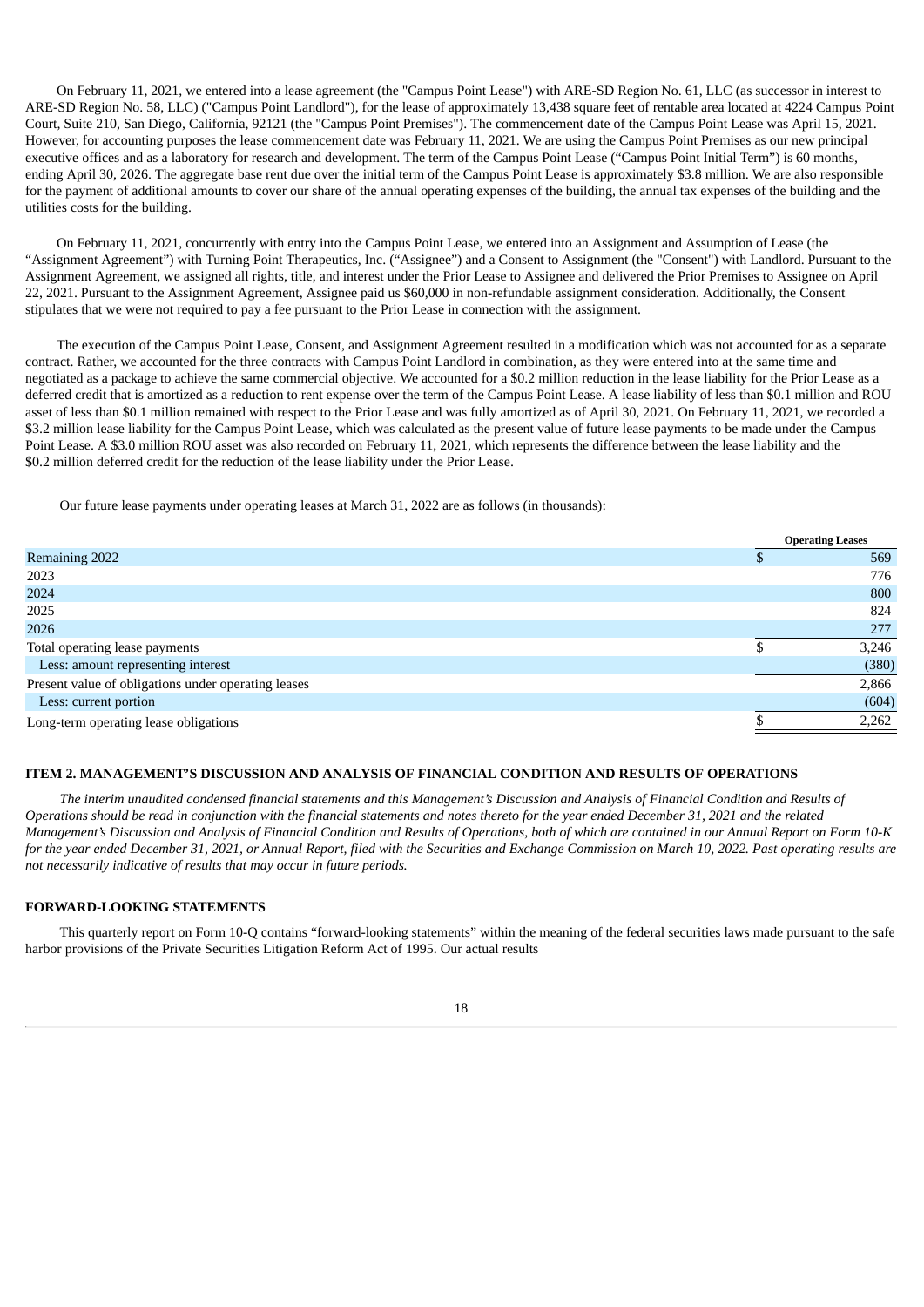could differ materially from those anticipated in these forward-looking statements as a result of various factors, including those set forth below under Part II, Item 1A, "Risk Factors" in this quarterly report on Form 10-Q. Except as required by law, we assume no obligation to update these forward-looking statements, whether as a result of new information, future events or otherwise. These statements, which represent our current expectations or beliefs concerning various future events, may contain words such as "may," "will," "expect," "anticipate," "intend," "plan," "believe," "estimate" or other words indicating future results, though not all forward-looking statements necessarily contain these identifying words. Such statements may include, but are not limited to, statements concerning the following:

- the initiation, cost, timing, progress and results of, and our expected ability to undertake certain activities and accomplish certain goals with respect to our research and development activities, preclinical studies and clinical trials;
- our ability to obtain and maintain regulatory approval of our product candidates, and any related restrictions, limitations, and/or warnings in the label of an approved product candidate;
- our ability to obtain funding for our operations:
- our plans to research, develop and commercialize our product candidates;
- the potential election of any strategic collaboration partner to pursue development and commercialization of any programs or product candidates that are subject to a collaboration with such partner;
- our ability to attract collaborators with relevant development, regulatory and commercialization expertise;
- future activities to be undertaken by our strategic collaboration partners, collaborators and other third parties;
- our ability to obtain and maintain intellectual property protection for our product candidates;
- the size and growth potential of the markets for our product candidates, and our ability to serve those markets;
- our ability to successfully commercialize, and our expectations regarding future therapeutic and commercial potential with respect to our product candidates;
- the rate and degree of market acceptance of our product candidates;
- our ability to develop sales and marketing capabilities, whether alone or with potential future collaborators;
- regulatory developments in the United States and foreign countries;
- the performance of our third-party suppliers and manufacturers;
- the success of competing therapies that are or may become available;
- the loss of key scientific or management personnel;
- our ability to successfully secure and deploy capital;
- our ability to satisfy our debt obligations;
- the accuracy of our estimates regarding future expenses, future revenues, capital requirements and need for additional financing;
- the potential impact of the COVID-19 pandemic on our business; and
- the risks and other forward-looking statements described under the caption "Risk Factors" under Part II, Item 1A of this quarterly report on Form 10-Q.

In addition, statements that "we believe" and similar statements reflect our beliefs and opinions on the relevant subject. These statements are based upon information available to us as of the date of this report, and while we believe such information forms a reasonable basis for such statements, such information may be limited or incomplete, and our statements should not be read to indicate that we have conducted an exhaustive inquiry into, or review of, all potentially available relevant information. These statements are inherently uncertain and investors are cautioned not to unduly rely upon these statements.

## **OVERVIEW**

We are a clinical-stage biopharmaceutical company focused on discovering and developing first-in-class drugs targeting *micro*RNAs to treat diseases with significant unmet medical need. We were formed in 2007 when Alnylam Pharmaceuticals, Inc. ("Alnylam") and Ionis Pharmaceuticals, Inc. ("Ionis") contributed significant intellectual property, know-how and financial and human capital to pursue the development of drugs targeting *micro*RNAs pursuant to a license and collaboration agreement. Our lead product candidates are RG-012 and RGLS8429. RG-012 is an anti-miR targeting miR-21 for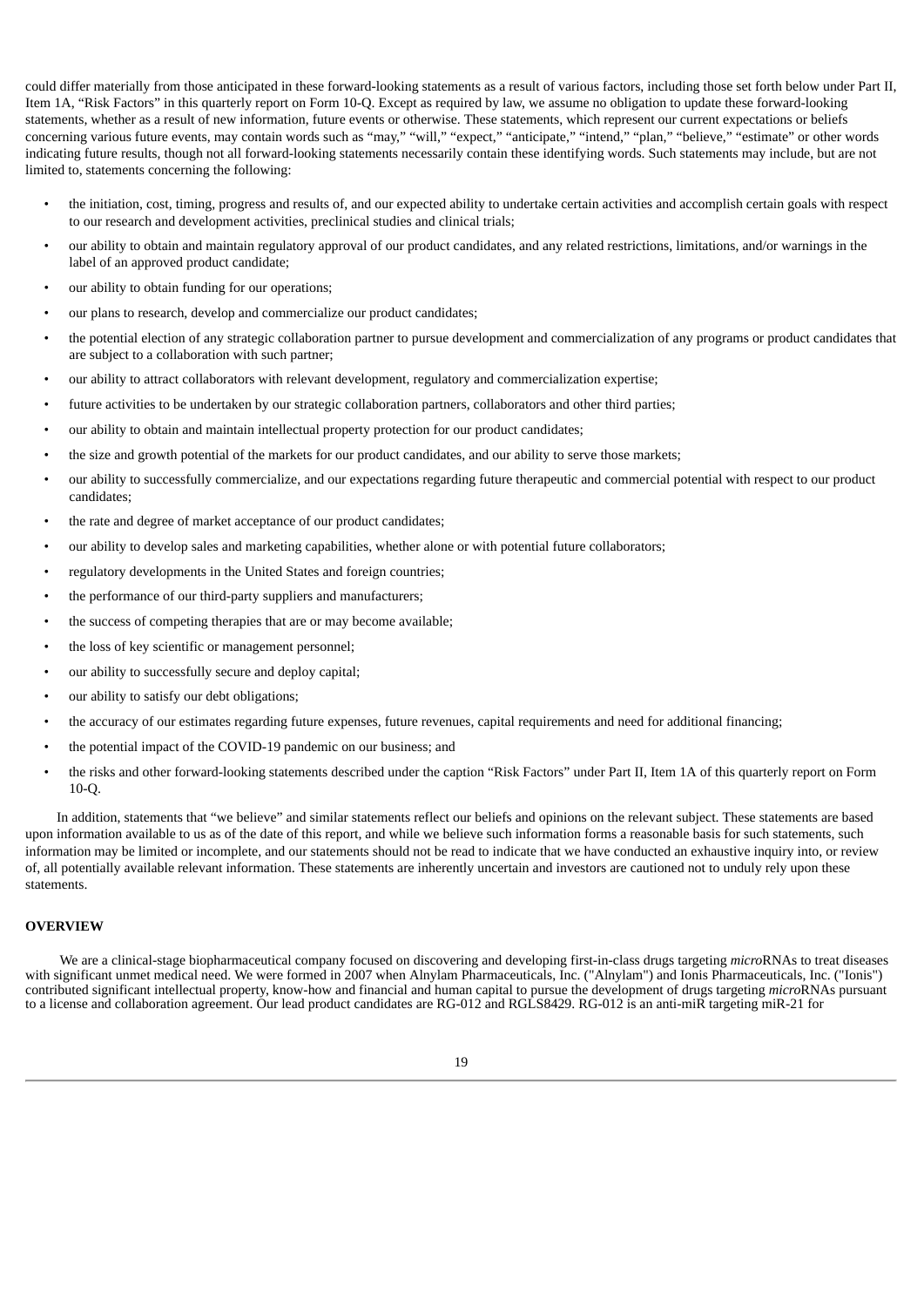the treatment of Alport syndrome, a life-threatening kidney disease with no approved therapy available. In November 2018, we and Sanofi agreed to transition further development activities of our miR-21 programs, including our RG-012 program, to Sanofi. As a result, Sanofi became responsible for all costs incurred in the development of RG-012 and any other miR-21 programs. The transition activities were completed in the second quarter of 2019. RGLS8429, an anti-miR targeting miR-17, is our next-generation compound for the treatment of autosomal dominant polycystic kidney disease ("ADPKD"). In May 2022, the U.S. Food and Drug Administration ("FDA") accepted our Investigational New Drug application ("IND") for RGLS8429. We plan to initiate a Phase 1 study for RGLS8429 in the second quarter of 2022. In addition to these programs, we continue to develop a pipeline of other preclinical drug product candidates.

*micro*RNAs are naturally occurring ribonucleic acid ("RNA") molecules that play a critical role in regulating key biological pathways. Scientific research has shown that an imbalance, or dysregulation, of *micro*RNAs is directly linked to many diseases. Furthermore, many different infectious pathogens interact and bind to host *micro*RNA to survive. To date, over 500 *micro*RNAs have been identified in humans, each of which can bind to multiple messenger RNAs that control key aspects of cell biology. Since many diseases are multi-factorial, involving multiple targets and pathways, the ability to modulate multiple pathways by targeting a single *micro*RNA provides a new therapeutic approach for treating complex diseases.

RNA plays an essential role in the process used by cells to encode and translate genetic information from deoxyribonucleic acid ("DNA") to proteins. RNA is comprised of subunits called nucleotides and is synthesized from a DNA template by a process known as transcription. Transcription generates different types of RNA, including messenger RNAs that carry the information for proteins in the sequence of their nucleotides. In contrast, *micro*RNAs are RNAs that do not code for proteins but rather are responsible for regulating gene expression by modulating the translation and decay of target messenger RNAs. By interacting with many messenger RNAs, a single *micro*RNA can regulate the expression of multiple genes involved in the normal function of a biological pathway. Many pathogens, including viruses, bacteria and parasites, also use host *micro*RNAs to regulate the cellular environment for survival. In some instances, the host *micro*RNAs are essential for the replication and/or survival of the pathogen. For example, miR-122 is a *micro*RNA expressed in human hepatocytes and is a key factor for the replication of the hepatitis C virus ("HCV").

We believe that *micro*RNA therapeutics have the potential to become a new and major class of drugs with broad therapeutic application for the following reasons:

- *micro*RNAs play a critical role in regulating biological pathways by controlling the translation of many target genes;
- *micro*RNA therapeutics regulate disease pathways which may result in more effective treatment of complex multi-factorial diseases;
- many human pathogens, including viruses, bacteria and parasites, use *micro*RNAs (host and pathogen encoded) to enable their replication and suppression of host immune responses; and
- *• micro*RNA therapeutics may be synergistic with other therapies because of their different mechanism of action.

We have assembled significant expertise in the *micro*RNA field, including expertise in *micro*RNA biology and oligonucleotide chemistry, a broad intellectual property estate, relationships with key opinion leaders and a disciplined drug discovery and development process. We are using our *micro*RNA expertise to develop chemically modified, single-stranded oligonucleotides that we call anti-miRs to modulate *micro*RNAs and address underlying disease. We believe *micro*RNAs may play a critical role in complex disease and that targeting them with anti-miRs may become a source of a new and major class of drugs with broad therapeutic application, much like small molecules, biologics and monoclonal antibodies.

We believe that *micro*RNA biomarkers may be used to select optimal patient segments in clinical trials and to monitor disease progression or relapse. We believe these *micro*RNA biomarkers can be applied toward drugs that we develop and drugs developed by other companies with which we partner or collaborate.

Since our inception through March 31, 2022, we have received \$416.4 million from the sale of our equity and convertible debt securities, \$101.8 million from our strategic collaborations, principally from upfront payments, research funding and preclinical and clinical milestones, and \$19.8 million in net proceeds from our Term Loan. As of March 31, 2022, we had cash and cash equivalents of \$53.9 million.

## **Lead Product Candidates**

We currently have two lead product candidates.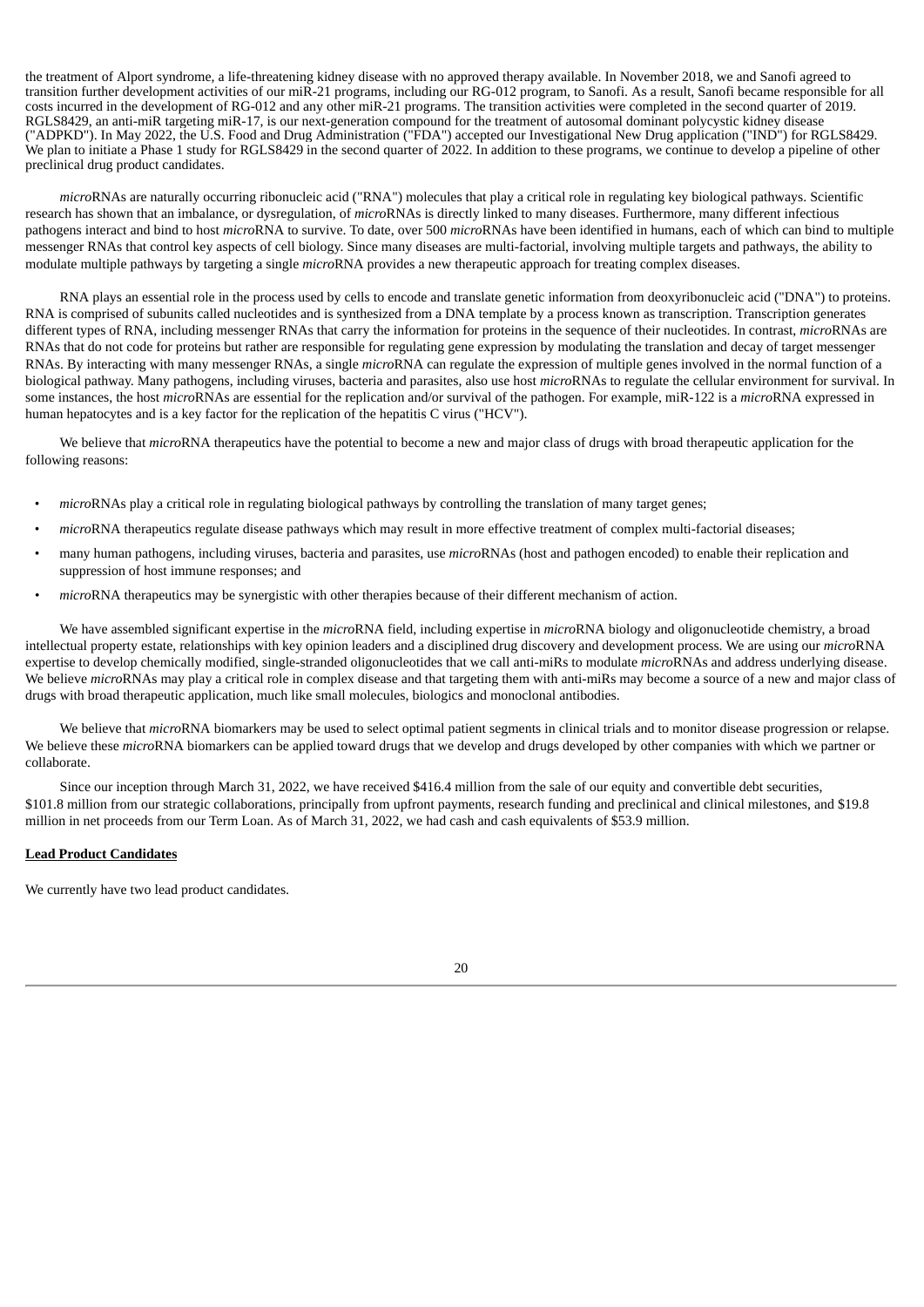**RG-012:** In May 2017, we completed a Phase 1 multiple-ascending dose ("MAD") clinical trial in 24 healthy volunteers (six-week repeat dosing) to determine safety, tolerability and pharmacokinetics ("PK") of RG-012 prior to chronic dosing in patients. In Phase 1 clinical trials, RG-012 was welltolerated, and there were no serious adverse events ("SAEs") reported. In the third quarter of 2017, we initiated HERA, a Phase 2 randomized (1:1), doubleblinded, placebo-controlled clinical trial evaluating the safety and efficacy of RG-012 in 40 Alport syndrome patients. In parallel, a renal biopsy study was also initiated in the third quarter of 2017 to evaluate RG-012 renal tissue PK, target engagement and downstream effects on genomic disease biomarkers. Kidney tissue concentrations were achieved in biopsy patients that would be predictive of therapeutic benefit based on animal disease models. In addition, modulation of the target, miR-21, was observed. In December 2017, we concluded our global ATHENA natural history of disease study. RG-012 has received orphan designation in both the United States and Europe. In November 2018, we and Sanofi agreed to transition further development activities of our miR-21 programs, including our RG-012 program, to Sanofi. As a result, Sanofi became responsible for all costs incurred in the development of these miR-21 programs. The transition activities, including the transfer of the IND, were completed in the second quarter of 2019. Sanofi has completed enrollment of patients into a Phase 2 clinical trial evaluating Lademirsen (RG-012) for the treatment of adult patients with Alport Syndrome, with final data expected in the first half of 2023.

**RGLS8429:** RGLS8429, an anti-miR oligonuceotide targeting miR-17, is our next-generation compound for the treatment of ADPKD. In October 2021, we announced that we would discontinue further development of RGLS4326, our first generation compound for the treatment of ADPKD, based on discussions with the FDA and data from the second cohort of patients in the Phase 1b trial of RGLS4326. We believe RGLS8429 has a superior pharmacologic profile compared with RGLS4326. In both in vitro and in vivo efficacy studies, RGLS8429 exhibits equal potency for its molecular target (miR-17) as RGLS4326. Further, in recently-completed IND-enabling 13-week toxicity studies, RGLS8429 was well tolerated at dose levels higher than those that resulted in offtarget central nervous system effects in the chronic toxicity studies of RGLS4326.

In May 2022, the FDA accepted our IND for RGLS8429 for the treatment of ADPKD. We plan to initiate a Phase 1 single-ascending dose ("SAD") study in healthy volunteers to assess safety, tolerability and PK of RGLS8429. Following the SAD study, we plan to initiate a Phase 1b MAD study in adult patients with ADPKD to assess safety, tolerability and PK of RGLS8429, and to evaluate the dose response of RGLS8429 treatment on ADPKD biomarkers including polycystins, cystic kidney volume (htTKV), and overall kidney function. Top-line data from the healthy volunteer portion of the study are expected in the second half of 2022, and top-line biomarker data for the first cohort of RGLS8429-treated patients with ADPKD are expected in the first half of 2023.

## **Preclinical Pipeline**

A major focus of our preclinical research has historically targeted dysregulated *micro*RNAs implicated in diseases of high unmet medical need where we know we can effectively deliver to the target tissue or organ, such as the liver, kidney and central nervous system ("CNS"). Furthermore, we are investigating the potential for target organ-selective delivery strategies.

## **FINANCIAL OPERATIONS OVERVIEW**

### **Revenue**

Our revenues generally consist of upfront payments for licenses or options to obtain licenses in the future, milestone payments and payments for other research services under collaboration agreements.

In the future, we may generate revenue from a combination of license fees and other upfront payments, payments for research and development services, milestone payments, product sales and royalties in connection with strategic collaborations. We expect that any revenue we generate will fluctuate from quarter-to-quarter as a result of the timing of our achievement of preclinical, clinical, regulatory and commercialization milestones, if at all, the timing and amount of payments relating to such milestones and the extent to which any of our products are approved and successfully commercialized by us or our strategic collaboration partners. If our current or future collaboration partners do not elect or otherwise agree to fund our development costs pursuant to our current or future strategic collaboration agreements, or we or our strategic collaboration partner fails to develop product candidates in a timely manner or obtain regulatory approval for them, our ability to generate future revenues, and our results of operations and financial position would be adversely affected.

## **Research and development expenses**

Research and development expenses consist of costs associated with our research activities, including our drug discovery efforts and the development of our therapeutic programs. Our research and development expenses include:

• employee-related expenses, including salaries, benefits, travel and stock-based compensation expense;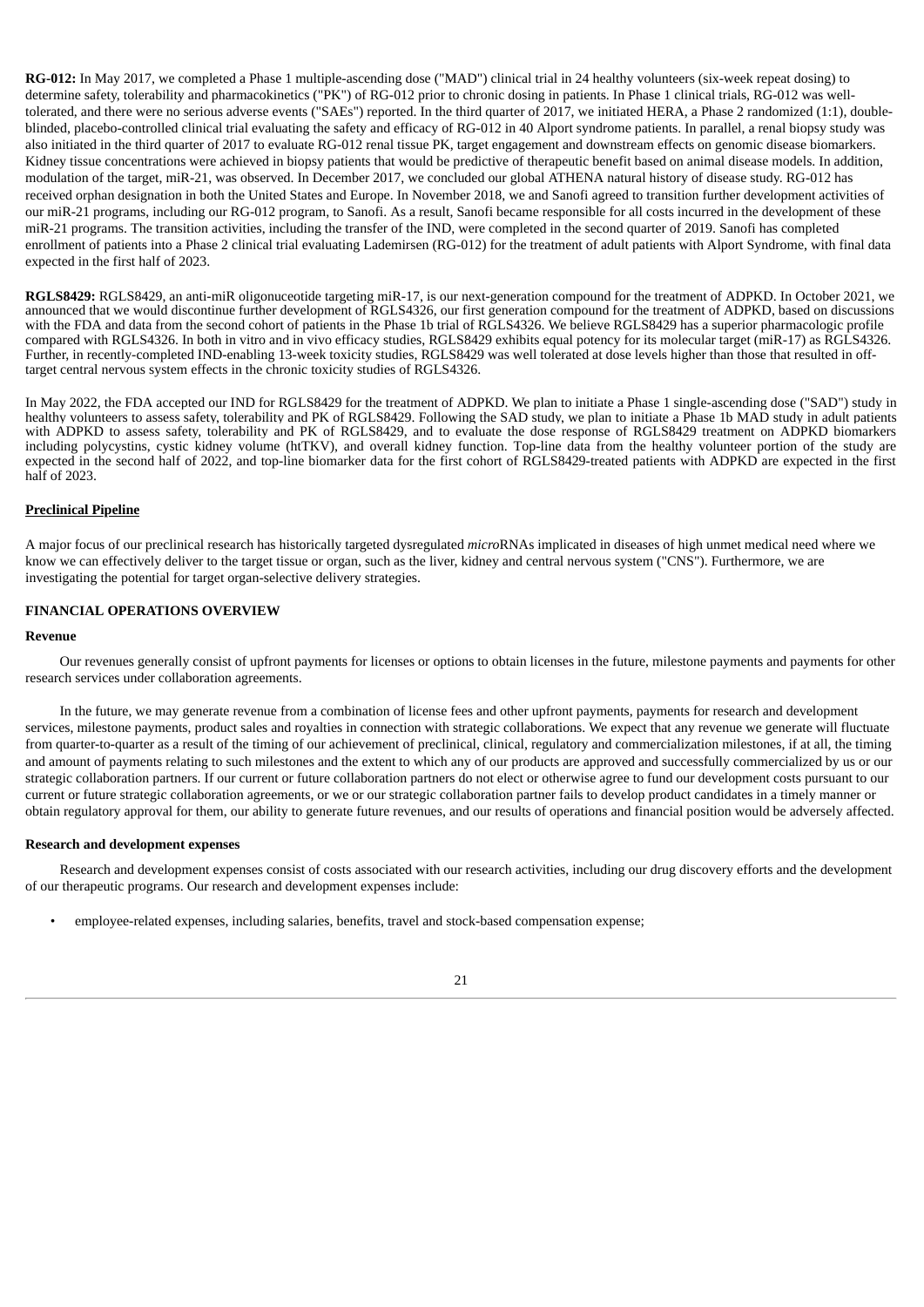- external research and development expenses incurred under arrangements with third parties, such as contract research organizations, or CROs, contract manufacturing organizations, or CMOs, other clinical trial related vendors, consultants and our scientific advisors;
- license fees; and
- facilities, depreciation and other allocated expenses, which include direct and allocated expenses for rent and maintenance of facilities, amortization of leasehold improvements and equipment, and laboratory and other supplies.

We expense research and development costs as incurred. We account for nonrefundable advance payments for goods and services that will be used in future research and development activities as expenses when the service has been performed or when the goods have been received. Certain of the raw materials used in the process of manufacturing drug product are capitalized upon their acquisition and expensed upon usage, as we have determined these materials have alternative future use.

To date, we have conducted research on many different *micro*RNAs with the goal of understanding how they function and identifying those that might be targets for therapeutic modulation. At any given time we are working on multiple targets, primarily within our therapeutic areas of focus. Our organization is structured to allow the rapid deployment and shifting of resources to focus on the most promising targets based on our ongoing research. As a result, in the early phase of our development programs, our research and development costs are not tied to any specific target. However, we are currently spending the vast majority of our research and development resources on our ADPKD program.

Since our inception, we have incurred a total of approximately \$394.9 million in research and development expenses through March 31, 2022.

The process of conducting clinical trials and preclinical studies necessary to obtain regulatory approval is costly and time consuming. We, or our strategic collaboration partners, may never succeed in achieving marketing approval for any of our product candidates. The probability of success for each product candidate may be affected by numerous factors, including preclinical data, clinical data, competition, manufacturing capability and commercial viability.

Successful development of future product candidates is highly uncertain and may not result in approved products. Completion dates and completion costs can vary significantly for each future product candidate and are difficult to predict. We anticipate we will make determinations as to which programs to pursue and how much funding to direct to each program on an ongoing basis in response to our ability to maintain or enter into new collaborations with respect to each program or potential product candidate, the scientific and clinical success of each future product candidate, as well as ongoing assessments as to each future product candidate's commercial potential. We will need to raise additional capital and may seek additional collaborations in the future in order to advance our various programs.

### **General and administrative expenses**

General and administrative expenses consist primarily of salaries and related benefits, including stock-based compensation, related to our executive, finance, legal, business development and support functions. Other general and administrative expenses include allocated facility-related costs not otherwise included in research and development expenses and professional fees for auditing, tax and legal services, some of which are incurred as a result of being a publicly-traded company.

#### **Other income (expense), net**

Other income (expense) consists primarily of interest income and expense and various income or expense items of a non-recurring nature. We earn interest income from interest-bearing accounts and money market funds. Interest expense is primarily attributable to interest charges associated with borrowings under our secured Term Loan.

## **CRITICAL ACCOUNTING POLICIES AND ESTIMATES**

There have been no significant changes to our critical accounting policies since December 31, 2021. For a description of critical accounting policies that affect our significant judgments and estimates used in the preparation of our financial statements, refer to Item 7 in Management's Discussion and Analysis of Financial Condition and Results of Operations and Note 1 to our financial statements contained in our Annual Report and Note 1 to our condensed financial statements contained in this quarterly report on Form 10-Q.

## **RESULTS OF OPERATIONS**

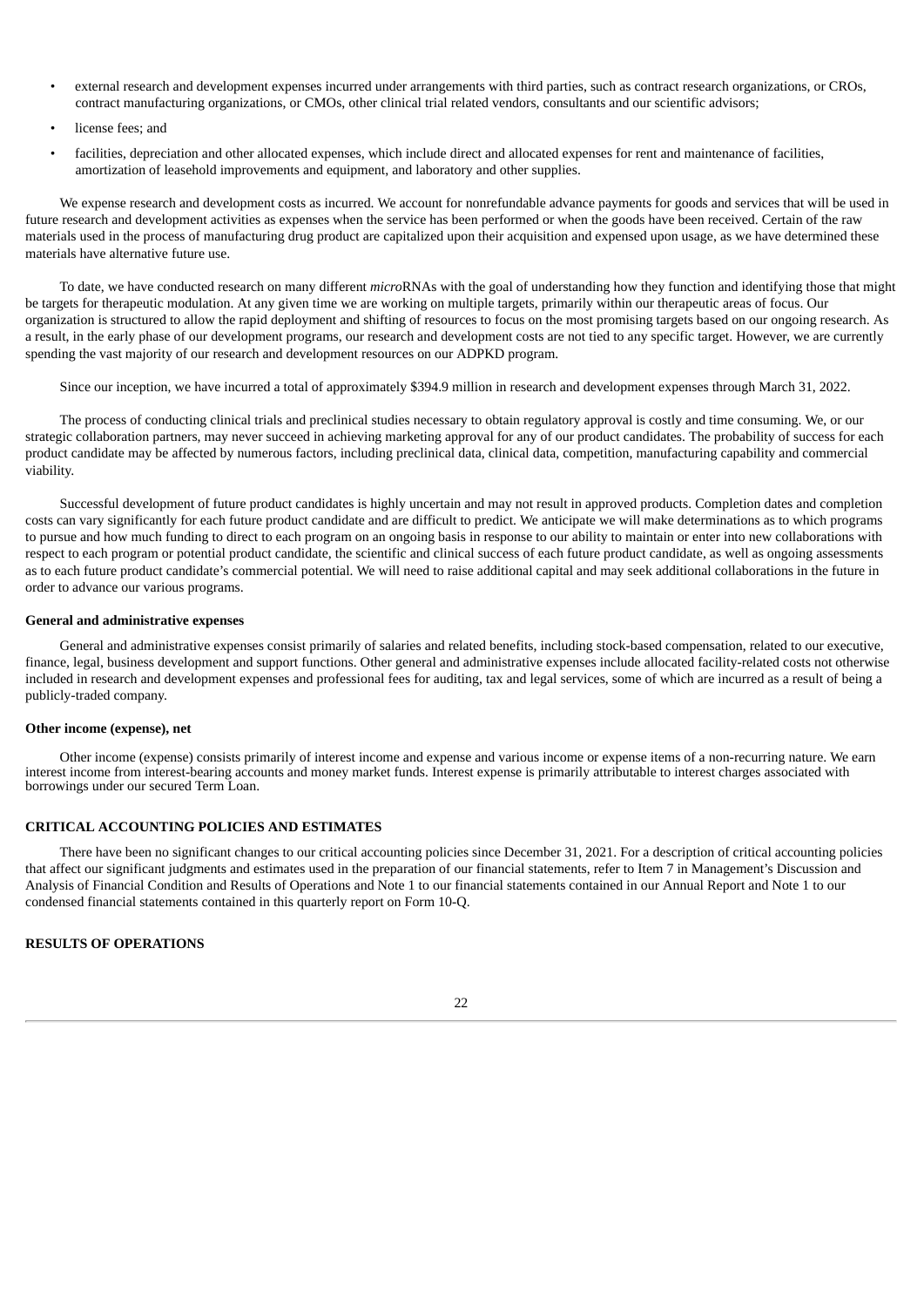#### **Comparison of the three months ended March 31, 2022 and 2021**

The following table summarizes our results of operations for the three months ended March 31, 2022 and 2021 (in thousands):

|                                     | Three months ended<br>March 31. |       |  |       |
|-------------------------------------|---------------------------------|-------|--|-------|
|                                     |                                 | 2022  |  | 2021  |
| Revenue under collaborations        |                                 |       |  |       |
| Research and development expenses   |                                 | 3,679 |  | 3,320 |
| General and administrative expenses |                                 | 2,890 |  | 2,478 |
| Interest and other expenses, net    |                                 | (149) |  | (215) |

#### *Revenue under collaborations*

Our revenues are generated from ongoing collaborations, and generally consist of upfront payments for licenses or options to obtain licenses in the future, milestone payments and payments for other research services. Revenue was zero for the three months ended March 31, 2022 and 2021.

#### *Research and development expenses*

The following tables summarize the components of our research and development expenses for the periods indicated, together with year-over-year changes (dollars in thousands):

|                                         |                                               |                                                           |  |       |            |  | Increase (decrease) |       |
|-----------------------------------------|-----------------------------------------------|-----------------------------------------------------------|--|-------|------------|--|---------------------|-------|
|                                         | Three months ended -<br><b>March 31, 2022</b> | Three months ended<br>% of total<br><b>March 31, 2021</b> |  |       | % of total |  |                     | $\%$  |
| <b>Research and development</b>         |                                               |                                                           |  |       |            |  |                     |       |
| Personnel and internal expenses         | 1.715                                         | 47 % \$                                                   |  | 1.520 | 46 %       |  | 195                 | 13 %  |
| Third-party and outsourced expenses     | 1.674                                         | 45 %                                                      |  | 1,288 | 39 %       |  | 386                 | 30%   |
| Non-cash stock-based compensation       | 270                                           | 7%                                                        |  | 181   | $5\%$      |  | 89                  | 49 %  |
| <b>Depreciation</b>                     | 20                                            | $1\%$                                                     |  | 331   | 10 %       |  | (311)               | (94)% |
| Total research and development expenses | 3.679                                         | 100 %                                                     |  | 3.320 | 100 %      |  | 359                 | 11 %  |

Research and development expenses were \$3.7 million for the three months ended March 31, 2022, compared to \$3.3 million for the three months ended March 31, 2021. These amounts reflect the internal and external costs associated with advancing our clinical and preclinical pipeline. The aggregate increase for the three months ended March 31, 2022, as compared to the three months ended March 31, 2021, was primarily attributable to an increase in external research and development expenses, which were primarily driven by an increase in spend on IND-related activities (most notably, third-party drug manufacturing) for our RGLS8429 product candidate.

## *General and administrative expenses*

General and administrative expenses were \$2.9 million for the three months ended March 31, 2022, compared to \$2.5 million for the three months ended March 31, 2021. The increase for the three months ended March 31, 2022, as compared to the three months ended March 31, 2021, was attributable to a general increase in personnel-related and ongoing general business operating costs.

#### *Interest and other expenses, net*

Net interest and other expenses were \$0.1 million for the three months ended March 31, 2022, compared to net interest and other expenses of \$0.2 million for the three months ended March 31, 2021. These amounts were primarily related to interest charges associated with our outstanding Term Loan.

## **LIQUIDITY AND CAPITAL RESOURCES**

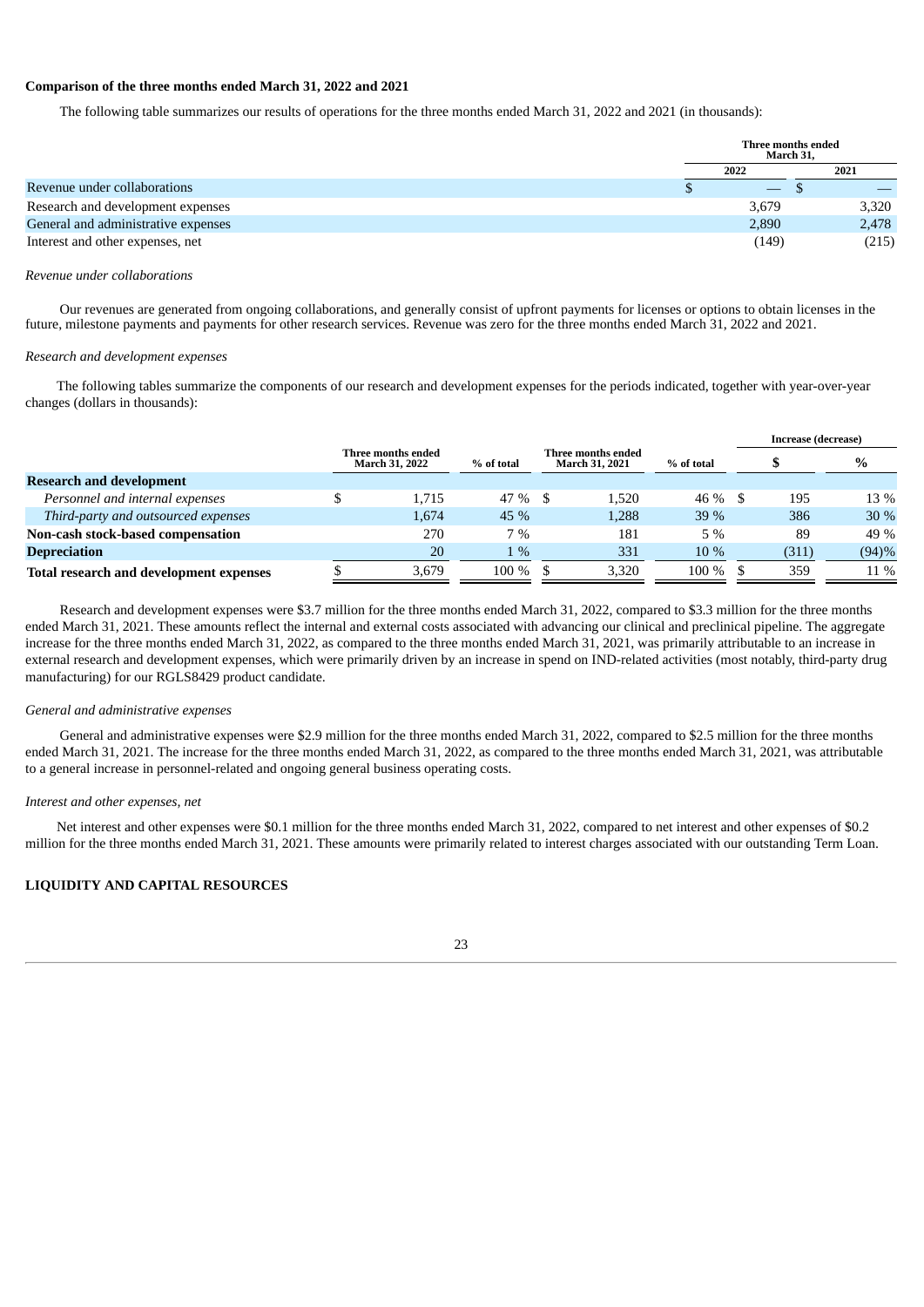As of March 31, 2022, we had cash and cash equivalents of \$53.9 million. We believe that our existing cash and cash equivalents will be sufficient to fund our anticipated and operating capital expenditure requirements into the fourth quarter of 2023. If we are unable to maintain sufficient financial resources, our business, financial condition and results of operations will be materially and adversely affected. We will need to raise additional capital to develop our product candidates and implement our operating plans. There can be no assurance that we will be able to obtain this needed financing on acceptable terms or at all. Additionally, equity or debt financings may have a dilutive effect on the holdings of our existing stockholders.

Our future capital requirements are difficult to forecast and will depend on many factors, including:

- the terms and timing of any strategic collaboration, licensing and other arrangements that we may establish;
- the initiation, progress, timing and completion of preclinical studies and clinical trials for our development programs and product candidates, and associated costs;
- the number and characteristics of product candidates that we pursue;
- the outcome, timing and cost of regulatory approvals;
- delays that may be caused by changing regulatory requirements;
- the cost and timing of hiring new employees to support our continued growth;
- the costs involved in filing and prosecuting patent applications and enforcing and defending patent claims;
- the costs and timing of procuring clinical and commercial supplies of our product candidates;
- the costs and timing of establishing sales, marketing and distribution capabilities, and the pricing and reimbursement for any products for which we may receive regulatory approval;
- the extent to which we acquire or invest in businesses, products or technologies;
- whether and when we achieve any milestones under our collaboration and license agreement with Sanofi; and
- payments under our Term Loan.

To date, we have funded our operations primarily through the sale of equity, and to a lesser extent, through convertible debt, up-front payments, research funding and milestone payments under collaborative arrangements. Since inception, we have primarily devoted our resources to funding research and development, including discovery research, and preclinical and clinical development activities. To fund future operations, we will likely need to raise additional capital. We anticipate that we will seek to fund our operations through public or private equity or debt financings or other sources, such as potential collaboration agreements. We cannot make assurances that anticipated additional financing will be available to us on favorable terms, or at all. Although we have previously been successful in obtaining financing through our equity securities offerings, there can be no assurance that we will be able to do so in the future. As a result of the COVID-19 pandemic and actions taken to slow its spread, as well as the recent military action initiated by Russia against Ukraine (and responses taken by the global community, including sanctions and trade restrictions), the global credit and financial markets have experienced extreme volatility, including in liquidity and credit availability, declines in consumer confidence, declines in economic growth, and uncertainty about economic stability. There can be no assurance that deterioration in credit and financial markets and confidence in economic conditions will not occur. If equity and credit markets deteriorate, it may make any necessary debt or equity financing more difficult to obtain, more costly and/or more dilutive.

The following table shows a summary of our cash flows for the three months ended March 31, 2022 and 2021 (in thousands):

|                                 |   | Three months ended<br>March 31, |  |         |
|---------------------------------|---|---------------------------------|--|---------|
|                                 |   | 2021<br>2022                    |  |         |
|                                 |   | (unaudited)                     |  |         |
| Net cash (used in) provided by: |   |                                 |  |         |
| Operating activities            | D | $(6,381)$ \$                    |  | (5,711) |
| Investing activities            |   | (102)                           |  | (53)    |
| Financing activities            |   |                                 |  | 6,336   |
| <b>Total</b>                    |   | (6,481)                         |  | 572     |

#### *Operating activities*

Net cash used in operating activities was \$6.4 million for the three months ended March 31, 2022, compared to \$5.7 million for the three months ended March 31, 2021. The increase in net cash used in operating activities for the three months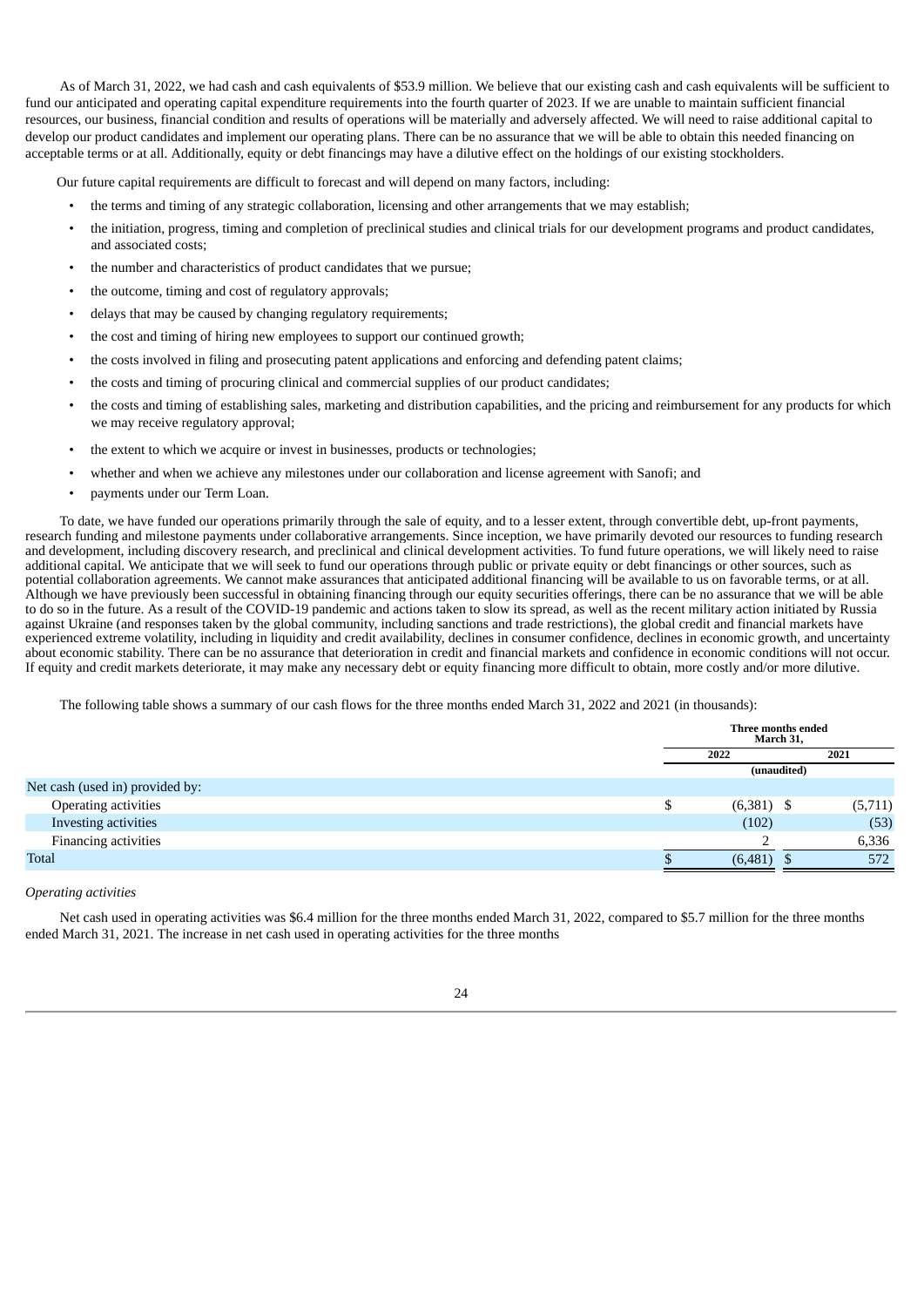ended March 31, 2022, as compared to the three months ended March 31, 2021, was attributable to a \$0.7 million increase in net loss for the three months ended March 31, 2022 as compared to the same period in 2021.

#### *Investing activities*

Net cash used in investing activities was \$0.1 million for the three months ended March 31, 2022 and 2021.

#### *Financing activities*

Net cash provided by financing activities was less than \$0.1 million for the three months ended March 31, 2022, compared to \$6.3 million for the three months ended March 31, 2021. Net cash provided by financing activities for the three months ended March 31, 2021 was primarily attributable to proceeds from the issuance of our common stock pursuant to our Common Stock Sales Agreement with H.C. Wainwright & Co., LLC.

#### **MATERIAL CASH REQUIREMENTS**

As of March 31, 2022, there have been no material changes, outside of the ordinary course of business, in our outstanding contractual obligations from those disclosed under the subheading Material Cash Requirements in our Annual Report.

#### <span id="page-26-0"></span>**ITEM 3. QUANTITATIVE AND QUALITATIVE DISCLOSURES ABOUT MARKET RISK**

Some of the securities that we invest in have market risk where a change in prevailing interest rates may cause the principal amount of short-term investments to fluctuate. Financial instruments that potentially subject us to significant concentrations of credit risk consist primarily of cash and cash equivalents. We invest our excess cash primarily in money market funds. The primary objectives of our investment activities are to ensure liquidity and to preserve principal while at the same time maximizing the income we receive from our investments without significantly increasing risk. We have established guidelines regarding approved investments and maturities of investments, which are designed to maintain safety and liquidity.

Because of the short-term maturities of our cash equivalents, we do not believe that an increase in market rates would have any significant impact on the realized value of our cash equivalents. If a 10% change in interest rates were to have occurred on March 31, 2022, this change would not have had a material effect on the fair value of our cash equivalents as of that date.

We also have interest rate exposure as a result of our outstanding Term Loan. As of March 31, 2022, the outstanding principal amount of the Term Loan was \$4.7 million. The Term Loan bears interest at a floating per annum rate equal to (i) 8.51% plus (ii) the greater of (a) the 30 day U.S. Dollar LIBOR rate reported in *The Wall Street Journal* on the last business day of the month that immediately precedes the month in which the interest will accrue and (b) 0.44%.

In July 2017, the Chief Executive of the United Kingdom Financial Conduct Authority ("FCA") announced that the FCA intends to phase out the use of LIBOR. On March 5, 2021, the FCA announced that all LIBOR settings will either cease to be provided by any administrator or no longer be representative: (a) immediately after December 31, 2021, in the case of the one week and two-month U.S. dollar settings; and (b) immediately after June 30, 2023, in the case of the remaining U.S. dollar settings. The United States Federal Reserve has also advised banks to cease entering into new contracts that use USD LIBOR as a reference rate. The Alternative Reference Rate Committee has identified the Secured Overnight Financing Rate ("SOFR") as its preferred alternative rate for LIBOR. At this time, we are not able to predict when LIBOR will cease to be available and how markets will respond to SOFR or other alternative reference rates as the transition away from the LIBOR benchmarks is anticipated in coming years. Accordingly, the outcome of these reforms is uncertain and any changes in the methods by which LIBOR is determined or regulatory activity related to LIBOR's phaseout could cause LIBOR to perform differently than in the past or cease to exist. The consequences of these developments cannot be entirely predicted, but could result in higher interest rates on our outstanding principal amount under the Term Loan.

If a 10% change in interest rates were to have occurred on March 31, 2022, this change would not have had a material effect on our interest expense as of that date.

#### <span id="page-26-1"></span>**ITEM 4. CONTROLS AND PROCEDURES**

## **Disclosure Controls and Procedures**

We maintain disclosure controls and procedures that are designed to provide reasonable assurance that information required to be disclosed in our periodic and current reports that we file with the SEC is recorded, processed, summarized and reported within the time periods specified in the SEC's rules and forms, and that such information is accumulated and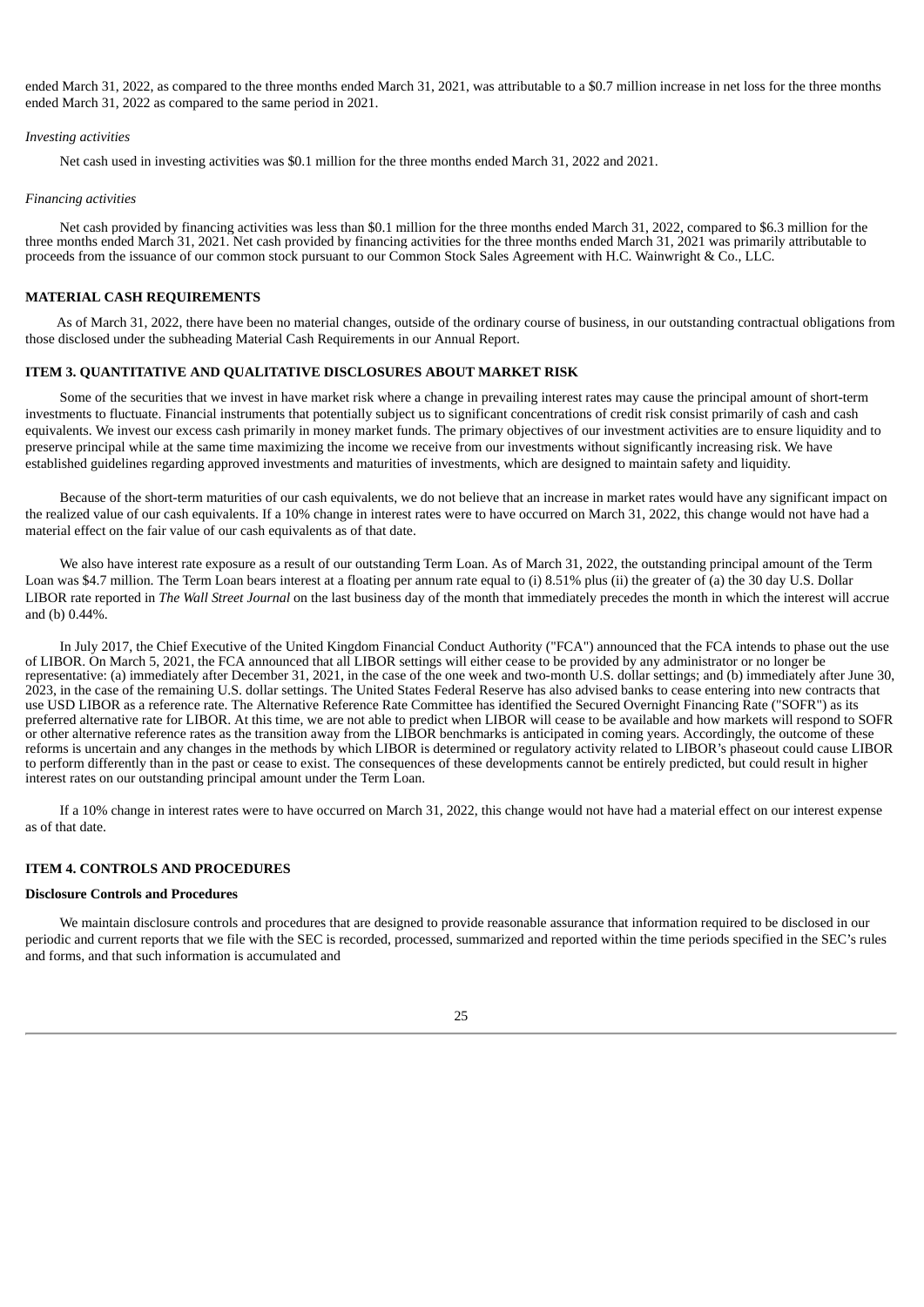communicated to our management, including our principal executive officer and our principal financial officer, as appropriate, to allow timely decisions regarding required disclosure. In designing and evaluating the disclosure controls and procedures, management recognizes that any controls and procedures, no matter how well designed and operated, can provide only reasonable and not absolute assurance of achieving the desired control objectives. In reaching a reasonable level of assurance, management is required to apply its judgment in evaluating the cost-benefit relationship of possible controls and procedures. In addition, the design of any system of controls also is based, in part, upon certain assumptions about the likelihood of future events, and there can be no assurance that any design will succeed in achieving its stated goals under all potential future conditions; over time, controls may become inadequate because of changes in conditions, or the degree of compliance with policies or procedures may deteriorate. Because of the inherent limitations in a cost-effective control system, misstatements due to error or fraud may occur and not be detected.

As of March 31, 2022, we carried out an evaluation, under the supervision and with the participation of our management, including our principal executive officer and our principal financial officer, of the effectiveness of the design and operation of our disclosure controls and procedures, as defined in Rules 13a-15(e) and 15d-15(e) under the Securities Exchange Act of 1934, as amended. Based on this evaluation, our principal executive officer and our principal financial officer concluded that our disclosure controls and procedures were effective at the reasonable assurance level as of March 31, 2022.

#### **Changes in Internal Control Over Financial Reporting**

Our management is responsible for establishing and maintaining adequate internal control over financial reporting as such term is defined in Rule 13a-15(f) of the Exchange Act. An evaluation was also performed under the supervision and with the participation of our management, including our principal executive officer and our principal financial officer, of any change in our internal control over financial reporting that occurred during our last fiscal quarter and that has materially affected, or is reasonably likely to materially affect, our internal control over financial reporting. That evaluation did not identify any change in our internal control over financial reporting that occurred during our latest fiscal quarter that has materially affected, or is reasonably likely to materially affect, our internal control over financial reporting.

#### **PART II. OTHER INFORMATION**

## <span id="page-27-0"></span>**ITEM 1. LEGAL PROCEEDINGS**

<span id="page-27-1"></span>We currently are not a party to any legal proceedings, the adverse outcome of which, in management's opinion, individually or in the aggregate, would have a material adverse effect on our results of operations or financial position.

#### **ITEM 1A. RISK FACTORS**

You should carefully consider the following risk factors, as well as the other information in this report, before deciding whether to purchase, hold or sell shares of our common stock. The occurrence of any of the following risks could harm our business, financial condition, results of operations and/or growth prospects or cause our actual results to differ materially from those contained in forward-looking statements we have made in this report and those we may make from time to time. You should consider all the factors described when evaluating our business. The risk factors set forth below that are marked with an asterisk (\*) were not included as a separate risk factor in, or contain changes to the similarly titled risk factors included in, Item 1A of our Annual Report. If any of the following risks actually occurs, our business, financial condition, results of operations and future growth prospects would likely be materially and adversely affected. In these circumstances, the market price of our common stock would likely decline.

## **RISKS RELATED TO THE DISCOVERY AND DEVELOPMENT OF PRODUCT CANDIDATES**

#### The approach we are taking to discover and develop drugs is novel and may never lead to marketable products.

We have concentrated our therapeutic product research and development efforts on *micro*RNA technology, and our future success depends on the successful development of this technology and products based on our *micro*RNA product platform. Neither we, nor any other company, has received regulatory approval to market therapeutics targeting *micro*RNAs. The scientific discoveries that form the basis for our efforts to discover and develop product candidates are relatively new. The scientific evidence to support the feasibility of developing product candidates based on these discoveries is both preliminary and limited. If we do not successfully develop and commercialize product candidates based upon our technological approach, we may not become profitable and the value of our common stock may decline.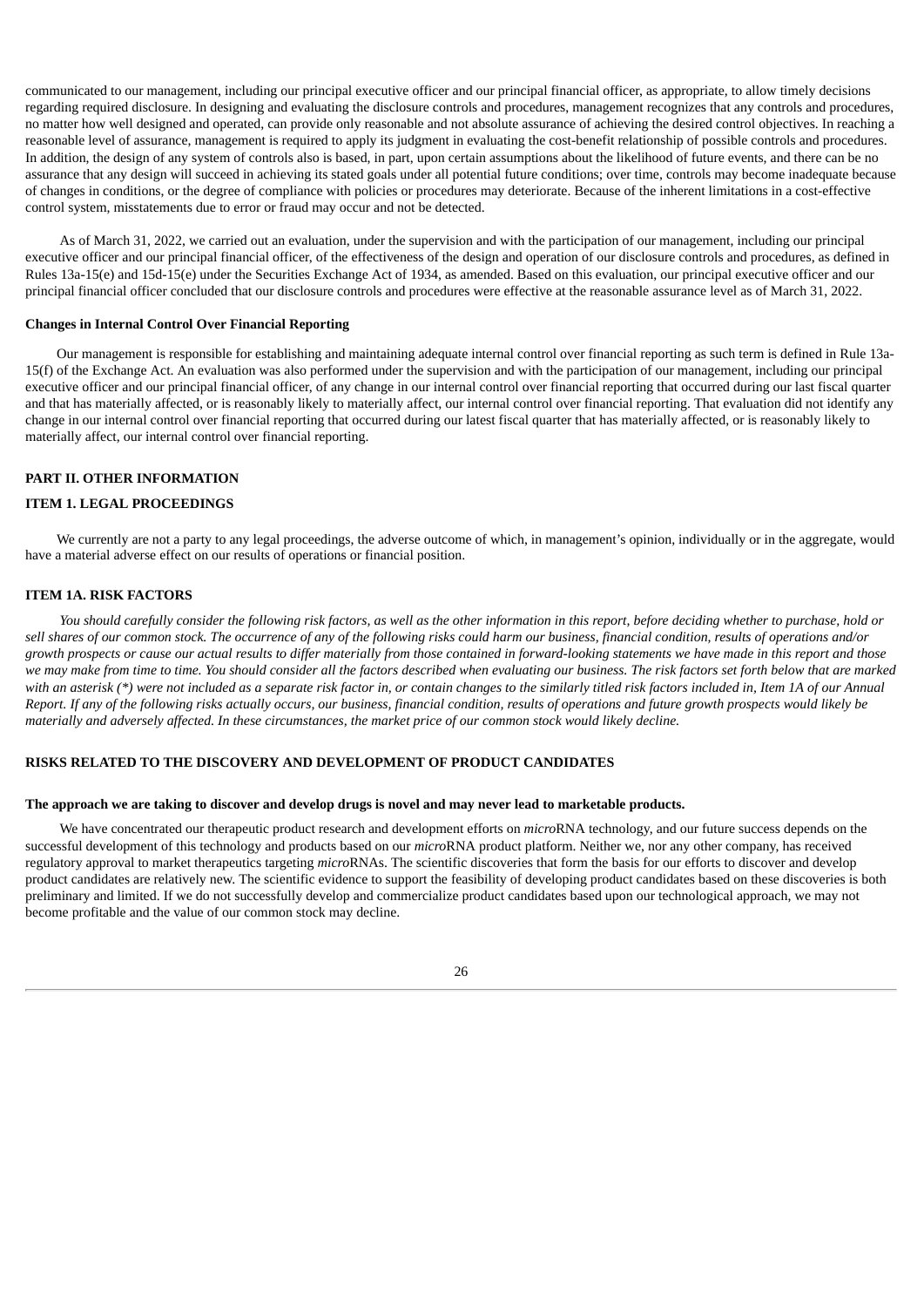Further, our focus solely on *micro*RNA technology for developing drugs as opposed to multiple, more proven technologies for drug development increases the risks associated with the ownership of our common stock. If we are not successful in developing any product candidates using *micro*RNA technology, we may be required to change the scope and direction of our product development activities. In that case, we may not be able to identify and implement successfully an alternative product development strategy.

#### **We may not be successful in our efforts to identify or discover potential product candidates.**

The success of our business depends primarily upon our ability to identify, develop and commercialize *micro*RNA therapeutics. Our research programs may initially show promise in identifying potential product candidates, yet fail to yield product candidates for clinical development for a number of reasons, including:

- our research methodology or that of any collaboration partner may be unsuccessful in identifying potential product candidates;
- potential product candidates may be shown to have harmful side effects or may have other characteristics that may make the products unmarketable or unlikely to receive marketing approval; or
- our current or future collaboration partners may change their development profiles for potential product candidates or abandon a therapeutic area.

If any of these events occur, we may be forced to abandon our development efforts for a program or programs, which would have a material adverse effect on our business and could potentially cause us to cease operations. Research programs to identify new product candidates require substantial technical, financial and human resources. We may focus our efforts and resources on potential programs or product candidates that ultimately prove to be unsuccessful.

## Preclinical and clinical studies of our product candidates may not be successful. If we are unable to generate successful results from our preclinical and clinical studies of our product candidates, or experience significant delays in doing so, our business may be materially harmed.

We have invested a significant portion of our efforts and financial resources in the identification and development of product candidates that target *micro*RNAs. Our ability to generate product revenues, which we do not expect will occur for many years, if ever, will depend heavily on the successful development and eventual commercialization of our product candidates.

The success of our product candidates will depend on several factors, including the following:

- successfully designing preclinical studies which may be predictive of clinical outcomes;
- successful results from preclinical and clinical studies;
- receipt of marketing approvals from applicable regulatory authorities;
- obtaining and maintaining patent and trade secret protection for future product candidates;
- establishing and maintaining manufacturing relationships with third parties or establishing our own manufacturing capability; and
- successfully commercializing our products, if and when approved, whether alone or in collaboration with others.

If we do not achieve one or more of these factors in a timely manner or at all, we could experience significant delays or an inability to successfully complete the development of, or commercialize, our product candidates, which would materially harm our business.

## If clinical trials of our product candidates fail to demonstrate safety and efficacy to the satisfaction of regulatory authorities or do not otherwise produce positive results, we may incur additional costs or experience delays in completing, or ultimately be unable to complete, the development **and commercialization of our product candidates.\***

Before obtaining marketing approval from regulatory authorities for the sale of product candidates, we or a collaboration partner must conduct extensive clinical trials to demonstrate the safety and efficacy of the product candidates in humans. Clinical trials are expensive, difficult to design and implement, can take many years to complete and is uncertain as to outcome. A failure of one or more clinical trials can occur at any stage of testing. The outcome of preclinical studies and early clinical trials may not be predictive of the success of later clinical trials, and interim results of a clinical trial do not necessarily predict

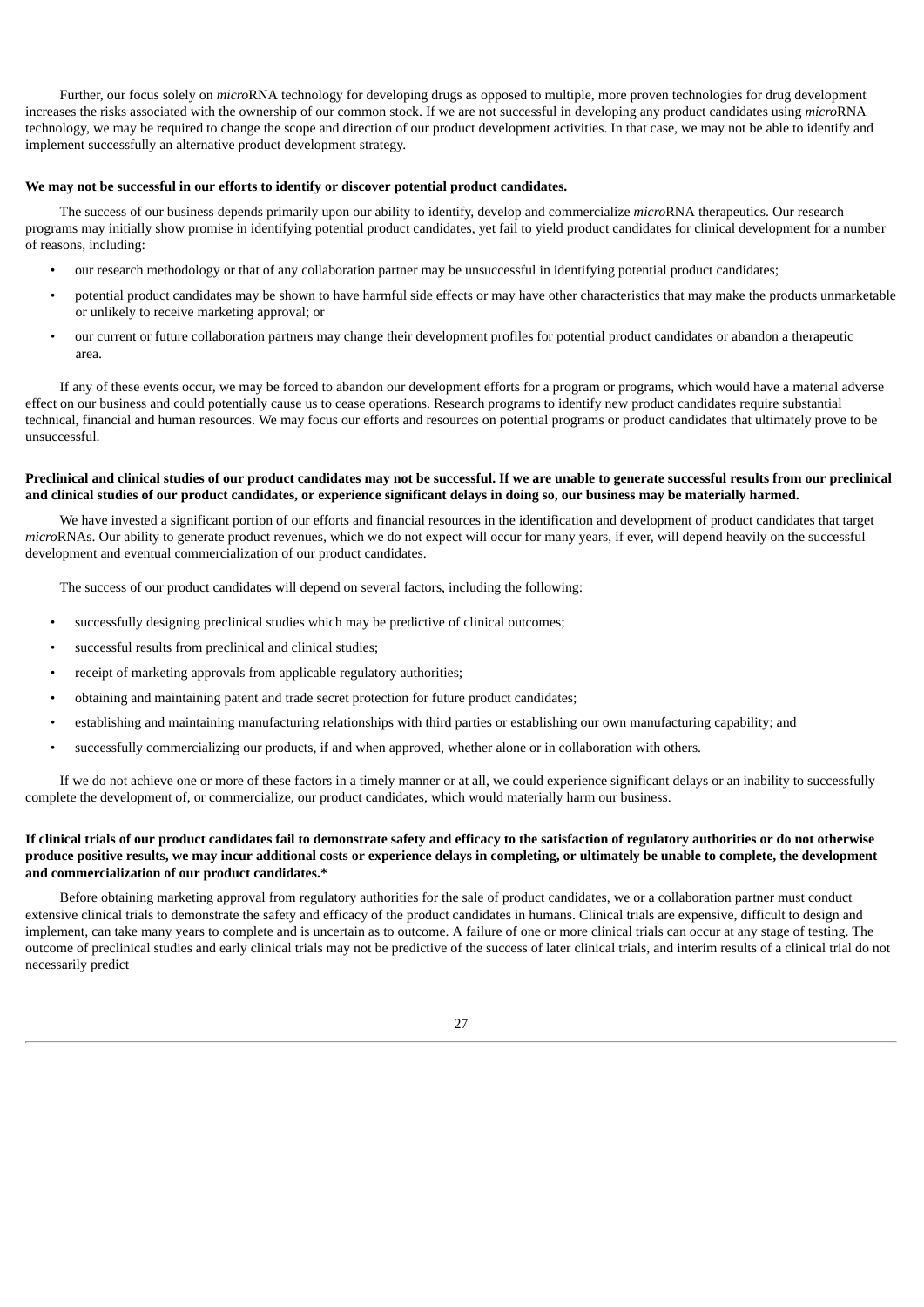final results. Moreover, preclinical and clinical data are often susceptible to varying interpretations and analyses, and many companies that have believed their product candidates performed satisfactorily in preclinical studies and clinical trials have nonetheless failed to obtain marketing approval for their products.

Events which may result in a delay or unsuccessful completion of clinical development include:

- delays in reaching an agreement with the FDA or other regulatory authorities on final trial design;
- imposition of a clinical hold of our clinical trial operations or trial sites by the FDA or other regulatory authorities;
- delays in reaching agreement on acceptable terms with prospective CROs and clinical trial sites;
- our inability to adhere to clinical trial requirements directly or with third parties such as CROs;
- delays in obtaining required institutional review board approval at each clinical trial site;
- delays in recruiting suitable patients to participate in a trial;
- delays in the testing, validation, manufacturing and delivery of the product candidates to the clinical sites;
- delays in having patients complete participation in a trial or return for post-treatment follow-up;
- delays caused by patients dropping out of a trial due to protocol procedures or requirements, product side effects or disease progression;
- clinical sites dropping out of a trial to the detriment of enrollment;
- time required to add new clinical sites; or
- delays by our contract manufacturers to produce and deliver sufficient supply of clinical trial materials.

For example, in July 2018, we voluntarily paused our Phase 1 MAD clinical trial for RGLS4326 due to unexpected observations in our 27-week mouse chronic toxicity study, which was designed to support the Phase 2 proof-of-concept clinical trial in ADPKD previously planned to start in mid-2019. The observations in the mouse chronic toxicity study were unexpected, given the favorable safety profile of RGLS4326 in previous non-GLP and GLP toxicity studies at the same or similar doses supporting the IND and Phase 1 clinical trial. In consultation with the FDA, we initiated a new mouse chronic toxicity study with certain changes that were believed to address the unexpected observations. In January 2019, we announced data from a planned interim analysis of this study after 13 weeks of dosing in which no adverse or other significant findings across the range of doses tested were shown. We submitted a comprehensive data package for RGLS4326 to the FDA that included the results from the planned 13-week interim analysis of the then ongoing repeat mouse chronic toxicity study, as well as results from additional investigations, analytical testing, additional data from the previously terminated mouse chronic toxicity study, data from the completed Phase 1 SAD study and data from the first cohort of the Phase 1 MAD study to support our plan to resume the Phase 1 MAD study. In July 2019, the FDA notified us of additional nonclinical data requirements and placed the IND on a partial clinical hold, formalizing the specific requirements to initiate the MAD study and further proceed into chronic dosing. The additional data requirements were outlined in two parts. In order to resume the MAD study, the FDA requested the final reports from the chronic toxicity studies in both mice and non-human primates and satisfactory related analyses to ensure subjects could be safely dosed. In November 2019, we submitted a complete response to the partial clinical hold in order to be able to resume the MAD study and in December 2019 the FDA lifted the partial clinical hold of the MAD study. We recommenced the MAD study in February 2020. Following the completion of the MAD study in healthy volunteers, we initiated a Phase 1b study in patients with ADPKD to evaluate RGLS4326 for safety, PK, and changes in levels of polycystin 1 and polycystin 2. We then met with the FDA in a Type A meeting and, based on the FDA's likely limitations on dose and duration of therapy and data from the second cohort of patients in the Phase 1b trial of RGLS4326 in ADPKD, we believe that a strategic prioritization of our next-generation compound, RGLS8429, represents a more judicious use of our resources, rather than continuing the development of RGLS4326, our first generation compound. In October 2021, we announced we would discontinue development of RGLS4326 and would instead prioritize RGLS8429, targeting miR-17. We may be incorrect in our expectation that the development work for RGLS4326 will benefit the development of RGLS8429.

In addition, enrollment and retention of patients in clinical trials could be disrupted by man-made or natural disasters, public health pandemics or epidemics or other business interruptions, including the ongoing COVID-19 pandemic. COVID-19 has impacted, and may continue to impact, our future clinical activities and/or the activities of our partnered programs.

If we or our current or future collaboration partners are required to conduct additional clinical trials or other testing of any product candidates beyond those that are currently contemplated, are unable to successfully complete clinical trials of any such product candidates or other testing, or if the results of these trials or tests are not positive or are only moderately positive or if there are safety concerns, we or our current or future collaboration partners may: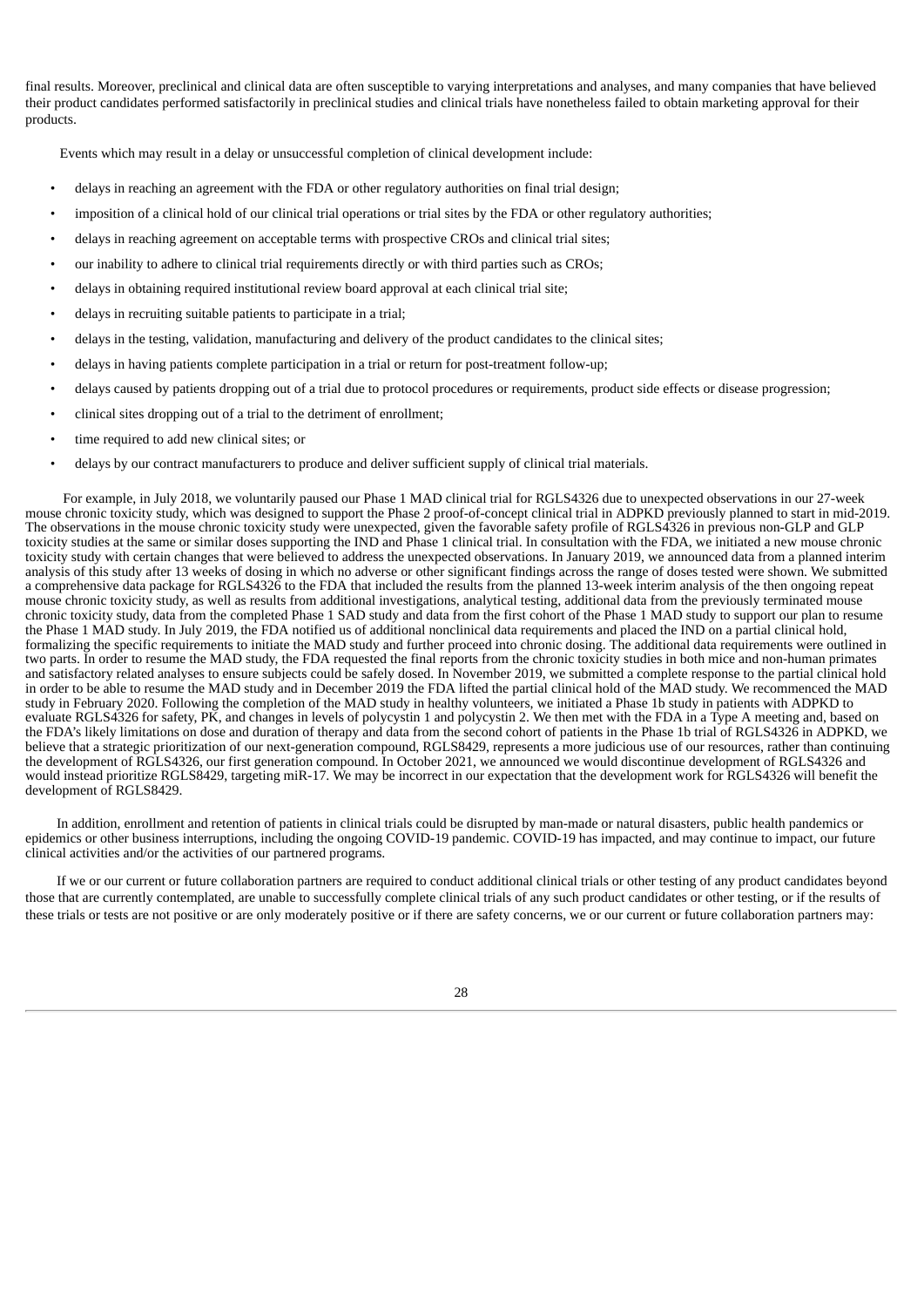- be delayed in obtaining marketing approval for our future product candidates;
- not obtain marketing approval at all;
- obtain approval for indications or patient populations that are not as broad as originally intended or desired;
- obtain approval with labeling that includes significant use or distribution restrictions or safety warnings;
- be subject to additional post-marketing testing requirements; or
- have the product removed from the market after obtaining marketing approval.

Our product development costs will also increase if we experience delays in testing or marketing approvals. We do not know whether any clinical trials will begin as planned, will need to be restructured or will be completed on schedule, or at all. Significant clinical trial delays also could shorten any periods during which we may have the exclusive right to commercialize our product candidates or allow our competitors to bring products to market before we do, which would impair our ability to successfully commercialize our product candidates and may harm our business and results of operations. Any inability to successfully complete preclinical and clinical development, whether independently or with a collaboration partner, could result in additional costs to us or impair our ability to generate revenues from product sales, regulatory and commercialization milestones and royalties.

## Any of our product candidates may cause adverse effects ("AEs") or have other properties that could delay or prevent their regulatory approval or **limit the scope of any approved label or market acceptance.**

AEs caused by our product candidates could cause us, other reviewing entities, clinical trial sites or regulatory authorities to interrupt, delay or halt clinical trials and could result in the denial of regulatory approval. Certain oligonucleotide therapeutics have shown injection site reactions and proinflammatory effects and may also lead to impairment of kidney or liver function. There is a risk that our future product candidates may induce similar AEs.

If AEs are observed in any clinical trials of our product candidates, including those that a collaboration partner may develop under an agreement with us, our or our collaboration partners' ability to obtain regulatory approval for product candidates may be negatively impacted.

Further, if any of our future products, if and when approved for commercial sale, cause serious or unexpected side effects, a number of potentially significant negative consequences could result, including:

- regulatory authorities may withdraw their approval of the product or impose restrictions on its distribution in the form of a modified risk evaluation and mitigation strategy;
- regulatory authorities may require the addition of labeling statements, such as warnings or contraindications;
- we may be required to change the way the product is administered or conduct additional clinical trials;
- we could be sued and held liable for harm caused to patients; or
- our reputation may suffer.

Any of these events could prevent us or our collaboration partners from achieving or maintaining market acceptance of the affected product and could substantially increase the costs of commercializing our future products and impair our ability to generate revenues from the commercialization of these products either on our own or with a collaboration partner.

## Even if we complete the necessary preclinical studies and clinical trials, we cannot predict whether or when we will obtain regulatory approval to commercialize a product candidate and we cannot, therefore, predict the timing of any revenue from a future product.

Neither we nor any collaboration partner can commercialize a product until the appropriate regulatory authorities, such as the FDA, have reviewed and approved the product candidate. The regulatory agencies may not complete their review processes in a timely manner, or we may not be able to obtain regulatory approval. Additional delays may result if an FDA Advisory Committee recommends restrictions on approval or recommends non-approval. In addition, we or a collaboration partner may experience delays or rejections based upon additional government regulation from future legislation or administrative action, or changes in regulatory agency policy during the period of product development, clinical trials and the review process.

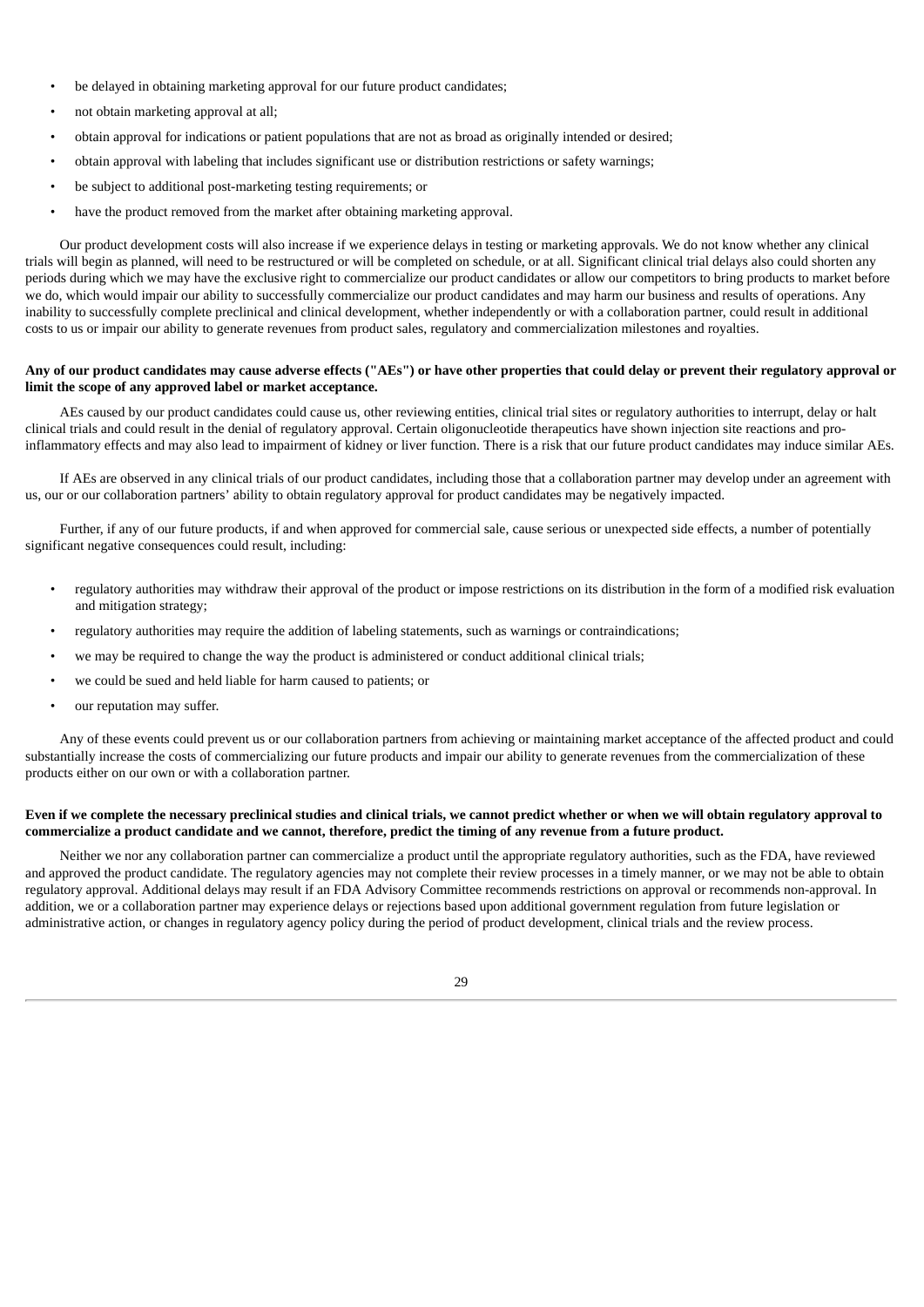## Even if we obtain regulatory approval for a product candidate, we will still face extensive regulatory requirements and our products may face **future development and regulatory difficulties.**

Even if we obtain regulatory approval in the United States, the FDA may still impose significant restrictions on the indicated uses or marketing of our product candidates, or impose ongoing requirements for potentially costly post-approval studies or post-market surveillance. The holder of an approved NDA is obligated to monitor and report AEs and any failure of a product to meet the specifications in the NDA. The holder of an approved NDA must also submit new or supplemental applications and obtain FDA approval for certain changes to the approved product, product labeling or manufacturing process. Advertising and promotional materials must comply with FDA rules and are subject to FDA review, in addition to other potentially applicable federal and state laws.

In addition, drug product manufacturers and their facilities are subject to payment of user fees and continual review and periodic inspections by the FDA and other regulatory authorities for compliance with GMP and adherence to commitments made in the NDA. If we or a regulatory agency discovers previously unknown problems with a product such as AEs of unanticipated severity or frequency, or problems with the facility where the product is manufactured, a regulatory agency may impose restrictions relative to that product or the manufacturing facility, including requiring recall or withdrawal of the product from the market or suspension of manufacturing.

If we or our partners fail to comply with applicable regulatory requirements following approval of any of our product candidates, a regulatory agency may:

- issue a warning letter asserting that we are in violation of the law;
- seek an injunction or impose civil or criminal penalties or monetary fines;
- suspend or withdraw regulatory approval;
- suspend any ongoing clinical trials;
- refuse to approve a pending NDA or supplements to an NDA submitted by us;
- seize product: or
- refuse to allow us to enter into supply contracts, including government contracts.

Moreover, the FDA closely regulates the marketing, labeling, advertising and promotion of pharmaceutical products. A company can make only those claims relating to safety and efficacy, purity and potency that are approved by the FDA and in accordance with the provisions of the approved label. Companies may also share truthful and not misleading information that is otherwise consistent with the labeling. The FDA and other agencies actively enforce the laws and regulations prohibiting the promotion of off-label uses. Failure to comply with these requirements can result in significant civil, criminal and administrative penalties. Physicians may prescribe legally available products for uses that are not described in the product's labeling and that differ from those tested by us and approved by the FDA made in the physician's independent medical judgement. Such off-label uses are common across medical specialties. Physicians may believe that such off-label uses are the best treatment for many patients in varied circumstances. The FDA does not regulate the behavior of physicians in their choice of treatments. The FDA does, however, restrict manufacturer's communications on the subject of offlabel use of their products.

Any government investigation of alleged violations of law could require us to expend significant time and resources in response and could generate negative publicity. The occurrence of any event or penalty described above may inhibit our ability to commercialize our future products and generate revenues.

## We may not be successful in obtaining or maintaining necessary rights to microRNA targets, drug compounds and processes for our development **pipeline through acquisitions and in-licenses.**

Presently we have rights to the intellectual property, through licenses from third parties and under patents that we own, to modulate only a subset of the known *micro*RNA targets. Because our programs may involve a range of *micro*RNA targets, including targets that require the use of proprietary rights held by third parties, the growth of our business will likely depend in part on our ability to acquire, in-license or use these proprietary rights. In addition, our product candidates may require specific formulations to work effectively and efficiently and these rights may be held by others. We may be unable to acquire or in-license any compositions, methods of use, processes or other third-party intellectual property rights from third parties that we identify. The licensing and acquisition of third-party intellectual property rights is a competitive area, and a number of more established companies are also pursuing strategies to license or acquire third-party intellectual property rights that we may

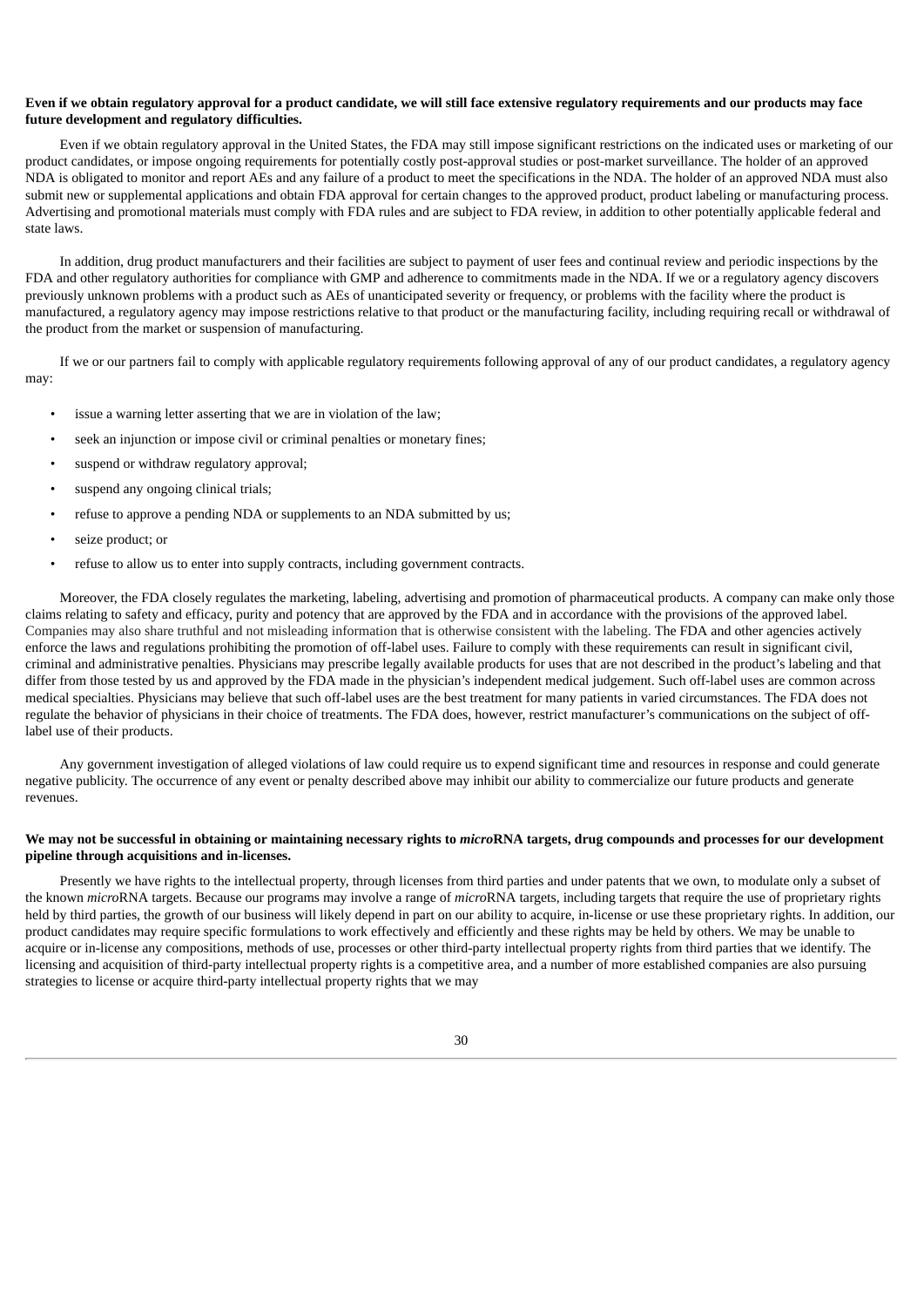consider attractive. These established companies may have a competitive advantage over us due to their size, cash resources and greater clinical development and commercialization capabilities.

For example, we may collaborate with U.S. and foreign academic institutions to accelerate our preclinical research or development under written agreements with these institutions. Typically, these institutions provide us with an option to negotiate a license to any of the institution's rights in technology resulting from the collaboration. Regardless of such right of first negotiation for intellectual property, we may be unable to negotiate a license within the specified time frame or under terms that are acceptable to us. If we are unable to do so, the institution may offer the intellectual property rights to other parties, potentially blocking our ability to pursue our program.

In addition, companies that perceive us to be a competitor may be unwilling to assign or license rights to us. We also may be unable to license or acquire third-party intellectual property rights on terms that would allow us to make an appropriate return on our investment. If we are unable to successfully obtain rights to required third-party intellectual property rights, our business, financial condition and prospects for growth could suffer.

## We may use our financial and human resources to pursue a particular research program or product candidate and fail to capitalize on programs or product candidates that may be more profitable or for which there is a greater likelihood of success.

Because we have limited financial and human resources, we may have to pursue collaboration agreements for the development and commercialization of our programs and potential product candidates in indications with potentially large commercial markets, while focusing our internal development resources and any internal sales and marketing organization that we may establish on research programs and product candidates for selected smaller markets, such as orphan diseases. As a result, we may forego or delay pursuit of opportunities with other programs or product candidates or for other indications that later prove to have greater commercial potential. Our resource allocation decisions may cause us to fail to capitalize on viable commercial products or profitable market opportunities. Our spending on research and development programs and product candidates for specific indications may not yield any commercially viable products. If we do not accurately evaluate the commercial potential or target market for a particular product candidate, we may relinquish valuable rights to that product candidate through collaboration, licensing or other royalty arrangements in cases in which it would have been more advantageous for us to retain sole development and commercialization rights to such product candidate, or we may allocate internal resources to a product candidate in a therapeutic area in which it would have been more advantageous to enter into a partnering arrangement.

## If we fail to comply with environmental, health and safety laws and regulations, we could become subject to fines or penalties or incur costs that **could have a material adverse effect on the success of our business.**

We are subject to numerous environmental, health and safety laws and regulations, including those governing laboratory procedures and the handling, use, storage, treatment and disposal of hazardous materials and wastes. Our operations involve the use of hazardous and flammable materials, including chemicals and biological materials. Our operations also produce hazardous waste products. We generally contract with third parties for the disposal of these materials and wastes. We cannot eliminate the risk of contamination or injury from these materials. In the event of contamination or injury resulting from our use of hazardous materials, we could be held liable for any resulting damages, and any liability could exceed our resources. We also could incur significant costs associated with civil or criminal fines and penalties.

Although we maintain workers' compensation insurance to cover us for costs and expenses we may incur due to injuries to our employees resulting from the use of hazardous materials or other work-related injuries, this insurance may not provide adequate coverage against potential liabilities. In addition, we may incur substantial costs in order to comply with current or future environmental, health and safety laws and regulations. These current or future laws and regulations may impair our research, development or production efforts. Failure to comply with these laws and regulations also may result in substantial fines, penalties or other sanctions.

## **RISKS RELATED TO OUR FINANCIAL CONDITION AND NEED FOR ADDITIONAL CAPITAL**

We will need to raise additional capital to develop our product candidates and implement our operating plans, and if we are unable to do so when **needed, we will not be able to complete the development and commercialization of our product candidates.\***

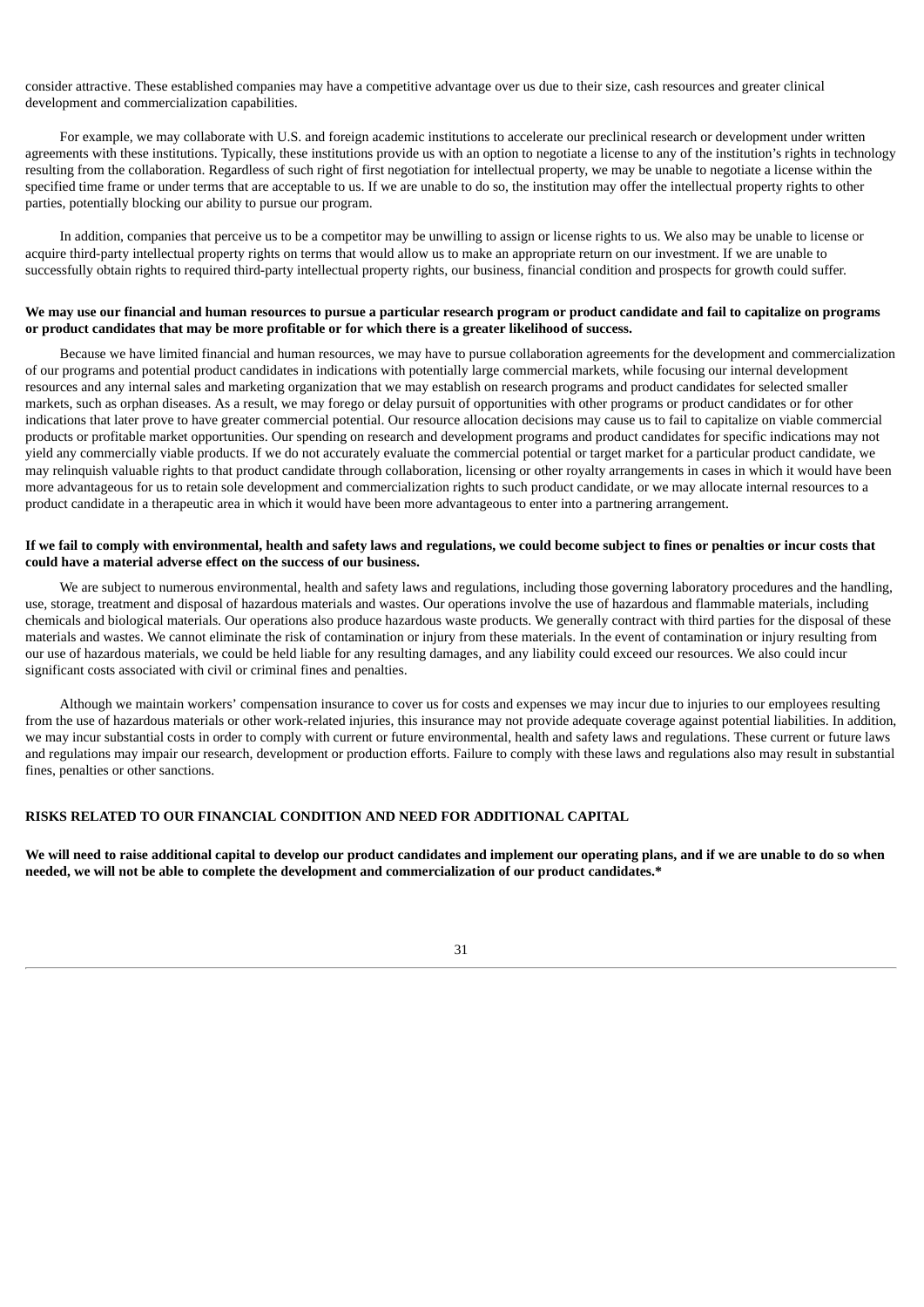As of March 31, 2022, we had approximately \$53.9 million of cash and cash equivalents and we had \$6.0 million of outstanding debt obligations (which includes \$4.7 million of outstanding principal and \$1.3 million of final payment and loan amendment fees) under our term loan ("Term Loan") with Oxford Finance LLC ("Oxford" or the "Lender"), which we borrowed under a loan and security agreement with Oxford dated June 2016 (as amended, the "Loan Agreement"). We will need to raise additional capital to fund our operations and service our debt obligations, and if we are unable to raise additional capital when needed, we will not be able to continue as a going concern.

Developing pharmaceutical products, including conducting preclinical studies and clinical trials, is expensive. We expect our research and development expenses to substantially increase in connection with our ongoing activities, particularly as we advance our product candidates towards or through clinical trials. We will need to raise additional capital to fund our operations and such funding may not be available to us on acceptable terms, or at all.

Additionally, our collaboration partners may not elect to pursue the development and commercialization of any of our *micro*RNA product candidates that are subject to their respective collaboration agreements with us. Any of these events may increase our development costs more than we expect. In November 2018, we and Sanofi agreed to transition further development activities of our miR-21 programs, including our RG-012 program, to Sanofi, which will be responsible for all costs incurred in the development of our miR-21 programs. As a result, we will not receive royalties in the event our miR-21 programs are eventually commercialized and will also receive significantly reduced milestones for these programs. We may need to raise additional capital or otherwise obtain funding through additional collaborations if we choose to initiate clinical trials for new product candidates other than programs currently partnered. In any event, we will require additional capital to obtain regulatory approval for, and to commercialize, future product candidates.

For the foreseeable future, we expect to rely primarily on equity and/or debt financings to fund our operations. Raising additional capital through the sale of securities could cause significant dilution to our stockholders.

Any additional fundraising efforts may divert our management from their day-to-day activities, which may adversely affect our ability to develop and commercialize our product candidates. Our ability to raise additional funds will depend, in part, on the success of our preclinical studies and clinical trials and other product development activities, regulatory events, our ability to identify and enter into licensing or other strategic arrangements, and other events or conditions that may affect our value or prospects, as well as factors related to financial, economic and market conditions, many of which are beyond our control. There can be no assurances that sufficient funds will be available to us when required or on acceptable terms, if at all.

If we are unable to raise additional capital when required or on acceptable terms, we may be required to:

- significantly delay, scale back or discontinue the development or commercialization of any future product candidates;
- seek collaborations, or amend existing collaborations, for research and development programs at an earlier stage than otherwise would be desirable or for the development of programs that we otherwise would have sought to develop independently, or on terms that are less favorable than might otherwise be available;
- dispose of technology assets, or relinquish or license on unfavorable terms, our rights to technologies or any future product candidates that we otherwise would seek to develop or commercialize ourselves;
- pursue the sale of our company to a third party at a price that may result in a loss on investment for our stockholders; or
- file for bankruptcy or cease operations altogether.

Any of these events could have a material adverse effect on our business, operating results and prospects.

#### Payments under the instruments governing our indebtedness may reduce our working capital. In addition, a default under our loan and security **agreement could cause a material adverse effect on our financial position.\***

In June 2016, we entered into a Loan Agreement with the Lender. Under the terms of the Loan Agreement, the Lender provided us with a \$20.0 million Term Loan. Our obligations under the Loan Agreement are secured by a first priority security interest in substantially all of our current and future assets, except for the assets that were licensed, assigned and transferred to Sanofi pursuant to the 2018 Sanofi Amendment that modify the parties' rights and obligations with respect to our miR-21 programs, including our RG-012 program, provided that the Lender will continue to have liens on all proceeds received by us pursuant to the Sanofi License Agreement. We have also agreed not to encumber our intellectual property assets, except as permitted by the Loan Agreement. Our required monthly payments to the Lender are comprised of interest only through and including the payment to be made in December 2022, with an extension of the interest only period through and including the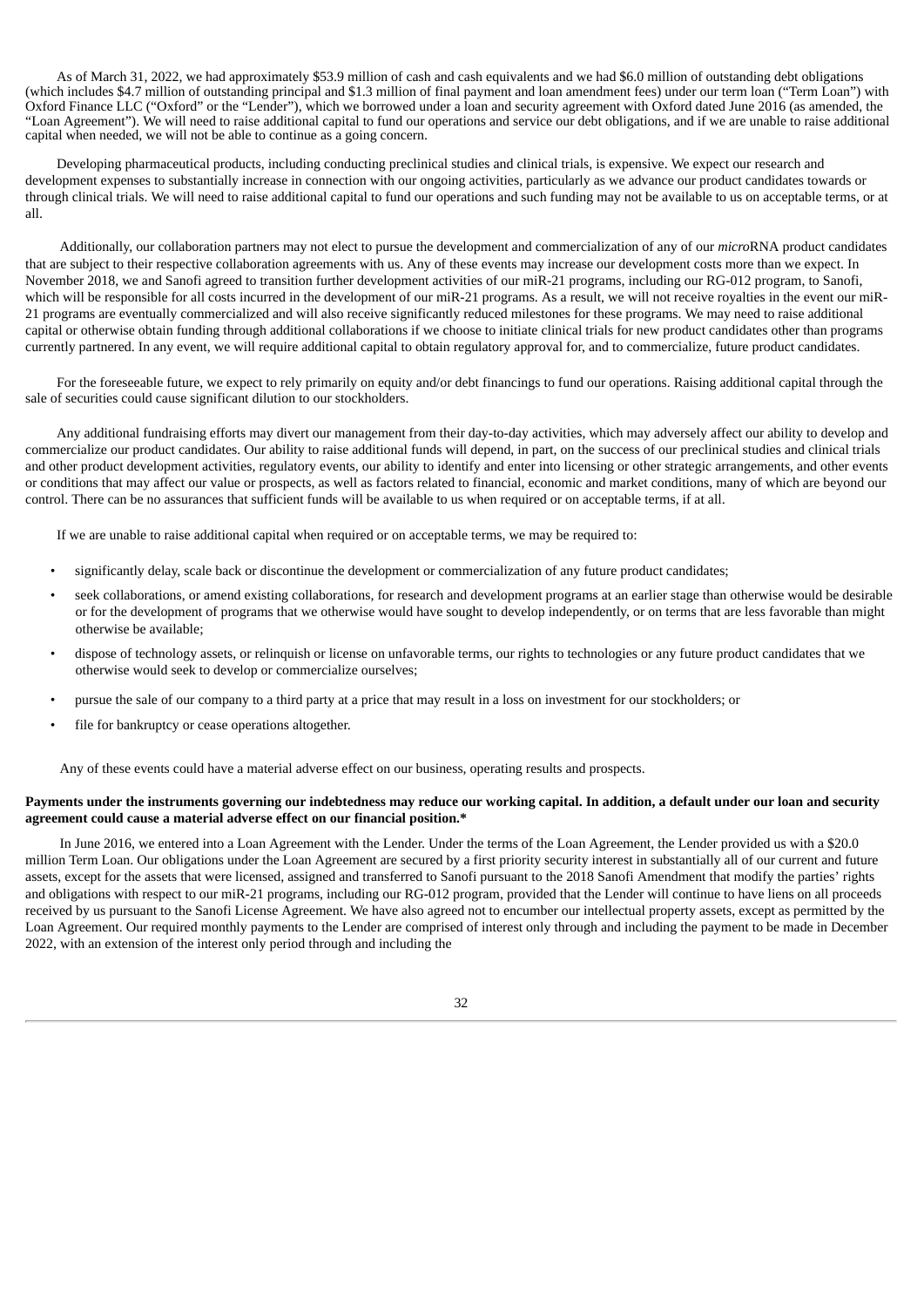payment to be made in December 2023 should we secure at least \$20.0 million in cash proceeds from an equity financing transaction at any point during 2022. Under the terms of the Loan Agreement, we are required to maintain a cash balance of no less than \$5.0 million. During the first quarter of 2021, we received a waiver from the Lender with respect to noncompliance with a covenant under the Loan Agreement. We are in compliance with all Loan Agreement covenants as of the date of the filing of this Form 10-Q.

Amounts outstanding under the Term Loan mature on May 1, 2024.

Under the Term Loan, our interest rate on borrowed amounts is dependent on LIBOR. LIBOR is the basic rate of interest used in lending between banks on the London interbank market and is widely used as a reference for setting the interest rate on loans globally. In July 2017, the Chief Executive of the FCA, which regulates LIBOR, announced that the FCA intends to phase out the use of LIBOR. On March 5, 2021, the FCA announced that all LIBOR settings will either cease to be provided by any administrator or no longer be representative: (a) immediately after December 31, 2021, in the case of the one week and two-month U.S. dollar settings; and (b) immediately after June 30, 2023, in the case of the remaining U.S. dollar settings. The United States Federal Reserve has also advised banks to cease entering into new contracts that use USD LIBOR as a reference rate. The Alternative Reference Rate Committee, a committee convened by the Federal Reserve that includes major market participants, has identified the SOFR, a new index calculated by short-term repurchase agreements, backed by Treasury securities, as its preferred alternative rate for LIBOR. At this time, we are not able to predict when LIBOR will cease to be available and how markets will respond to SOFR or other alternative reference rates as the transition away from the LIBOR benchmarks is anticipated in coming years. Accordingly, the outcome of these reforms is uncertain and any changes in the methods by which LIBOR is determined or regulatory activity related to LIBOR's phaseout could cause LIBOR to perform differently than in the past or cease to exist. The consequences of these developments cannot be entirely predicted, but could result in higher interest rates on our outstanding principal amount under the Term Loan. Furthermore, we cannot predict or quantify the time, effort and cost required to transition to the use of new benchmark rates, including with respect to negotiating and implementing any necessary changes to existing contractual agreements, and implementing changes to our systems and processes. We cannot provide assurance that future interest rate changes will not have a material negative impact on our business, financial position, or operating results.

The Loan Agreement requires us, and any debt arrangements we may enter into in the future may require us, to comply with various covenants that limit our ability to, among other things:

- dispose of assets:
- complete mergers or acquisitions;
- incur indebtedness;
- encumber assets;
- pay dividends or make other distributions to holders of our capital stock;
- make specified investments; and
- engage in transactions with our affiliates.

These restrictions could inhibit our ability to pursue our business strategies. If we default under our obligations under the Loan Agreement, the lender could proceed against the collateral granted to it to secure our indebtedness or declare all obligation under the Loan Agreement to be due and payable. In certain circumstances, procedures by the lenders could result in a loss by us of all of our equipment and inventory, which are included in the collateral granted to the lenders. If any indebtedness under the Loan Agreement were to be accelerated, there can be no assurance that our assets would be sufficient to repay in full that indebtedness. In addition, upon any distribution of assets pursuant to any liquidation, insolvency, dissolution, reorganization or similar proceeding, the holders of secured indebtedness will be entitled to receive payment in full from the proceeds of the collateral securing our secured indebtedness before the holders of other indebtedness or our common stock will be entitled to receive any distribution with respect thereto.

We may incur additional indebtedness in the future. The debt instruments governing such indebtedness may contain provisions that are as, or more, restrictive than the provisions governing our existing indebtedness under the Loan Agreement. If we are unable to repay, refinance or restructure our indebtedness when payment is due, the lenders could proceed against the collateral or force us into bankruptcy or liquidation.

#### We have incurred significant losses since our inception and anticipate that we will continue to incur significant losses for the foreseeable future.\*

Since inception, our operations have been primarily limited to acquiring and in-licensing intellectual property rights, developing our *micro*RNA product platform, undertaking basic research around microRNA targets and conducting preclinical

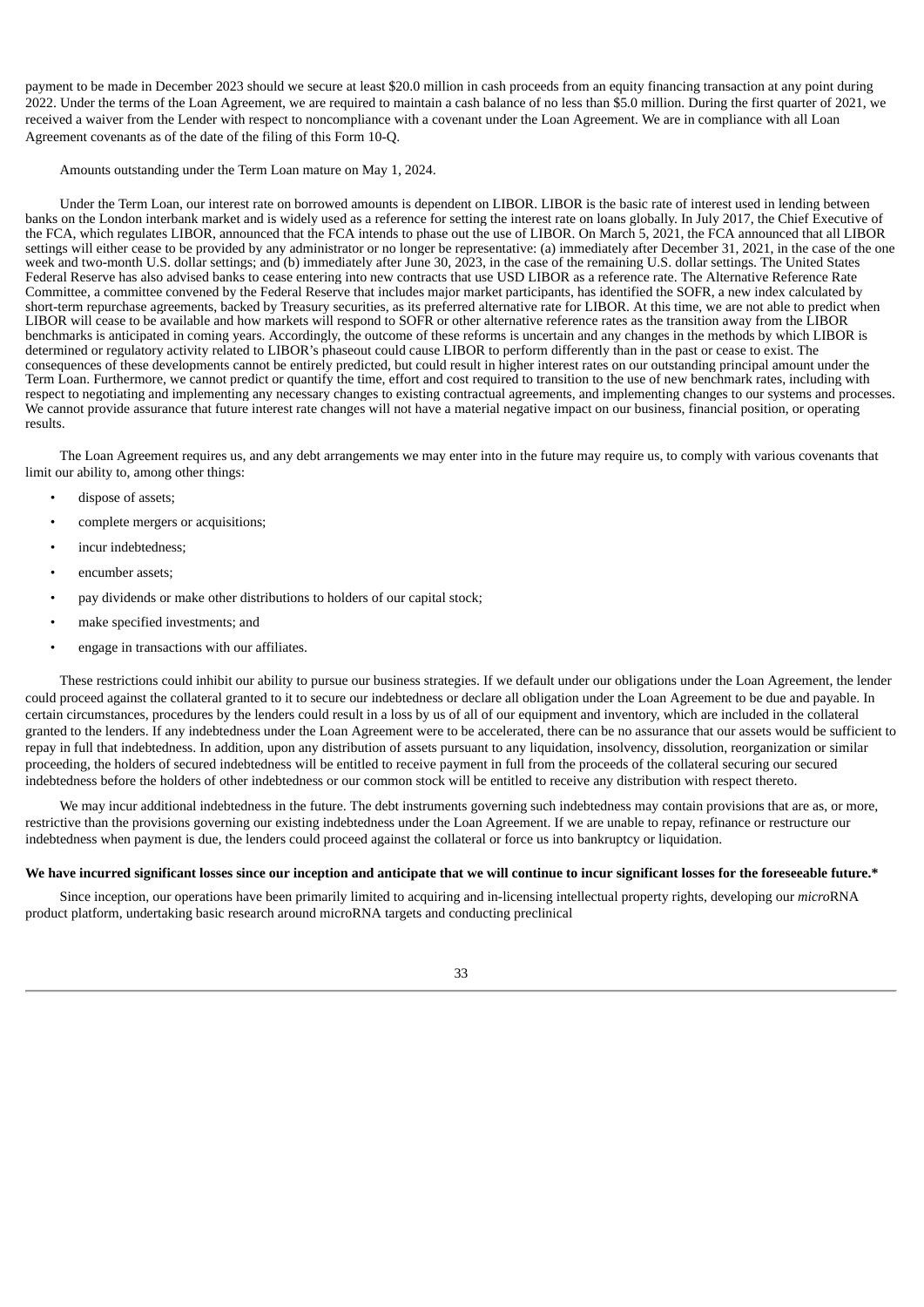and clinical studies for our initial programs. We have not yet obtained regulatory approval for any product candidates. Consequently, any predictions about our future success or viability, or any evaluation of our business and prospects, may not be accurate.

We have incurred losses in each year since our inception in September 2007. Our net losses were \$6.7 million and \$6.0 million for the three months ended March 31, 2022 and 2021, respectively. As of March 31, 2022, we had an accumulated deficit of \$461.6 million.

We have devoted most of our financial resources to research and development, including our preclinical and clinical development activities. To date, we have financed our operations primarily through the sale of equity securities and convertible debt, through our Term Loan and from revenue received from our collaboration partners. We have a collaboration with Sanofi relating to the development of our miR-221/222 program for oncology indications. Under our collaboration and license agreement with Sanofi, Sanofi has an option to obtain exclusive worldwide licenses for the development, manufacture and commercialization of our preclinical program targeting miR-221/222 for HCC. If Sanofi exercises its option, it will assume responsibility for funding and conducting further clinical development and commercialization activities for such product candidate. However, if Sanofi does not exercise its option, we will be responsible for funding further development of the applicable product candidate and may not have the resources to do so unless we are able to enter into another collaboration for such product candidate. Pursuant to the 2018 Sanofi Amendment, we completed the transition of further development activities of our miR-21 programs, including our RG-012 program, to Sanofi, in the second quarter of 2019. As a result, Sanofi became responsible for all costs incurred in the development of our miR-21 programs.

The size of our future net losses will depend, in part, on the rate of future expenditures and our ability to obtain funding through equity or debt financings, collaborations or grants. We plan to initiate clinical development of RGLS8429 in the second quarter of 2022. Even if we or a collaboration partner successfully obtains regulatory approval to market a product candidate, our revenues will also depend upon the size of any markets in which our product candidates have received market approval, and our ability to achieve sufficient market acceptance and adequate market share for our products.

We expect to continue to incur significant expenses and increasing operating losses for the foreseeable future. The net losses we incur may fluctuate significantly from quarter to quarter. We anticipate that our expenses will increase substantially if and as we: continue our research and preclinical and clinical development of our product candidates, both independently and under our collaboration agreements; seek to identify additional *micro*RNA targets and product candidates; acquire or in-license other products and technologies; continue with clinical development of our product candidates; seek marketing approvals for our product candidates that successfully complete clinical trials; ultimately establish a sales, marketing and distribution infrastructure to commercialize any products for which we may obtain marketing approval; maintain, expand and protect our intellectual property portfolio; hire additional clinical, regulatory, research and administrative personnel; and create additional infrastructure to support our operations and our product development and planned future commercialization efforts.

#### **We have never generated any revenue from product sales and may never be profitable.**

Our ability to generate revenue and achieve profitability depends on our ability, alone or with collaboration partners, to successfully complete the development of, obtain the necessary regulatory approvals for and commercialize product candidates. We do not anticipate generating revenues from sales of products for the foreseeable future, if ever. Our ability to generate future revenues from product sales depends heavily on our success in:

- identifying and validating new *micro*RNAs as therapeutic targets;
- completing our research and preclinical development of product candidates;
- initiating and completing clinical trials for product candidates;
- seeking and obtaining marketing approvals for product candidates that successfully complete clinical trials;
- establishing and maintaining supply and manufacturing relationships with third parties;
- launching and commercializing product candidates for which we obtain marketing approval, with a collaboration partner or, if launched independently, successfully establishing a sales force, marketing and distribution infrastructure;
- maintaining, protecting and expanding our intellectual property portfolio; and
- attracting, hiring and retaining qualified personnel.

Because of the numerous risks and uncertainties associated with pharmaceutical product development, we are unable to predict the timing or amount of increased expenses and when we will be able to achieve or maintain profitability, if ever. In

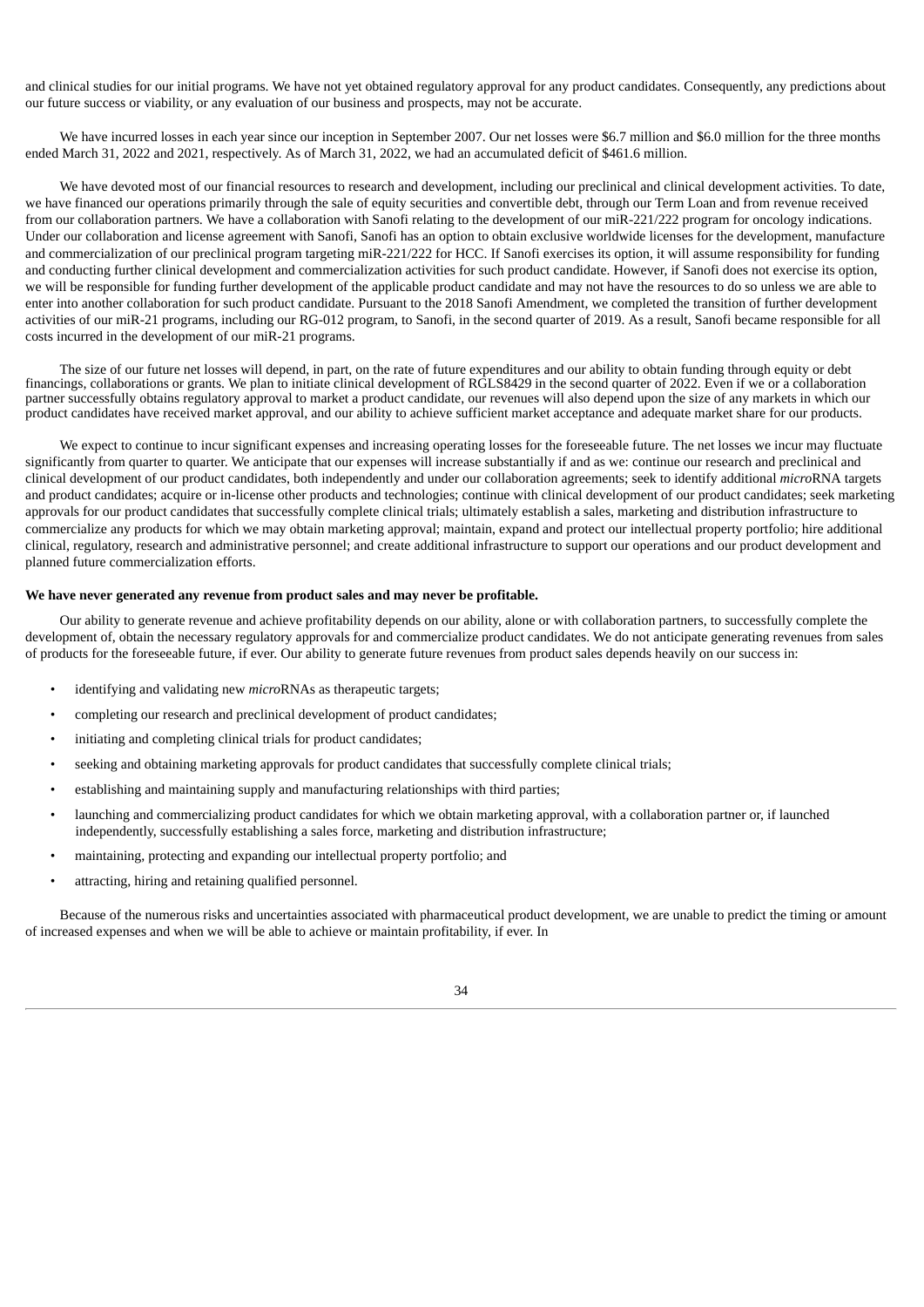addition, our expenses could increase beyond expectations if we are required by the FDA or foreign regulatory agencies to perform studies and trials in addition to those that we currently anticipate.

Even if one or more of the product candidates that we independently develop is approved for commercial sale, we anticipate incurring significant costs associated with commercializing any approved product. Even if we are able to generate revenues from the sale of any approved products, we may not become profitable and may need to obtain additional funding to continue operations.

## **RISKS RELATED TO OUR RELIANCE ON THIRD PARTIES**

## We will depend upon collaborations for the development and eventual commercialization of certain microRNA product candidates. If these collaborations are unsuccessful or are terminated, we may be unable to commercialize certain product candidates and we may be unable to **generate revenues from our development programs.**

We are likely to depend upon third party collaboration partners for financial and scientific resources for the clinical development and commercialization of certain of our *micro*RNA product candidates. These collaborations will likely provide us with limited control over the course of development of a *micro*RNA product candidate, especially once a candidate has reached the stage of clinical development. For example, in our strategic collaboration with Sanofi, Sanofi has the option to obtain an exclusive worldwide license to develop, manufacture and commercialize our preclinical program targeting miR-221/222 for HCC upon the achievement of relevant endpoints in clinical trials. However, Sanofi is not under any obligation to exercise this option. While Sanofi has development obligations with respect to programs that it may elect to pursue under our agreement, our ability to ultimately recognize revenue from this and future relationships will depend upon the ability and willingness of our collaboration partners to successfully meet their respective responsibilities under our agreements with them. In November 2018, we and Sanofi agreed to transition further development activities of our miR-21 programs, including our RG-012 program, to Sanofi. As a result, Sanofi became responsible for all costs incurred in the development of our miR-21 program, but we will not receive royalties in the event our miR-21 programs are eventually commercialized, and the milestone payments we are eligible to receive for these programs has been significantly reduced.

Our ability to recognize revenues from successful collaborations may be impaired by several factors including:

- a collaboration partner may shift its priorities and resources away from our programs due to a change in business strategies, or a merger, acquisition, sale or downsizing of its company or business unit;
- a collaboration partner may cease development in therapeutic areas which are the subject of our collaborations;
- a collaboration partner may change the success criteria for a particular program or potential product candidate thereby delaying or ceasing development of such program or candidate;
- a significant delay in initiation of certain development activities by a collaboration partner will also delay payment of milestones tied to such activities, thereby impacting our ability to fund our own activities;
- a collaboration partner could develop a product that competes, either directly or indirectly, with a collaboration product;
- a collaboration partner with commercialization obligations may not commit sufficient financial or human resources to the marketing, distribution or sale of a product;
- a collaboration partner with manufacturing responsibilities may encounter regulatory, resource or quality issues and be unable to meet demand requirements;
- a collaboration partner may exercise its rights under the agreement to terminate the collaboration;
- a dispute may arise between us and a collaboration partner concerning the research, development or commercialization of a program or product candidate resulting in a delay in milestones, royalty payments or termination of a program and possibly resulting in costly litigation or arbitration which may divert management attention and resources; and
- a collaboration partner may use our proprietary information or intellectual property in such a way as to invite litigation from a third party or fail to maintain or prosecute intellectual property rights such that our rights in such property are jeopardized.

Specifically, with respect to termination rights, Sanofi may terminate the entire collaboration or its current collaboration target program for any or no reason upon 30 days' written notice to us. The agreement with Sanofi may also be terminated by either party for material breach by the other party, including a failure to comply with such party's diligence obligations that

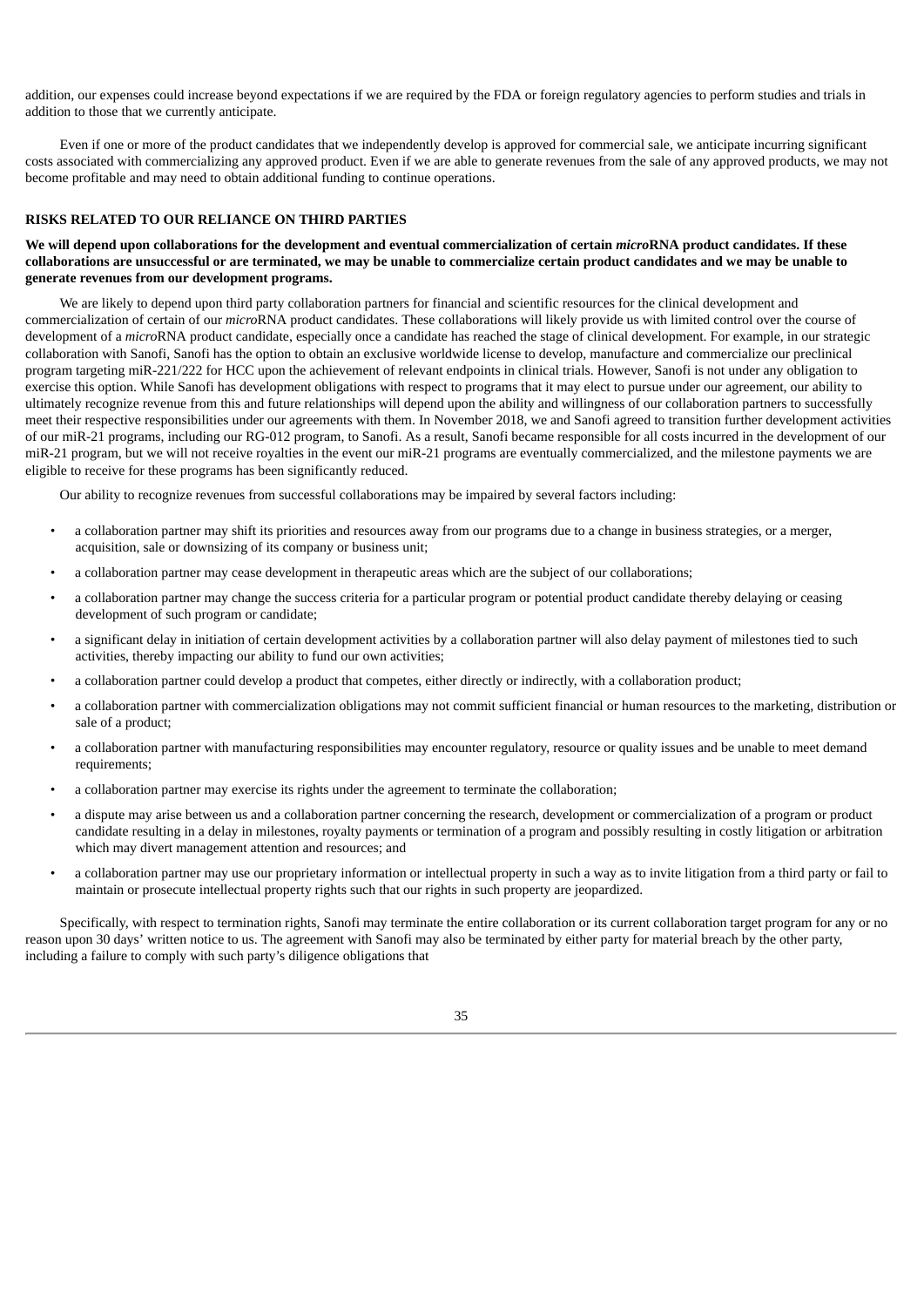remains uncured after 120 days. Depending on the timing of any such termination, we may not be entitled to receive the option exercise fees or milestone payments, as these payments terminate with termination of the respective program or agreement.

If Sanofi does not elect to pursue the development and commercialization of the *micro*RNA development candidates covered by our collaboration and license agreement with Sanofi or if Sanofi terminates the agreement, then, depending on the event:

- under certain circumstances, we may owe Sanofi royalties with respect to product candidates covered by our agreement with Sanofi that we elect to continue to commercialize, depending upon the stage of development at which such product commercialization rights reverted back to us, or additional payments if we license such product candidates to third parties;
- product candidates subject to the Sanofi agreement, as applicable, may be terminated or significantly delayed;
- our cash expenditures could increase significantly if it is necessary for us to hire additional employees and allocate scarce resources to the development and commercialization of product candidates that were previously funded by Sanofi;
- we would bear all of the risks and costs related to the further development and commercialization of product candidates that were previously the subject of the Sanofi agreement, including the reimbursement of third parties; and
- in order to fund further development and commercialization, we may need to seek out and establish alternative collaborations with third-party partners; this may not be possible, or we may not be able to do so on terms which are acceptable to us, in which case it may be necessary for us to limit the size or scope of one or more of our programs or increase our expenditures and seek additional funding by other means.

Any of these events could have a material adverse effect on our results of operations and financial condition.

## We rely on third parties to conduct some aspects of our compound formulation, research and preclinical studies, and those third parties may not perform satisfactorily, including failing to meet deadlines for the completion of such formulation, research or testing.

We do not expect to independently conduct all aspects of our drug discovery activities, compound formulation research or preclinical studies of product candidates. We currently rely and expect to continue to rely on third parties to conduct some aspects of our preclinical studies and formulation development.

Any of these third parties may terminate their engagements with us at any time. If we need to enter into alternative arrangements, it would delay our product development activities. Our reliance on these third parties for research and development activities will reduce our control over these activities but will not relieve us of our responsibilities. For example, for product candidates that we develop and commercialize on our own, we will remain responsible for ensuring that each of our IND-enabling studies and clinical trials are conducted in accordance with the study plan and protocols for the trial.

If these third parties do not successfully carry out their contractual duties, meet expected deadlines or conduct our studies in accordance with regulatory requirements or our stated study plans and protocols, we will not be able to complete, or may be delayed in completing, the necessary preclinical studies to enable us or our collaboration partners to select viable product candidates for IND submissions and will not be able to, or may be delayed in our efforts to, successfully develop and commercialize such product candidates.

## We rely on third-party manufacturers to produce our preclinical and clinical product candidates, and we intend to rely on third parties to produce future clinical supplies of product candidates that we advance into clinical trials and commercial supplies of any approved product candidates.

Reliance on third-party manufacturers entails risks, including risks that we would not be subject to if we manufactured the product candidates ourselves, including:

- the inability to meet any product specifications and quality requirements consistently;
- a delay or inability to procure or expand sufficient manufacturing capacity;
- manufacturing and product quality issues related to scale-up of manufacturing;
- costs and validation of new equipment and facilities required for scale-up;

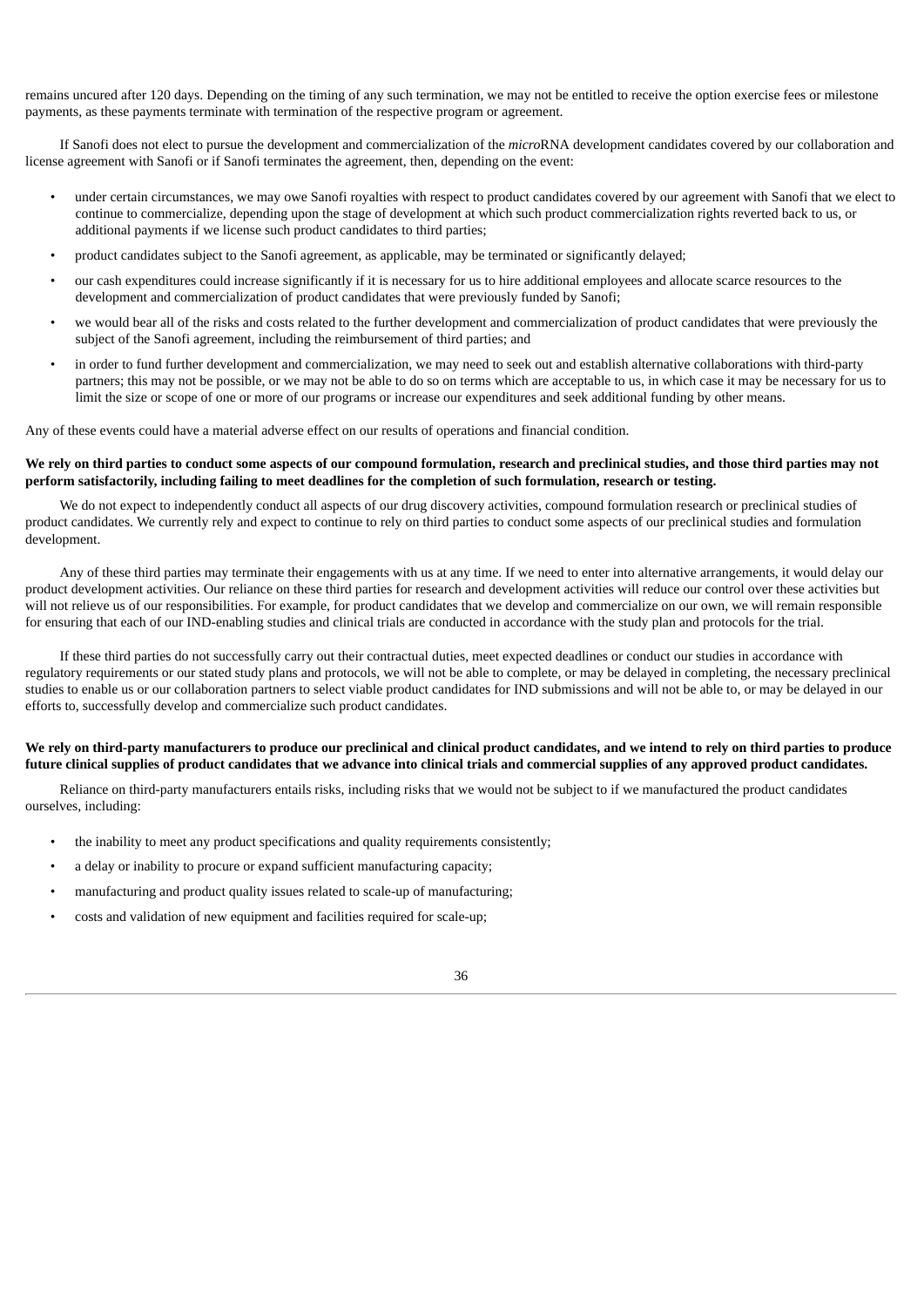- a failure to comply with cGMP and similar foreign standards;
- the inability to negotiate manufacturing or supply agreements with third parties under commercially reasonable terms;
- termination or nonrenewal of manufacturing agreements with third parties in a manner or at a time that is costly or damaging to us;
- the reliance on a limited number of sources, and in some cases, single sources for raw materials, such that if we are unable to secure a sufficient supply of these product components, we will be unable to manufacture and sell future product candidates in a timely fashion, in sufficient quantities or under acceptable terms;
- the lack of qualified backup suppliers for any raw materials that are currently purchased from a single source supplier;
- operations of our third-party manufacturers or suppliers could be disrupted by conditions unrelated to our business or operations, including the bankruptcy of the manufacturer or supplier;
- carrier disruptions or increased costs that are beyond our control;
- disruptions caused by man-made or natural disasters or public health pandemics or epidemics or other business interruptions, including, for example, the COVID-19 pandemic; and
- the failure to deliver products under specified storage conditions and in a timely manner.

Any of these events could lead to clinical study delays or failure to obtain regulatory approval, or impact our ability to successfully commercialize future products. Some of these events could be the basis for FDA action, including injunction, recall, seizure or total or partial suspension of production.

## We rely on limited sources of supply for the drug substance of product candidates and any disruption in the chain of supply may cause a delay in **developing and commercializing these product candidates.**

We have established manufacturing relationships with a limited number of suppliers to manufacture raw materials and the drug substance of any product candidate for which we are responsible for preclinical or clinical development. Each supplier may require licenses to manufacture such components if such processes are not owned by the supplier or in the public domain. As part of any marketing approval, a manufacturer and its processes are required to be qualified by the FDA prior to commercialization. If supply from the approved vendor is interrupted, there could be a significant disruption in commercial supply. An alternative vendor would need to be qualified through an NDA supplement which could result in further delay. The FDA or other regulatory agencies outside of the United States may also require additional studies if a new supplier is relied upon for commercial production. Switching vendors may involve substantial costs and is likely to result in a delay in our desired clinical and commercial timelines.

In addition, if our collaboration partners elect to pursue the development and commercialization of certain programs, we will lose control over the manufacturing of the product candidate subject to the agreement. For example, in November 2018, we and Sanofi agreed to transition further development activities of our miR-21 programs, including our RG-012 program, to Sanofi, who is responsible for all costs incurred in the development of our miR-21 programs. As a result, we will no longer be involved in the development or commercialization of our miR-21 programs. Sanofi will be free to use a manufacturer of its own choosing or manufacture the product candidates in its own manufacturing facilities. In such a case, we will have no control over Sanofi's processes or supply chains to ensure the timely manufacture and supply of the product candidates. In addition, we will not be able to ensure that the product candidates will be manufactured under the correct conditions to permit the product candidates to be used in such clinical trials.

These factors could cause the delay of clinical trials, regulatory submissions, required approvals or commercialization of our product candidates, delay milestone payments owed to us or cause us to incur higher costs and prevent us from commercializing our products successfully. Furthermore, if our suppliers fail to deliver the required commercial quantities of active pharmaceutical ingredients on a timely basis and at commercially reasonable prices, and we are unable to secure one or more replacement suppliers capable of production in a timely manner at a substantially equivalent cost, our clinical trials may be delayed or we could lose potential revenue.

## **Manufacturing issues may arise that could increase product and regulatory approval costs or delay commercialization.**

As we scale-up manufacturing of product candidates and conduct required stability testing, product, packaging, equipment and process-related issues may require refinement or resolution in order to proceed with any clinical trials and obtain regulatory approval for commercial marketing. We may identify significant impurities, which could result in increased scrutiny

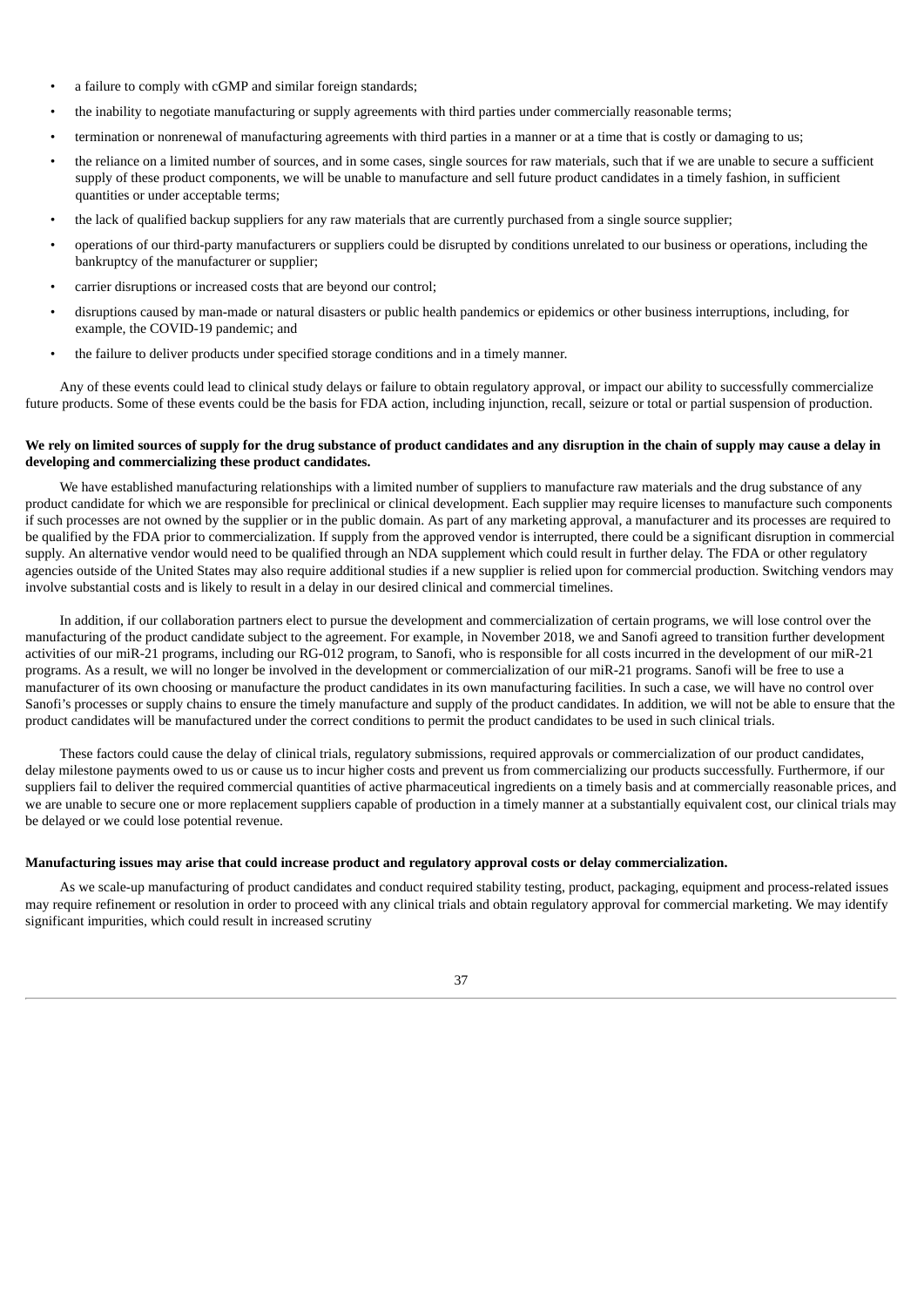by the regulatory agencies, delays in clinical programs and regulatory approval, increases in our operating expenses, or failure to obtain or maintain approval for product candidates or any approved products.

## We rely on third parties to conduct, supervise and monitor our clinical trials, and if those third parties perform in an unsatisfactory manner, it **may harm our business.**

We or our collaboration partners rely on CROs and clinical trial sites to ensure the proper and timely conduct of our clinical trials. While we will have agreements governing their activities, we and our collaboration partners have limited influence over their actual performance. We control only certain aspects of our CROs' activities. Nevertheless, we or our collaboration partners are responsible for ensuring that each of our clinical trials are conducted in accordance with the applicable protocol, legal, regulatory and scientific standards and our reliance on the CROs does not relieve us of our regulatory responsibilities.

We, our collaboration partners and our CROs are required to comply with the FDA's or other regulatory agency's GCPs for conducting, recording and reporting the results of IND-enabling studies and clinical trials to assure that data and reported results are credible and accurate and that the rights, integrity and confidentiality of clinical trial participants are protected. The FDA and non-U.S. regulatory agencies enforce these GCPs through periodic inspections of trial sponsors, principal investigators and clinical trial sites. If we or our CROs fail to comply with applicable GCPs, the clinical data generated in our clinical trials may be deemed unreliable and the FDA or applicable non-U.S. regulatory agency may require us to perform additional clinical trials before approving any marketing applications for the relevant jurisdiction. Upon inspection, the FDA or applicable non-U.S. regulatory agency may determine that our clinical trials did not comply with GCPs. In addition, our clinical trials will require a sufficiently large number of test subjects to evaluate the safety and effectiveness of a potential drug product. Accordingly, if our CROs fail to comply with these regulations or fail to recruit a sufficient number of patients, we may be required to repeat such clinical trials, which would delay the regulatory approval process.

Our CROs will not be our employees, and we will not be able to control whether or not they devote sufficient time and resources to our clinical and nonclinical programs. These CROs may also have relationships with other commercial entities, including our competitors, for whom they may also be conducting clinical trials, or other drug development activities which could harm our competitive position. If our CROs do not successfully carry out their contractual duties or obligations, fail to meet expected deadlines, or if the quality or accuracy of the clinical data they obtain is compromised due to the failure to adhere to our clinical protocols or regulatory requirements, or for any other reasons, our clinical trials may be extended, delayed or terminated, and we may not be able to obtain regulatory approval for, or successfully commercialize our product candidates. As a result, our financial results and the commercial prospects for such products and any product candidates that we develop would be harmed, our costs could increase, and our ability to generate revenues could be delayed.

We also rely on other third parties to store and distribute drug products for any clinical trials that we may conduct. Any performance failure on the part of our distributors could delay clinical development or marketing approval of our product candidates or commercialization of our products, if approved, producing additional losses and depriving us of potential product revenue.

## **RISKS RELATED TO OUR INTELLECTUAL PROPERTY**

## If we are unable to obtain or protect intellectual property rights related to our future products and product candidates, we may not be able to **compete effectively in our markets.**

We rely upon a combination of patents, trade secret protection and confidentiality agreements to protect the intellectual property related to our future products and product candidates. The strength of patents in the biotechnology and pharmaceutical field involves complex legal and scientific questions and can be uncertain. The patent applications that we own or in-license may fail to result in patents with claims that cover the products in the United States or in other countries. There is no assurance that all of the potentially relevant prior art relating to our patents and patent applications has been found; such prior art can invalidate a patent or prevent a patent from issuing based on a pending patent application. Even if patents do successfully issue, third parties may challenge their validity, enforceability or scope, which may result in such patents being narrowed or invalidated. Furthermore, even if they are unchallenged, our patents and patent applications may not adequately protect our intellectual property or prevent others from designing around our claims.

If the patent applications we hold or have in-licensed with respect to our programs or product candidates fail to issue or if their breadth or strength of protection is threatened, it could dissuade companies from collaborating with us to develop product candidates, and threaten our ability to commercialize, future products. We cannot offer any assurances about which, if any, patents will issue or whether any issued patents will be found invalid and unenforceable or will be threatened by third parties. A patent may be challenged through one or more of several administrative proceedings including postgrant challenges, re-examination or opposition before the U.S. PTO or foreign patent offices. Any successful challenge of patents or any other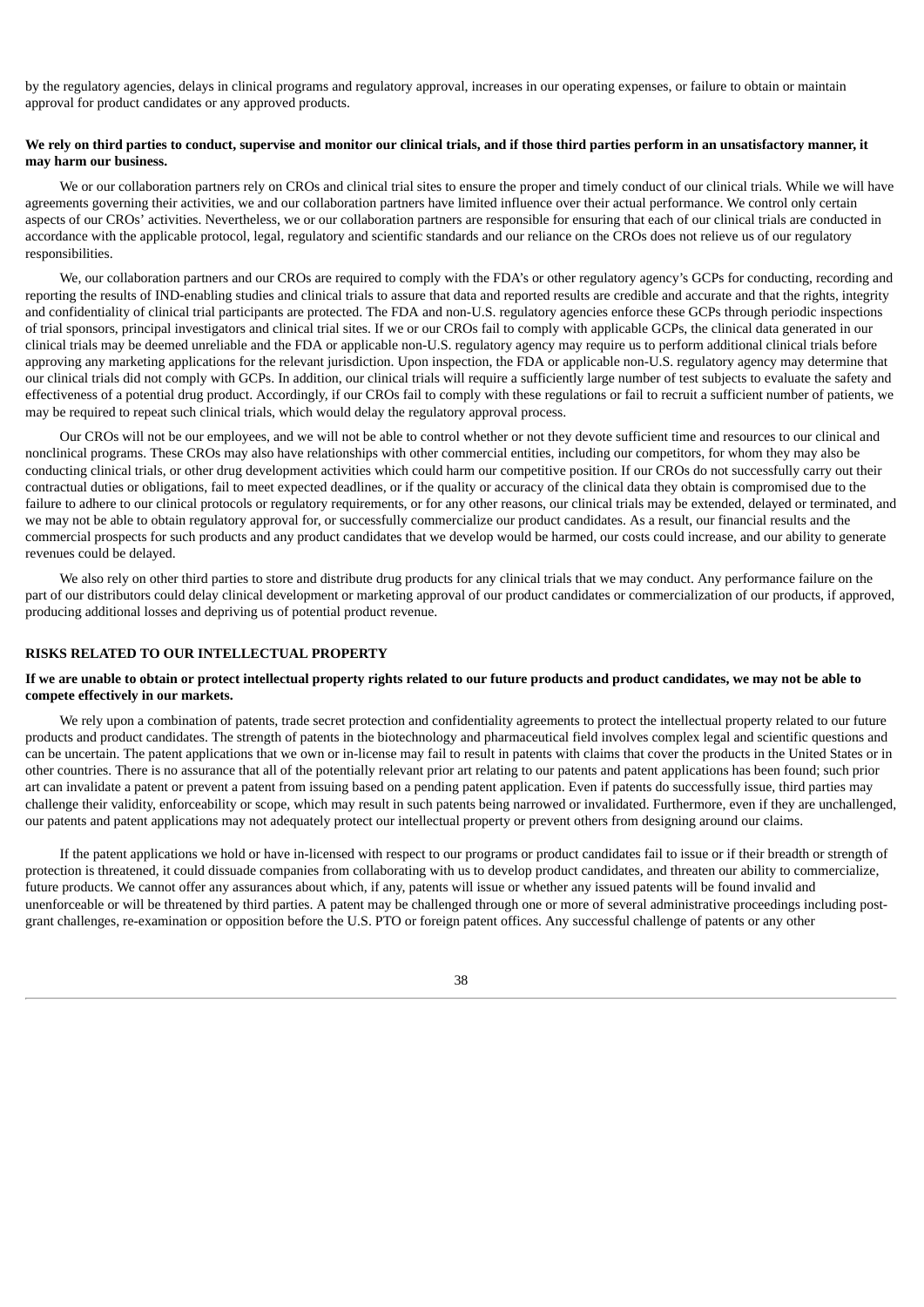patents owned by or licensed to us could deprive us of rights necessary for the successful commercialization of any product candidates that we or our collaboration partners may develop.

Since patent applications in the United States and most other countries are confidential for a period of time after filing, and some remain so until issued, we cannot be certain that we were the first to file any patent application related to a product candidate. Furthermore, in certain situations, if we and one or more third parties have filed patent applications in the United States and claiming the same subject matter, an administrative proceeding, known as an interference, can be initiated to determine which applicant is entitled to the patent on that subject matter. Such an interference proceeding provoked by third parties or brought by us may be necessary to determine the priority of inventions with respect to our patents or patent applications, or those of our collaboration partners or licensors. An unfavorable outcome could require us to cease using the related technology or to attempt to license rights to it from the prevailing party. Our business could be harmed if the prevailing party does not offer us a license on commercially reasonable terms. Our defense of a patent or patent application in such a proceeding may not be successful and, even if successful, may result in substantial costs and distract our management and other employees.

In addition, patents have a limited lifespan. In the United States, the natural expiration of a patent is generally 20 years after it is filed. Various extensions may be available however the life of a patent, and the protection it affords, is limited. Once the patent life has expired for a product, we may be open to competition from generic medications. Further, if we encounter delays in regulatory approvals, the period of time during which we could market a product candidate under patent protection could be reduced.

In addition to the protection afforded by patents, we rely on trade secret protection and confidentiality agreements to protect proprietary know-how that is not patentable, processes for which patents are difficult to enforce and any other elements of our drug discovery and development processes that involve proprietary know-how, information or technology that is not covered by patents. Although each of our employees agrees to assign their inventions to us through an employee inventions agreement, and all of our employees, consultants, advisors and any third parties who have access to our proprietary know-how, information or technology to enter into confidentiality agreements, we cannot provide any assurances that all such agreements have been duly executed or that our trade secrets and other confidential proprietary information will not be disclosed or that competitors will not otherwise gain access to our trade secrets or independently develop substantially equivalent information and techniques. In addition, others may independently discover our trade secrets and proprietary information.

Further, the laws of some foreign countries do not protect proprietary rights to the same extent or in the same manner as the laws of the United States. As a result, we may encounter significant problems in protecting and defending our intellectual property both in the United States and abroad. If we are unable to prevent material disclosure of the non-patented intellectual property related to our technologies to third parties, and there is no guarantee that we will have any such enforceable trade secret protection, we may not be able to establish or maintain a competitive advantage in our market, which could materially adversely affect our business, results of operations and financial condition.

## Third-party claims of intellectual property infringement may prevent or delay our development and commercialization efforts.

Our commercial success depends in part on our avoiding infringement of the patents and proprietary rights of third parties. There is a substantial amount of litigation, both within and outside the United States, involving patent and other intellectual property rights in the biotechnology and pharmaceutical industries, including patent infringement lawsuits. Numerous U.S. and foreign issued patents and pending patent applications, which are owned by third parties, exist in the fields in which we and our collaboration partners are pursuing development candidates. For example, we are aware that Roche Innovation Center Copenhagen has patents and patent applications in the *micro*RNA therapeutics space, including patents and patent applications related to targeting *micro*RNAs, such as miR-122, for the treatment of disease. As the biotechnology and pharmaceutical industries expand and more patents are issued, the risk increases that our product candidates may be subject to claims of infringement of the patent rights of third parties.

Third parties may assert that we are employing their proprietary technology without authorization. There may be third-party patents or patent applications with claims to materials, formulations, methods of manufacture or methods for treatment related to the use or manufacture of our product candidates. Because patent applications can take many years to issue, there may be currently pending patent applications which may later result in patents that our product candidates may infringe. In addition, third parties may obtain patents in the future and claim that use of our technologies infringes upon these patents. If any third-party patents were held by a court of competent jurisdiction to cover the manufacturing process of any of our product candidates, any molecules formed during the manufacturing process or any final product itself, the holders of any such patents may be able to block our ability to commercialize such product candidate unless we obtained a license under the applicable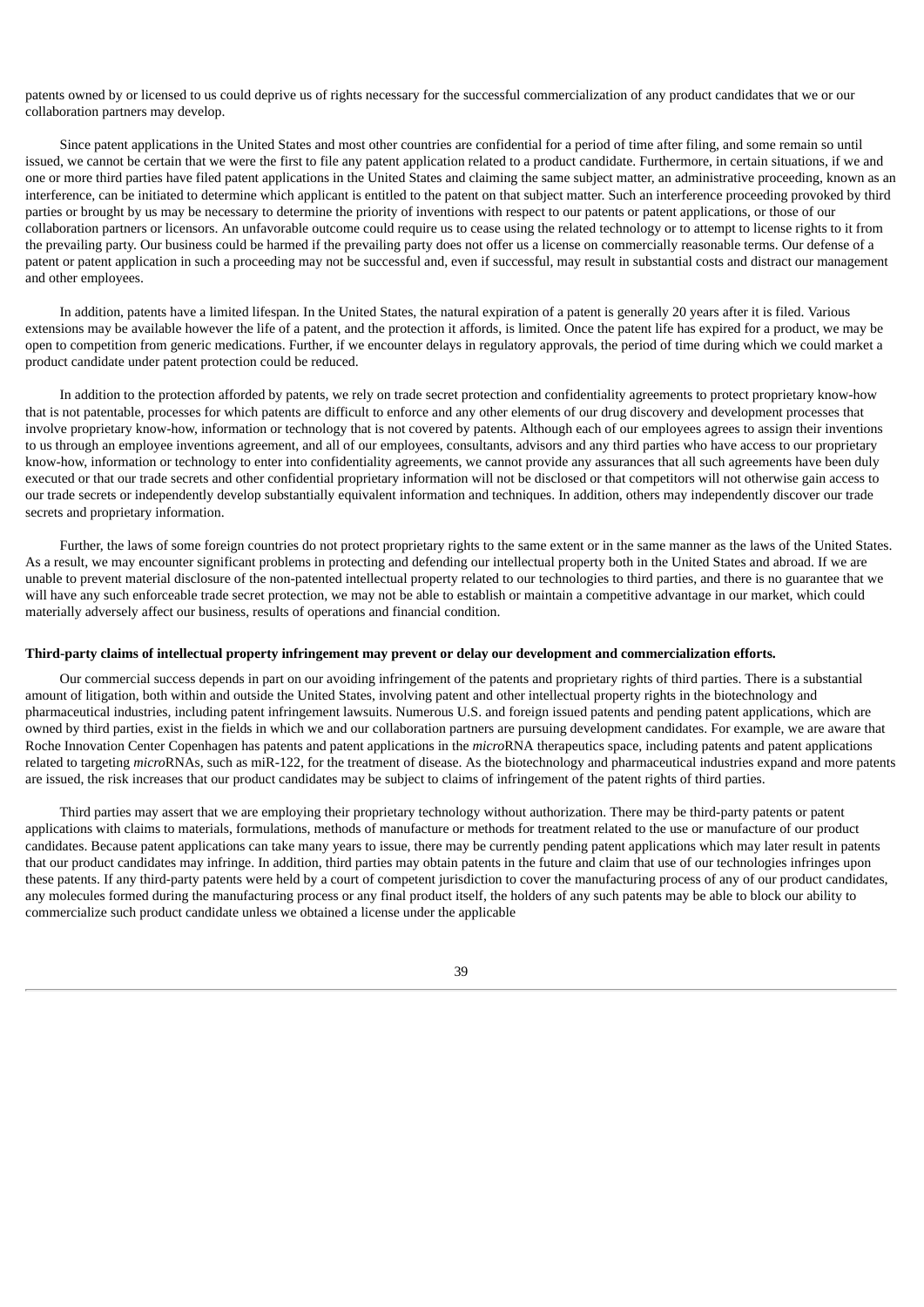patents, or until such patents expire. Similarly, if any third-party patents were held by a court of competent jurisdiction to cover aspects of our formulations, processes for manufacture or methods of use, including combination therapy, the holders of any such patents may be able to block our ability to develop and commercialize the applicable product candidate unless we obtained a license or until such patent expires. In either case, such a license may not be available on commercially reasonable terms or at all.

Parties making claims against us may obtain injunctive or other equitable relief, which could effectively block our ability to further develop and commercialize one or more of our product candidates. Defense of these claims, regardless of their merit, would involve substantial litigation expense and would be a substantial diversion of employee resources from our business. In the event of a successful claim of infringement against us, we may have to pay substantial damages, including treble damages and attorneys' fees for willful infringement, pay royalties, redesign our infringing products or obtain one or more licenses from third parties, which may be impossible or require substantial time and monetary expenditure.

#### If we fail to comply with our obligations in the agreements under which we license intellectual property rights from third parties or otherwise experience disruptions to our business relationships with our licensors, we could lose license rights that are important to our business.

We are a party to a number of intellectual property license agreements that are important to our business and expect to enter into additional license agreements in the future. Our existing license agreements impose, and we expect that future license agreements will impose, various diligence, milestone payment, royalty and other obligations on us. For example, our exclusive license agreements with our founding companies, Alnylam and Ionis, provide us with rights to nucleotide technologies in the field of *micro*RNA therapeutics based on oligonucleotides that modulate *micro*RNAs. Some of these technologies, such as intellectual property relating to the chemical modification of oligonucleotides, are relevant to our product candidate development programs. If our license agreements with Alnylam or Ionis are terminated, or our business relationships with either of these companies or our other licensors are disrupted by events that may include the acquisition of either company, our access to critical intellectual property rights will be materially and adversely affected.

We may need to obtain licenses from third parties to advance our research or allow commercialization of our product candidates, and we have done so from time to time. We may fail to obtain any of these licenses at a reasonable cost or on reasonable terms, if at all. In that event, we would be unable to further develop and commercialize one or more of our product candidates, which could harm our business significantly. We cannot provide any assurances that third-party patents do not exist which might be enforced against our future products, resulting in either an injunction prohibiting our sales, or, with respect to our sales, an obligation on our part to pay royalties and/or other forms of compensation to third parties.

## We may be involved in lawsuits to protect or enforce our patents or the patents of our licensors, which could be expensive, time consuming and **unsuccessful.**

Competitors may infringe our patents or the patents of our licensors. To counter infringement or unauthorized use, we may be required to file infringement claims, which can be expensive and time-consuming. In addition, in an infringement proceeding, a court may decide that a patent of ours or our licensors is not valid or is unenforceable, or may refuse to stop the other party from using the technology at issue on the grounds that our patents do not cover the technology in question. An adverse result in any litigation or defense proceedings could put one or more of our patents at risk of being invalidated or interpreted narrowly and could put our patent applications at risk of not issuing.

Our defense in a litigation may fail and, even if successful, may result in substantial costs and distract our management and other employees. We may not be able to prevent, alone or with our licensors, misappropriation of our intellectual property rights, particularly in countries where the laws may not protect those rights as fully as in the United States.

Furthermore, because of the substantial amount of discovery required in connection with intellectual property litigation, there is a risk that some of our confidential information could be compromised by disclosure during this type of litigation. There could also be public announcements of the results of hearings, motions or other interim proceedings or developments. If securities analysts or investors perceive these results to be negative, it could have a material adverse effect on the price of our common stock.

## We may be subject to claims that our employees, consultants or independent contractors have wrongfully used or disclosed confidential **information of third parties.**

We employ individuals who were previously employed at other biotechnology or pharmaceutical companies. We may be subject to claims that we or our employees, consultants or independent contractors have inadvertently or otherwise used or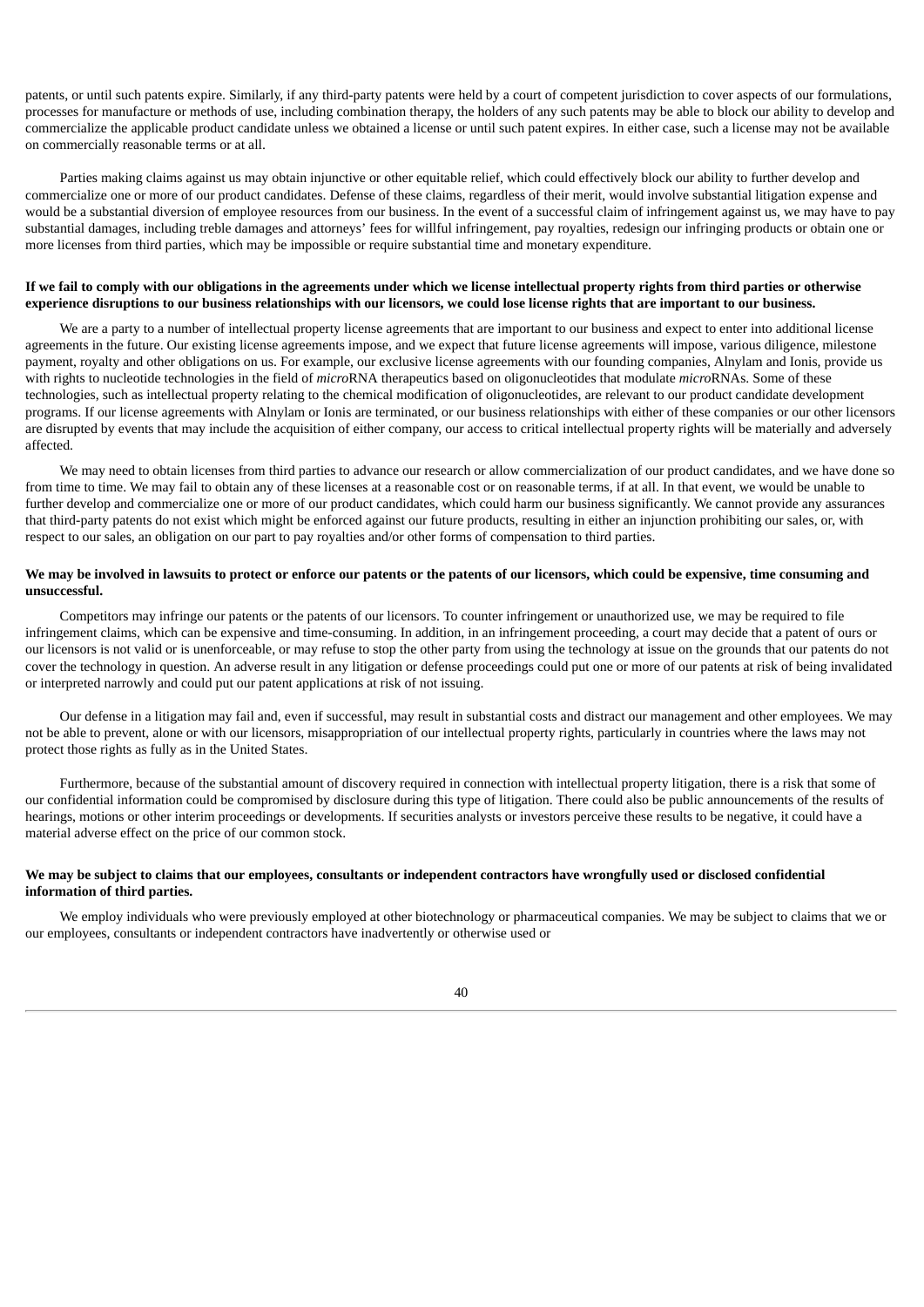disclosed confidential information of our employees' former employers or other third parties. We may also be subject to claims that former employers or other third parties have an ownership interest in our patents. Litigation may be necessary to defend against these claims. There is no guarantee of success in defending these claims, and if we are successful, litigation could result in substantial cost and be a distraction to our management and other employees.

## **RISKS RELATED TO COMMERCIALIZATION OF PRODUCT CANDIDATES**

The commercial success of our programs that are part of our collaboration agreements with Sanofi or others will depend in large part on the development and marketing efforts of our collaboration partners. If our collaboration partners are unable or unwilling to perform in accordance with the terms of our agreements, our potential to generate future revenue from these programs would be significantly reduced and our business **would be materially and adversely harmed.**

In November 2018, we and Sanofi agreed to transition further development activities of our miR-21 programs, including our RG-012 program, to Sanofi. The transition activities were completed in the second quarter of 2019. As a result, we have no influence and/or control over their approaches to development and commercialization of our miR-21 programs. If Sanofi or any potential future collaboration partners do not perform in the manner that we expect or fail to fulfill their responsibilities in a timely manner, or at all, the clinical development, regulatory approval and commercialization efforts related to product candidates we have licensed to such collaboration partners could be delayed or terminated. If we terminate any of our collaborations or any program thereunder due to a material breach by Sanofi, and except in the case of RG-012, we have the right to assume the responsibility at our own expense for the development of the applicable *micro*RNA product candidates. Assuming sole responsibility for further development will increase our expenditures and may mean we will need to limit the size and scope of one or more of our programs, seek additional funding and/or choose to stop work altogether on one or more of the affected product candidates. This could result in a limited potential to generate future revenue from such *micro*RNA product candidates and our business could be materially and adversely affected. Further, under certain circumstances, we may owe Sanofi royalties on any product candidate that we may successfully commercialize.

## We face significant competition from other biotechnology and pharmaceutical companies and our operating results will suffer if we fail to compete **effectively.**

The biotechnology and pharmaceutical industries are intensely competitive. We have competitors both in the United States and internationally, including major multinational pharmaceutical companies, biotechnology companies and universities and other research institutions. Our competitors may have substantially greater financial, technical and other resources, such as larger research and development staff and experienced marketing and manufacturing organizations. Additional mergers and acquisitions in the biotechnology and pharmaceutical industries may result in even more resources being concentrated in our competitors. Competition may increase further as a result of advances in the commercial applicability of technologies and greater availability of capital for investment in these industries. Our competitors may succeed in developing, acquiring or licensing on an exclusive basis, drug products that are more effective or less costly than any product candidate that we may develop.

Most of our programs are targeted toward indications for which there are approved products on the market or product candidates in clinical development. We will face competition from other drugs currently approved or that will be approved in the future for the same therapeutic indications. Our ability to compete successfully will depend largely on our ability to leverage our experience in drug discovery and development to:

- discover and develop therapeutics that are superior to other products in the market;
- attract qualified scientific, product development and commercial personnel;
- obtain patent and/or other proprietary protection for our *micro*RNA product platform and future product candidates;
- obtain required regulatory approvals; and
- successfully collaborate with pharmaceutical companies in the discovery, development and commercialization of new therapeutics.

The availability of our competitors' products could limit the demand, and the price we are able to charge, for any products that we may develop and commercialize. We will not achieve our business plan if the acceptance of any of these products is inhibited by price competition or the reluctance of physicians to switch from existing drug products to our products, or if physicians switch to other new drug products or choose to reserve our future products for use in limited circumstances. The

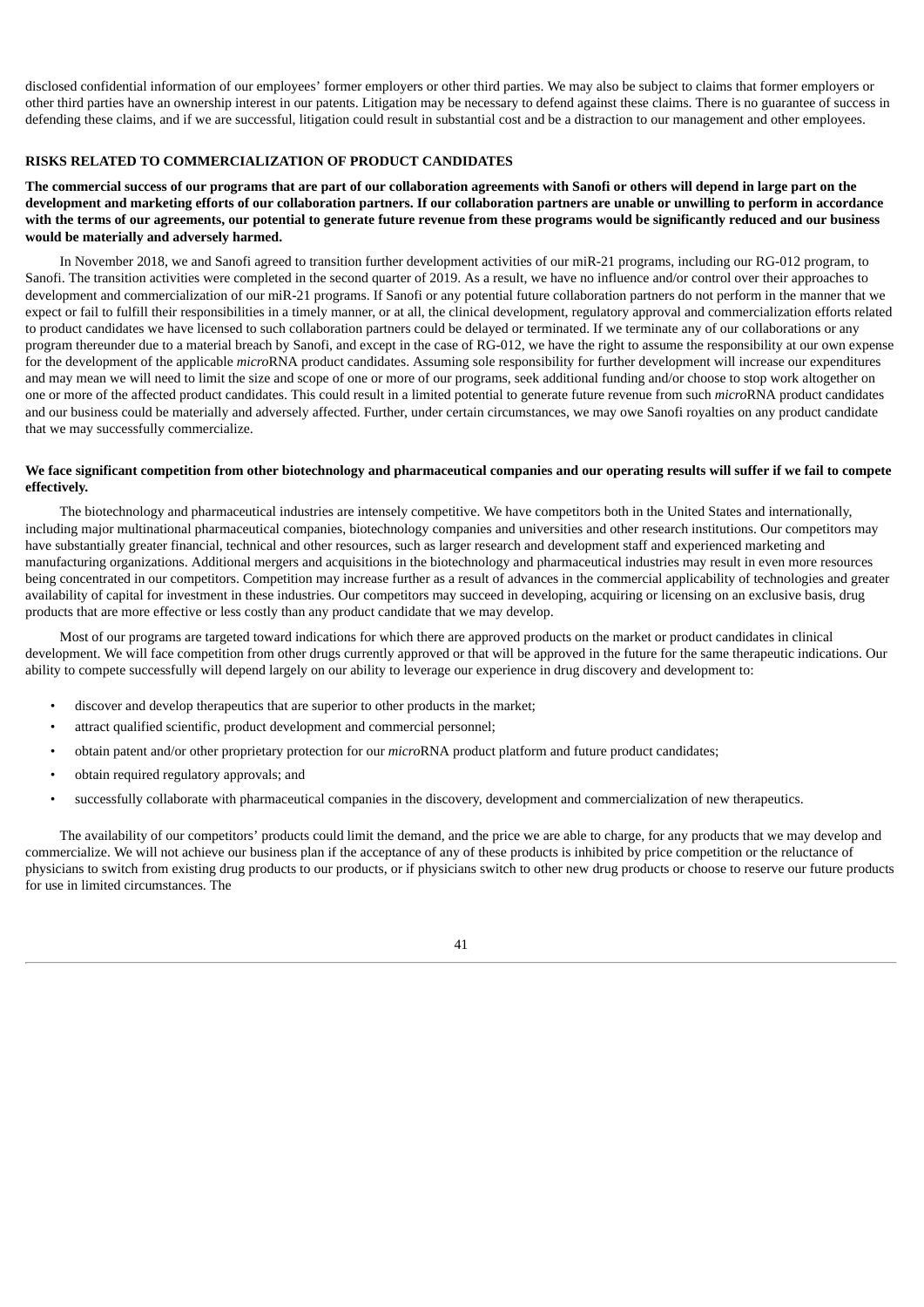inability to compete with existing or subsequently introduced drug products would have a material adverse impact on our business, financial condition and prospects.

Established pharmaceutical companies may invest heavily to accelerate discovery and development of novel compounds or to in-license novel compounds that could make our product candidates less competitive. In addition, any new product that competes with an approved product must demonstrate compelling advantages in efficacy, convenience, tolerability and safety in order to overcome price competition and to be commercially successful. Accordingly, our competitors may succeed in obtaining patent protection, receiving FDA approval or discovering, developing and commercializing product candidates before we do, which would have a material adverse impact on our business.

## The commercial success of our product candidates will depend upon the acceptance of these product candidates by the medical community, **including physicians, patients and healthcare payors.\***

The degree of market acceptance of any product candidates will depend on a number of factors, including:

- demonstration of clinical safety and efficacy compared to other products;
- the relative convenience, ease of administration and acceptance by physicians, patients and healthcare payors;
- the prevalence and severity of any AEs;
- limitations or warnings contained in the FDA-approved label for such products;
- availability of alternative treatments;
- pricing and cost-effectiveness;
- the effectiveness of our or any collaborators' sales and marketing strategies;
- our ability to obtain hospital formulary approval;
- our ability to obtain and maintain sufficient third party coverage and adequate reimbursement; and
- the willingness of patients to pay out-of-pocket in the absence of third party coverage.

Unless other formulations are developed in the future, we expect our compounds to be formulated in an injectable form. Injectable medications may be disfavored by patients or their physicians in the event drugs which are easy to administer, such as oral medications, are available. If a product is approved, but does not achieve an adequate level of acceptance by physicians, patients and healthcare payors, we may not generate sufficient revenues from such product and we may not become or remain profitable.

## If we are unable to establish sales and marketing capabilities or enter into agreements with third parties to market and sell our product candidates, **we may be unable to generate any revenues.**

We currently do not have an organization for the sales, marketing and distribution of pharmaceutical products and the cost of establishing and maintaining such an organization may exceed the cost-effectiveness of doing so. In order to market any products that may be approved, we must build our sales, marketing, managerial and other non-technical capabilities or make arrangements with third parties to perform these services. For example, in order to exercise our co-promotion rights with Sanofi with respect to our miR-221/222 program, we would need to build our sales, marketing, managerial and other non-technical capabilities in order to effectively carry out sales or co-promotion activities with respect to any approved products that are developed through these programs. With respect to certain of our current programs as well as future programs, we may rely completely on a collaboration partner for sales and marketing. In addition, we intend to enter into collaborations with third parties to commercialize other product candidates, including in markets outside of the United States or for other large markets that are beyond our resources. Although we intend to establish a sales organization if we are able to obtain approval to market any product candidates for niche markets in the United States, we will also consider the option to enter into collaborations for future product candidates in the United States if commercialization requirements exceed our available resources. This will reduce the revenue generated from the sales of these products.

Our current and any future collaboration partners may not dedicate sufficient resources to the commercialization of our product candidates or may otherwise fail in their commercialization due to factors beyond our control. If we are unable to establish effective collaborations to enable the sale of our product candidates to healthcare professionals and in geographical regions, including the United States, that will not be covered by our own marketing and sales force, or if our potential future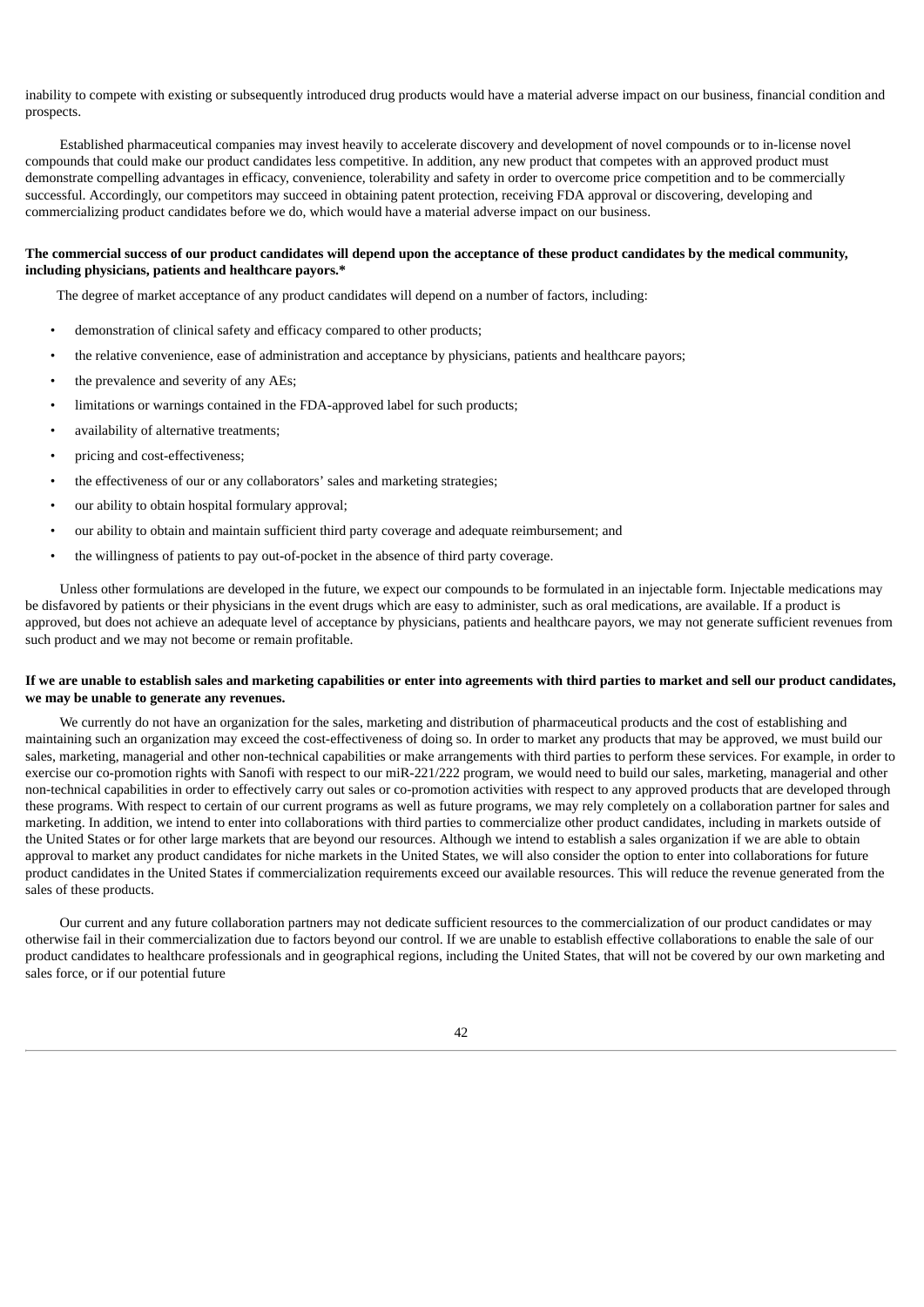collaboration partners do not successfully commercialize the product candidates, our ability to generate revenues from product sales will be adversely affected.

If we are unable to establish adequate sales, marketing and distribution capabilities, whether independently or with third parties, we may not be able to generate sufficient product revenue and may not become profitable. We will be competing with many companies that currently have extensive and wellfunded marketing and sales operations. Without an internal team or the support of a third party to perform marketing and sales functions, we may be unable to compete successfully against these more established companies.

## If we obtain approval to commercialize any approved products outside of the United States, a variety of risks associated with international **operations could materially adversely affect our business.**

If any product candidates that we develop are approved for commercialization, we may also enter into agreements with third parties to market them on a worldwide basis or in more limited geographical regions. We expect that we will be subject to additional risks related to entering into international business relationships, including:

- different regulatory requirements for drug approvals in foreign countries;
- different payor reimbursement regimes, governmental payors or patient self-pay systems and price controls;
- reduced protection for intellectual property rights;
- unexpected changes in tariffs, trade barriers and regulatory requirements;
- economic weakness, including inflation, or political instability in particular foreign economies and markets;
- compliance with tax, employment, immigration and labor laws for employees living or traveling abroad;
- foreign taxes, including withholding of payroll taxes;
- foreign currency fluctuations, which could result in increased operating expenses and reduced revenues, and other obligations incident to doing business in another country;
- workforce uncertainty in countries where labor unrest is more common than in the United States;
- production shortages resulting from any events affecting raw material supply or manufacturing capabilities abroad; and
- business interruptions resulting from geopolitical actions, including war and terrorism, natural disasters, including earthquakes, typhoons, floods and fires, public health pandemics or epidemics or other business interruptions, including, for example, the COVID-19 pandemic

## Coverage and adequate reimbursement may not be available for our product candidates, which could make it difficult for us to sell products **profitably.**

Market acceptance and sales of any product candidates that we develop will depend on coverage and reimbursement policies and may be affected by future healthcare reform measures. Government authorities and third party payors, such as private health insurers, government payors and health maintenance organizations, decide which drugs they will pay for and establish reimbursement levels. We cannot be sure that coverage and adequate reimbursement will be available for any future product candidates. Also, inadequate reimbursement amounts may reduce the demand for, or the price of, our future products. Further, one payor's determination to provide coverage for a product does not assure that other payors will also provide coverage for the product. If reimbursement is not available, or is available only at limited levels, we may not be able to successfully commercialize product candidates that we develop. Even if favorable coverage and reimbursement status is attained for one or more products for which we or our collaborators receive regulatory approval, less favorable coverage policies and reimbursement rates may be implemented in the future.

In addition, we cannot be certain if and when we will obtain formulary approval to allow us to sell any products that we may develop and commercialize into our target markets. Obtaining formulary approval from hospitals and from payors can be an expensive and time-consuming process. Failure to obtain timely formulary approval will limit our commercial success.

There have been a number of legislative and regulatory proposals to change the healthcare system in the United States and in some foreign jurisdictions that could affect our ability to sell products profitably. These legislative and/or regulatory changes may negatively impact the reimbursement for drug products, following approval. The availability of numerous generic treatments may also substantially reduce the likelihood of reimbursement for our future products. The potential application of user fees to generic drug products may expedite the approval of additional generic drug treatments. We expect to experience

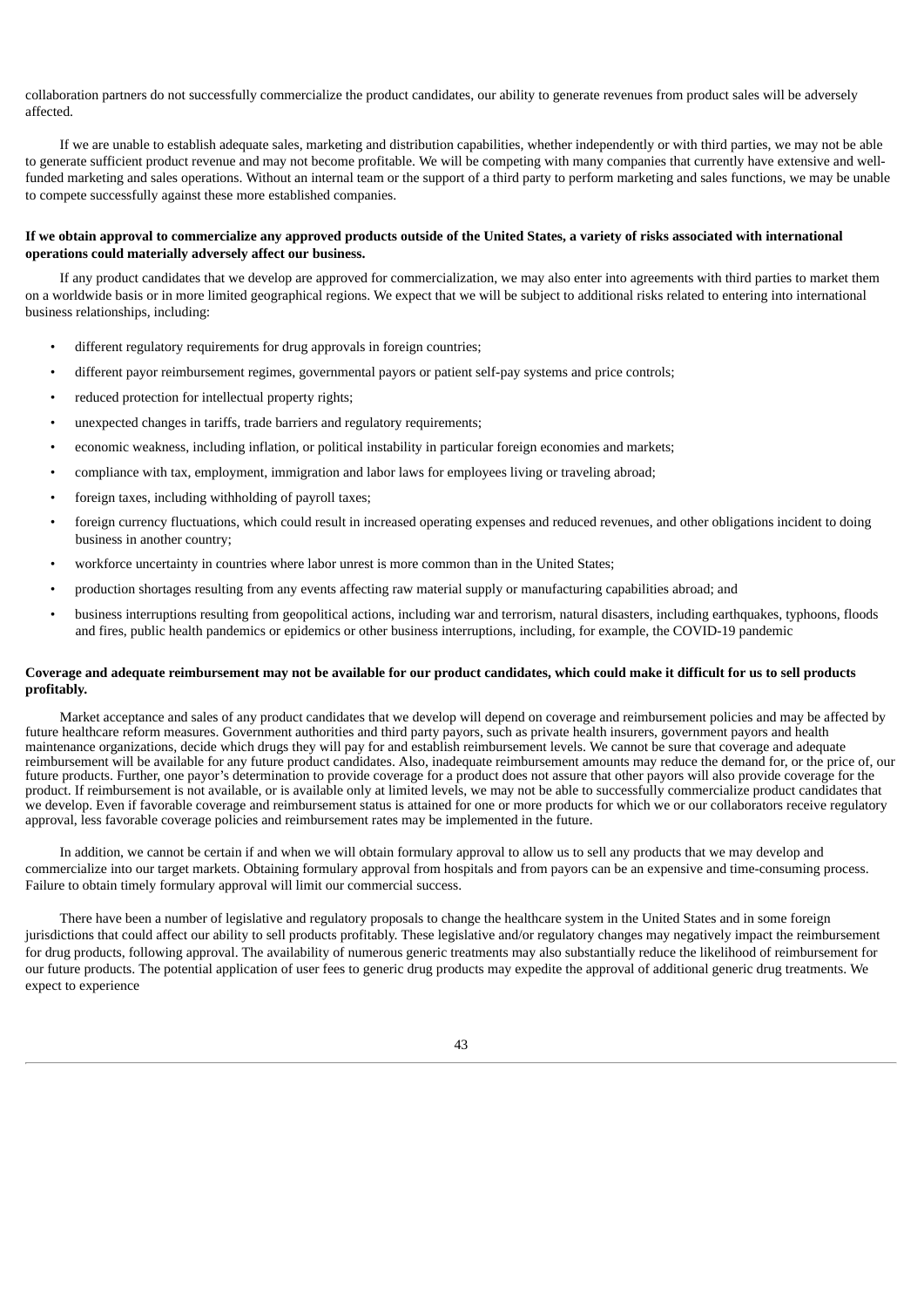pricing pressures in connection with the sale of any products that we develop, due to the trend toward managed healthcare, the increasing influence of health maintenance organizations and additional legislative changes. If we fail to successfully secure and maintain reimbursement coverage for our future products or are significantly delayed in doing so, we will have difficulty achieving market acceptance of our future products and our business will be harmed.

In addition, in some non-U.S. jurisdictions, the proposed pricing for a drug must be approved before it may be lawfully marketed. The requirements governing drug pricing vary widely from country to country. For example, the EU provides options for its member states to restrict the range of medicinal products for which their national health insurance systems provide reimbursement and to control the prices of medicinal products for human use. A member state may approve a specific price for the medicinal product or it may instead adopt a system of direct or indirect controls on the profitability of the company placing the medicinal product on the market. There can be no assurance that any country that has price controls or reimbursement limitations for pharmaceutical products will allow favorable reimbursement and pricing arrangements for any of our products. Historically, products launched in the EU do not follow price structures of the U.S. and generally tend to be priced significantly lower.

#### **RISKS RELATED TO OUR BUSINESS OPERATIONS AND INDUSTRY**

#### Our future success depends on our ability to retain key executives and to attract, retain and motivate qualified personnel.

We are highly dependent on principal members of our executive team, the loss of whose services may adversely impact the achievement of our objectives. While we have entered into employment agreements with each of our executive officers, any of them could leave our employment at any time, as all of our employees are "at will" employees. Recruiting and retaining other qualified employees for our business, including scientific and technical personnel, will also be critical to our success. There is currently a shortage of skilled executives in our industry, which is likely to continue. As a result, competition for skilled personnel is intense and the turnover rate can be high. We may not be able to attract and retain personnel on acceptable terms given the competition among numerous pharmaceutical companies for individuals with similar skill sets. In addition, failure to succeed in preclinical studies and clinical trials may make it more challenging to recruit and retain qualified personnel. The inability to recruit or loss of the services of any executive or key employee might impede the progress of our research, development and commercialization objectives.

#### We may need to expand our organization and may experience difficulties in managing this growth, which could disrupt our operations.\*

As of March 31, 2022, we had 25 employees, all of which were full-time employees. In the future, we may need to expand our organization.

Future growth would impose significant additional responsibilities on our management, including the need to identify, recruit, maintain, motivate and integrate additional employees, consultants and contractors. Also, our management may need to divert a disproportionate amount of its attention away from our day-to-day activities and devote a substantial amount of time to managing these growth activities. We may not be able to effectively manage the expansion of our operations, which may result in weaknesses in our infrastructure, give rise to operational mistakes, loss of business opportunities, loss of employees and reduced productivity among remaining employees. Our expected growth could require significant capital expenditures and may divert financial resources from other projects, such as the development of additional product candidates. Moreover, if our management is unable to effectively manage our growth, our expenses may increase more than expected, our ability to generate and/or grow revenues could be reduced, and we may not be able to implement our business strategy. Our future financial performance and our ability to commercialize product candidates and compete effectively will depend, in part, on our ability to effectively manage any future growth.

## Our employees may engage in misconduct or other improper activities, including noncompliance with regulatory standards and requirements and **insider trading.**

We are exposed to the risk of employee fraud or other misconduct. Misconduct by employees could include intentional failures to comply with the regulations of the FDA and non-U.S. regulators, provide accurate information to the FDA and non-U.S. regulators, comply with healthcare fraud and abuse laws and regulations in the United States and abroad, report financial information or data accurately or disclose unauthorized activities to us. In particular, sales, marketing and business arrangements in the healthcare industry are subject to extensive laws and regulations intended to prevent fraud, misconduct, kickbacks, self-dealing and other abusive practices. These laws and regulations may restrict or prohibit a wide range of pricing, discounting, marketing and promotion, sales commission, customer incentive programs and other business arrangements. Employee misconduct could also involve the improper use of information obtained in the course of clinical trials, which could

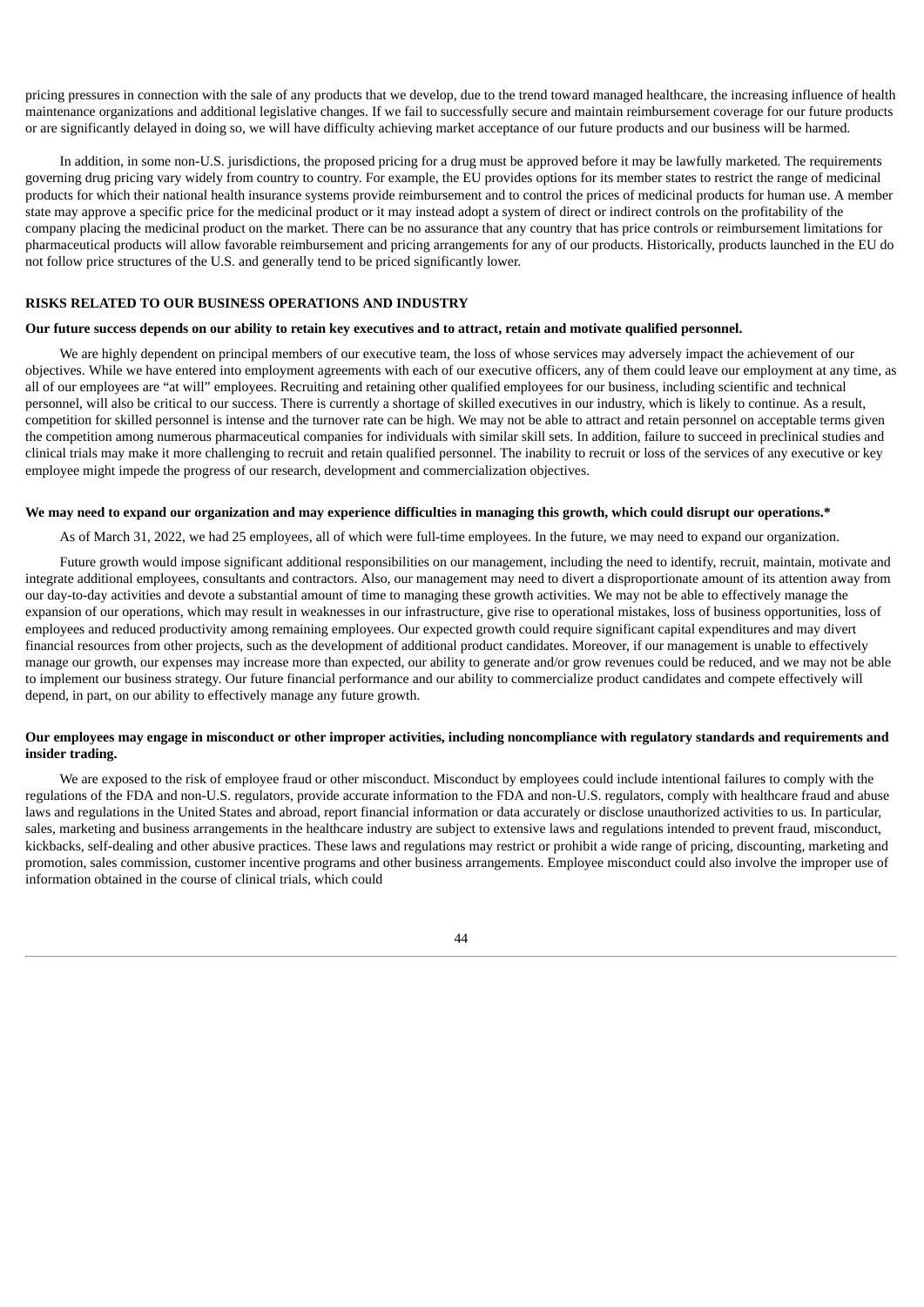result in regulatory sanctions and cause serious harm to our reputation. We have adopted a code of conduct, but it is not always possible to identify and deter employee misconduct, and the precautions we take to detect and prevent this activity may not be effective in controlling unknown or unmanaged risks or losses or in protecting us from governmental investigations or other actions or lawsuits stemming from a failure to comply with these laws or regulations. If any such actions are instituted against us, and we are not successful in defending ourselves or asserting our rights, those actions could have a significant impact on our business, including the imposition of significant civil, criminal and administrative sanctions.

## We may undertake internal restructuring activities that could result in disruptions to our business or otherwise materially harm our results of **operations or financial condition.**

From time to time we may undertake internal restructuring activities as we continue to evaluate and attempt to optimize our cost and operating structure in light of developments in our business strategy and long-term operating plans. For example, we initiated a corporate restructuring in May 2017 and in July 2018, each of which resulted in a reduction in our workforce. Any such restructuring activities may result in write-offs or other restructuring charges. There can be no assurance that any restructuring activities that we have undertaken or undertake in the future will achieve the cost savings, operating efficiencies or other benefits that we may initially expect. Restructuring activities may also result in a loss of continuity, accumulated knowledge and inefficiency during transitional periods and thereafter. In addition, internal restructurings can require a significant amount of time and focus from management and other employees, which may divert attention from commercial operations. If any internal restructuring activities we have undertaken or undertake in the future fail to achieve some or all of the expected benefits therefrom, our business, results of operations and financial condition could be materially and adversely affected.

Certain current and future relationships with customers and third party payors as well as certain of our business operations may be subject, directly or indirectly, to federal and state healthcare fraud and abuse laws, false claims laws, health information privacy and information security laws and other privacy and information security laws. If we are unable to comply, or have not fully complied or are perceived to have not fully complied, with such laws, we could face significant penalties, including criminal sanctions, civil penalties, contractual damages, reputational harm **and diminished profits and future earnings.\***

Our operations may be directly, or indirectly through our relationships with customers, third party payors, healthcare providers, and others subject to various federal and state fraud and abuse laws, including, without limitation, the federal Anti-Kickback Statute and the federal False Claims Act. These laws may impact, among other things, our proposed sales, marketing and education programs. The laws and regulations that may affect our ability to operate include, but may not be limited to:

- the federal Anti-Kickback Statute, which prohibits, among other things, persons and entities from knowingly and willfully soliciting, receiving, offering or paying remuneration, directly or indirectly, to induce, or in return for, either the referral of an individual, or the purchase or recommendation of an item or service for which payment may be made under a federal healthcare program, such as the Medicare and Medicaid programs;
- federal civil and criminal false claims laws, including the civil False Claims Act, and civil monetary penalty laws, which prohibit, among other things, individuals or entities from knowingly presenting, or causing to be presented, claims for payment to the federal government, including Medicare or Medicaid, that are false or fraudulent;
- the federal Health Insurance Portability and Accountability Act of 1996 ("HIPAA"), which created additional federal criminal statutes that prohibit, among other things, executing a scheme to defraud any healthcare benefit program and making false statements relating to healthcare matters;
- the federal Physician Payments Sunshine Act, which requires certain manufacturers of drugs, devices, biologics and medical supplies for which payment is available under Medicare, Medicaid or the Children's Health Insurance Program, with specific exceptions, to report annually to the CMS information related to payments or other transfers of value made to physicians (defined to include doctors, dentists, optometrists, podiatrists and chiropractors), other healthcare professionals (such as physician assistants and nurse practitioners), and teaching hospitals, and further requires applicable manufacturers and applicable group purchasing organizations to report annually to CMS ownership and investment interests held by physicians and their immediate family members; and
- state and foreign law equivalents of each of the above federal laws, such as: anti-kickback and false claims laws which may apply to items or services reimbursed by any third party payor, including commercial insurers; state laws that require pharmaceutical companies to comply with the pharmaceutical industry's voluntary compliance guidelines and the relevant compliance guidance promulgated by the federal government; state laws that require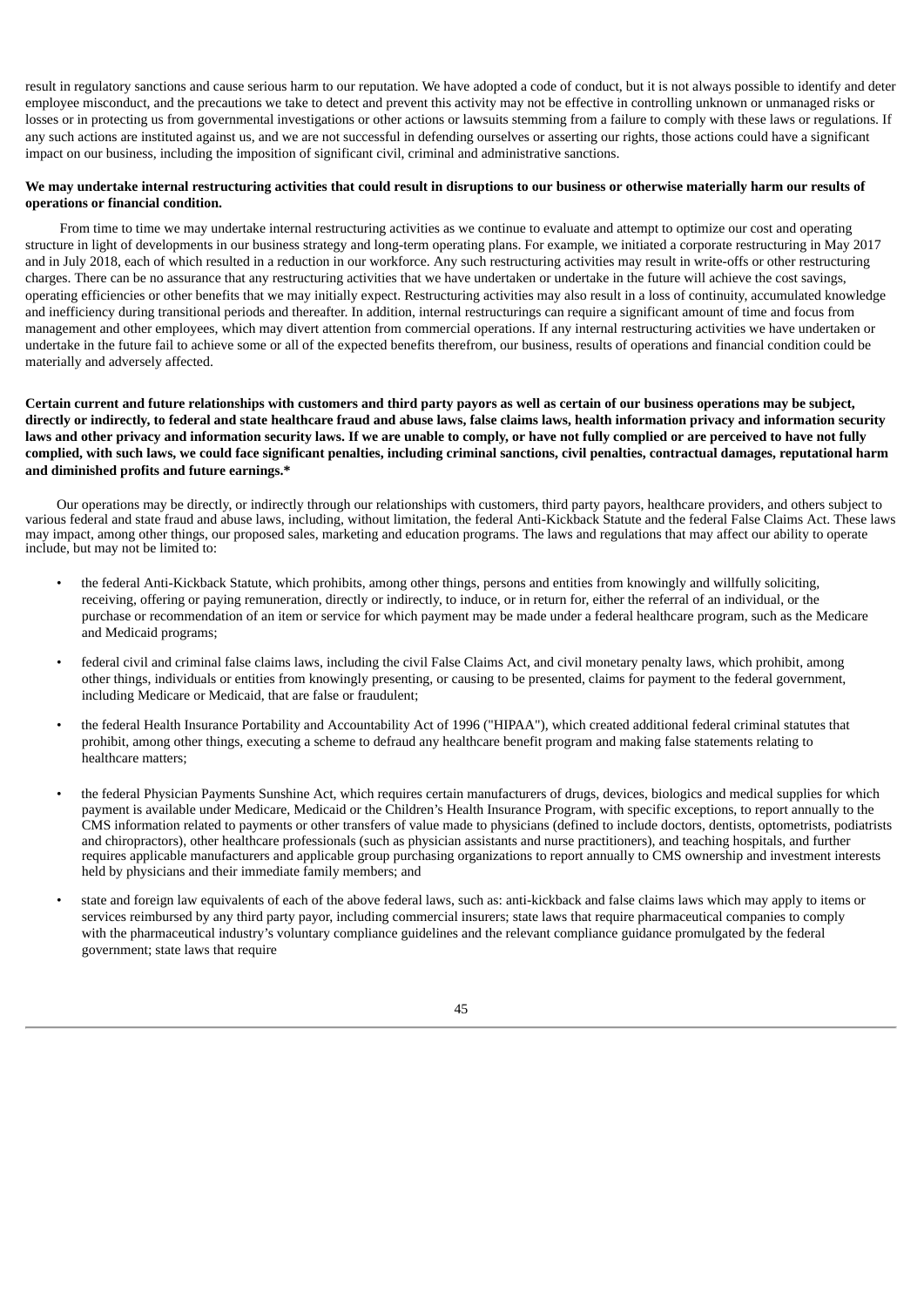drug manufacturers to report information related to payments and other transfers of value to physicians and other healthcare providers or marketing expenditures; state laws that require the reporting of information related to drug pricing; and state and local laws that require the registration of pharmaceutical sales representatives, many of which differ from each other in significant ways and may not have the same effect, thus complicating compliance efforts.

If our operations are found to be in violation (or perceived to be in violation) of any of the laws described above or any other governmental regulations that apply to us, we may be subject to penalties, including, without limitation, litigation, significant civil, criminal and administrative penalties, damages, fines, possible exclusion from Medicare, Medicaid and other government healthcare programs, disgorgement, imprisonment, additional reporting requirements and/or oversight if we become subject to a corporate integrity agreement or similar agreement to resolve allegations of non-compliance with these laws, contractual damages, reputational harm, diminished profits and future earnings, and curtailment or restructuring of our operations, any of which could adversely affect our ability to operate our business, including interrupting or stopping clinical trials, and our results of operations.

#### **Recent and future healthcare legislation may further impact our business operations.\***

The United States and some foreign jurisdictions are considering or have enacted a number of legislative and regulatory proposals to change the healthcare system in ways that could affect our ability to sell our products profitably. Among policy makers and payors in the United States and elsewhere, there is significant interest in promoting changes in healthcare systems with the stated goals of containing healthcare costs, improving quality or expanding access. In the United States, the pharmaceutical industry has been a particular focus of these efforts and has been significantly affected by major legislative initiatives.

For example, in March 2010, the Patient Protection and Affordable Care Act of 2010, as amended by the Health Care and Education Reconciliation Act of 2010, collectively, the ACA, was passed and includes measures to significantly change the way healthcare is financed by both governmental and private insurers. There have been executive, judicial and Congressional challenges to certain aspects of the ACA. While Congress has not passed comprehensive repeal legislation, bills affecting the implementation of certain taxes under the ACA have been signed into law. Legislation enacted in 2017, informally titled the Tax Cuts and Jobs Act, includes a provision which repealed, effective January 1, 2019, the tax-based shared responsibility payment imposed by the ACA on certain individuals who fail to maintain qualifying health coverage for all or part of a year that is commonly referred to as the "individual mandate". In addition, the 2020 federal spending package permanently eliminated, effective January 1, 2020, the ACA-mandated "Cadillac" tax on high-cost employer-sponsored health coverage and medical device tax and, effective January 1, 2021, also eliminated the health insurer tax. On June 17, 2021, the U.S. Supreme Court dismissed a challenge on procedural grounds that argued the ACA is unconstitutional in its entirety because the "individual mandate" was repealed by Congress. Thus, the ACA will remain in effect in its current form. Further, prior to the U.S. Supreme Court ruling, on January 28, 2021, President Biden issued an executive order that initiated a special enrollment period for purposes of obtaining health insurance coverage through the ACA marketplace, which began on February 15, 2021 and remained open through August 15, 2021. The executive order also instructed certain governmental agencies to review and reconsider their existing policies and rules that limit access to healthcare, including among others, reexamining Medicaid demonstration projects and waiver programs that include work requirements, and policies that create unnecessary barriers to obtaining access to health insurance coverage through Medicaid or the ACA. It is possible that the ACA will be subject to judicial or Congressional challenges in the future. It is unclear how any such challenges and the healthcare reform measures of the Biden administration will impact the ACA and our business.

Other legislative changes have been proposed and adopted since the ACA was enacted. These changes include aggregate reductions to Medicare payments to providers of 2% per fiscal year pursuant to the Budget Control Act of 2011, which began in 2013 and, due to subsequent legislative amendments to the statute, including the Infrastructure Investment and Jobs Act, will remain in effect through 2031, except for a temporary suspension from May 1, 2020 through March 31, 2022 due to the COVID-19 pandemic, unless additional Congressional action is taken. Under current legislation the actual reduction in Medicare payments will vary from 1% in 2022 to up to 3% in the final fiscal year of this sequester. The American Taxpayer Relief Act of 2012, among other things, further reduced Medicare payments to several providers, including hospitals and cancer treatment centers and increased the statute of limitations period for the government to recover overpayments to providers from three to five years.

Further, there has been heightened governmental scrutiny in the United States of pharmaceutical pricing practices in light of the rising cost of prescription drugs and biologics. Such scrutiny has resulted in several recent Congressional inquiries and federal and state legislative activity designed to, among other things, bring more transparency to product pricing, review the relationship between pricing and manufacturer patient programs, and reform government program reimbursement methodologies for products. For example, at the federal level, the Trump administration used several means to propose or implement drug pricing reform, including through federal budget proposals, executive orders and policy initiatives. For

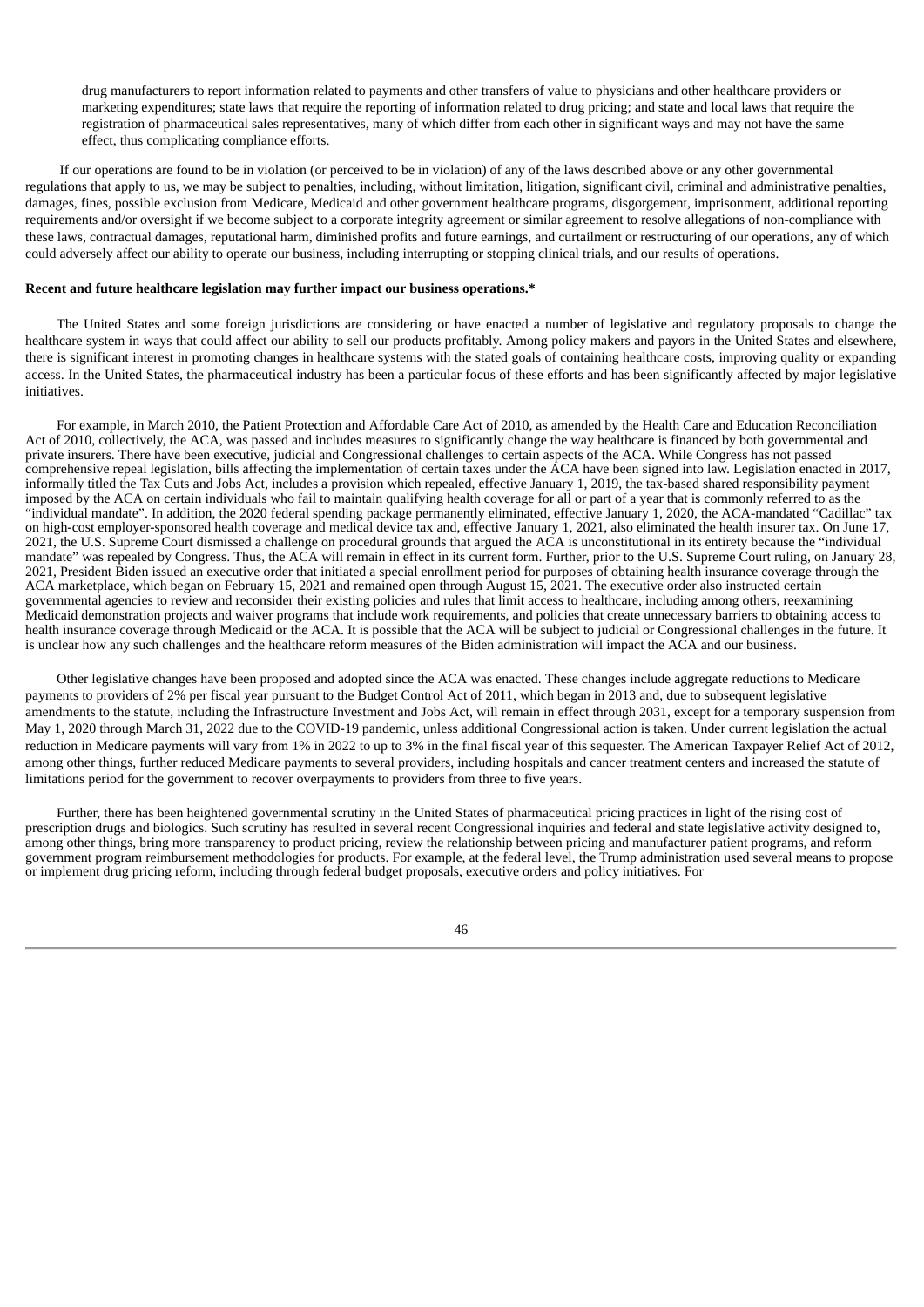example, on July 24, 2020 and September 13, 2020, President Trump announced several executive orders related to prescription drug pricing that attempted to implement several of the Trump administration proposals. As a result, the FDA concurrently released a final rule and guidance in September 2020 implementing a portion of the importation executive order providing pathways for states to build and submit importation plans for drugs from Canada. Further, on November 20, 2020, the HHS finalized a regulation removing safe harbor protection for price reductions from pharmaceutical manufacturers to plan sponsors under Part D, either directly or through pharmacy benefit managers, unless the price reduction is required by law. The rule also creates a new safe harbor for price reductions reflected at the point-of-sale, as well as a new safe harbor for certain fixed fee arrangements between pharmacy benefit managers and manufacturers. The implementation of the rule has been delayed by the Biden administration until January 1, 2026. On November 20, 2020, CMS issued an interim final rule implementing President Trump's Most Favored Nation executive order, which would tie Medicare Part B payments for certain physician-administered drugs to the lowest price paid in other economically advanced countries. As a result of litigation challenging the Most Favored Nation model, on August 10, 2021, CMS published a final rule that rescinded the Most Favored Nation Model interim final rule. In July 2021, the Biden administration released an executive order, "Promoting Competition in the American Economy," with multiple provisions aimed at prescription drugs. In response to Biden's executive order, on September 9, 2021, HHS released a Comprehensive Plan for Addressing High Drug Prices that outlines principles for drug pricing reform and sets out a variety of potential legislative policies that Congress could pursue as well as potential administrative actions HHS can take to advance these principles. No legislation or administrative actions have been finalized to implement these principles. In addition, Congress is considering drug pricing as part of the budget reconciliation process. At the state level, legislatures have increasingly passed legislation and implemented regulations designed to control pharmaceutical and biological product pricing, including price or patient reimbursement constraints, discounts, restrictions on certain product access and marketing cost disclosure and transparency measures, and, in some cases, to encourage importation from other countries and bulk purchasing.

We expect that healthcare reform measures that may be adopted in the future may result in more rigorous coverage criteria and lower reimbursement, and in additional downward pressure on the price that we receive for any approved product. Any reduction in reimbursement from Medicare or other government-funded programs may result in a similar reduction in payments from private payors.

In addition, it is possible that additional governmental action is taken in response to the COVID-19 pandemic.

We cannot predict what healthcare reform initiatives may be adopted in the future. Further federal, state and foreign legislative and regulatory developments are likely, and we expect ongoing initiatives to increase pressure on drug pricing. Such reforms could have an adverse effect on anticipated revenues from product candidates that we may successfully develop and for which we may obtain regulatory approval and may affect our overall financial condition and ability to develop product candidates.

#### We face potential product liability, and, if successful claims are brought against us, we may incur substantial liability and costs.

The use of our product candidates in clinical trials and the sale of any products for which we obtain marketing approval exposes us to the risk of product liability claims. Product liability claims might be brought against us by consumers, healthcare providers, pharmaceutical companies or others selling or otherwise coming into contact with our products. Certain oligonucleotide therapeutics have shown injection site reactions and pro-inflammatory effects and may also lead to impairment of kidney or liver function. There is a risk that our current and future product candidates may induce similar AEs. If we cannot successfully defend against product liability claims, we could incur substantial liability and costs. In addition, regardless of merit or eventual outcome, product liability claims may result in:

- impairment of our business reputation;
- withdrawal of clinical trial participants;
- costs due to related litigation;
- distraction of management's attention from our primary business;
- substantial monetary awards to patients or other claimants;
- the inability to commercialize our product candidates; and
- decreased demand for our product candidates, if approved for commercial sale.

We maintain product liability insurance relating to the use of our therapeutics in clinical trials. However, such insurance coverage may not be sufficient to reimburse us for any expenses or losses we may suffer. Moreover, insurance coverage is becoming increasingly expensive and in the future we may not be able to maintain insurance coverage at a reasonable cost or in sufficient amounts to protect us against losses due to liability. If and when we obtain marketing approval for product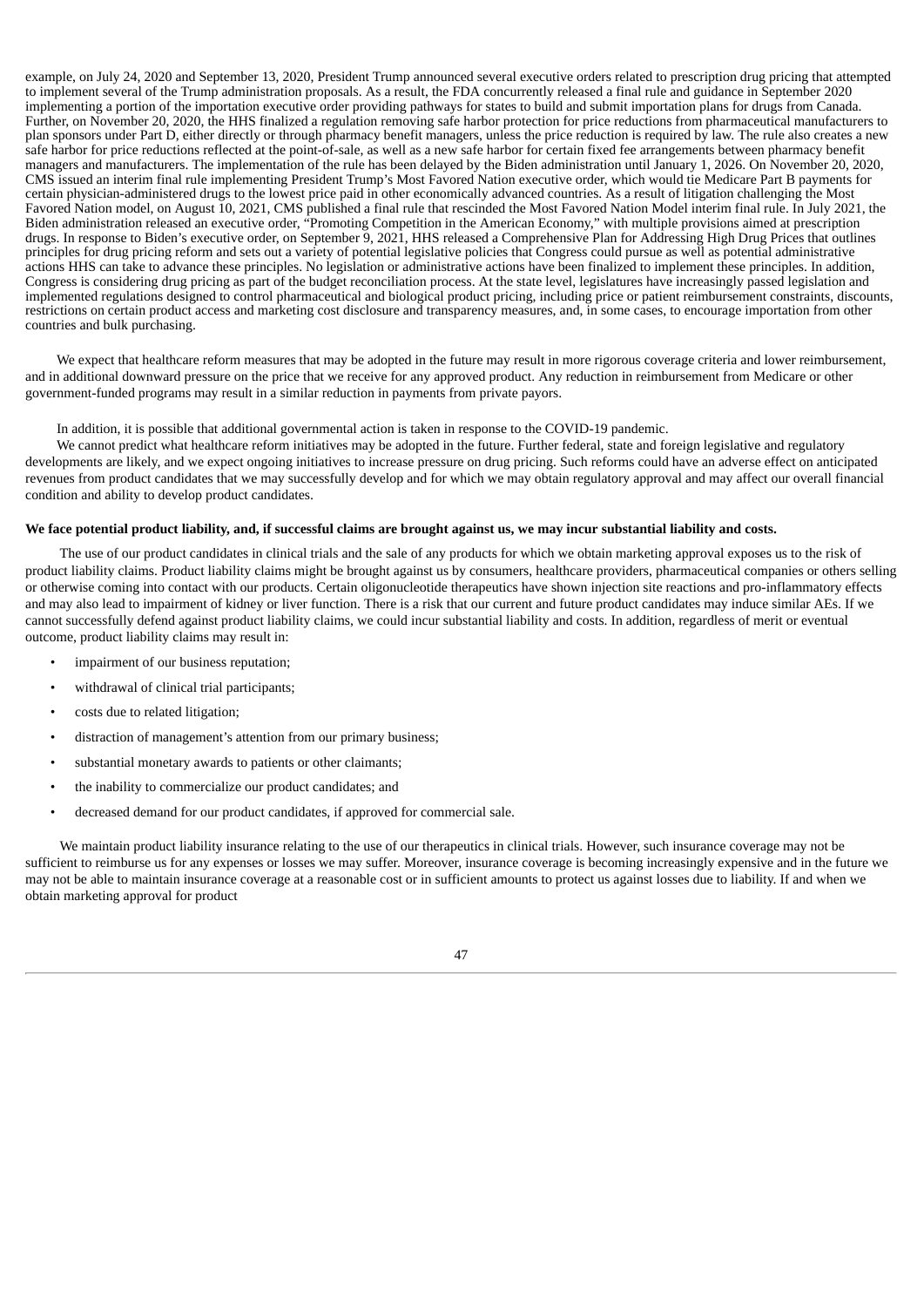candidates, we intend to expand our insurance coverage to include the sale of commercial products; however, we may be unable to obtain product liability insurance on commercially reasonable terms or in adequate amounts. On occasion, large judgments have been awarded in class action lawsuits based on drugs that had unanticipated adverse effects. A successful product liability claim or series of claims brought against us could cause our stock price to decline and, if judgments exceed our insurance coverage, could adversely affect our results of operations and business.

## We are subject to stringent and evolving U.S. and foreign laws, regulations, rules, contractual obligations, policies and other obligations related to data privacy and security. Our actual or perceived failure to comply with such obligations could lead to regulatory investigations or actions, litigation, fines and penalties, a disruption of our business operations; reputational harm, loss of revenue or profits, and other adverse business **consequences.\***

In the ordinary course of business we process personal data and other sensitive and confidential information, including patient data. Our data processing activities may subject us to numerous data privacy and security obligations, such as various laws and regulations by the federal government and by the U.S. states and foreign jurisdictions in which we conduct our business. Data privacy and security obligations are stringent and changing, with new data privacy and security laws being proposed or enacted. Preparing for and complying with these obligations requires significant resources and may necessitate changes to our information technologies, systems, and practices and to those of any third parties that process personal data on our behalf. The laws and regulations that may affect our ability to operate include, but may not be limited to:

- HIPAA, as amended by HITECH, and their implementing regulations, which imposes certain requirements on certain types of individuals and entities relating to the privacy, security and transmission of certain individually identifiable health information;
- the European Union's General Data Protection Regulation ("GDPR") adopted in May 2018, which contains provisions specifically directed at the processing of health information and, more broadly, imposes significant and complex compliance burdens on processing personal data. Under the GDPR, government regulators may impose temporary or definitive bans on data processing, as well as fines of up to 20 million euros or 4% of annual global revenue, whichever is greater. Further, individuals may initiate litigation related to processing of their personal data. We anticipate that over time we may expand our business operations to include additional operations in the EU, including potentially conducting preclinical and clinical trials and, with such expansion, we would be subject to increased governmental regulation in the EU countries in which we might operate, including but not limited to the GDPR;
- California enacted the California Consumer Privacy Act of 2018 ("CCPA"), which requires covered companies to provide new disclosures to California consumers, provide such consumers new ways to opt-out of certain sales of personal information, and allows for a new cause of action for data breaches, which is expected to increase data breach class action litigation and may result in significant legal exposure. The CCPA's interpretation and enforcement remain uncertain, which further increases compliance costs. Although there are limited exemptions for clinical trial data under the CCPA, the CCPA and other similar laws may impact (possibly significantly) our business activities depending on how it is interpreted. Furthermore, it is anticipated that the California Privacy Rights Act of 2020 ("CPRA"), effective January 1, 2023, will expand the CCPA. The CPRA establishes a new California Privacy Protection Agency to implement and enforce the CPRA, which could increase the risk of enforcement. Several other states have enacted or proposed data privacy laws, further exemplifying the evolving regulatory environment related to personal data and, particularly, protected health information; and
- Certain jurisdictions have enacted data localization laws and cross-border personal data transfer laws, which could make it more difficult to transfer information across jurisdictions (such as transferring or receiving personal data that originates in the EU or in other foreign jurisdictions). Existing mechanisms that facilitate cross-border personal data transfers may change or be invalidated. For example, absent appropriate safeguards or other circumstances, the EU GDPR generally restricts the transfer of personal data to countries outside of the European Economic Area ("EEA") that the European Commission does not consider to provide an adequate level of data privacy and security, such as the United States. The European Commission released a set of "Standard Contractual Clauses" ("SCCs") that are designed to be a valid mechanism to facilitate personal data transfers out of the EEA to these jurisdictions. Currently, these SCCs are a valid mechanism to transfer personal data outside of the EEA, but there exists some uncertainty regarding whether the SCCs will remain a valid mechanism. Additionally, the SCCs impose additional compliance burdens, such as conducting transfer impact assessments to determine whether additional security measures are necessary to protect the at-issue personal data. In addition, Switzerland and the UK similarly restrict personal data transfers outside of those jurisdictions to countries such as the United States that do not provide an adequate level of personal data protection, and certain countries outside Europe (e.g. Russia, China, Brazil) have also passed or are considering laws requiring local data residency or otherwise impeding the transfer of personal data across borders, any of which could increase the cost and complexity of doing business. If we cannot implement a valid compliance mechanism for cross-border data transfers, we may face increased exposure to regulatory actions, substantial fines, and injunctions against processing or transferring personal data from Europe or other foreign jurisdictions. The inability to

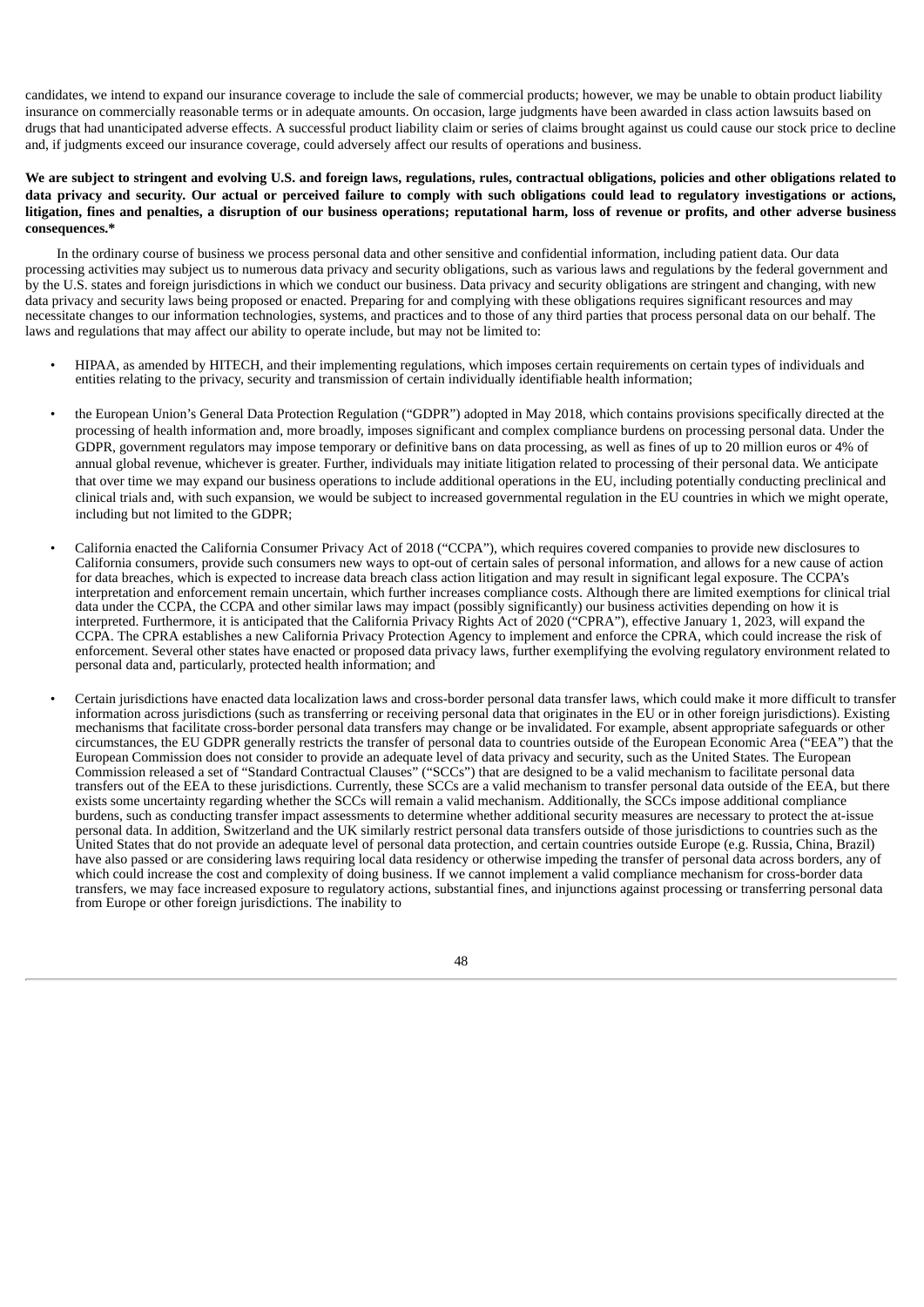import personal data to the United States could significantly and negatively impact our business operations, including by limiting our ability to conduct clinical trial activities in Europe and elsewhere; limiting our ability to collaborate with parties that are subject to such cross-border data transfer or localization laws; or requiring us to increase our personal data processing capabilities and infrastructure in foreign jurisdictions at significant expense.

Although we endeavor to comply with all applicable data privacy and security obligations, we may at times fail (or be perceived to have failed) to do so. Moreover, despite our efforts, our personnel or third parties upon whom we rely may fail to comply with such obligations, which could negatively impact our business operations and compliance posture. For example, any failure by a third-party processor to comply with applicable law, regulations, or contractual obligations could result in adverse effects, including inability to or interruption in our ability to operate our business and proceedings against us by governmental entities or others. If we fail, or are perceived to have failed, to address or comply with data privacy and security obligations, we could face significant consequences. These consequences may include, but are not limited to, government enforcement actions (e.g., investigations, fines, penalties, audits, inspections, and similar); litigation (including class-related claims); additional reporting requirements and/or oversight; bans on processing personal data; orders to destroy or not use personal data; and imprisonment of company officials.

Any of these events could have a material adverse effect on our reputation, business, or financial condition, including but not limited to: loss of customers; interruptions or stoppages in our business operations (including, as relevant, clinical trials); inability to process personal data or to operate in certain jurisdictions; limited ability to develop or commercialize our products; expenditure of time and resources to defend any claim or inquiry; adverse publicity; or revision or restructuring of our operations.

## Cybersecurity risks and the failure to maintain the security, confidentiality, integrity, and availability of our information technology systems or data, and those maintained on our behalf, could result in material adverse impact to our business, including without limitation a material interruption to our operations, including clinical trials, damage to our reputation and/or subject us to costs, fines or lawsuits.\*

Our business requires manipulating, analyzing and storing large amounts of data, including personal data (including health information), intellectual property, trade secrets, and proprietary business information owned or controlled by ourselves or other parties. We also maintain personally identifiable information about our employees. We rely on a global enterprise software system to operate and manage our business, and our business therefore depends on the continuous, effective, reliable, and secure operation of our computer hardware, software, services, networks, communications, Internet servers and related infrastructure. We may rely upon third-party service providers and technologies to operate critical business systems to process sensitive information in a variety of contexts, including, without limitation, third-party providers of cloud-based infrastructure, encryption and authentication technology, employee email, content delivery to customers, and other functions. Our ability to monitor these third parties' information security practices is limited, and these third parties may not have adequate information security measures in place.

Cyberattacks, malicious internet-based activity and online and offline fraud are prevalent and continue to increase. In addition to traditional computer "hackers," threat actors, software bugs, malicious code (such as viruses and worms), employee theft or misuse, denial-of-service attacks (such as credential stuffing), and ransomware attacks, sophisticated nation-state and nation-state supported actors now engage in attacks (including advanced persistent threat intrusions). We may also be the subject of phishing attacks, viruses, malware installation, server malfunction, software or hardware failures, loss of data or other computer assets, adware or other similar issues. Ransomware attacks are becoming increasingly prevalent and severe and can lead to significant interruptions, delays, or outages in our operations, disruption of clinical trials, loss of data (including data related to clinical trials), loss of income, significant extra expenses to restore data or systems, reputational loss and the diversion of funds. To alleviate the impact of a ransomware attack it may be preferable to make extortion payments, but we may be unwilling or unable to do so (including, for example, if applicable laws or regulations prohibit such payments). Similarly, supply chain attacks have increased in frequency and we cannot guarantee that third parties and infrastructure in our supply chain or our third-party partners' supply chains have not been compromised or that they do not contain exploitable defects or bugs that could result in a breach of or disruption to our information technology systems or the third-party information technology systems that support us and our services. Despite security controls we have in place, such attacks are difficult to avoid. Our remote workforce poses increased risks to our information technology systems and data, as some of our employees work from home, utilizing network connections outside our premises. Future or past business transactions (such as acquisitions or integrations) could expose us to additional cybersecurity risks and vulnerabilities, as our systems could be negatively affected by vulnerabilities present in acquired or integrated entities' systems and technologies.

Any of the aforementioned threats could cause a security incident, which, in turn, could result in unauthorized access to, damage to, disablement or encryption of, use or misuse of, disclosure of, modification of, destruction of, or loss of our data or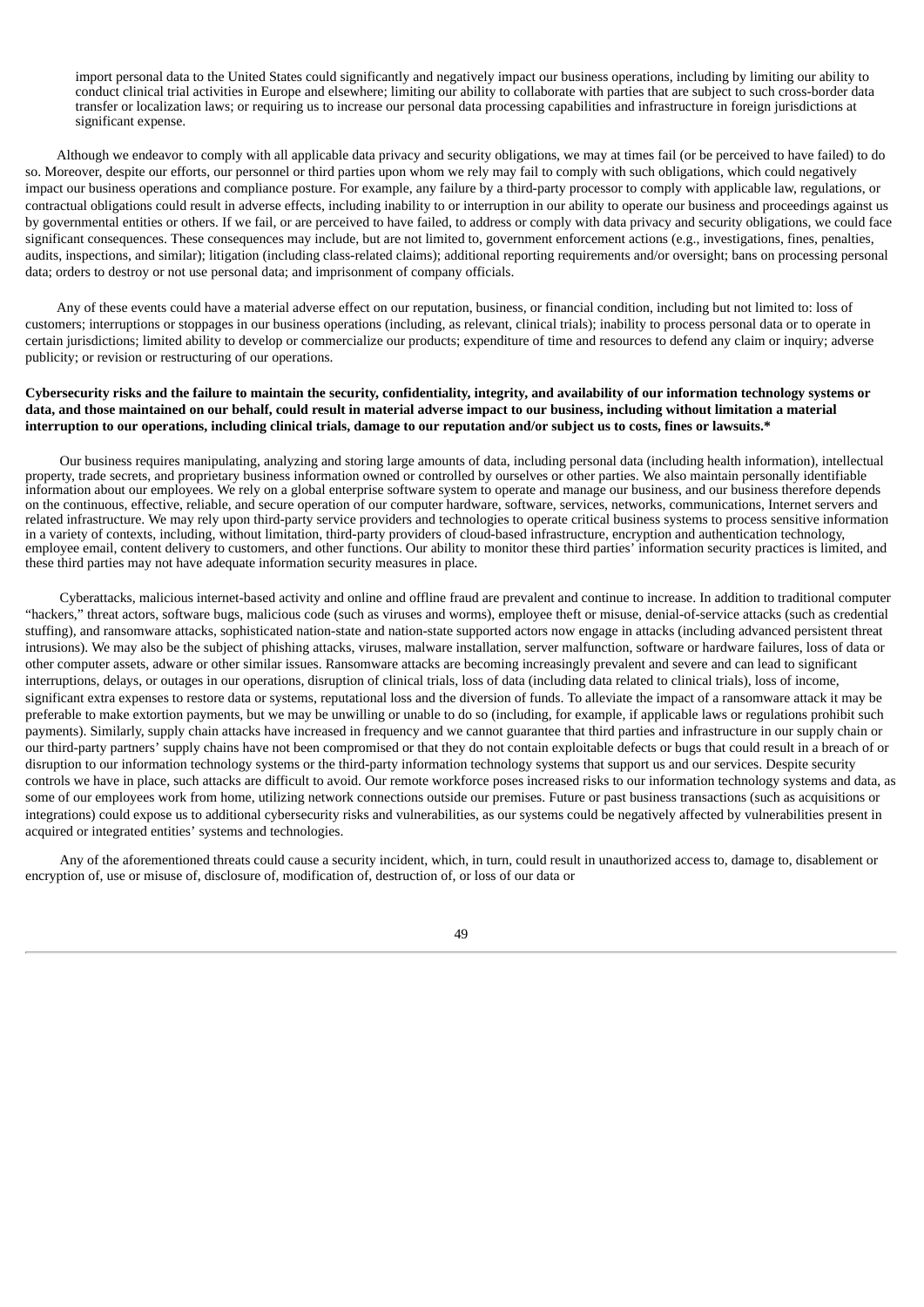our customers' data, or disrupt our ability to provide our services or our service providers' ability to support our services. As a result, our business could suffer. The integrity and protection of our sensitive data, including employee and personal health information, is critical to our business, and employees and others have a high expectation that we will adequately protect their personal information.

We may expend significant resources, fundamentally change our business activities and practices, or modify our operations, including our clinical trial activities, or information technology in an effort to protect against security incidents and to mitigate, detect, and remediate actual and potential vulnerabilities. Applicable data protection laws, privacy policies or other obligations related to data privacy (e.g. contractual obligations, obligations related to membership in industry organizations) may require us to implement specific security measures or use industry-standard or reasonable measures to protect against security measures. The regulatory environment governing information, security and privacy is increasingly demanding and continues to evolve. Maintaining compliance with applicable information security and privacy obligations may increase our operating costs.

While we have implemented security measures designed to protect against a security incident, there can be no assurance that our security measures or those of our partners will be effective in protecting against a security incident. We may be unable in the future to detect, anticipate, measure or prevent threats or techniques used to detect or exploit vulnerabilities in our (or our partners') information technology, services, communications or software because such threats and techniques change frequently, are often sophisticated in nature, and may not be detected until after an incident has occurred.

If we, or a third party upon whom we rely, experience a security incident, or are perceived to have experienced a security incident, it may result in: government enforcement actions that could include investigations, fines, penalties, audits and inspections; additional reporting requirements and/or oversight; temporary or permanent bans on all or some processing of personal data (which could impact our clinical trials or training of our algorithm); or orders to destroy or not use personal data. Further, individuals or other relevant stakeholders could sue us for our actual or perceived failure to comply with our security obligations, including, without limitation, in class action litigation. We may also need to notify relevant stakeholders in the event of a security incident, as required by applicable laws, which is costly and could damage our reputation. Security incidents could also result in indemnity obligations, negative publicity and financial loss.

Furthermore, there can be no assurance that the limitations of liability in our contracts would be enforceable or adequate or otherwise protect us from liabilities or damages if we fail to comply with applicable data protection laws, privacy policies or data protection obligations related to information security or security incident. Additionally, we cannot be sure that our insurance coverage will be adequate or sufficient to protect us from or adequately mitigate liabilities or damages with respect to claims, costs, expenses, litigation, fines, penalties, business loss, data loss, regulatory actions or material adverse impacts arising out of our privacy and security practices, processing or security incidents we may experience, or that such coverage will continue to be available on commercially reasonable terms or at all.

## Changes in funding for the FDA, the SEC and other government agencies could hinder their ability to hire and retain key leadership and other personnel, prevent new products and services from being developed or commercialized in a timely manner or otherwise prevent those agencies from performing normal functions on which the operation of our business may rely, which could negatively impact our business.

The ability of the FDA to review and approve new products can be affected by a variety of factors, including government budget and funding levels, ability to hire and retain key personnel and accept payment of user fees, and statutory, regulatory, and policy changes. Average review times at the agency have fluctuated in recent years as a result. In addition, government funding of the SEC and other government agencies on which our operations may rely, including those that fund research and development activities is subject to the political process, which is inherently fluid and unpredictable.

Disruptions at the FDA and other agencies may also slow the time necessary for new drugs to be reviewed and/or approved by necessary government agencies, which would adversely affect our business. For example, over the last several years, the U.S. government has shut down several times and certain regulatory agencies, such as the FDA and the SEC, have had to furlough critical FDA, SEC and other government employees and stop critical activities. If a prolonged government shutdown occurs, it could significantly impact the ability of the FDA to timely review and process our regulatory submissions, which could have a material adverse effect on our business. Further, future government shutdowns could impact our ability to access the public markets and obtain necessary capital in order to properly capitalize and continue our operations.

## **Our business and operations might be disrupted or adversely affected by catastrophic events.\***

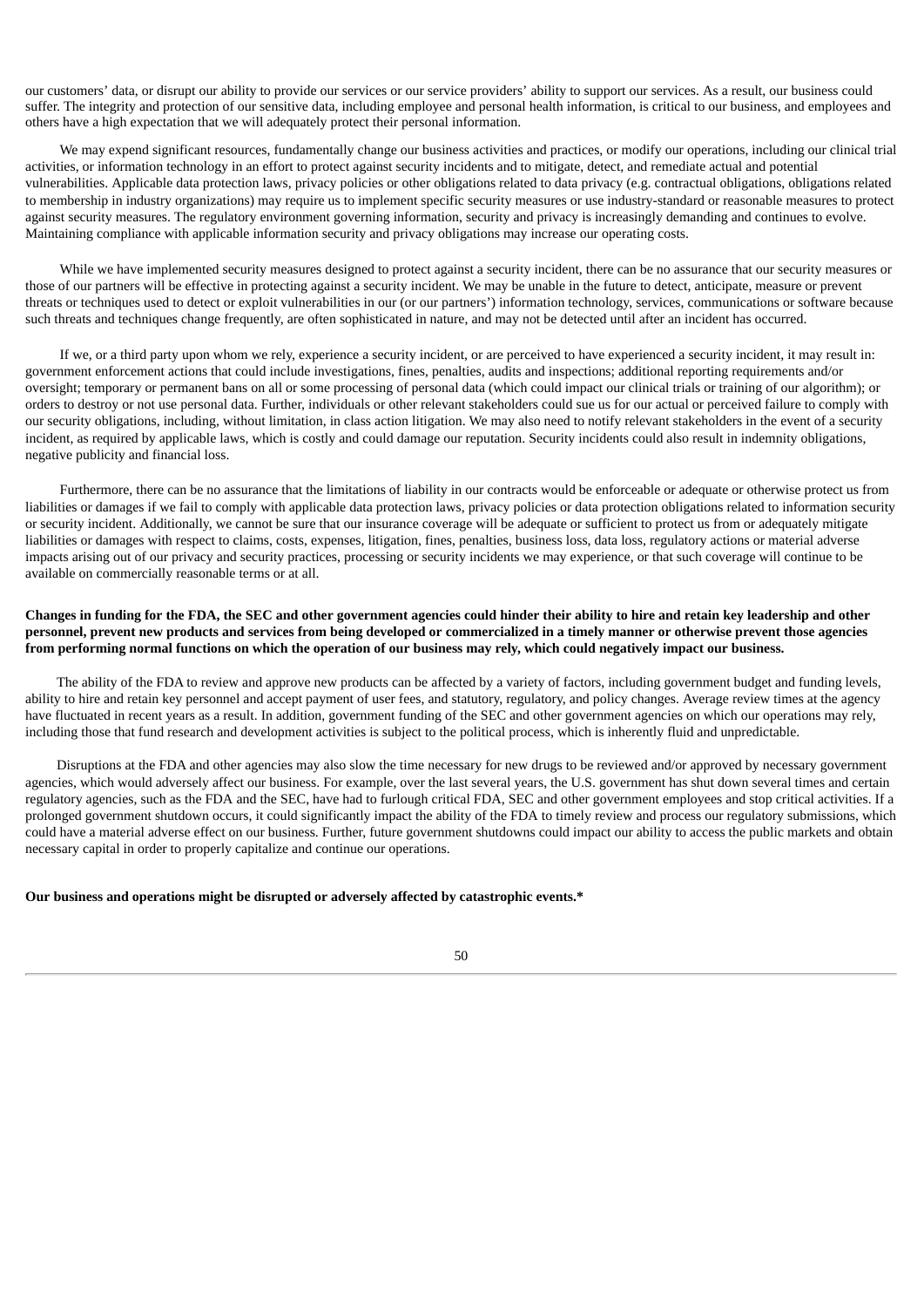Our headquarters are located in San Diego County. We are vulnerable to natural disasters such as earthquakes and wild fires, as well as other events that could disrupt our operations. We do not carry insurance for earthquakes or other natural disasters and we may not carry sufficient business interruption insurance to compensate us for losses that may occur. Any losses or damages we incur could have a material adverse effect on our business operations. In addition, natural disasters or other catastrophic events in various parts of the world, including interruptions in the supply of natural resources, political and governmental changes, disruption in transportation networks or delivery services, severe weather conditions, wildfires and other fires, explosions, actions of animal rights activists, terrorist attacks, earthquakes, wars and other geopolitical events (such as the Russia-initiated military action against Ukraine), and public health issues (including, for example, the COVID-19 pandemic) could disrupt our operations or those of our collaborators, contractors and vendors or contribute to unfavorable economic or other conditions that could adversely impact us.

## Our business could be adversely affected by the effects of health pandemics or epidemics, including the ongoing COVID-19 pandemic, in regions where we or third parties on which we rely have significant manufacturing facilities, concentrations of clinical trial sites or other business operations, or materially affect our operations globally, including at our headquarters in San Diego and at our clinical trial sites, as well as the business or operations of our collaborators, manufacturers, CROs or other third parties with whom we conduct business.\*

Our business may be adversely affected by the effects of health pandemics or epidemics, including the COVID-19 pandemic. For example, the COVID-19 pandemic poses the risk that we or our clinical trial subjects, employees, contractors, collaborators and vendors may be prevented from conducting certain clinical trials or other business activities for an indefinite period of time, including due to travel restrictions, quarantines, "stay-at-home" and "shelter-in-place" orders or shutdowns that have been or may in the future be requested or mandated by governmental authorities. In addition, the COVID-19 pandemic has, and could in the future, impact personnel at third-party manufacturing facilities in the United States and other countries, or the availability or cost of materials, which could potentially disrupt the supply chain for our product candidates in our collaborators' ongoing clinical trials. For example, some of our CROs have previously delayed the commencement of preclinical studies due to shelter-in-place orders. These and similar, and perhaps more severe, disruptions in our operations could negatively impact our business, operating results and financial condition.

In addition, our clinical trial has been, and may in the future be, affected by the ongoing COVID-19 pandemic. If there is a rise in the number of severe COVID-19 cases that require hospitalization, due to a new variant or otherwise, site initiation and patient enrollment may be delayed due to prioritization of hospital resources toward the COVID-19 pandemic, and some patients may not be able or willing to comply with clinical trial protocols if quarantines impede patient movement or interrupt healthcare services. Similarly, our ability to recruit and retain patients and principal investigators and site staff who, as healthcare providers, may have heightened exposure to COVID-19, could be delayed or disrupted, which would adversely impact our clinical trial operations.

While the long-term economic impact and the duration of the COVID-19 pandemic may be difficult to predict, the pandemic has resulted in, and may continue to result in, significant disruption of global financial markets, which could reduce our ability to access capital and could negatively affect our liquidity and the liquidity and stability of markets for our common stock and convertible notes. The spread of COVID-19, which has caused a broad impact globally, may materially affect us economically. While the potential economic impact brought by, and the duration of, the COVID-19 pandemic, may be difficult to assess or predict, there have previously been significant disruptions of global financial markets as a result of the COVID-19 pandemic and similar disruptions may be experienced in the future. Any such disruption could make it more difficult for us to access capital or to comply with the covenants contained in the Loan Agreement, which could negatively affect our liquidity. In addition, a recession or market correction resulting from the spread of COVID-19 could materially affect our business and the value of our common stock.

The COVID-19 pandemic continues to evolve. The ultimate impact of the COVID-19 pandemic or a similar health pandemic or epidemic is highly uncertain and subject to change. We do not yet know the full extent of potential delays or impacts on our business, our clinical trials, healthcare systems or the global economy as a whole. These effects could have a material impact on our operations, and we will continue to monitor the COVID-19 situation closely.

## **RISKS RELATED TO OUR COMMON STOCK**

#### **The market price of our common stock may be highly volatile.**

Our stock price has historically been, and is expected to continue to be, highly volatile. Our stock price could be subject to wide fluctuations in response to a variety of factors, including the following: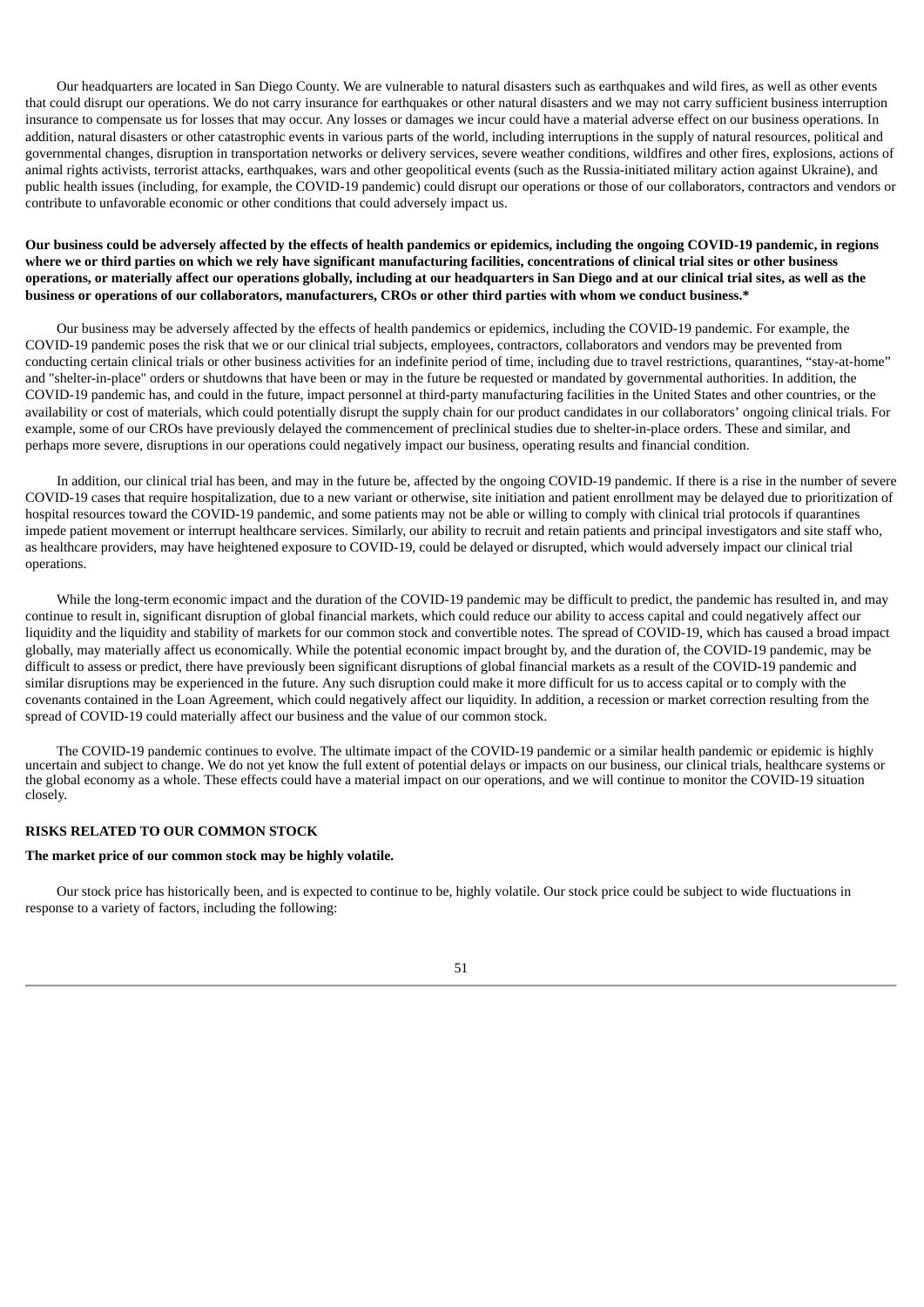- adverse results or delays in preclinical studies or clinical trials;
- inability to obtain additional funding;
- any delay in filing an IND or NDA for any of our product candidates and any adverse development or perceived adverse development with respect to the FDA's review of that IND or NDA;
- failure to maintain our existing collaborations or enter into new collaborations;
- failure of our collaboration partners to elect to develop and commercialize product candidates under our collaboration agreements or the termination of any programs under our collaboration agreements;
- failure by us or our licensors and collaboration partners to prosecute, maintain or enforce our intellectual property rights;
- failure to successfully develop and commercialize our product candidates;
- changes in laws or regulations applicable to our preclinical and clinical development activities, product candidates or future products;
- inability to obtain adequate product supply for our product candidates or the inability to do so at acceptable prices;
- adverse regulatory decisions;
- changes in the structure of healthcare payment systems;
- introduction of new products, services or technologies by our competitors;
- failure to meet or exceed financial projections we may provide to the public;
- failure to meet or exceed the estimates and projections of the investment community;
- the perception of the pharmaceutical industry by the public, legislatures, regulators and the investment community;
- disruptions caused by man-made or natural disasters, public health pandemics or epidemics or other business interruptions, including, for example, the COVID-19 pandemic;
- announcements of significant acquisitions, strategic partnerships, joint ventures or capital commitments by us, our collaboration partners or our competitors;
- disputes or other developments relating to proprietary rights, including patents, litigation matters and our ability to obtain patent protection for our technologies;
- additions or departures of key scientific or management personnel;
- significant lawsuits, including patent or stockholder litigation;
- changes in the market valuations of similar companies;
- sales of our common stock by us or our stockholders in the future; and
- trading volume of our common stock.

In addition, companies trading in the stock market in general, and The Nasdaq Capital Market in particular, have experienced extreme price and volume fluctuations that have often been unrelated or disproportionate to the operating performance of these companies. Broad market and industry factors may negatively affect the market price of our common stock, regardless of our actual operating performance.

## We may be unable to comply with the applicable continued listing requirements of The Nasdaq Capital Market.\*

Our common stock is currently listed on The Nasdaq Capital Market. In order to maintain the listing of our common stock on The Nasdaq Capital Market, we must satisfy minimum financial and other continued listing requirements and standards, including a minimum closing bid price requirement for our common stock of \$1.00 per share and a minimum stockholders' equity requirement of \$2.5 million.

We have failed to comply with Nasdaq's minimum bid price requirement and minimum stockholders' equity requirement on multiple occasions during the last several years. Most recently, on August 9, 2021, we received a letter from The Nasdaq Stock Market advising us that for 30 consecutive trading days preceding the date of the letter, the bid price of our common stock had closed below the \$1.00 per share minimum price required for continued listing on The Nasdaq Capital Market, and therefore we could become subject to delisting if our common stock does not meet the \$1.00 minimum bid price for a minimum of 10 consecutive trading days within the 180-day period following the date of the letter. Our common stock did not meet the

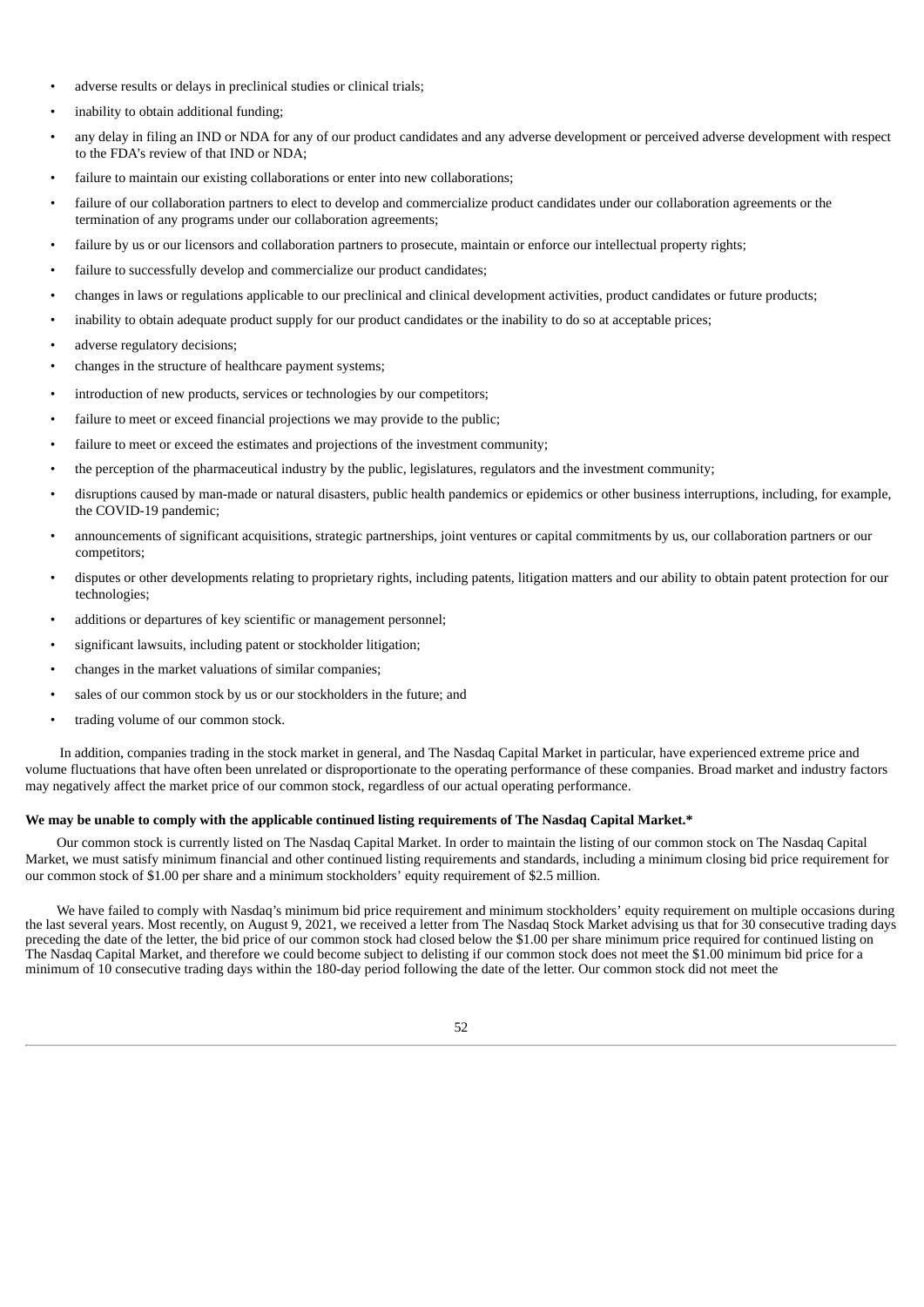\$1.00 minimum bid price for a minimum of 10 consecutive trading days within the 180-day period following the date of the letter. Therefore, we requested and were granted an additional 180-day period during which we must regain compliance with the minimum closing bid price requirement. Pursuant to our definitive proxy statement filed with the SEC on April 27, 2022, we are seeking approval from our stockholders at our 2022 annual meeting of the approval of a reverse split of our common stock. There can be no assurance that the foregoing reverse stock split proposal will be approved, or that we will be able to regain and maintain compliance with the \$1.00 minimum bid price requirement or maintain compliance with the minimum stockholders' equity requirement, or continuously satisfy Nasdaq's other continued listing standards in the future. If we are ultimately not able to maintain or timely regain compliance with Nasdaq's continued listing requirements, our common stock will be subject to delisting. In the event that our common stock is delisted from Nasdaq and is not eligible for quotation or listing on another market or exchange, trading of our common stock could be conducted only in the overthe-counter market or on an electronic bulletin board established for unlisted securities such as the Pink Sheets or the OTC Bulletin Board. In such event, it could become more difficult to dispose of, or obtain accurate price quotations for our common stock and there would likely also be a reduction in our coverage by securities analysts and the news media, which could cause the price of our common stock to decline further. In addition, the delisting of our common stock from The Nasdaq Capital Market would constitute an event of default under our Loan Agreement.

#### **The requirements of being a publicly traded company may strain our resources and divert management's attention.**

As a publicly traded company, we have incurred, and will continue to incur, significant legal, accounting and other expenses. In addition, the Sarbanes-Oxley Act, as well as rules subsequently implemented by the SEC and The Nasdaq Capital Market have imposed various requirements on public companies. In July 2010, the Dodd-Frank Wall Street Reform and Consumer Protection Act (the "Dodd-Frank Act") was enacted. Stockholder activism, the current political environment and the current high level of government intervention and regulatory reform may lead to substantial new regulations and disclosure obligations, which may lead to additional compliance costs and impact the manner in which we operate our business in ways we cannot currently anticipate. Our management and other personnel have devoted and will need to continue to devote a substantial amount of time to these compliance initiatives. Moreover, these rules and regulations will increase our legal and financial compliance costs and will make some activities more time-consuming and costly.

#### Changes or modifications in financial accounting standards, including those related to revenue recognition, may harm our results of operations.

From time to time, the Financial Accounting Standards Board ("FASB"), either alone or jointly with other organizations, promulgates new accounting principles that could have an adverse impact on our financial position, results of operations or reported cash flows.

Any difficulties in adopting or implementing any new accounting standard could result in our failure to meet our financial reporting obligations, which could result in regulatory discipline and harm investors' confidence in us. Finally, if we were to change our critical accounting estimates, including those related to clinical trial and preclinical study accruals, our operating results could be significantly affected.

## Sales of a substantial number of shares of our common stock in the public market by our existing stockholders could cause our stock price to fall.

Substantially all of our outstanding shares of common stock are available for public sale, subject in some cases to volume and other limitations. If our existing stockholders sell substantial amounts of our common stock in the public market, or the market perceives that such sales may occur, the trading price of our common stock could decline. In addition, shares of common stock that are either subject to outstanding options or reserved for future issuance under our employee benefit plans are or may become eligible for sale in the public market to the extent permitted by the provisions of various vesting schedules and Rule 144 under the Securities Act. If these additional shares of common stock are sold, or if it is perceived that they will be sold, in the public market, the trading price of our common stock could decline.

#### Future sales and issuances of our common stock or rights to purchase common stock, including pursuant to our equity incentive plans, could result in additional dilution of the percentage ownership of our stockholders and could cause our stock price to fall.\*

We expect that significant additional capital will be needed in the future to continue our planned operations. To the extent we raise additional capital by issuing equity securities, our stockholders may experience substantial dilution. We may sell common stock, preferred stock, convertible securities or other equity securities in one or more transactions at prices and in a manner we determine from time to time, any of which may result in material dilution to investors and/or our existing

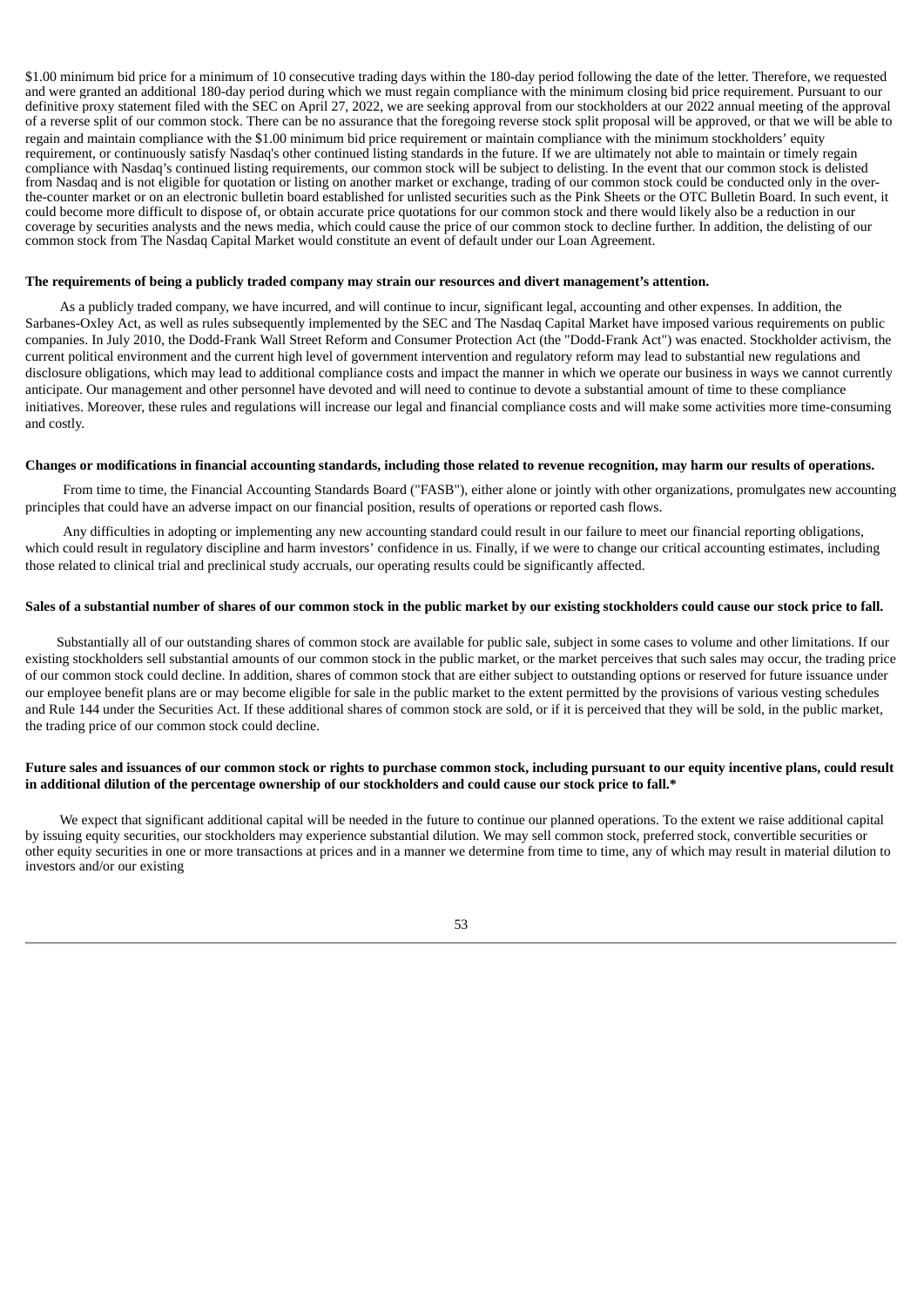stockholders. New investors could also be issued securities with rights superior to those of our existing stockholders. As of March 31, 2022, warrants to exercise an aggregate of 61.9 million shares of our common stock were outstanding at a weighted-average exercise price per share of \$0.78. In addition, as of March 31, 2022, an aggregate of 55.7 million shares were issuable upon conversion of shares of our Class A-1, Class A-2, Class A-3 and Class A-4 preferred stock at the option of the holder, subject to beneficial ownership limitations.

Pursuant to our 2019 Equity Incentive Plan (the "2019 Plan"), our management is authorized to grant stock options and other equity-based awards to our employees, directors and consultants. In addition, the number of shares available for future grant under the 2019 Plan will automatically increase on January 1st each year commencing on January 1, 2021 through January 1, 2029, by 5% of all shares of our capital stock outstanding as of December 31st of the preceding calendar year, subject to the ability of our board of directors to take action to reduce the size of the increase in any given year. Furthermore, we may grant or provide for the grant of rights to purchase shares of our common stock pursuant to our 2012 Employee Stock Purchase Plan ("ESPP"). Currently, we plan to register the increased number of shares available for issuance under the 2019 Plan each year.

In addition, we adopted an Inducement Plan in 2021 (the "Inducement Plan") pursuant to which our management has the ability to grant stock options exercisable for up to an aggregate of 2,000,000 shares of our common stock to new employees as inducements material to such new employees entering into employment with us. The number of shares which may be granted under the Inducement Plan may be increased in the future by our board of directors. In the event we increase the number of shares which may be granted under the Inducement Plan, or adopt another inducement plan for which no stockholder approval is required under applicable rules and regulations, and grant options pursuant to such plan, our stockholders may experience additional dilution, which could cause our stock price to fall.

### **We may be the subject of putative securities class action litigation in the future.\***

In the past, securities class action litigation has often been brought against a company following a decline in the market price of its securities. This risk is especially relevant for us because pharmaceutical companies have experienced significant stock price volatility in recent years. For example, certain putative class action complaints were filed against us and certain of our current and former executive officers in January 2017 alleging that the defendants violated the federal securities laws by making materially false and misleading statements regarding our business and the prospects for RG-101, thereby artificially inflating the price of our securities. On December 29, 2020, the court entered a final judgment and dismissed the action with prejudice. It is possible that additional lawsuits will be filed, or allegations made by stockholders, with respect to these same or other matters and also naming us and/or our officers and directors as defendants. While we carry liability insurance, there is no assurance that any losses we incur in connection with the current lawsuits or any future lawsuits will be covered or that coverage, if any, will be sufficient. In addition, the current lawsuits and similar future litigation could result in substantial costs and a diversion of management's attention and resources, which could harm our business.

#### Changes in tax laws or regulations that are applied adversely to us or our customers may have a material adverse effect on our business, cash flow, **financial condition or results of operations.**

New income, sales, use or other tax laws, statutes, rules, regulations or ordinances could be enacted at any time, which could adversely affect our business operations and financial performance. Further, existing tax laws, statutes, rules, regulations or ordinances could be interpreted, changed, modified or applied adversely to us. For example, the Biden administration and Congress have proposed various U.S. federal tax law changes, which if enacted could have a material adverse impact on our business, cash flow, financial condition, or results of operations. In addition, it is uncertain if and to what extent various states will conform to federal tax legislation. Future tax reform legislation could have a material impact on the value of our deferred tax assets, could result in significant one-time charges, and could increase our future U.S. tax expense.

#### **Our ability to use our net operating loss carryforwards and certain other tax attributes may be limited.\***

As of December 31, 2021, we had net operating loss ("NOL") carryforwards for U.S. federal and California state tax purposes of \$366.8 million and \$276.0 million, respectively. A portion of the federal and California state NOL carryforwards will begin to expire, if not utilized, in 2030 and 2031, respectively. NOLs that expire unused will be unavailable to offset future income tax liabilities. Under current law, federal NOLs incurred in taxable years beginning after December 31, 2017, may be carried forward indefinitely, but the deductibility of such federal NOLs in tax years beginning after December 31, 2020 is limited to 80% of taxable income. It is uncertain if and to what extent various states will conform to federal tax laws. In addition, under Sections 382 and 383 of the Internal Revenue Code of 1986, as amended (the "Code"), and corresponding provisions of state law, if a corporation undergoes an "ownership change," which is generally defined as a greater than 50% change (by value) in its equity ownership over a three-year period, the corporation's ability to use its pre-change NOL carryforwards and other pre-change tax attributes (such as research tax credits) to offset its post-change income or taxes may be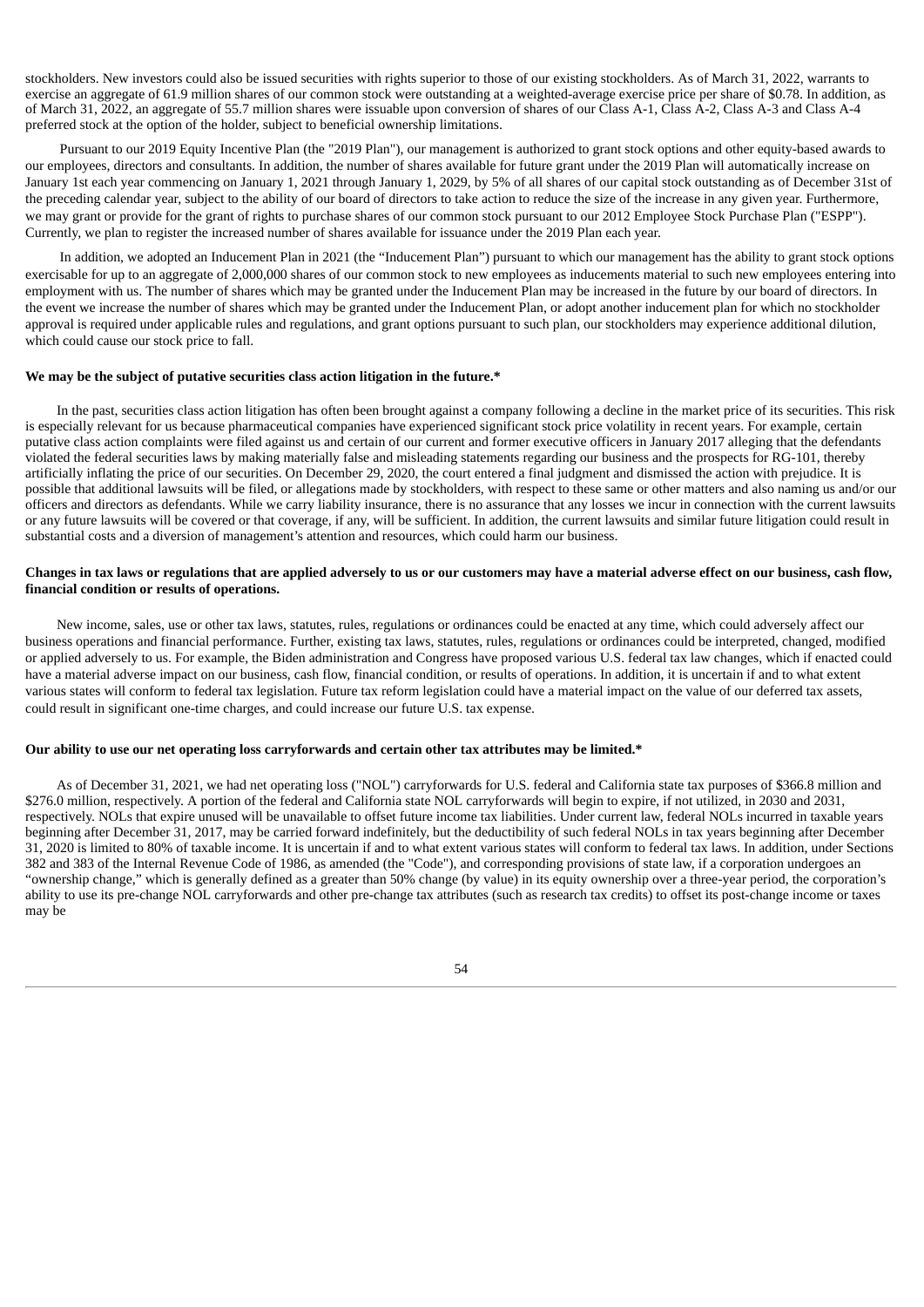limited. We have determined that we triggered an "ownership change" limitation at the completion of our initial public offering in October 2012 and in July 2015. The Company has not performed a Section 382 ownership-change analysis through December 31, 2021, and it is possible there may have been additional ownership changes. We may also experience ownership changes in the future as a result of subsequent shifts in our stock ownership, some of which may be outside of our control. As a result, if we earn net taxable income, our ability to use our pre-ownership change NOL carryforwards to offset U.S. federal taxable income will be subject to limitations, which could harm our future operating results by effectively increasing our future tax obligations. In addition, at the state level, there may be periods during which the use of NOLs is suspended or otherwise limited, which could accelerate or permanently increase state taxes owed. As a result, if we earn net taxable income, we may be unable to use all or a material portion of our net operating loss carryforwards and other tax attributes, which could potentially result in increased future tax liability to us and adversely affect our future cash flows.

#### We do not intend to pay dividends on our common stock so any returns will be limited to the value of our stock.

We have never declared or paid any cash dividends on our common stock. We currently anticipate that we will retain future earnings for the development, operation and expansion of our business and do not anticipate declaring or paying any cash dividends for the foreseeable future. In addition, our ability to pay cash dividends is currently prohibited by the terms of our secured debt, and any future debt financing arrangement may contain terms prohibiting or limiting the amount of dividends that may be declared or paid on our common stock. Any return to stockholders will therefore be limited to the appreciation of their stock.

## Provisions in our amended and restated certificate of incorporation and bylaws, as well as provisions of Delaware law, could make it more difficult for a third party to acquire us or increase the cost of acquiring us, even if doing so would benefit our stockholders or remove our current **management.**

Some provisions of our charter documents and Delaware law may have anti-takeover effects that could discourage an acquisition of us by others, even if an acquisition would be beneficial to our stockholders and may prevent attempts by our stockholders to replace or remove our current management. These provisions include:

- authorizing the issuance of "blank check" preferred stock, the terms of which may be established and shares of which may be issued without stockholder approval;
- prohibiting stockholder action by written consent, thereby requiring all stockholder actions to be taken at a meeting of our stockholders;
- eliminating the ability of stockholders to call a special meeting of stockholders;
- establishing the state of Delaware as the sole forum for certain legal actions against the Company, its officers and directors; and
- establishing advance notice requirements for nominations for election to the board of directors or for proposing matters that can be acted upon at stockholder meetings.

In addition, we are subject to Section 203 of the Delaware General Corporation Law, which generally prohibits a Delaware corporation from engaging in any of a broad range of business combinations with an interested stockholder for a period of three years following the date on which the stockholder became an interested stockholder, unless such transactions are approved by our board of directors. This provision could have the effect of delaying or preventing a change in control, whether or not it is desired by or beneficial to our stockholders. Further, other provisions of Delaware law may also discourage, delay or prevent someone from acquiring us or merging with us.

#### **General Risk Factors**

#### Unstable market, economic and geopolitical conditions may have serious adverse consequences on our business, financial condition and stock **price.\***

The global credit and financial markets have experienced extreme volatility and disruptions in the past. These disruptions can result in severely diminished liquidity and credit availability, increases in inflation, declines in consumer confidence, declines in economic growth, increases in unemployment rates and uncertainty about economic stability. There can be no assurance that further deterioration in credit and financial markets and confidence in economic conditions will not occur. Our general business strategy may be adversely affected by any such economic downturn, volatile business environment, higher inflation, or continued unpredictable and unstable market conditions. If the current equity and credit markets deteriorate, it may make any necessary debt or equity financing more difficult, more costly and more dilutive. Failure to secure any necessary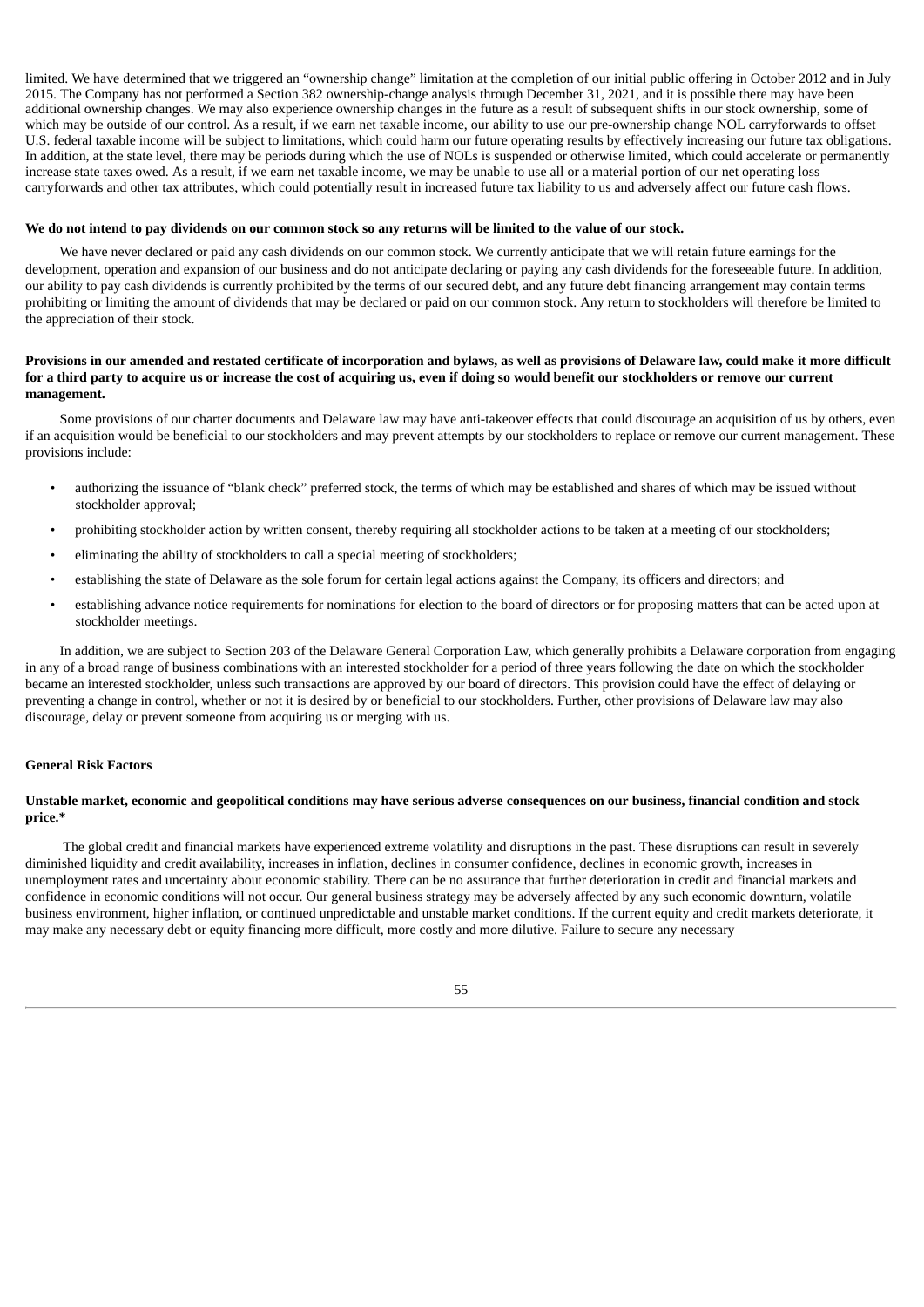financing in a timely manner and on favorable terms could have a material adverse effect on our operations, growth strategy, financial performance and stock price and could require us to delay or abandon clinical development plans. In addition, there is a risk that one or more of our current service providers, manufacturers and other partners may not survive an economic downturn or rising inflation, which could directly affect our ability to attain our operating goals on schedule and on budget.

Other international and geo-political events could also have a serious adverse impact on our business. For instance, in February 2022, Russia initiated military action against Ukraine. In response, the United States and certain other countries imposed significant sanctions and trade actions against Russia and could impose further sanctions, trade restrictions, and other retaliatory actions. While we cannot predict the broader consequences, the conflict and retaliatory and counter-retaliatory actions could materially adversely affect global trade, currency exchange rates, inflation, regional economies, and the global economy, which in turn may increase our costs, disrupt our supply chain, impair our ability to raise or access additional capital when needed on acceptable terms, if at all, or otherwise adversely affect our business, financial condition, and results of operations.

## Our business could be negatively impacted by environmental, social and corporate governance (ESG) matters or our reporting of such matters.\*

There is an increasing focus from certain investors, employees, partners, and other stakeholders concerning ESG matters. We may be, or be perceived to be, not acting responsibly in connection with these matters, which could negatively impact us. For instance, the SEC has recently proposed climate change and ESG reporting requirements, which, if approved, would significantly increase our costs. In addition, we currently do not report our environmental emissions, and lack of reporting or future reporting could result in certain investors from declining to invest in our common stock.

## <span id="page-57-0"></span>**ITEM 2. UNREGISTERED SALES OF EQUITY SECURITIES AND USE OF PROCEEDS**

None.

## <span id="page-57-1"></span>**ITEM 3. DEFAULTS UPON SENIOR SECURITIES**

None.

## <span id="page-57-2"></span>**ITEM 4. MINE SAFETY DISCLOSURES**

Not applicable.

#### <span id="page-57-3"></span>**ITEM 5. OTHER INFORMATION**

<span id="page-57-4"></span>None.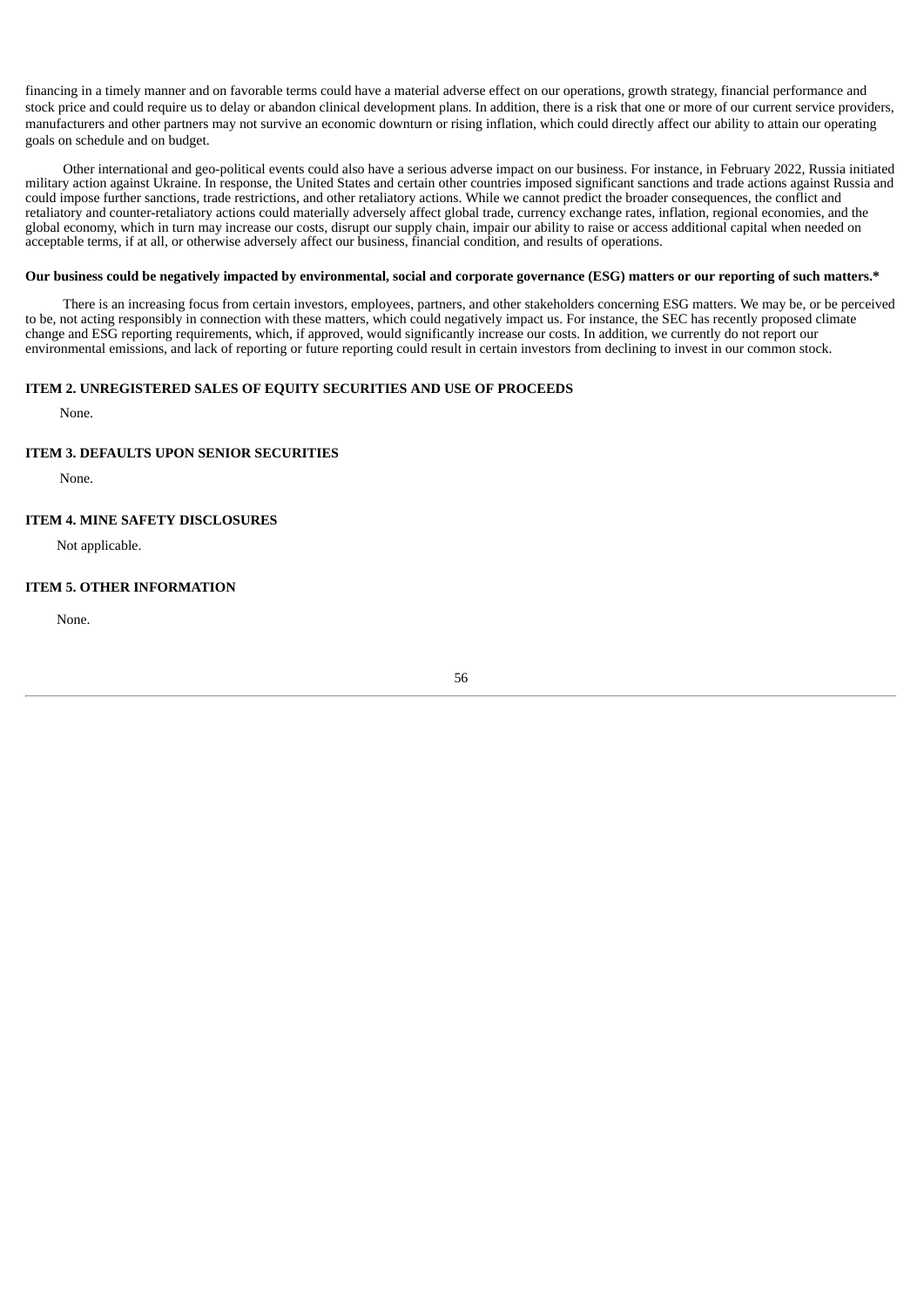## **ITEM 6. EXHIBITS**

| Exhibit<br>Number | Description                                                                                                                                                                                                                                                                                              |
|-------------------|----------------------------------------------------------------------------------------------------------------------------------------------------------------------------------------------------------------------------------------------------------------------------------------------------------|
| 3.1               | Amended and Restated Certificate of Incorporation of the Registrant (incorporated by reference to Exhibit 3.1 to the Registrant's<br>Quarterly Report on Form 10-Q (File No. 001-35670), filed with the SEC on August 3, 2016).                                                                          |
| 3.2               | Certificate of Amendment of Amended and Restated Certificate of Incorporation of the Registrant. (incorporated by reference to<br>Exhibit 3.1 to the Registrant's Current Report on Form 8-K (File No. 001-35670), filed with the SEC on October 2, 2018).                                               |
| 3.3               | Certificate of Amendment of Amended and Restated Certificate of Incorporation of the Registrant. (incorporated by reference to<br>Exhibit 3.1 to the Registrant's Current Report on Form 8-K (File No. 001-35670), filed with the SEC on June 16, 2021).                                                 |
| 3.4               | Certificate of Designation of Preferences, Rights and Limitations of Class A-1 Convertible Preferred Stock (incorporated by<br>reference to Exhibit 3.1 to the Registrant's Current Report on Form 8-K (File No. 001-35670), filed with the SEC on May 9,<br>2019).                                      |
| 3.5               | Certificate of Designation of Preferences, Rights and Limitations of Class A-2 Convertible Preferred Stock (incorporated by<br>reference to Exhibit 3.1 to the Registrant's Current Report on Form 8-K (file No. 001-35670), filed with the SEC on<br>December 26, 2019).                                |
| 3.6               | Certificate of Designation of Preferences, Rights and Limitations of Class A-3 Convertible Preferred Stock (incorporated by<br>reference to Exhibit 3.1 to the Registrants' Current Report on Form 8-K (File No. 001-35670) filed with the SEC on December<br>4, 2020).                                  |
| 3.7               | Certificate of Designation of Preferences, Rights and Limitations of Class A-4 Convertible Preferred Stock (incorporated by<br>reference to Exhibit 3.1 to the Registrant's Current Report on Form 8-K (file No. 001-35670), filed with the SEC on November<br>$\overline{30, 2021}$ .                   |
| 3.8               | Certificate of Amendment to the Certificate of Designation of Preferences, Rights and Limitations of Class A-1 Convertible<br>Preferred Stock (incorporated by reference to Exhibit 3.2 to the Registrant's Current Report on Form 8-K (File No. 001-35670),<br>filed with the SEC on December 4, 2020). |
| 3.9               | Certificate of Amendment to the Certificate of Designation of Preferences, Rights and Limitations of Class A-2 Convertible<br>Preferred Stock (incorporated by reference to Exhibit 3.3 to the Registrant's Current Report on Form 8-K (File No. 001-35670),<br>filed with the SEC on December 4, 2020). |
| 3.10              | Amended and Restated Bylaws of the Registrant (incorporated by reference to Exhibit 3.1 to the Registrant's Current Report on<br>Form 8-K (File No. 001-35670), filed with the SEC on June 8, 2016).                                                                                                     |
| 4.1               | Reference is made to Exhibits 3.1, 3.2, 3.3, 3.4, 3.5, 3.6, 3.7, 3.8, 3.9 and 3.10.                                                                                                                                                                                                                      |
| 4.2               | Form of Common Stock Certificate of the Registrant (incorporated by reference to Exhibit 4.2 to the Registrant's Quarterly<br>Report on Form 10-Q (File No. 001-35670), filed with the SEC on November 9, 2018).                                                                                         |
| 4.3               | Form of Common Stock Purchase Warrant (incorporated by reference to Exhibit 4.2 to the Registrant's Current Report on Form<br><u>8-K (File No. 001-35670), filed with the SEC on May 9, 2019).</u>                                                                                                       |
| 4.4               | Form of Common Stock Purchase Warrant (incorporated by reference to Exhibit 4.2 to the Registrant's Current Report on Form<br>8-K (File No. 001-35670), filed with the SEC on December 4, 2020).                                                                                                         |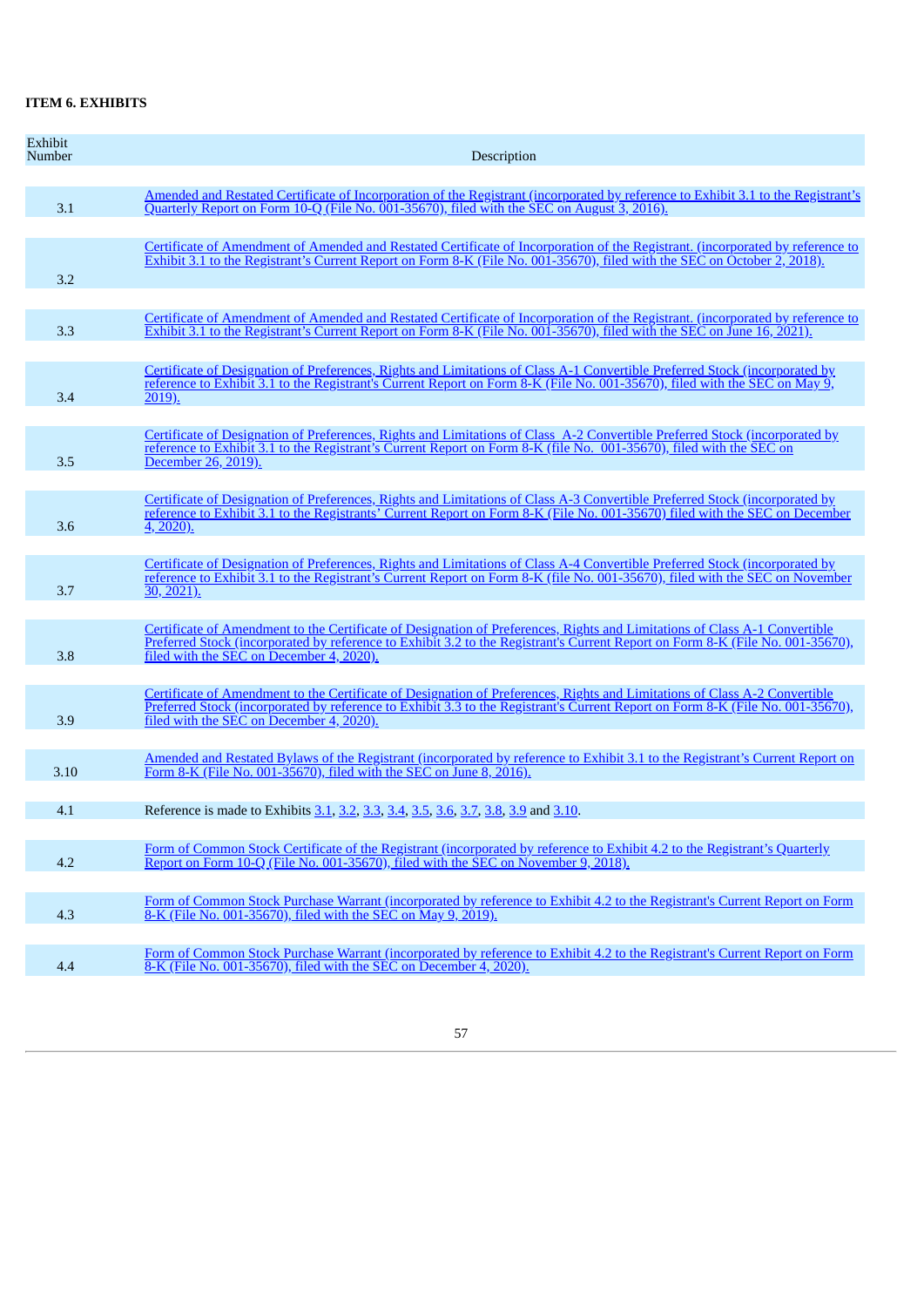| $10.1*$        | Joseph P. Hagan, Yearly Discretionary Base Salary Increase, effective January 1, 2022 (incorporated by reference to Exhibit<br>10.14 to the Registrant's Annual Report on Form 10-K (File No. 001-35670), filed with the SEC on March 11, 2022).  |
|----------------|---------------------------------------------------------------------------------------------------------------------------------------------------------------------------------------------------------------------------------------------------|
|                |                                                                                                                                                                                                                                                   |
| $10.2*$        | Christopher Aker, Yearly Discretionary Base Salary Increase, effective January 1, 2022 (incorporated by reference to Exhibit<br>10.15 to the Registrant's Annual Report on Form 10-K (File No. 001-35670), filed with the SEC on March 11, 2022). |
|                |                                                                                                                                                                                                                                                   |
| $10.3*$        | Cris Calsada, Yearly Discretionary Base Salary Increase, effective January 1, 2022 (incorporated by reference to Exhibit 10.16 to<br>the Registrant's Annual Report on Form 10-K (File No. 001-35670), filed with the SEC on March 11, 2022).     |
|                |                                                                                                                                                                                                                                                   |
| $10.4*$        | Denis Drygin, Yearly Discretionary Base Salary Increase, effective January 1, 2022 (incorporated by reference to Exhibit 10.17<br>to the Registrant's Annual Report on Form 10-K (File No. 001-35670), filed with the SEC on March 11, 2022).     |
|                |                                                                                                                                                                                                                                                   |
| 31.1           | Certification of the Chief Executive Officer pursuant to Rule 13a-14(a) or 15d-14(a) of the Securities Exchange Act of 1934.                                                                                                                      |
|                |                                                                                                                                                                                                                                                   |
| 31.2           | Certification of the Chief Financial Officer pursuant to Rule 13a-14(a) or 15d-14(a) of the Securities Exchange Act of 1934.                                                                                                                      |
|                |                                                                                                                                                                                                                                                   |
| $32.1**$       | Certification of the Chief Executive Officer and Chief Financial Officer pursuant to 18 U.S.C. Section 1350, as adopted pursuant<br>to Section 906 of the Sarbanes-Oxley Act of 2002.                                                             |
|                |                                                                                                                                                                                                                                                   |
| 101.INS        | Inline XBRL Instance Document.                                                                                                                                                                                                                    |
|                |                                                                                                                                                                                                                                                   |
| 101.SCH        | Inline XBRL Taxonomy Extension Schema Document.                                                                                                                                                                                                   |
|                |                                                                                                                                                                                                                                                   |
| 101.CAL        | Inline XBRL Taxonomy Extension Calculation Linkbase Document.                                                                                                                                                                                     |
|                |                                                                                                                                                                                                                                                   |
| 101.DEF        | Inline XBRL Taxonomy Extension Definition Linkbase Document.                                                                                                                                                                                      |
|                |                                                                                                                                                                                                                                                   |
| 101.LAB        | Inline XBRL Taxonomy Extension Label Linkbase Document.                                                                                                                                                                                           |
|                |                                                                                                                                                                                                                                                   |
| <b>101.PRE</b> | Inline XBRL Taxonomy Extension Presentation Linkbase Document.                                                                                                                                                                                    |
|                |                                                                                                                                                                                                                                                   |
| 104            | The cover page from the Registrant's Quarterly Report on Form 10-Q has been formatted in Inline XBRL.                                                                                                                                             |

Indicates management contract or compensatory plan.

\*\* These certifications are being furnished solely to accompany this quarterly report pursuant to 18 U.S.C. Section 1350, and are not being filed for purposes of Section 18 of the Securities Exchange Act of 1934, as amended, and are not to be incorporated by reference into any filing of the Registrant, whether made before or after the date hereof, regardless of any general incorporation language in such filing.

## **SIGNATURES**

Pursuant to the requirements of the Securities Exchange Act of 1934, the registrant has duly caused this report to be signed on its behalf by the undersigned thereunto duly authorized.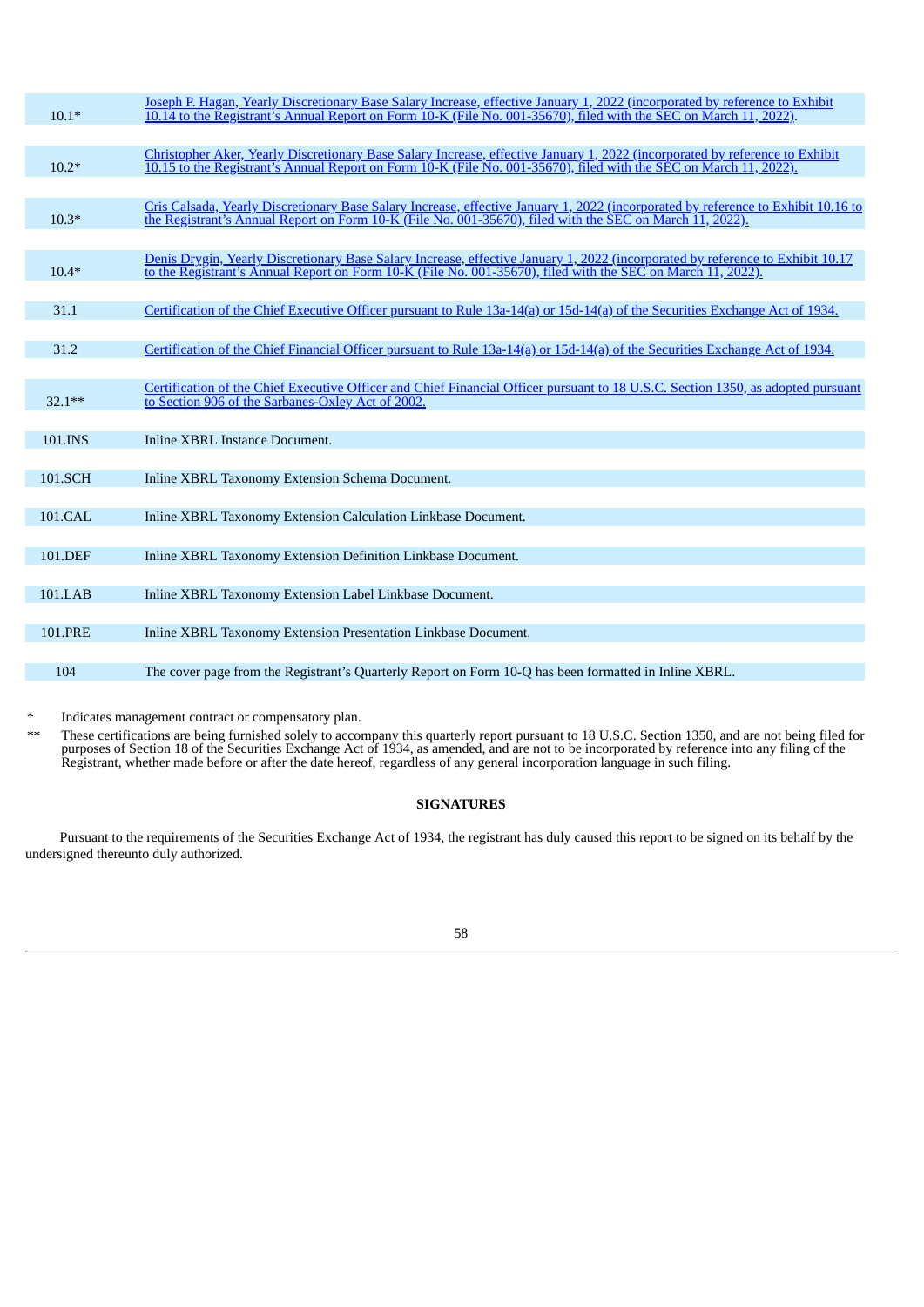Date: May 12, 2022 By: /s/ Cris Calsada

Regulus Therapeutics Inc.

# Date: May 12, 2022 By: /s/ Joseph P. Hagan Joseph P. Hagan

President and Chief Executive Officer (Principal Executive Officer)

Cris Calsada Chief Financial Officer (Principal Financial Officer)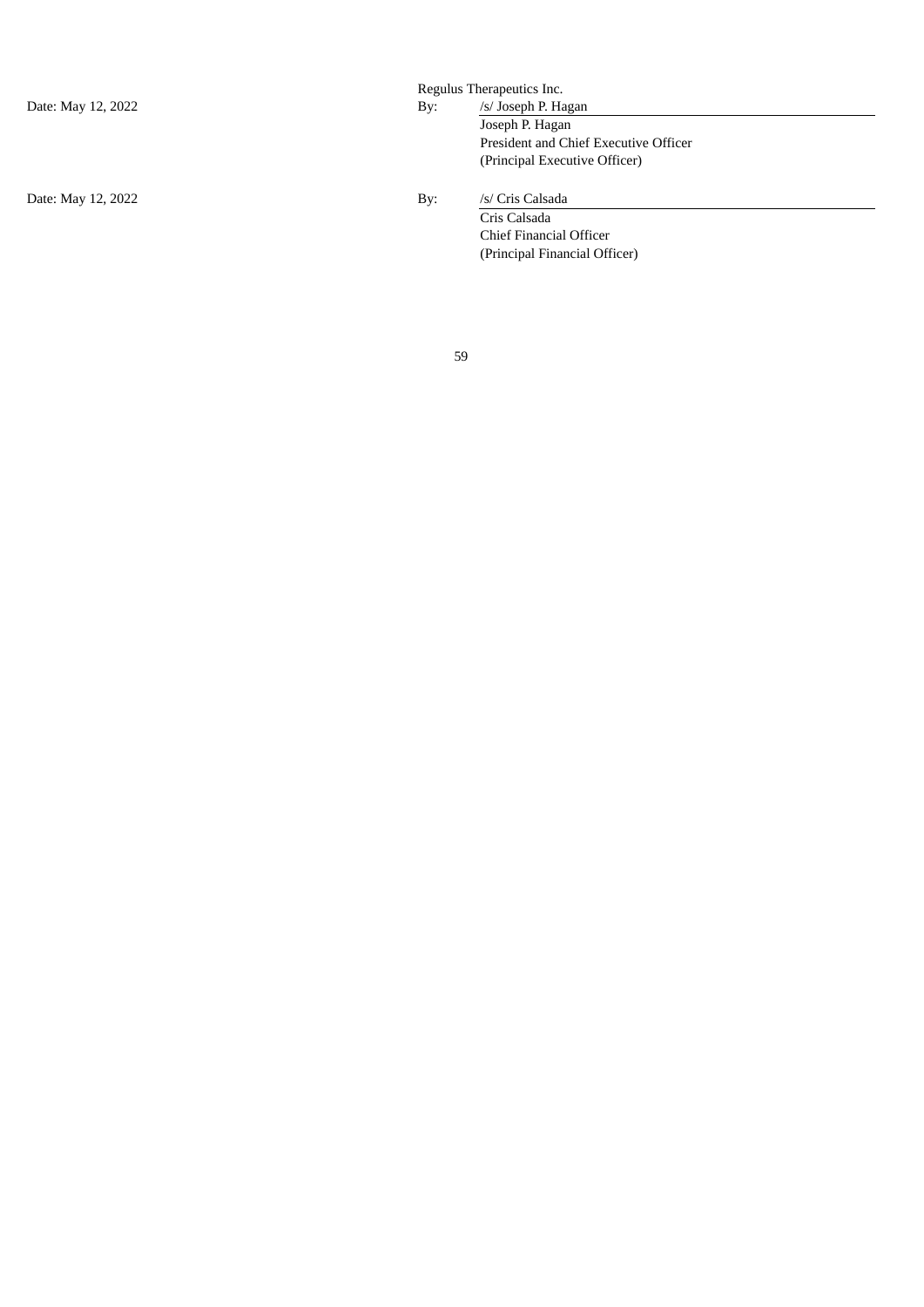## CERTIFICATION OF PRINCIPAL EXECUTIVE OFFICER PURSUANT TO SECTION 302 OF THE SARBANES-OXLEY ACT OF 2002

<span id="page-61-0"></span>I, Joseph P. Hagan, certify that:

1. I have reviewed this quarterly report on Form 10-Q of Regulus Therapeutics Inc.;

2. Based on my knowledge, this report does not contain any untrue statement of a material fact or omit to state a material fact necessary to make the statements made, in light of the circumstances under which such statements were made, not misleading with respect to the period covered by this report;

3. Based on my knowledge, the financial statements, and other financial information included in this report, fairly present in all material respects the financial condition, results of operations and cash flows of the registrant as of, and for, the periods presented in this report;

4. The registrant's other certifying officer and I are responsible for establishing and maintaining disclosure controls and procedures (as defined in Exchange Act Rules 13a-15(e) and 15d-15(e)) and internal control over financial reporting (as defined in Exchange Act Rules 13(a)-15(f) and 15(d)-15(f)) for the registrant and have:

a. designed such disclosure controls and procedures, or caused such disclosure controls and procedures to be designed under our supervision, to ensure that material information relating to the registrant, including its consolidated subsidiaries, is made known to us by others within those entities, particularly during the period in which this report is being prepared;

b. designed such internal control over financial reporting, or caused such internal control over financial reporting to be designed under our supervision, to provide reasonable assurance regarding the reliability of financial reporting and the preparation of financial statements for external purposes in accordance with generally accepted accounting principles;

c. evaluated the effectiveness of the registrant's disclosure controls and procedures and presented in this report our conclusions about the effectiveness of the disclosure controls and procedures, as of the end of the period covered by this report based on such evaluation; and

d. disclosed in this report any change in the registrant's internal control over financial reporting that occurred during the registrant's most recent fiscal quarter that has materially affected, or is reasonably likely to materially affect, the registrant's internal control over financial reporting; and

5. The registrant's other certifying officer and I have disclosed, based on our most recent evaluation of internal control over financial reporting, to the registrant's auditors and the audit committee of the registrant's board of directors (or persons performing the equivalent functions):

a. all significant deficiencies and material weaknesses in the design or operation of internal control over financial reporting which are reasonably likely to adversely affect the registrant's ability to record, process, summarize and report financial information; and

b. any fraud, whether or not material, that involves management or other employees who have a significant role in the registrant's internal control over financial reporting.

May 12, 2022 /s/ Joseph P. Hagan

Joseph P. Hagan President and Chief Executive Officer (Principal Executive Officer)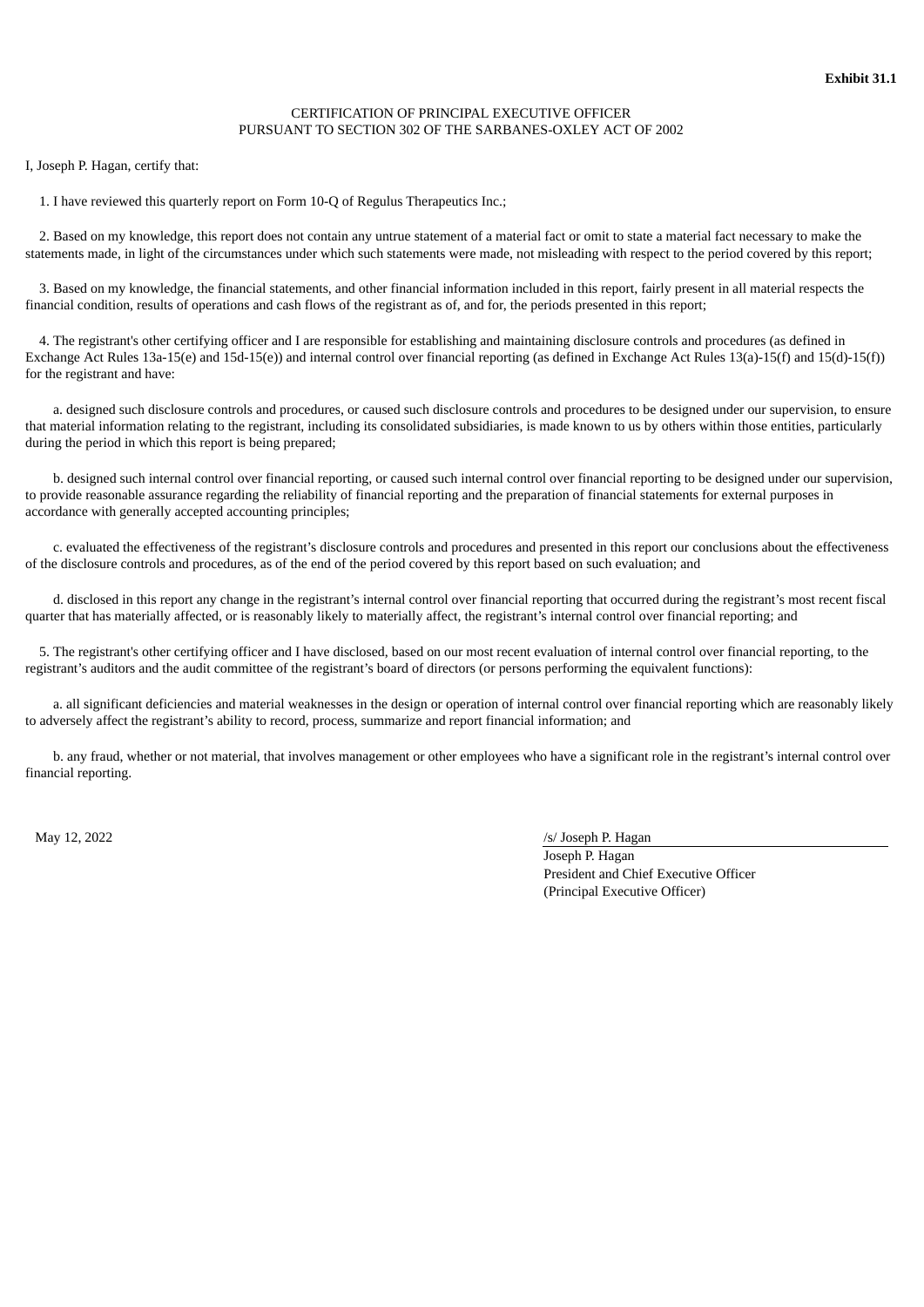## CERTIFICATION OF PRINCIPAL FINANCIAL OFFICER PURSUANT TO SECTION 302 OF THE SARBANES-OXLEY ACT OF 2002

<span id="page-62-0"></span>I, Cris Calsada, certify that:

1. I have reviewed this quarterly report on Form 10-Q of Regulus Therapeutics Inc.;

2. Based on my knowledge, this report does not contain any untrue statement of a material fact or omit to state a material fact necessary to make the statements made, in light of the circumstances under which such statements were made, not misleading with respect to the period covered by this report;

3. Based on my knowledge, the financial statements, and other financial information included in this report, fairly present in all material respects the financial condition, results of operations and cash flows of the registrant as of, and for, the periods presented in this report;

4. The registrant's other certifying officer and I are responsible for establishing and maintaining disclosure controls and procedures (as defined in Exchange Act Rules 13a-15(e) and 15d-15(e)) and internal control over financial reporting (as defined in Exchange Act Rules 13(a)-15(f) and 15(d)-15(f)) for the registrant and have:

a. designed such disclosure controls and procedures, or caused such disclosure controls and procedures to be designed under our supervision, to ensure that material information relating to the registrant, including its consolidated subsidiaries, is made known to us by others within those entities, particularly during the period in which this report is being prepared;

b. designed such internal control over financial reporting, or caused such internal control over financial reporting to be designed under our supervision, to provide reasonable assurance regarding the reliability of financial reporting and the preparation of financial statements for external purposes in accordance with generally accepted accounting principles;

c. evaluated the effectiveness of the registrant's disclosure controls and procedures and presented in this report our conclusions about the effectiveness of the disclosure controls and procedures, as of the end of the period covered by this report based on such evaluation; and

d. disclosed in this report any change in the registrant's internal control over financial reporting that occurred during the registrant's most recent fiscal quarter that has materially affected, or is reasonably likely to materially affect, the registrant's internal control over financial reporting; and

5. The registrant's other certifying officer and I have disclosed, based on our most recent evaluation of internal control over financial reporting, to the registrant's auditors and the audit committee of the registrant's board of directors (or persons performing the equivalent functions):

a. all significant deficiencies and material weaknesses in the design or operation of internal control over financial reporting which are reasonably likely to adversely affect the registrant's ability to record, process, summarize and report financial information; and

b. any fraud, whether or not material, that involves management or other employees who have a significant role in the registrant's internal control over financial reporting.

May 12, 2022 /s/ Cris Calsada

Cris Calsada Chief Financial Officer (Principal Financial Officer)